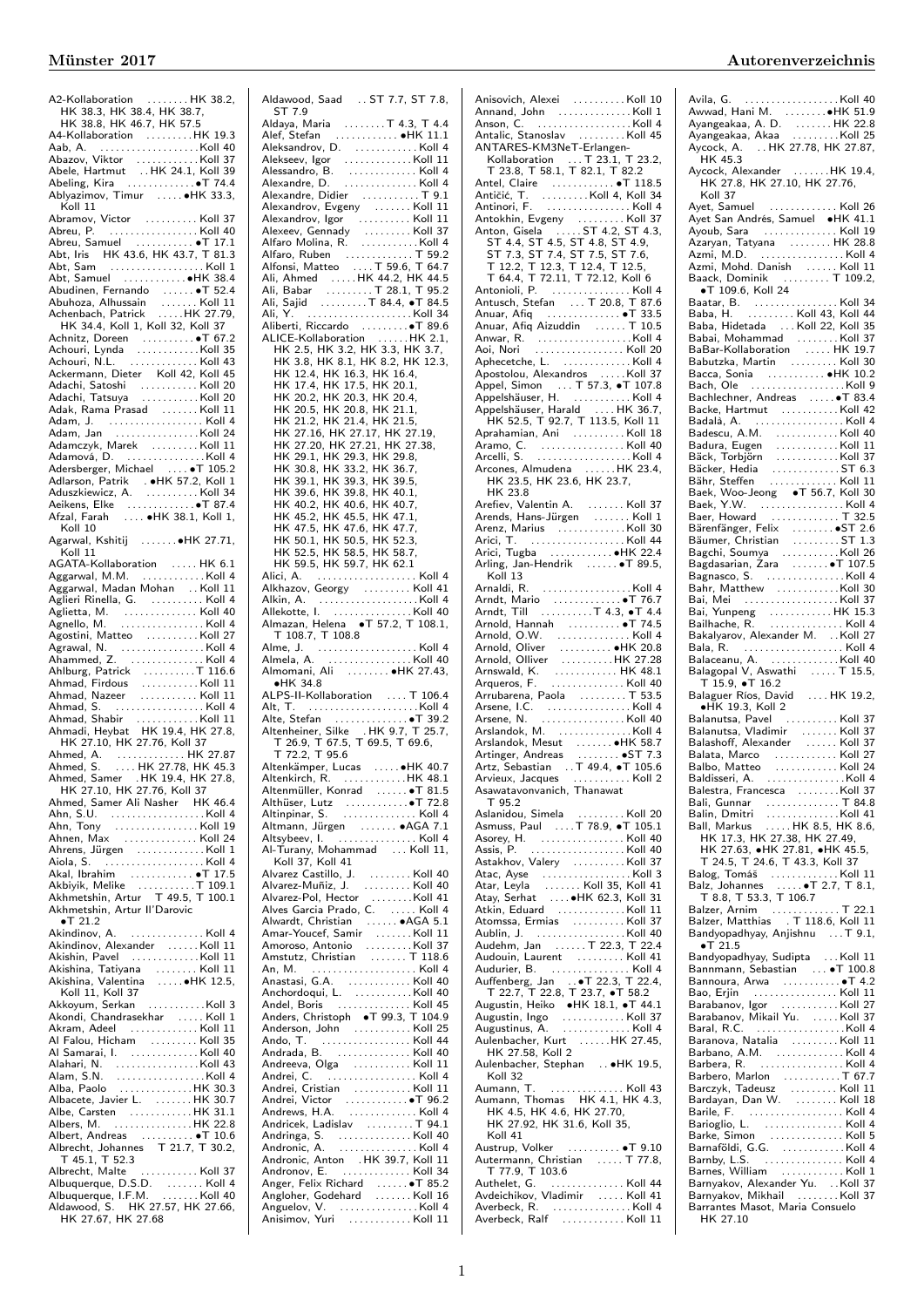| Bartelmann, Matthias  . AGI 1.2,                                                                                                                                     |
|----------------------------------------------------------------------------------------------------------------------------------------------------------------------|
| AGI 1.4, .AGjDPG 3.2,                                                                                                                                                |
| AGiDPG 3.4                                                                                                                                                           |
|                                                                                                                                                                      |
| Barth, K.                                                                                                                                                            |
| Barth, Winfried HK 27.45                                                                                                                                             |
|                                                                                                                                                                      |
|                                                                                                                                                                      |
|                                                                                                                                                                      |
|                                                                                                                                                                      |
|                                                                                                                                                                      |
| Bartsch, Esther  HK 47.1,                                                                                                                                            |
| HK 52.5, T 113.5                                                                                                                                                     |
|                                                                                                                                                                      |
| Barvich, Tobias HK 36.5, HK 36.9,                                                                                                                                    |
| T 92.5, T 92.9                                                                                                                                                       |
| Basels, Jan-Marc  T 63.9, T 68.3<br>Bashir, Suraya  Koll 11                                                                                                          |
|                                                                                                                                                                      |
|                                                                                                                                                                      |
| Bashkanov, Mikhail HK 28.7, Koll 1                                                                                                                                   |
| Basile, M.  Koll 4                                                                                                                                                   |
|                                                                                                                                                                      |
|                                                                                                                                                                      |
| Basler, Philipp<br>Basler, Philipp<br>Basrak, Zoran<br>Bassauer, Sergej<br>HK 4.2,<br>HK 27.34, HK 27.36, HK 60.2                                                    |
|                                                                                                                                                                      |
|                                                                                                                                                                      |
| Bast, Marcel HK 48.6                                                                                                                                                 |
|                                                                                                                                                                      |
|                                                                                                                                                                      |
|                                                                                                                                                                      |
|                                                                                                                                                                      |
| Basu, S. (1999)<br>Basu, S. (1999)<br>Baszczyk, M. (1999)                                                                                                            |
| Baszczyk, Mateusz Koll 11                                                                                                                                            |
|                                                                                                                                                                      |
|                                                                                                                                                                      |
|                                                                                                                                                                      |
|                                                                                                                                                                      |
|                                                                                                                                                                      |
|                                                                                                                                                                      |
|                                                                                                                                                                      |
|                                                                                                                                                                      |
|                                                                                                                                                                      |
|                                                                                                                                                                      |
|                                                                                                                                                                      |
|                                                                                                                                                                      |
|                                                                                                                                                                      |
|                                                                                                                                                                      |
|                                                                                                                                                                      |
| Baudot, Jérôme<br>Baudot, Jérôme<br>Bauer, Christian (1998).<br>Bauer, Michael (1998).<br>Bauer, Patrick (1998).<br>Bauer, Patrick (1998).<br>Bauer, Patrick (1998). |
|                                                                                                                                                                      |
|                                                                                                                                                                      |
| Bauer, Philipp  Koll 16                                                                                                                                              |
|                                                                                                                                                                      |
|                                                                                                                                                                      |
|                                                                                                                                                                      |
| Bauer, Wolfgang<br>Bauer, Wolfgang<br>Baumann, Martin  HK 4.6,                                                                                                       |
| HK 27.92                                                                                                                                                             |
|                                                                                                                                                                      |
| Baumann, Remy   Koll 3<br>Baunack, Sebastian   HK 19.2,                                                                                                              |
|                                                                                                                                                                      |
| ●HK 27.58, HK 27.59, Koll 2                                                                                                                                          |
|                                                                                                                                                                      |
|                                                                                                                                                                      |
| Baur, Sebastian<br>Baus, C. (1991).<br>Bayadilov, Dair (1991).<br>Koll 10 (1992).                                                                                    |
|                                                                                                                                                                      |
|                                                                                                                                                                      |
| Bayerlein, Reimund<br>Bazin, Daniel III Koll 18, Koll 19                                                                                                             |
| Baznat, Mircea<br>$\ldots$ . Koll $11$                                                                                                                               |
| Bazzacco, Dino  Koll 3                                                                                                                                               |
|                                                                                                                                                                      |
|                                                                                                                                                                      |
|                                                                                                                                                                      |
| Becerra Esteban, Antonio · T 90.4,<br>$\bullet$ T 90.5                                                                                                               |
|                                                                                                                                                                      |
|                                                                                                                                                                      |
|                                                                                                                                                                      |
|                                                                                                                                                                      |
|                                                                                                                                                                      |
|                                                                                                                                                                      |
|                                                                                                                                                                      |
| $T$ 111.4                                                                                                                                                            |
| Bechtol, K. Koll 46                                                                                                                                                  |
|                                                                                                                                                                      |
|                                                                                                                                                                      |
|                                                                                                                                                                      |
|                                                                                                                                                                      |
| Beck, Marcus . HK 27.41, HK 51.3,                                                                                                                                    |
| Koll 30, Koll 39                                                                                                                                                     |
|                                                                                                                                                                      |
|                                                                                                                                                                      |
|                                                                                                                                                                      |
|                                                                                                                                                                      |
| North Beck, Reinhard HK 8.5, HK 27.49,<br>T 24.5, Koll 1, Koll 10, Koll 37<br>Beck, T.  HK 31.8, HK 31.9<br>Beck, Tobias  HK 27.31, HK 31.1,                         |
| • HK 32.5, HK 60.3                                                                                                                                                   |
|                                                                                                                                                                      |
|                                                                                                                                                                      |
|                                                                                                                                                                      |
|                                                                                                                                                                      |
| Becker, Christoph AGA 4.2<br>Becker, Dominik  HK 27.9,                                                                                                               |
| HK 27.59                                                                                                                                                             |
|                                                                                                                                                                      |
|                                                                                                                                                                      |
|                                                                                                                                                                      |
|                                                                                                                                                                      |
|                                                                                                                                                                      |
|                                                                                                                                                                      |
|                                                                                                                                                                      |
|                                                                                                                                                                      |
|                                                                                                                                                                      |
|                                                                                                                                                                      |

| HK 48.6                                                                                                                                                                                                                                                                                                                                                                                                                        |  |
|--------------------------------------------------------------------------------------------------------------------------------------------------------------------------------------------------------------------------------------------------------------------------------------------------------------------------------------------------------------------------------------------------------------------------------|--|
| Becker-Tjus, Julia T 109.3                                                                                                                                                                                                                                                                                                                                                                                                     |  |
| Beckhoff, Johannes<br>Beckstein, Michael<br>$\ldots \ldots$ Koll 11                                                                                                                                                                                                                                                                                                                                                            |  |
| $\ldots$ HK 4.6,                                                                                                                                                                                                                                                                                                                                                                                                               |  |
| HK 27.92                                                                                                                                                                                                                                                                                                                                                                                                                       |  |
|                                                                                                                                                                                                                                                                                                                                                                                                                                |  |
|                                                                                                                                                                                                                                                                                                                                                                                                                                |  |
|                                                                                                                                                                                                                                                                                                                                                                                                                                |  |
|                                                                                                                                                                                                                                                                                                                                                                                                                                |  |
|                                                                                                                                                                                                                                                                                                                                                                                                                                |  |
|                                                                                                                                                                                                                                                                                                                                                                                                                                |  |
|                                                                                                                                                                                                                                                                                                                                                                                                                                |  |
|                                                                                                                                                                                                                                                                                                                                                                                                                                |  |
|                                                                                                                                                                                                                                                                                                                                                                                                                                |  |
| Koll 31                                                                                                                                                                                                                                                                                                                                                                                                                        |  |
|                                                                                                                                                                                                                                                                                                                                                                                                                                |  |
|                                                                                                                                                                                                                                                                                                                                                                                                                                |  |
|                                                                                                                                                                                                                                                                                                                                                                                                                                |  |
|                                                                                                                                                                                                                                                                                                                                                                                                                                |  |
|                                                                                                                                                                                                                                                                                                                                                                                                                                |  |
|                                                                                                                                                                                                                                                                                                                                                                                                                                |  |
|                                                                                                                                                                                                                                                                                                                                                                                                                                |  |
|                                                                                                                                                                                                                                                                                                                                                                                                                                |  |
|                                                                                                                                                                                                                                                                                                                                                                                                                                |  |
|                                                                                                                                                                                                                                                                                                                                                                                                                                |  |
|                                                                                                                                                                                                                                                                                                                                                                                                                                |  |
|                                                                                                                                                                                                                                                                                                                                                                                                                                |  |
|                                                                                                                                                                                                                                                                                                                                                                                                                                |  |
|                                                                                                                                                                                                                                                                                                                                                                                                                                |  |
|                                                                                                                                                                                                                                                                                                                                                                                                                                |  |
|                                                                                                                                                                                                                                                                                                                                                                                                                                |  |
| Belle II-Kollaboration T 52.4,                                                                                                                                                                                                                                                                                                                                                                                                 |  |
|                                                                                                                                                                                                                                                                                                                                                                                                                                |  |
| $T$ 26.6, T 95.1, T 118.2, T 94.3,<br>T 67.1, T 94.1, T 118.1<br>Beller, J.                                                                                                                                                                                                                                                                                                                                                    |  |
|                                                                                                                                                                                                                                                                                                                                                                                                                                |  |
|                                                                                                                                                                                                                                                                                                                                                                                                                                |  |
|                                                                                                                                                                                                                                                                                                                                                                                                                                |  |
|                                                                                                                                                                                                                                                                                                                                                                                                                                |  |
|                                                                                                                                                                                                                                                                                                                                                                                                                                |  |
|                                                                                                                                                                                                                                                                                                                                                                                                                                |  |
|                                                                                                                                                                                                                                                                                                                                                                                                                                |  |
|                                                                                                                                                                                                                                                                                                                                                                                                                                |  |
|                                                                                                                                                                                                                                                                                                                                                                                                                                |  |
| Bellini, F. (1999)<br>Bello Martinez, H. (1990)<br>Bellotti, Enrico (1990)<br>Bellotti, Enrico (1990)<br>Bellotti, Enrico (1990)<br>Beloglazov, Youri (1990)<br>Beloglazov, Sergej (1990)<br>Belogurov, Sergej (1990)<br>Belogurov, Sergej (1990)<br>Belo                                                                                                                                                                      |  |
|                                                                                                                                                                                                                                                                                                                                                                                                                                |  |
|                                                                                                                                                                                                                                                                                                                                                                                                                                |  |
|                                                                                                                                                                                                                                                                                                                                                                                                                                |  |
| Koll 11                                                                                                                                                                                                                                                                                                                                                                                                                        |  |
| $\ldots \ldots \ldots \ldots \ldots$ . Koll 46<br>Belov, K.                                                                                                                                                                                                                                                                                                                                                                    |  |
|                                                                                                                                                                                                                                                                                                                                                                                                                                |  |
|                                                                                                                                                                                                                                                                                                                                                                                                                                |  |
|                                                                                                                                                                                                                                                                                                                                                                                                                                |  |
|                                                                                                                                                                                                                                                                                                                                                                                                                                |  |
|                                                                                                                                                                                                                                                                                                                                                                                                                                |  |
|                                                                                                                                                                                                                                                                                                                                                                                                                                |  |
|                                                                                                                                                                                                                                                                                                                                                                                                                                |  |
|                                                                                                                                                                                                                                                                                                                                                                                                                                |  |
|                                                                                                                                                                                                                                                                                                                                                                                                                                |  |
|                                                                                                                                                                                                                                                                                                                                                                                                                                |  |
|                                                                                                                                                                                                                                                                                                                                                                                                                                |  |
| Koll 11                                                                                                                                                                                                                                                                                                                                                                                                                        |  |
|                                                                                                                                                                                                                                                                                                                                                                                                                                |  |
|                                                                                                                                                                                                                                                                                                                                                                                                                                |  |
|                                                                                                                                                                                                                                                                                                                                                                                                                                |  |
|                                                                                                                                                                                                                                                                                                                                                                                                                                |  |
|                                                                                                                                                                                                                                                                                                                                                                                                                                |  |
|                                                                                                                                                                                                                                                                                                                                                                                                                                |  |
| Below, N. (1998)<br>Belyaev, Spartak T. (1998) - 1991<br>Belyaev, Spartak T. (1998) - 1991<br>Belyaev, V. (1998) - 1991<br>H. 26.4, H. (1994) - 1992<br>N. H. 26.4, H. (1998) - 1992<br>N. (1998) - 1992<br>N. (1998) - 1992<br>Benallegue, Lounis  Koll 3<br>Bencedi, G.  Koll 4<br>Benckwitz, Felix T 80.2<br>Bendarouach, Jordan  . HK 34.3,<br>Bendel, Michael Koll 41<br>Bender, Michael •T 75.4<br>Bender, Peter Koll 19 |  |
|                                                                                                                                                                                                                                                                                                                                                                                                                                |  |
|                                                                                                                                                                                                                                                                                                                                                                                                                                |  |
|                                                                                                                                                                                                                                                                                                                                                                                                                                |  |
|                                                                                                                                                                                                                                                                                                                                                                                                                                |  |
|                                                                                                                                                                                                                                                                                                                                                                                                                                |  |
|                                                                                                                                                                                                                                                                                                                                                                                                                                |  |
|                                                                                                                                                                                                                                                                                                                                                                                                                                |  |
|                                                                                                                                                                                                                                                                                                                                                                                                                                |  |
|                                                                                                                                                                                                                                                                                                                                                                                                                                |  |
|                                                                                                                                                                                                                                                                                                                                                                                                                                |  |
| Bercuci, Alexandru (1998)<br>Berdalovic, Ivan (1998)<br>Berdalovic, Ivan (1998)<br>Berdalovic, Ivan (1998)<br>Berendes, Roland (1998)<br>Berenzi, D. (1998)<br>Berenzi, D. (1998)<br>State (1998)<br>State (1998)<br>State (1998)<br>State (1998)                                                                                                                                                                              |  |
| Berger, Christoph  HK 27.53,                                                                                                                                                                                                                                                                                                                                                                                                   |  |
| Koll 29                                                                                                                                                                                                                                                                                                                                                                                                                        |  |
|                                                                                                                                                                                                                                                                                                                                                                                                                                |  |
|                                                                                                                                                                                                                                                                                                                                                                                                                                |  |
|                                                                                                                                                                                                                                                                                                                                                                                                                                |  |
|                                                                                                                                                                                                                                                                                                                                                                                                                                |  |
|                                                                                                                                                                                                                                                                                                                                                                                                                                |  |
|                                                                                                                                                                                                                                                                                                                                                                                                                                |  |
|                                                                                                                                                                                                                                                                                                                                                                                                                                |  |
|                                                                                                                                                                                                                                                                                                                                                                                                                                |  |
| HK 38.5, $\bullet$ HK 46.6                                                                                                                                                                                                                                                                                                                                                                                                     |  |
|                                                                                                                                                                                                                                                                                                                                                                                                                                |  |
| Koll 26                                                                                                                                                                                                                                                                                                                                                                                                                        |  |
|                                                                                                                                                                                                                                                                                                                                                                                                                                |  |
|                                                                                                                                                                                                                                                                                                                                                                                                                                |  |
|                                                                                                                                                                                                                                                                                                                                                                                                                                |  |
|                                                                                                                                                                                                                                                                                                                                                                                                                                |  |
|                                                                                                                                                                                                                                                                                                                                                                                                                                |  |
| None 29<br>Reger, Thomas (1997). HK 27.58<br>Berggren, Carl Mikael (1997). The 6.8<br>Berggren, Mikael (1997). The 1997<br>Bergmann, Benedikt (1997). The 1997<br>Bergmann, Florian (1997). The 1997<br>Bergmann, Florian (1997). The 1997<br>Bergmann, Julian  HK 27.88,<br>Bermudez Martinez, Armando<br>$\bullet$ T 6.6<br>Bernardini, Elisa T 13.9                                                                         |  |
|                                                                                                                                                                                                                                                                                                                                                                                                                                |  |
|                                                                                                                                                                                                                                                                                                                                                                                                                                |  |
|                                                                                                                                                                                                                                                                                                                                                                                                                                |  |
| Bernards, C.<br>Bernards, C.<br>Bernards, Christian (E. 1995).<br>Serner, C.<br>Experience C.<br>Serner, C.<br>Serner, C.<br>Serner, C.<br>Serner, C.<br>Serner, C.<br>Serner, C.<br>Serner, C.<br>Berner, Christian  HK 27.37,                                                                                                                                                                                                |  |

| ·HK 27.53, Koll 29, Koll 48                                                                                                                                                                                                                                                  |  |
|------------------------------------------------------------------------------------------------------------------------------------------------------------------------------------------------------------------------------------------------------------------------------|--|
| Bernhard, Anna<br>Bernlochner, Florian<br>T 76.5, T 76.7, T 76.8, T 102.7                                                                                                                                                                                                    |  |
|                                                                                                                                                                                                                                                                              |  |
|                                                                                                                                                                                                                                                                              |  |
|                                                                                                                                                                                                                                                                              |  |
|                                                                                                                                                                                                                                                                              |  |
| Bersani, Andrea Koll 37                                                                                                                                                                                                                                                      |  |
|                                                                                                                                                                                                                                                                              |  |
|                                                                                                                                                                                                                                                                              |  |
|                                                                                                                                                                                                                                                                              |  |
|                                                                                                                                                                                                                                                                              |  |
|                                                                                                                                                                                                                                                                              |  |
|                                                                                                                                                                                                                                                                              |  |
| Koll 11                                                                                                                                                                                                                                                                      |  |
| Bertolone, Grégory Koll 12<br>Bertou, X. Koll 40                                                                                                                                                                                                                             |  |
|                                                                                                                                                                                                                                                                              |  |
| Bertulani, Carlos Koll 41                                                                                                                                                                                                                                                    |  |
| Berzano, D. Koll 4                                                                                                                                                                                                                                                           |  |
| BESIII-Kollaboration  HK 1.6,<br>HK 1.7, HK 19.1, HK 27.3,                                                                                                                                                                                                                   |  |
| HK 28.1, HK 28.3, HK 28.4,                                                                                                                                                                                                                                                   |  |
| HK 43.3, HK 46.4, HK 54.5,                                                                                                                                                                                                                                                   |  |
|                                                                                                                                                                                                                                                                              |  |
|                                                                                                                                                                                                                                                                              |  |
|                                                                                                                                                                                                                                                                              |  |
| $\bullet$ T 86.6, T 92.9                                                                                                                                                                                                                                                     |  |
|                                                                                                                                                                                                                                                                              |  |
|                                                                                                                                                                                                                                                                              |  |
|                                                                                                                                                                                                                                                                              |  |
|                                                                                                                                                                                                                                                                              |  |
|                                                                                                                                                                                                                                                                              |  |
|                                                                                                                                                                                                                                                                              |  |
| Bettini, Alessandro<br>Bettini, Alessandro<br>Bettoni, Diego<br>Beuchert, Tobias<br>Beyer, Roland<br><b>CHERENA BEACE (1998)</b><br>Beyer, Roland<br><b>CHERENA BEACE (1998)</b>                                                                                             |  |
| T55.5                                                                                                                                                                                                                                                                        |  |
|                                                                                                                                                                                                                                                                              |  |
|                                                                                                                                                                                                                                                                              |  |
| Bezbakh, Andrey<br>Bezrukov, Leonid   Koll 27<br>Bezshyyko, Oleg   Koll 11                                                                                                                                                                                                   |  |
|                                                                                                                                                                                                                                                                              |  |
|                                                                                                                                                                                                                                                                              |  |
|                                                                                                                                                                                                                                                                              |  |
|                                                                                                                                                                                                                                                                              |  |
|                                                                                                                                                                                                                                                                              |  |
| Bhasin, Anju Koll 11                                                                                                                                                                                                                                                         |  |
| Bhat, I.R.<br>Bhat, I.R.<br>Bhati, A.K.<br>Bhati, Ashok Kumar<br>Bhattacharjee, B.                                                                                                                                                                                           |  |
|                                                                                                                                                                                                                                                                              |  |
|                                                                                                                                                                                                                                                                              |  |
|                                                                                                                                                                                                                                                                              |  |
| Bhattacharjee, Buddhadeb   . Koll 11<br>Bhattacharyya, Abhijit   Koll 11                                                                                                                                                                                                     |  |
|                                                                                                                                                                                                                                                                              |  |
|                                                                                                                                                                                                                                                                              |  |
|                                                                                                                                                                                                                                                                              |  |
|                                                                                                                                                                                                                                                                              |  |
| Bialas, Norbert Koll 12                                                                                                                                                                                                                                                      |  |
| Bialas, P.  Koll 4                                                                                                                                                                                                                                                           |  |
| Bianchi, L.<br>Bianchi, Ludovico  HK 33.8,                                                                                                                                                                                                                                   |  |
| Koll 37                                                                                                                                                                                                                                                                      |  |
|                                                                                                                                                                                                                                                                              |  |
|                                                                                                                                                                                                                                                                              |  |
| Bianconi, Andrea Koll 37                                                                                                                                                                                                                                                     |  |
|                                                                                                                                                                                                                                                                              |  |
| Bianga, Yves<br>Bick, Daniel HK 8.8, T 24.8,                                                                                                                                                                                                                                 |  |
|                                                                                                                                                                                                                                                                              |  |
|                                                                                                                                                                                                                                                                              |  |
|                                                                                                                                                                                                                                                                              |  |
|                                                                                                                                                                                                                                                                              |  |
|                                                                                                                                                                                                                                                                              |  |
| Bick, Daniel<br>T 34.2, ●T 78.1, T 80.5, AKE 2.3<br>Bicker, Karl<br>Biebel, Otmar<br>T 4.7, T 70.2,<br>T 70.5, T 75.4, T 116.4, T 117.1,<br>T 117.2, T 117.6, T 117.7<br>Biedermann, Dustin<br>Diakl Daniel<br>Piakl Daniel<br>C 13.8<br>Biedermann<br>Biehl, Daniel  T 13.8 |  |
|                                                                                                                                                                                                                                                                              |  |
|                                                                                                                                                                                                                                                                              |  |
|                                                                                                                                                                                                                                                                              |  |
| $\bullet$ T 24.6                                                                                                                                                                                                                                                             |  |
|                                                                                                                                                                                                                                                                              |  |
|                                                                                                                                                                                                                                                                              |  |
| Bieling, John Koll 10<br>Biermann, P.L. Koll 40<br>Biermann, Peter L. T 106.1                                                                                                                                                                                                |  |
|                                                                                                                                                                                                                                                                              |  |
|                                                                                                                                                                                                                                                                              |  |
|                                                                                                                                                                                                                                                                              |  |
|                                                                                                                                                                                                                                                                              |  |
|                                                                                                                                                                                                                                                                              |  |
|                                                                                                                                                                                                                                                                              |  |
|                                                                                                                                                                                                                                                                              |  |
|                                                                                                                                                                                                                                                                              |  |
|                                                                                                                                                                                                                                                                              |  |
| Bilandzic, Ante  HK 27.28,<br>$\bullet$ HK 47.7<br>Bildstein, Vinzenz Koll 29                                                                                                                                                                                                |  |
| Billoir, P.  Koll 40<br>Billoud, Thomas T 95.2                                                                                                                                                                                                                               |  |

Billowe, Jon . . . . . . . . . . . . . . Koll 14 Bindel, Fabian . . . . . T 83.1, T 83.3 Binder, T. . . . HK 27.57, HK 27.66, HK 27.68 Binder, Tim . . ∙HK 27.67, ST 7.7, ∙ST 7.8, ST 7.9 Bindl, Jakob . . . . . ∙ST 4.6, ST 4.7 Birkenbach, B. . . . . . . . . . . . . HK 6.2 Birkenbach, Benedikt . . . . HK 32.3, HK 36.4, T 92.4, Koll 3 Birnkraut, Alex . . . . . . T 7.2, T 7.3, ∙T 52.5 Biro, G. . . . . . . . . . . . . . . . . . . . .Koll 4 Biroth, Maik . . . . HK 27.79, Koll 1 Birsa, Renato . . . . . . . . . . . . . Koll 37 Bisanz, Tobias . . . . . . . . . . . ∙T 26.3 Bisconti, Francesca . . . . . . . . T 83.8 Bishop, Shawn HK 27.53, HK 61.7 Bispinck, Fabian . . . . . . . . . .T 105.8 Bissel, Mark L. . . . . . . . . . . . .Koll 15 Bissell, Mark L. . . . . . . . . . . . Koll 14 Biswas, R. . . . . . . . . . . . . . . . . . Koll 4 Biswas, S. . . . . . . . . . . . . . . . . . Koll 4 Biswas, Saikat . . . . . . . . . . . . Koll 11 Biteau, J. . . . . . . . . . . . . . . . . . Koll 40 Bjelogrlic, S. . . . . . . . . . . . . . . . Koll 4 Blachowicz, Tomasz . . . . . AKE 2.4 Blaess, S.G. . . . . . . . . . . . . . . .Koll 40 Blair, J.T. . . . . . . . . . . . . . . . . . Koll 4 Blanc, A. . . . . . . . . . . . . . . . HK 27.32 Blanc, Aurelien . . HK 61.7, Koll 23 Blanco, A. . . . . . . . . . . . . . . . . Koll 40 Blank, Bertram . . . . . . . . . . . Koll 22 Blank, Michael . . . . . . . . . . . . Koll 24 Blank, Thomas . . . . . . . . . . . Koll 11 Blanke, Monika . . . . . . . . . . . .T 19.2 Blanke, Simon . . . . . . . . . . ∙T 111.5 Blau, D. . . . . . . . . . . . . . . . . . . . Koll 4 Blau, Dmitry .................Koll 11 Blaum, K. . . . . . . . . . . . . . . . . Koll 21 Blaum, Klaus . . . HK 61.2, Koll 14, Koll 15, Koll 30 Blazek, J. . . . . . . . . . . . . . . . . .Koll 40 Blazhev, A. . . . . . . . . . . . . . . . Koll 44 Blazhev, Andrey . . . . . . . . .HK 22.3, HK 22.5, HK 27.89, HK 32.3, HK 48.4, HK 48.5, Koll 22 Bleicher, Marcus . . . . . . . . HK 21.8, HK 47.3, HK 58.8 Bleser, Sebastian HK 27.72, Koll 37 Bleve, C. . . . . . . . . . . . . . . . . . Koll 40 Blinov, Alexander E. . . . . . . Koll 37 Blinov, Vitalii . . ∙HK 29.7, Koll 11 Blinov, Vladimir E. . . . . . . . . Koll 37 Bliss, Julia . . . . . . . . . . . . . . .HK 23.7 Block, Andreas . . ∙ST 2.3, ST 2.4, ST 2.5, ST 2.6 Block, Michael . . HK 61.2, Koll 42, Koll 45<br>Blondel, A. Blondel, A. . . . . . . . . . . . . . . . Koll 34 Blossier, Benoit . . . . . . . . . . . T 84.2 Blümer, Johannes . . . . . . . . . Koll 30 Blum, David . . . . . . . . . . . . . . T 57.5 Blume, C. . . . . . . . . . . . . . . . . . .Koll 4 Blume, Christoph . . . . . . . . . Koll 11 Blumenschein, Ulla T 49.7, T 73.2 Bobovnikov, Ilya . . . . . . . . . ∙T 77.2 Bobrovnikov, Viktor S. . . . . Koll 37 Boca, Gianluigi . . . . . . . . . . . Koll 37 Bocharov, Yuri . . . . . . . . . . . . Koll 11 Bock, F. . . . . . . . . . . . . . . . . . . . Koll 4 Bode, Tobias . . . . ∙T 81.4, T 81.5, T 108.3, Koll 27, Koll 30 Bodenschatz, Simon ...... HK 44.4, HK 44.6 Bodine, Laura . . . . . . . . . . . . .Koll 30 Bodlak, Martin . . HK 15.3, Koll 37 Bödeker, Dietrich T 42.1, ∙T 110.2 Böer, Philipp . . . . . . . . . . . . .∙T 19.6 Boegelsbacher, Felix . . . . . HK 36.5, T 69.4, T 92.5 Böhm, Merlin . . . HK 6.8, HK 16.1, HK 26.2, HK 26.7, HK 26.8, Koll 37 Böhm, Ralph . . . . . . . . . . . . . Koll 37 Böhmer, M. . . . . . . . . . . . . . . Koll 43 Böhmer, Michael . . . . . . . HK 27.53, T 90.4, T 90.5, Koll 48 Bölting, Michael . . . . . . . . HK 27.72 Börner, Daniela . . . . . . . . . . ∙T 53.7 Börner, Markus . . . . . . . . . AKE 1.1<br>Börner, Mathis . . . ● T 23.9, T 82.5<br>Böser, Sebastian . . T 11.2, T 11.8,<br>T 15.3, T 64.1, T 82.7, T 82.8, ∙T 97.2, T 107.2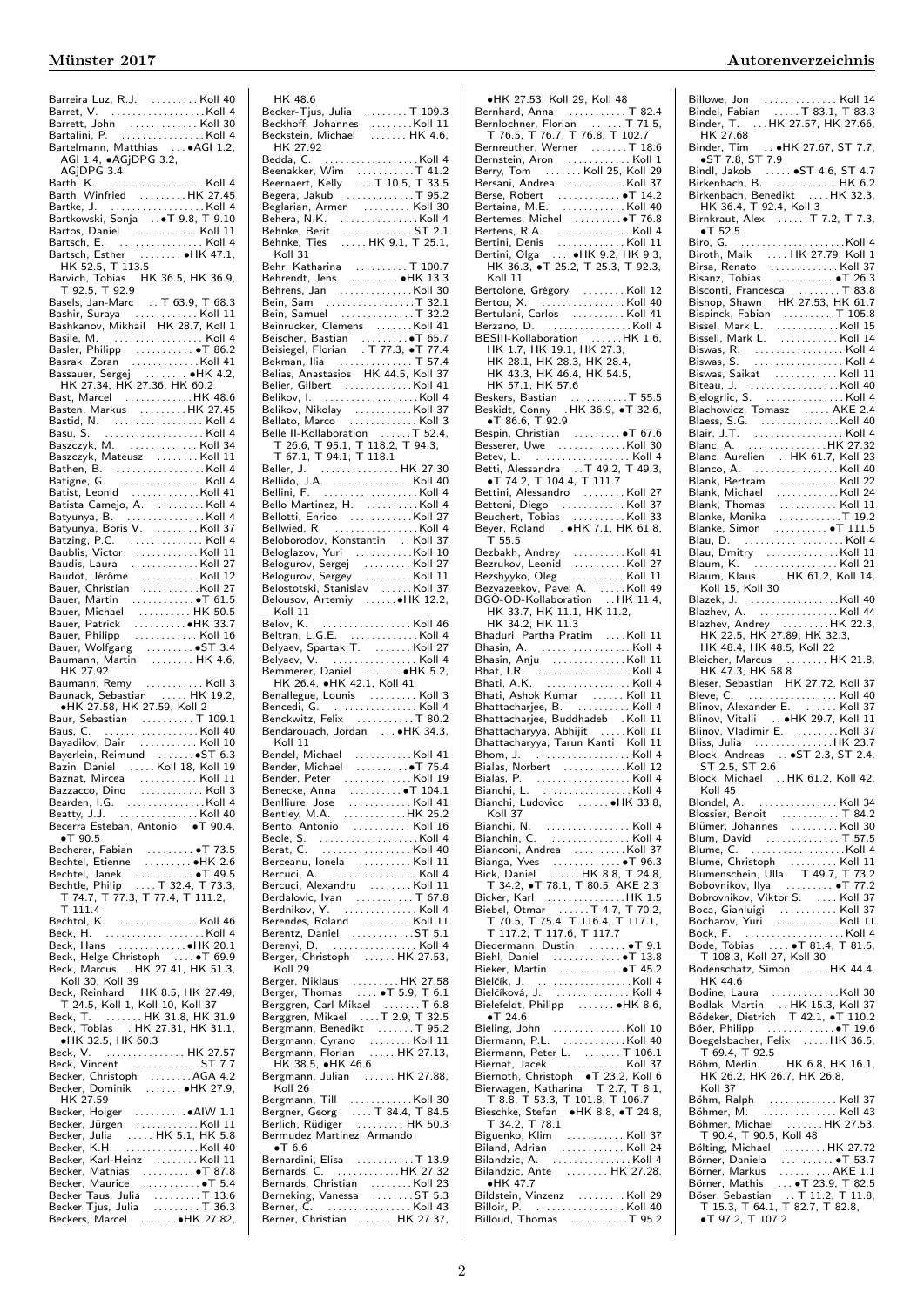| Bogavac, Danijela  T 53.4                                                                                                          |  |
|------------------------------------------------------------------------------------------------------------------------------------|--|
|                                                                                                                                    |  |
| Bogdanov, A. (Champson, Charles Bogdanov, A. (Champson, Charles Bogdan)<br>Bogomilov, M. (Champson, Charles Bogdan)                |  |
| Boháčová, M.<br>. Koll 40                                                                                                          |  |
|                                                                                                                                    |  |
| Boillos, Juan<br>Boisdefre, B.<br>. Koll 41                                                                                        |  |
| HK 27.30                                                                                                                           |  |
| Boldizsár, L.<br>Bolz, Arthur<br>Bombara, M.<br>. Koll 4                                                                           |  |
| $\ldots \ldots \ldots \ldots \bullet T$ 51.7                                                                                       |  |
| . Koll 4                                                                                                                           |  |
| Bonardi, A.<br>. T 37.2                                                                                                            |  |
| Bonaventura, D.  HK 27.83,                                                                                                         |  |
| HK 51.5                                                                                                                            |  |
|                                                                                                                                    |  |
| Bonaventura, Daniel HK 27.73,                                                                                                      |  |
| Koll 32                                                                                                                            |  |
|                                                                                                                                    |  |
| Boncioli, Denise T 109.7                                                                                                           |  |
|                                                                                                                                    |  |
| Bonifazi, C.     Koll 40<br>Bonora, M.     Koll 4                                                                                  |  |
|                                                                                                                                    |  |
|                                                                                                                                    |  |
| Book, Julian Koll 11                                                                                                               |  |
| Bopp, Johannes ST 7.3                                                                                                              |  |
|                                                                                                                                    |  |
|                                                                                                                                    |  |
| Boretzky, K. Koll 43                                                                                                               |  |
| Boretzky, Konstanze HK 4.1,                                                                                                        |  |
| HK 4.3, HK 25.5, Koll 35, Koll 41                                                                                                  |  |
| Borexino-Kollaboration  T 80.7,                                                                                                    |  |
|                                                                                                                                    |  |
| T 80.8, T 107.5, T 108.2,                                                                                                          |  |
| T 107.8, T 108.6, T 80.6, T 107.7                                                                                                  |  |
| Borge, M.J.G. Koll 43                                                                                                              |  |
|                                                                                                                                    |  |
|                                                                                                                                    |  |
|                                                                                                                                    |  |
| Borissov, A. Koll 4                                                                                                                |  |
|                                                                                                                                    |  |
| Bornschein, Beate Koll 30                                                                                                          |  |
| Bornschein, Lutz Koll 30                                                                                                           |  |
| Bornstein, Marcel Koll 10                                                                                                          |  |
| Borodai, N. Koll 40                                                                                                                |  |
|                                                                                                                                    |  |
| Borowicz, Dariusz Koll 27<br>Borowka, Sophia T 86.3                                                                                |  |
| Borri, M.  Koll 4                                                                                                                  |  |
| Borri, Marcello Koll 41                                                                                                            |  |
|                                                                                                                                    |  |
| Borschensky, Christoph  T 41.2                                                                                                     |  |
| Bortfeldt, J. HK 27.57                                                                                                             |  |
| Bortfeldt, Jonathan  T 70.2,                                                                                                       |  |
| T 116.4                                                                                                                            |  |
| Bortfeldt, Juna ST 7.7                                                                                                             |  |
| Bortolato, Damiano  Koll 3                                                                                                         |  |
|                                                                                                                                    |  |
|                                                                                                                                    |  |
|                                                                                                                                    |  |
| Borzov, Ivan     Koll 41<br>Bos, Fabian     ●T 36.3                                                                                |  |
| Bosbach, Dirk  • AKE 5.1                                                                                                           |  |
| Boscoverde, Lello  T 88.6                                                                                                          |  |
|                                                                                                                                    |  |
| Boshuis, Robin •HK 52.8, •T 113.8                                                                                                  |  |
| Boston, Andi Koll 3                                                                                                                |  |
|                                                                                                                                    |  |
|                                                                                                                                    |  |
| Koll 17                                                                                                                            |  |
| Koll 4<br>Botta. E.                                                                                                                |  |
| Botti, A.M.  Koll 40                                                                                                               |  |
|                                                                                                                                    |  |
| Botti, Ana Martina  T 16.7                                                                                                         |  |
| Bottoni, Simone  Koll 25                                                                                                           |  |
|                                                                                                                                    |  |
| Botvina, Alexander<br>Boubdir, Meriem<br>Notified Common Care Canada Common                                                        |  |
| Boukharov, Alexander  Koll 37                                                                                                      |  |
|                                                                                                                                    |  |
| Bourjau, C.     Koll 4<br>Boutachkov, Plamen    Koll 3, Koll 22                                                                    |  |
|                                                                                                                                    |  |
| Bouty, Andre Koll 3<br>Braaten, Eric HK 1.3                                                                                        |  |
| Bracco, Gianangelo Koll 37                                                                                                         |  |
|                                                                                                                                    |  |
| Brack, J.  Koll 40                                                                                                                 |  |
| Bradamante, Franco Koll 37                                                                                                         |  |
| Bräuer, Stephan  T 17.8                                                                                                            |  |
| Bragadireanu, Mario Koll 37                                                                                                        |  |
|                                                                                                                                    |  |
| Braghieri, Alessandro   Koll 1<br>Brancus, I.   Koll 40                                                                            |  |
|                                                                                                                                    |  |
| Brandau, Carsten  Koll 17<br>Brandenburg, L. Koll 4                                                                                |  |
|                                                                                                                                    |  |
|                                                                                                                                    |  |
|                                                                                                                                    |  |
|                                                                                                                                    |  |
|                                                                                                                                    |  |
|                                                                                                                                    |  |
|                                                                                                                                    |  |
| Brandt, Ole ●T 89.1<br>Brandt, Oleg T 10.4, T 33.1,                                                                                |  |
| $\bullet$ T 48.4, T 105.4                                                                                                          |  |
|                                                                                                                                    |  |
| Branford, Derek Koll 1, Koll 37                                                                                                    |  |
|                                                                                                                                    |  |
| Braren, Früd     ● T 63.5<br>Braß, Simon   T 84.9                                                                                  |  |
| Bratkovskaya, Elena HK 59.2                                                                                                        |  |
| Braun, Nils  . T 71.2                                                                                                              |  |
| Braun-Munzinger, P.  Koll 4                                                                                                        |  |
|                                                                                                                                    |  |
|                                                                                                                                    |  |
|                                                                                                                                    |  |
| Braun-Munzinger, Peter  HK 39.7<br>Braunroth, T.  HK 48.1<br>Braunroth, Thomas  HK 27.82,<br>HK 27.89, $\bullet$ HK 31.7, HK 48.6, |  |

| HK 48.7, HK 48.8, HK 48.9                                                                                                                                                                                             |  |
|-----------------------------------------------------------------------------------------------------------------------------------------------------------------------------------------------------------------------|--|
|                                                                                                                                                                                                                       |  |
|                                                                                                                                                                                                                       |  |
|                                                                                                                                                                                                                       |  |
| Breitner, Timo<br>Brenzke, Martin<br>Brensan, Andrea<br>Rressan, Andrea<br>Rretz T                                                                                                                                    |  |
|                                                                                                                                                                                                                       |  |
|                                                                                                                                                                                                                       |  |
|                                                                                                                                                                                                                       |  |
|                                                                                                                                                                                                                       |  |
|                                                                                                                                                                                                                       |  |
| $\bullet$ T 59.2, T 64.6, T 65.6, T 112.9,                                                                                                                                                                            |  |
| Koll 24                                                                                                                                                                                                               |  |
| Breugnon, Patrick<br>Breugnon, Patrick<br>Breustedt, Bastian                                                                                                                                                          |  |
|                                                                                                                                                                                                                       |  |
|                                                                                                                                                                                                                       |  |
|                                                                                                                                                                                                                       |  |
|                                                                                                                                                                                                                       |  |
| Brianne, Eldwan<br>Brianne, Eldwan<br>Brianne, Eldwan<br>Bridgeman, A.<br>Briechle, F.L.<br>Briechle, Florian<br>T. E. Florian<br>T. T. F. B. Briechle, Florian<br>T. T. B. Briechle, Florian<br>T. T. 60.1, T. 65.8, |  |
|                                                                                                                                                                                                                       |  |
| T 65.9                                                                                                                                                                                                                |  |
| Briggl, Konrad  • T 46.1, T 46.2,                                                                                                                                                                                     |  |
| Koll 9                                                                                                                                                                                                                |  |
| Brinkmann, Kai HK 16.1, HK 26.2                                                                                                                                                                                       |  |
| Brinkmann, Kai-Thomas . HK 11.6,                                                                                                                                                                                      |  |
|                                                                                                                                                                                                                       |  |
|                                                                                                                                                                                                                       |  |
| Koll 10, Koll 37                                                                                                                                                                                                      |  |
|                                                                                                                                                                                                                       |  |
|                                                                                                                                                                                                                       |  |
|                                                                                                                                                                                                                       |  |
|                                                                                                                                                                                                                       |  |
| Priscoe, William<br>Briscoe, William<br>Britting, Alexander<br>Britto, Ruth<br>Brock, Ian T. 7.1, T. 21.5, T. 51.5,<br>T. 116.2                                                                                       |  |
| Brock, Ian C. T 51.1, T 51.2<br>Bröker, Theo ●HK 3.2                                                                                                                                                                  |  |
|                                                                                                                                                                                                                       |  |
|                                                                                                                                                                                                                       |  |
|                                                                                                                                                                                                                       |  |
|                                                                                                                                                                                                                       |  |
| Brommer, Sebastian<br>Brook, Nick Koll 47                                                                                                                                                                             |  |
| Brostean-Kaiser, Jannes T 90.3                                                                                                                                                                                        |  |
| Broussard, Sylvain Koll 3                                                                                                                                                                                             |  |
|                                                                                                                                                                                                                       |  |
| Brown, B. A.<br>Brown, Justin Koll 18<br>Brown, Justin Koll 18, Koll 19<br>Browne, F. Koll 44                                                                                                                         |  |
|                                                                                                                                                                                                                       |  |
|                                                                                                                                                                                                                       |  |
|                                                                                                                                                                                                                       |  |
|                                                                                                                                                                                                                       |  |
|                                                                                                                                                                                                                       |  |
|                                                                                                                                                                                                                       |  |
|                                                                                                                                                                                                                       |  |
|                                                                                                                                                                                                                       |  |
|                                                                                                                                                                                                                       |  |
|                                                                                                                                                                                                                       |  |
|                                                                                                                                                                                                                       |  |
| Brudnyj, Benjamin<br>Brückner, Benjamin    •HK 2.8<br>Brückner, Benjamin    Koll 17                                                                                                                                   |  |
|                                                                                                                                                                                                                       |  |
|                                                                                                                                                                                                                       |  |
|                                                                                                                                                                                                                       |  |
| Bruening, Oliver ●T 27.1<br>Bruggisser, Sebastian ●T 62.1                                                                                                                                                             |  |
|                                                                                                                                                                                                                       |  |
|                                                                                                                                                                                                                       |  |
| Brugnera, Riccardo<br>Bruhns, Hardo<br><b>Carlo Bruhns, Hardo ARC 2.5,</b><br>Carlo PAGJDPG 2.5                                                                                                                       |  |
|                                                                                                                                                                                                                       |  |
|                                                                                                                                                                                                                       |  |
| Bruna, E.<br>Bruno, G.E.<br>Brunst, Tim●T 81.6, T 108.3                                                                                                                                                               |  |
|                                                                                                                                                                                                                       |  |
| Bruscino, Nello<br>T 29.5, T 50.3, of 50.4, T 50.5,<br>T 76.9, T 102.8                                                                                                                                                |  |
| Bruyneel, $B.$ HK 6.2                                                                                                                                                                                                 |  |
|                                                                                                                                                                                                                       |  |
| Bruyneel, Bart<br>Brzychczyk, J. (1998)<br>Glass Brzychczyk, J. (1998)                                                                                                                                                |  |
| Brzychczyk, Janusz  Koll 11                                                                                                                                                                                           |  |
|                                                                                                                                                                                                                       |  |
|                                                                                                                                                                                                                       |  |
|                                                                                                                                                                                                                       |  |
|                                                                                                                                                                                                                       |  |
| Bucci, Carlo<br>Bucci, Carlo<br>Buchholz, P.<br>Buchholz, P.<br>Buchsteiner, Thomas<br>Buck, Christian<br>D. T. T. T. T. T. Speck, Christian<br>$\overline{557.1}$ , T. 57.2,                                         |  |
| T 108.1, T 108.7, T 108.8                                                                                                                                                                                             |  |
|                                                                                                                                                                                                                       |  |
| Bucurescu, Dorel<br>Budnev, Nikolai M. Koll 49<br>P<br>Budnikov, D. Koll 4                                                                                                                                            |  |
|                                                                                                                                                                                                                       |  |
| Büchele, Maximilian  HK 27.75                                                                                                                                                                                         |  |
|                                                                                                                                                                                                                       |  |
|                                                                                                                                                                                                                       |  |
|                                                                                                                                                                                                                       |  |
|                                                                                                                                                                                                                       |  |
|                                                                                                                                                                                                                       |  |
|                                                                                                                                                                                                                       |  |
| Buerger, Alexander<br>Bürger, Marc<br><b>Bürger, Marc</b>                                                                                                                                                             |  |
| Büscher, Markus<br>Büscher, Volker<br>T. 2.5, T. 2.7, T. 8.1, T. 8.8, T. 49.4,<br>T. 53.3, T. 71.6, T. 71.7, T. 101.8,<br>T. 105. A. T. 106. 7. Koll 9.                                                               |  |
|                                                                                                                                                                                                                       |  |
|                                                                                                                                                                                                                       |  |
|                                                                                                                                                                                                                       |  |

| Buhmann, Peter<br>Buitink, S. (1997). T. 37.2, Koll 40<br>Buitink, Stijn (1997). T. 37.3<br>Buitron, S.A.I. (1998). T. 1998<br>Bukreeva, Sofia (1997). Koll 37<br>Bulinski, Nichael (1997). T. 46, Koll 24<br>Bulinski, Nichael (1997). T.                                  |  |
|-----------------------------------------------------------------------------------------------------------------------------------------------------------------------------------------------------------------------------------------------------------------------------|--|
|                                                                                                                                                                                                                                                                             |  |
|                                                                                                                                                                                                                                                                             |  |
| Buncic, P.<br>Buncic, P.<br>Bunyatov, S.A.<br>Bunyatov, S.A.<br>Bunyatov, S.A.<br>Busing Petr<br>Busing Petr<br>Busing S.A.<br>Michael 25, S.A.<br>Michael 25, S.A.<br>Michael 25, S.Busing S.Busing S.B.                                                                   |  |
|                                                                                                                                                                                                                                                                             |  |
|                                                                                                                                                                                                                                                                             |  |
|                                                                                                                                                                                                                                                                             |  |
|                                                                                                                                                                                                                                                                             |  |
| ●T 92.8, Koll 11, Koll 12                                                                                                                                                                                                                                                   |  |
|                                                                                                                                                                                                                                                                             |  |
|                                                                                                                                                                                                                                                                             |  |
|                                                                                                                                                                                                                                                                             |  |
|                                                                                                                                                                                                                                                                             |  |
|                                                                                                                                                                                                                                                                             |  |
|                                                                                                                                                                                                                                                                             |  |
|                                                                                                                                                                                                                                                                             |  |
|                                                                                                                                                                                                                                                                             |  |
|                                                                                                                                                                                                                                                                             |  |
|                                                                                                                                                                                                                                                                             |  |
| <b>Bussa, Maria Pia<br/> Bussa, Maria Pia<br/> Bussa, Maria Pia<br/> Bussa, Raffaela (1990)<br/> Bussanan, M. (1990)<br/> Bussa, Luigi (1990)<br/> Ruthelezi, Z. (1990)<br/> Buthelezi, Z. (1990)<br/> Buthelezi, Z. (1990)<br/> Buthelezi, J. (1990)<br/> Buthelezi, M</b> |  |
|                                                                                                                                                                                                                                                                             |  |
|                                                                                                                                                                                                                                                                             |  |
|                                                                                                                                                                                                                                                                             |  |
|                                                                                                                                                                                                                                                                             |  |
|                                                                                                                                                                                                                                                                             |  |
|                                                                                                                                                                                                                                                                             |  |
|                                                                                                                                                                                                                                                                             |  |
|                                                                                                                                                                                                                                                                             |  |
| Butuzov, Vladimir Koll 11                                                                                                                                                                                                                                                   |  |
|                                                                                                                                                                                                                                                                             |  |
|                                                                                                                                                                                                                                                                             |  |
| Buzinsky, Nicholas<br>Buzinsky, Nicholas<br>Bychkov, Alexander<br>Bystritskiy, Yuri M. Alexander<br>Byszuk, Adrian<br>Cabala, J. Alexander Micholas (Koll 4                                                                                                                 |  |
|                                                                                                                                                                                                                                                                             |  |
|                                                                                                                                                                                                                                                                             |  |
|                                                                                                                                                                                                                                                                             |  |
|                                                                                                                                                                                                                                                                             |  |
| Caballero-Mora, K.S.     Koll 40<br>Cabanelas Eiras, Pablo     Koll 41                                                                                                                                                                                                      |  |
|                                                                                                                                                                                                                                                                             |  |
| Caccianiga, L. Koll 40                                                                                                                                                                                                                                                      |  |
|                                                                                                                                                                                                                                                                             |  |
|                                                                                                                                                                                                                                                                             |  |
|                                                                                                                                                                                                                                                                             |  |
|                                                                                                                                                                                                                                                                             |  |
| Caforio, Davide  T 95.2                                                                                                                                                                                                                                                     |  |
| Caiazza, Sabato Stefano · HK 52.1,                                                                                                                                                                                                                                          |  |
|                                                                                                                                                                                                                                                                             |  |
|                                                                                                                                                                                                                                                                             |  |
|                                                                                                                                                                                                                                                                             |  |
| $\bullet$ HK 53.2, $\bullet$ T 114.2                                                                                                                                                                                                                                        |  |
|                                                                                                                                                                                                                                                                             |  |
|                                                                                                                                                                                                                                                                             |  |
|                                                                                                                                                                                                                                                                             |  |
|                                                                                                                                                                                                                                                                             |  |
|                                                                                                                                                                                                                                                                             |  |
|                                                                                                                                                                                                                                                                             |  |
|                                                                                                                                                                                                                                                                             |  |
| T 81.3, Koll 27                                                                                                                                                                                                                                                             |  |
| Calen, Hans Koll 37                                                                                                                                                                                                                                                         |  |
| Calì, Stefano  T 63.2                                                                                                                                                                                                                                                       |  |
| CALICE-D-Kollaboration  T 46.1,                                                                                                                                                                                                                                             |  |
|                                                                                                                                                                                                                                                                             |  |
|                                                                                                                                                                                                                                                                             |  |
| T 46.3, HK 54.2, HK 54.6,<br>HK 54.8, T 93.2, T 93.3, T 93.5,<br>T 93.7, T 93.9, T 98.4                                                                                                                                                                                     |  |
| Cãlin, Marius  Koll 11                                                                                                                                                                                                                                                      |  |
|                                                                                                                                                                                                                                                                             |  |
|                                                                                                                                                                                                                                                                             |  |
|                                                                                                                                                                                                                                                                             |  |
|                                                                                                                                                                                                                                                                             |  |
| Calvet, Denis<br>Calvo, Daniela  HK 27.94, Koll 37                                                                                                                                                                                                                          |  |
|                                                                                                                                                                                                                                                                             |  |
|                                                                                                                                                                                                                                                                             |  |
| Campanario, Francisco T 85.4                                                                                                                                                                                                                                                |  |
| Campos, Miguel D.  T 106.2                                                                                                                                                                                                                                                  |  |
|                                                                                                                                                                                                                                                                             |  |
|                                                                                                                                                                                                                                                                             |  |
| Canonica, Lucia Koll 16                                                                                                                                                                                                                                                     |  |
|                                                                                                                                                                                                                                                                             |  |
|                                                                                                                                                                                                                                                                             |  |
|                                                                                                                                                                                                                                                                             |  |
|                                                                                                                                                                                                                                                                             |  |
| Cao, Lu<br>Cao, Ping<br>Cao, Ping<br>Capon, A.A.<br>Capozza, L.     . HK 27.78, HK 27.87,                                                                                                                                                                                   |  |
| HK 45.3                                                                                                                                                                                                                                                                     |  |
| Capozza, Luigi ·HK 19.2, HK 19.4,                                                                                                                                                                                                                                           |  |
| HK 27.8, HK 27.10, HK 27.76,                                                                                                                                                                                                                                                |  |
| Koll 2, Koll 37                                                                                                                                                                                                                                                             |  |
| Caragheorgheopol, Gheorghe                                                                                                                                                                                                                                                  |  |
| Koll 11                                                                                                                                                                                                                                                                     |  |
|                                                                                                                                                                                                                                                                             |  |
|                                                                                                                                                                                                                                                                             |  |
|                                                                                                                                                                                                                                                                             |  |
| HK 49.8                                                                                                                                                                                                                                                                     |  |
|                                                                                                                                                                                                                                                                             |  |
|                                                                                                                                                                                                                                                                             |  |
|                                                                                                                                                                                                                                                                             |  |
|                                                                                                                                                                                                                                                                             |  |
| Cardillo, Fabio . T 103.4, .T 103.5                                                                                                                                                                                                                                         |  |
| Cardinali, Matteo<br>Cardinali, Matteo<br>Carena, F. (1999)<br>Carena, W. (1999)<br>Carmen Mora Espí, M. (1998)<br>HK 27.87,                                                                                                                                                |  |
| HK 45.3                                                                                                                                                                                                                                                                     |  |
| Carmen Mora Espí, Maria                                                                                                                                                                                                                                                     |  |
|                                                                                                                                                                                                                                                                             |  |
| HK 27.76<br>Carmona Gallardo, Mariano Koll 25<br>Carnesecchi, F. Koll 4                                                                                                                                                                                                     |  |

| Carney, Rebecca<br>Caroll, R. (2007).<br>Carpenter, M. P. (2008). HK 22.8<br>Carpenter, M. P. (2007). HK 22.8<br>Carpenter, Mike (2007). HK 32.4, Koll 25<br>Caruso, R. (2008). Carlos (2008).<br>Carsarejos, R. (2008). Carlos (2008).<br>C                 |  |
|--------------------------------------------------------------------------------------------------------------------------------------------------------------------------------------------------------------------------------------------------------------|--|
|                                                                                                                                                                                                                                                              |  |
|                                                                                                                                                                                                                                                              |  |
|                                                                                                                                                                                                                                                              |  |
|                                                                                                                                                                                                                                                              |  |
|                                                                                                                                                                                                                                                              |  |
|                                                                                                                                                                                                                                                              |  |
|                                                                                                                                                                                                                                                              |  |
|                                                                                                                                                                                                                                                              |  |
|                                                                                                                                                                                                                                                              |  |
|                                                                                                                                                                                                                                                              |  |
| Castellina, A.<br>Castellina, A.<br>Castello Castellanos, J.<br>Castillo García, Lucía<br>Castillo García, Lucía<br>Castillo García, Lucía<br>Castillo García, Lucía                                                                                         |  |
|                                                                                                                                                                                                                                                              |  |
|                                                                                                                                                                                                                                                              |  |
|                                                                                                                                                                                                                                                              |  |
|                                                                                                                                                                                                                                                              |  |
| Castro, A.J.<br>Castro, A.J.<br>Castro, Nuno<br>Castro, Nuno<br>Catala, E.A.R.<br>Catalano, Jacky  T 72.3, • T 96.4<br>Catalano, Jacky  T 72.3, • T 96.4<br>Catalano, Jacky  T 72.3, • T 96.4<br>Catalano, Vacila                                            |  |
|                                                                                                                                                                                                                                                              |  |
|                                                                                                                                                                                                                                                              |  |
|                                                                                                                                                                                                                                                              |  |
| Catanascu, Vasile<br>Catanascu, Vasile<br>Catford, Wilton<br>Catadori, Carla<br>Catadori, Carla<br>Caudron, Julien<br>Catanascu, T. 4.8, T. 4.9,<br>T. 29.5, T. 50.4, T. 50.5, T. 76.9,                                                                      |  |
|                                                                                                                                                                                                                                                              |  |
|                                                                                                                                                                                                                                                              |  |
|                                                                                                                                                                                                                                                              |  |
|                                                                                                                                                                                                                                                              |  |
| T 102.8                                                                                                                                                                                                                                                      |  |
| Cavallaro, Emanuele  HK 53.3,                                                                                                                                                                                                                                |  |
| T 114.3                                                                                                                                                                                                                                                      |  |
| Cavanna, Francesca HK 42.1                                                                                                                                                                                                                                   |  |
| Cazon, L. Koll 40                                                                                                                                                                                                                                            |  |
| Cazzato, Eros  T 87.6<br>CBELSA/TAPS-Kollaboration                                                                                                                                                                                                           |  |
| HK 11.5, HK 27.5, HK 27.6,                                                                                                                                                                                                                                   |  |
| HK 27.11, HK 38.1, HK 38.6                                                                                                                                                                                                                                   |  |
|                                                                                                                                                                                                                                                              |  |
| CBM-Kollaboration<br>HK 2.3,<br>HK 6.9, HK 9.2, HK 9.3, HK 9.5,<br>HK 9.6, HK 12.1, HK 12.2,                                                                                                                                                                 |  |
|                                                                                                                                                                                                                                                              |  |
| HK 12.5, HK 15.1, HK 15.4,<br>HK 15.5, HK 16.2, HK 21.3,<br>HK 26.6, HK 27.24, HK 27.52,<br>HK 27.65, HK 27.69, HK 27.71,                                                                                                                                    |  |
|                                                                                                                                                                                                                                                              |  |
|                                                                                                                                                                                                                                                              |  |
|                                                                                                                                                                                                                                                              |  |
| HK 27.93, HK 29.7, HK 30.1,                                                                                                                                                                                                                                  |  |
| HK 33.3, HK 33.4, HK 34.3,<br>HK 35.7, HK 35.8, HK 36.3,<br>HK 45.4, HK 45.7, HK 47.8,<br>HK 50.7, HK 50.9, HK 58.3,                                                                                                                                         |  |
|                                                                                                                                                                                                                                                              |  |
|                                                                                                                                                                                                                                                              |  |
|                                                                                                                                                                                                                                                              |  |
|                                                                                                                                                                                                                                                              |  |
|                                                                                                                                                                                                                                                              |  |
| HK 62.4, HK 62.5, HK 62.6,<br>HK 62.7, HK 62.8, HK 63.2,                                                                                                                                                                                                     |  |
| HK 63.6                                                                                                                                                                                                                                                      |  |
| CBM-MVD-Kollaboration . HK 6.7,                                                                                                                                                                                                                              |  |
| HK 18.5, HK 36.8, HK 50.6,                                                                                                                                                                                                                                   |  |
| HK 53.1, HK 53.4, HK 53.7                                                                                                                                                                                                                                    |  |
|                                                                                                                                                                                                                                                              |  |
|                                                                                                                                                                                                                                                              |  |
|                                                                                                                                                                                                                                                              |  |
| Ceballos Sanchez, C.  Koll 4<br>Ceballos Sanchez, C.  Koll 37<br>Cederkall, Joakim  Koll 41<br>Cederwall, Bo Koll 3, Koll 37                                                                                                                                 |  |
|                                                                                                                                                                                                                                                              |  |
|                                                                                                                                                                                                                                                              |  |
|                                                                                                                                                                                                                                                              |  |
|                                                                                                                                                                                                                                                              |  |
| T 92.6, T 116.3<br>Cerberus, Hans  Koll 28                                                                                                                                                                                                                   |  |
|                                                                                                                                                                                                                                                              |  |
|                                                                                                                                                                                                                                                              |  |
|                                                                                                                                                                                                                                                              |  |
| Cerello, P.<br>Cerello, P.<br>Cerela, J.<br>Cerela, Hyunwoo<br>Chae, Hyunwoo<br>Chae, Hyunwoo<br>Chae, Hyunwoo<br>Chae, Hyunwoo<br>Chae, Hyunwoo<br>Chae, Hyunwoo<br>Chae, Hyunwoo<br>Chae, Hyunwoo<br>Chae, Hyunwoo<br>Chae, Hyunwoo<br>Chae, Hyunwoo<br>Ch |  |
|                                                                                                                                                                                                                                                              |  |
|                                                                                                                                                                                                                                                              |  |
|                                                                                                                                                                                                                                                              |  |
|                                                                                                                                                                                                                                                              |  |
|                                                                                                                                                                                                                                                              |  |
|                                                                                                                                                                                                                                                              |  |
|                                                                                                                                                                                                                                                              |  |
|                                                                                                                                                                                                                                                              |  |
| Chakrabarti, Amlan (1996)<br>Chakrabarti, Amlan (1996)<br>Chambers, David (1996)<br>Chambit, Elmhdi (1996)<br>Chambit, Elmhdi (1996)<br>Chang, Phaik Ying (1998)<br>Chang, B. (1998)<br>Charlafti, Evgenia (1998)<br>Charlafti, Evgenia (1998)<br>Charlaf    |  |
|                                                                                                                                                                                                                                                              |  |
|                                                                                                                                                                                                                                                              |  |
| Chartier, M. (1994)<br>Chartier, M. (1994)<br>Chartier, Marielle (1994)<br>Charvet, J.L. (1994)<br>Château, F. (1994)<br>Château, F. (1994)                                                                                                                  |  |
|                                                                                                                                                                                                                                                              |  |
| Chatillon, Audrey<br>Chatillon, Audrey<br>Chattopadhyay, S.  Koll 4, Koll 4                                                                                                                                                                                  |  |
|                                                                                                                                                                                                                                                              |  |
|                                                                                                                                                                                                                                                              |  |
| Chattopadhyay, Sanatan  Koll 11<br>Chattopadhyay, Subhasis  Koll 11<br>Chau, Phi  •HK 54.6, •T 115.6,<br>Koll 9<br>Koll 9                                                                                                                                    |  |
|                                                                                                                                                                                                                                                              |  |
| Chaus, Andriy Koll 11                                                                                                                                                                                                                                        |  |
|                                                                                                                                                                                                                                                              |  |
|                                                                                                                                                                                                                                                              |  |
|                                                                                                                                                                                                                                                              |  |
| Chauvin, A.<br>Chauvin, Alex<br>Chauvin, Alex<br>Chavez, A.G.<br>Cheal, Bradley<br>Cheal, Bradley<br>Cheal, Bradley<br>Cheal, Bradley<br>Cheal, Bradley<br>Cheal, Bradley<br>Cheal, Bradley<br>Cheal, Bradley<br>Cheal, Bradley<br>Cheal, Bradley<br>Cheal   |  |
|                                                                                                                                                                                                                                                              |  |
|                                                                                                                                                                                                                                                              |  |
|                                                                                                                                                                                                                                                              |  |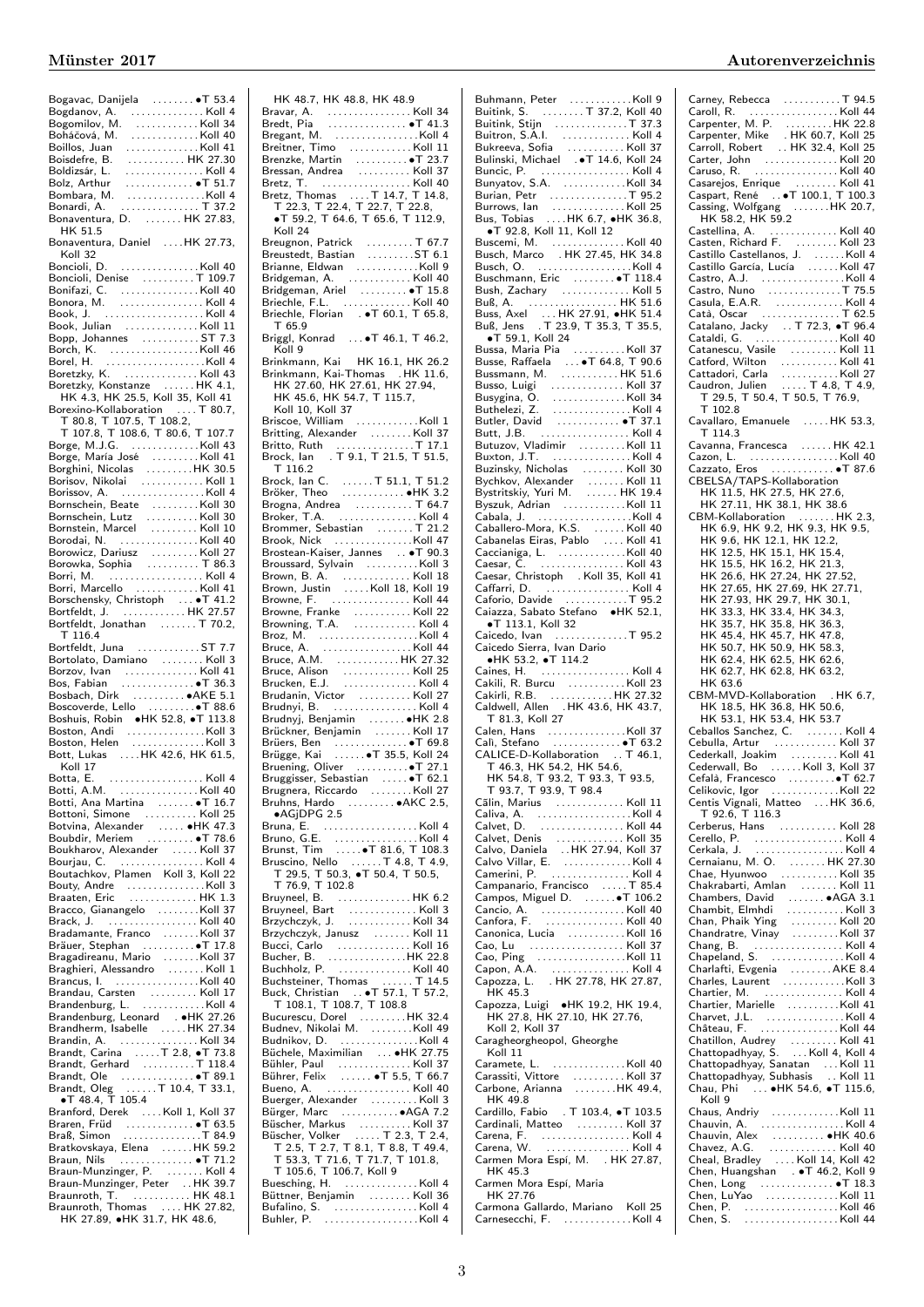| Chenmarev, Stanislav  HK 61.2                                                                                                                                            |  |
|--------------------------------------------------------------------------------------------------------------------------------------------------------------------------|--|
| Cherciu, Madalin Koll 41                                                                                                                                                 |  |
| Cherepanov, Vladimir<br>T 73.9, T 74.6, T 74.8<br>Charif United States                                                                                                   |  |
|                                                                                                                                                                          |  |
|                                                                                                                                                                          |  |
|                                                                                                                                                                          |  |
|                                                                                                                                                                          |  |
| Koll 27                                                                                                                                                                  |  |
| Cherry, Simon R.  . PV IV                                                                                                                                                |  |
| Cheynis, B.  Koll 4                                                                                                                                                      |  |
|                                                                                                                                                                          |  |
| Chhetri, Premaditya  • HK 61.1,<br>HK 61.2, Koll 42, Koll 45                                                                                                             |  |
| Chibante Barroso, V.<br>Chiga, Nobuyuki     . Koll 35, Koll 48                                                                                                           |  |
|                                                                                                                                                                          |  |
| Chilingaryan, Suren<br>Chilingaryan, Suren<br>Chinellato, D.D.<br>Chinellato, J.A.<br>Chirita, Marius  HK 16.1, HK 26.2                                                  |  |
|                                                                                                                                                                          |  |
|                                                                                                                                                                          |  |
| Chlopik, Arkadiusz  Koll 37                                                                                                                                              |  |
|                                                                                                                                                                          |  |
| Chochula, P.<br>Chochula, P.<br>Choi, K.<br>Choi, K. (1994).<br>Choi, Kolla, M.                                                                                          |  |
|                                                                                                                                                                          |  |
|                                                                                                                                                                          |  |
|                                                                                                                                                                          |  |
|                                                                                                                                                                          |  |
|                                                                                                                                                                          |  |
| Chokoufé, Bijan<br>Chokoufé, Bijan<br>Choudhury, S.<br>Choudhury, S.<br>Christiansen, P.<br>Christiansen, P.<br>Christiansen, P.<br>Christiansen, P.<br>Christiansen, P. |  |
| Christmann, Mirco  HK 62.2,                                                                                                                                              |  |
| Koll 32                                                                                                                                                                  |  |
| Chudoba, J.  Koll 40                                                                                                                                                     |  |
| Chujo, T. Koll 4<br>Chulkov, Leonid Koll 41                                                                                                                              |  |
|                                                                                                                                                                          |  |
| Chung, L.X.<br>Chung, S.U.<br>Chwalek, Thorstein T. 28.5, T. 50.1, T. 28.5, T. 50.1,                                                                                     |  |
|                                                                                                                                                                          |  |
| T 50.2, T 51.3, T 51.9                                                                                                                                                   |  |
|                                                                                                                                                                          |  |
| Cicalo, C. (2007)<br>Cichon, Dominick (2008)<br>Cifarelli, L. (2008)<br>Cinca, Diane (2006)<br>The T 9.6, T 9.9, T 50.6,                                                 |  |
|                                                                                                                                                                          |  |
| T 63.7, T 101.6                                                                                                                                                          |  |
| $\ldots$ Koll 4                                                                                                                                                          |  |
| Cindolo, F. $\ldots$ . $\ldots$ . $\ldots$ . Koll 4<br>Cioară, Irina $\ldots$ . $\bullet$ T 51.1, T 51.5,                                                                |  |
|                                                                                                                                                                          |  |
| T 116.2                                                                                                                                                                  |  |
| Ciobanu, Mircea Iuliu Koll 11                                                                                                                                            |  |
| Cirkovic, M.  Koll 34                                                                                                                                                    |  |
| Ciupka, Sebastian  HK 27.11,                                                                                                                                             |  |
| Koll 10                                                                                                                                                                  |  |
|                                                                                                                                                                          |  |
| Cividini, Federico<br>Claessens, Christine<br>Claessens, Christine                                                                                                       |  |
| Clark, Jason  HK 27.29, HK 51.8<br>CLAS-Kollaboration  HK 11.6                                                                                                           |  |
| Classen, Lew T 64.8, T 64.9,                                                                                                                                             |  |
| $\bullet$ T 90.6, T 90.7                                                                                                                                                 |  |
| Claus, Gilles  Koll 11, Koll 12                                                                                                                                          |  |
| Clay, R.W. Koll 40                                                                                                                                                       |  |
| Clem, J.                                                                                                                                                                 |  |
| Clemens, Hausner AKE 2.3<br>Clement, Heinz  HK 28.7                                                                                                                      |  |
| Cleymans, J.                                                                                                                                                             |  |
| Cleymans, J. Koll 4<br>Cline, D. HK 22.8                                                                                                                                 |  |
|                                                                                                                                                                          |  |
| COBRA-Kollaboration  T 56.1,<br>T 56.2, HK 61.4, T 72.4, T 89.5                                                                                                          |  |
| Coello Pérez, Eduardo Antonio<br>HK 49.8                                                                                                                                 |  |
| Coenders, Stefan  T 58.5, T 82.4                                                                                                                                         |  |
|                                                                                                                                                                          |  |
| Colalillo, R. Koll 40<br>Colamaria, F. Koll 4                                                                                                                            |  |
| Colella, D. $\ldots$ . $\ldots$ . $\ldots$ $\ldots$ $\ldots$ $\ldots$ $\ldots$ $\ldots$ $\ldots$ $\ldots$ $\ldots$ $\ldots$ $\ldots$ $\ldots$                            |  |
| Coleman, A.<br>. Koll 40                                                                                                                                                 |  |
| Coleman-Smith, P. HK 25.2                                                                                                                                                |  |
| Coli, Silvia Koll 37                                                                                                                                                     |  |
| collaboration, DEAP T 55.1                                                                                                                                               |  |
|                                                                                                                                                                          |  |
| $T$ 43.1                                                                                                                                                                 |  |
| COLLAPS-IS568-Kollaboration                                                                                                                                              |  |
| HK 41.4                                                                                                                                                                  |  |
| COLLAPS-IS573-Kollaboration                                                                                                                                              |  |
| HK 41.5<br>Colledani, Claude  Koll 12                                                                                                                                    |  |
| Collica, L.<br>. Koll 40                                                                                                                                                 |  |
|                                                                                                                                                                          |  |
| Collicott, Cristina  Koll 1<br>Collins, Sara T 19.8, T 84.8                                                                                                              |  |
|                                                                                                                                                                          |  |
|                                                                                                                                                                          |  |
| Colosimo, Samantha Koll 3<br>Coluccia, M.R. Koll 40<br>Conceição, R. Koll 40                                                                                             |  |

| Conesa Balbastre, G. Koll 4<br>Conesa del Valle, Z. Koll 4<br>Coniavitis, Elias  T 73.4, T 73.5,                                                                                                                                                                                                                                                                                   |  |
|------------------------------------------------------------------------------------------------------------------------------------------------------------------------------------------------------------------------------------------------------------------------------------------------------------------------------------------------------------------------------------|--|
|                                                                                                                                                                                                                                                                                                                                                                                    |  |
| T 74.10<br>Connor, Patrick<br>Connors, M.E.<br>Conrad, Jan<br>Consortium, the CTA (1901)<br>Consortium, the CTA (1904)<br>T 72.3, T 96.4<br>Constant of CTA (1905)                                                                                                                                                                                                                 |  |
|                                                                                                                                                                                                                                                                                                                                                                                    |  |
|                                                                                                                                                                                                                                                                                                                                                                                    |  |
|                                                                                                                                                                                                                                                                                                                                                                                    |  |
|                                                                                                                                                                                                                                                                                                                                                                                    |  |
| Constantin, Florin<br>Constantin, Paul<br>Constantin, Paul                                                                                                                                                                                                                                                                                                                         |  |
|                                                                                                                                                                                                                                                                                                                                                                                    |  |
|                                                                                                                                                                                                                                                                                                                                                                                    |  |
|                                                                                                                                                                                                                                                                                                                                                                                    |  |
| Contreras, F.<br>Contreras, J.G.<br>Contreras, J.G.<br>Cooper, M.J.<br>Cooper, N.<br>Cooper, N.<br>Cooper, N.<br>Cooper, N.<br>Cooper, N.<br>Cooper, N.<br>Cooper, N.<br>Cooper, N.<br>Cooper, N.<br>Cooper, N.<br>Cooper, N.<br>Cooper, N.<br>Cooper, N.<br>Coo                                                                                                                   |  |
|                                                                                                                                                                                                                                                                                                                                                                                    |  |
|                                                                                                                                                                                                                                                                                                                                                                                    |  |
| Copp, Patrick<br>Copp, Patrick<br>Corell, Oliver<br>Corell, Oliver<br>Corrales Morales, Y.<br>Corrales Morales, Y.<br>Corsi, A.<br>Corsi, A.                                                                                                                                                                                                                                       |  |
|                                                                                                                                                                                                                                                                                                                                                                                    |  |
|                                                                                                                                                                                                                                                                                                                                                                                    |  |
|                                                                                                                                                                                                                                                                                                                                                                                    |  |
|                                                                                                                                                                                                                                                                                                                                                                                    |  |
|                                                                                                                                                                                                                                                                                                                                                                                    |  |
|                                                                                                                                                                                                                                                                                                                                                                                    |  |
| Cortés Maldonado, I.  Koll 4                                                                                                                                                                                                                                                                                                                                                       |  |
| Cortese, P.<br>Cortese, P.<br>Cortina-Gil, Dolores<br>Cosentino, M.R.<br>Costa, F.<br>Costa, F.                                                                                                                                                                                                                                                                                    |  |
|                                                                                                                                                                                                                                                                                                                                                                                    |  |
|                                                                                                                                                                                                                                                                                                                                                                                    |  |
| Costanza, Susanna Koll 1, Koll 37                                                                                                                                                                                                                                                                                                                                                  |  |
|                                                                                                                                                                                                                                                                                                                                                                                    |  |
| Cotta Ramusino, Angelo<br>Couch, Sean HK 23.4                                                                                                                                                                                                                                                                                                                                      |  |
| Coutu, S. Koll 40                                                                                                                                                                                                                                                                                                                                                                  |  |
| Covault, C.E.<br>Covault, C.E.<br>Cowan, Thomas   Koll 41<br>Cowan, Thomas E.   HK 26.4,                                                                                                                                                                                                                                                                                           |  |
|                                                                                                                                                                                                                                                                                                                                                                                    |  |
|                                                                                                                                                                                                                                                                                                                                                                                    |  |
| HK 42.1                                                                                                                                                                                                                                                                                                                                                                            |  |
|                                                                                                                                                                                                                                                                                                                                                                                    |  |
|                                                                                                                                                                                                                                                                                                                                                                                    |  |
|                                                                                                                                                                                                                                                                                                                                                                                    |  |
|                                                                                                                                                                                                                                                                                                                                                                                    |  |
|                                                                                                                                                                                                                                                                                                                                                                                    |  |
| CRESST-Kollaboration  T 79.2,                                                                                                                                                                                                                                                                                                                                                      |  |
| T 79.3                                                                                                                                                                                                                                                                                                                                                                             |  |
|                                                                                                                                                                                                                                                                                                                                                                                    |  |
|                                                                                                                                                                                                                                                                                                                                                                                    |  |
|                                                                                                                                                                                                                                                                                                                                                                                    |  |
|                                                                                                                                                                                                                                                                                                                                                                                    |  |
|                                                                                                                                                                                                                                                                                                                                                                                    |  |
|                                                                                                                                                                                                                                                                                                                                                                                    |  |
|                                                                                                                                                                                                                                                                                                                                                                                    |  |
|                                                                                                                                                                                                                                                                                                                                                                                    |  |
| CTA-Japan-Kollaboration . T 22.5                                                                                                                                                                                                                                                                                                                                                   |  |
|                                                                                                                                                                                                                                                                                                                                                                                    |  |
|                                                                                                                                                                                                                                                                                                                                                                                    |  |
|                                                                                                                                                                                                                                                                                                                                                                                    |  |
| Cunqueiro, Leticia  HK 20.4                                                                                                                                                                                                                                                                                                                                                        |  |
|                                                                                                                                                                                                                                                                                                                                                                                    |  |
| CUORE-Kollaboration<br>Curien, Dominique<br>Curien, Dominique                                                                                                                                                                                                                                                                                                                      |  |
|                                                                                                                                                                                                                                                                                                                                                                                    |  |
|                                                                                                                                                                                                                                                                                                                                                                                    |  |
|                                                                                                                                                                                                                                                                                                                                                                                    |  |
| Cussans, David<br>Cussans, David<br>Cuth, Jakub<br>Cuth, Jakub<br>Czakon, Michal<br>Czopowicz, T.<br>Czopowicz, T.<br>Czopowicz, T.<br>Czopowicz, T.                                                                                                                                                                                                                               |  |
|                                                                                                                                                                                                                                                                                                                                                                                    |  |
|                                                                                                                                                                                                                                                                                                                                                                                    |  |
|                                                                                                                                                                                                                                                                                                                                                                                    |  |
| Dahlmanns, Matthias  AGI 1.4,<br>AGjDPG 3.4                                                                                                                                                                                                                                                                                                                                        |  |
|                                                                                                                                                                                                                                                                                                                                                                                    |  |
|                                                                                                                                                                                                                                                                                                                                                                                    |  |
|                                                                                                                                                                                                                                                                                                                                                                                    |  |
| D'Alessio, Antonio   ●HK 27.35<br>DALI-LaBr-RIBF-Kollaboration                                                                                                                                                                                                                                                                                                                     |  |
| HK 4.5                                                                                                                                                                                                                                                                                                                                                                             |  |
| Dalla, Marco  T 67.9                                                                                                                                                                                                                                                                                                                                                               |  |
| Dalpiaz, Pietro $\ldots \ldots \ldots$ Koll 37                                                                                                                                                                                                                                                                                                                                     |  |
| D'Amico, S.  Koll 40                                                                                                                                                                                                                                                                                                                                                               |  |
| Damp, Johannes $\bullet$ T 49.4, T 105.6                                                                                                                                                                                                                                                                                                                                           |  |
|                                                                                                                                                                                                                                                                                                                                                                                    |  |
|                                                                                                                                                                                                                                                                                                                                                                                    |  |
|                                                                                                                                                                                                                                                                                                                                                                                    |  |
|                                                                                                                                                                                                                                                                                                                                                                                    |  |
|                                                                                                                                                                                                                                                                                                                                                                                    |  |
|                                                                                                                                                                                                                                                                                                                                                                                    |  |
|                                                                                                                                                                                                                                                                                                                                                                                    |  |
|                                                                                                                                                                                                                                                                                                                                                                                    |  |
|                                                                                                                                                                                                                                                                                                                                                                                    |  |
| Damyanova, A. (1993)<br>Damyanova, A. (1993)<br>Damyanova, A. (1994)<br>Daniel, B. (1996)<br>Daniel, B. (1996)<br>Daniel, Terver (1996)<br>Daniel, Terver (1997)<br>Daniel, Melke (1998)<br>Daniel, Melke (1998)<br>Daniel, Melke (1998)<br>Daniel, Melke (1<br>Danu, A.  Koll 4<br>Danzmann, Karsten  .PV VIII<br>Das, D. Koll 4<br>Das, I.<br>Das, S. (1999).<br>Das, S. (1999). |  |
|                                                                                                                                                                                                                                                                                                                                                                                    |  |

| Dash, S.  Koll 4<br>Dashi, Anisa  HK 3.3                                                                                                                                                                                                            |  |
|-----------------------------------------------------------------------------------------------------------------------------------------------------------------------------------------------------------------------------------------------------|--|
|                                                                                                                                                                                                                                                     |  |
|                                                                                                                                                                                                                                                     |  |
| Dasso, S. Koll 40                                                                                                                                                                                                                                   |  |
| Datar, Vivek Koll 37                                                                                                                                                                                                                                |  |
| Datz, Alexandra •HK 17.5, •T 43.5                                                                                                                                                                                                                   |  |
| Daumiller, K.<br>Daumiller, K.<br>Davey, Will<br>Davey, William  T 30.4, T 100.2,<br>T 104.3, T 111.1, T 111.5                                                                                                                                      |  |
|                                                                                                                                                                                                                                                     |  |
|                                                                                                                                                                                                                                                     |  |
|                                                                                                                                                                                                                                                     |  |
|                                                                                                                                                                                                                                                     |  |
|                                                                                                                                                                                                                                                     |  |
| David, H. (1999)<br>Davidenko, Andrey (1999)<br>Davies, Joshua (1999)<br>Davies, Joshua (1999)                                                                                                                                                      |  |
| Davinson, Thomas  Koll 41                                                                                                                                                                                                                           |  |
|                                                                                                                                                                                                                                                     |  |
|                                                                                                                                                                                                                                                     |  |
|                                                                                                                                                                                                                                                     |  |
|                                                                                                                                                                                                                                                     |  |
| Davinson, Thomas<br>Davinson, Tom<br>Davis, N.<br>Davis, N.<br>Davison, B.R.<br>Davison, B.R.<br>Davison, B.R.<br>Davison, B.R.<br>Davison, B.R.<br>Debeyssi, A.<br>HK 127.78, HK 27.87,<br>HK 45.3<br>Debeyssi, A.<br>HK 19.1, HK 19.4,<br>UK 27.7 |  |
|                                                                                                                                                                                                                                                     |  |
|                                                                                                                                                                                                                                                     |  |
|                                                                                                                                                                                                                                                     |  |
| HK 27.7, HK 27.8, HK 27.10,<br>HK 27.7, HK 27.8, HK 27.10,<br>HK 27.76, HK 46.4, Koll 37                                                                                                                                                            |  |
|                                                                                                                                                                                                                                                     |  |
|                                                                                                                                                                                                                                                     |  |
| de Almeida, R.M.<br>de Angelis, Giacomo   Koll 29                                                                                                                                                                                                   |  |
| de Boer, Wim  HK 36.9, T 32.6,                                                                                                                                                                                                                      |  |
|                                                                                                                                                                                                                                                     |  |
|                                                                                                                                                                                                                                                     |  |
| The Sole of The Control Control Control Control Control Control Control Control Control Control Control Control Control Control Control Control Control Control Control Control Control Control Control Control Control Contro                      |  |
|                                                                                                                                                                                                                                                     |  |
|                                                                                                                                                                                                                                                     |  |
|                                                                                                                                                                                                                                                     |  |
|                                                                                                                                                                                                                                                     |  |
|                                                                                                                                                                                                                                                     |  |
|                                                                                                                                                                                                                                                     |  |
|                                                                                                                                                                                                                                                     |  |
|                                                                                                                                                                                                                                                     |  |
|                                                                                                                                                                                                                                                     |  |
|                                                                                                                                                                                                                                                     |  |
|                                                                                                                                                                                                                                                     |  |
|                                                                                                                                                                                                                                                     |  |
|                                                                                                                                                                                                                                                     |  |
| De Maria, Antonio<br>De Mauro, G.<br>De Mauro, G.<br>de Mello Neto, J.R.T.<br>Moll 40<br>De Mitri, I.<br>Moll 40<br>De Mitri, I.<br>Moll 40                                                                                                         |  |
|                                                                                                                                                                                                                                                     |  |
|                                                                                                                                                                                                                                                     |  |
| De Mori, Francesca  Koll 37                                                                                                                                                                                                                         |  |
| de Oliveira, J.<br>De Pasquale, S.<br>De Pasquale, S.<br>De Remigis, Paolo<br>De Remigis, Paolo<br>Al Moll 37                                                                                                                                       |  |
|                                                                                                                                                                                                                                                     |  |
|                                                                                                                                                                                                                                                     |  |
|                                                                                                                                                                                                                                                     |  |
| De Souza, R.D.     Koll 4<br>de Souza, V.     Koll 40                                                                                                                                                                                               |  |
|                                                                                                                                                                                                                                                     |  |
|                                                                                                                                                                                                                                                     |  |
|                                                                                                                                                                                                                                                     |  |
| De Viveiros, Luiz<br>Debatin, J. Koll 40                                                                                                                                                                                                            |  |
|                                                                                                                                                                                                                                                     |  |
|                                                                                                                                                                                                                                                     |  |
|                                                                                                                                                                                                                                                     |  |
| Debatin, Joachim<br>Debatin, Joachim<br>Dechery, Fabien<br>Declair, Stefan<br>Declair, Stefan<br>Declair, Stefan<br>AKE 7.1                                                                                                                         |  |
|                                                                                                                                                                                                                                                     |  |
|                                                                                                                                                                                                                                                     |  |
|                                                                                                                                                                                                                                                     |  |
|                                                                                                                                                                                                                                                     |  |
| Dedes, George  ST 7.7, ST 7.8,<br>ST 7.9                                                                                                                                                                                                            |  |
| Deepak, P.N.  Koll 37                                                                                                                                                                                                                               |  |
|                                                                                                                                                                                                                                                     |  |
|                                                                                                                                                                                                                                                     |  |
|                                                                                                                                                                                                                                                     |  |
|                                                                                                                                                                                                                                                     |  |
|                                                                                                                                                                                                                                                     |  |
| Defranchis, Matteo  T 33.2,                                                                                                                                                                                                                         |  |
|                                                                                                                                                                                                                                                     |  |
|                                                                                                                                                                                                                                                     |  |
|                                                                                                                                                                                                                                                     |  |
|                                                                                                                                                                                                                                                     |  |
|                                                                                                                                                                                                                                                     |  |
|                                                                                                                                                                                                                                                     |  |
|                                                                                                                                                                                                                                                     |  |
|                                                                                                                                                                                                                                                     |  |
|                                                                                                                                                                                                                                                     |  |
|                                                                                                                                                                                                                                                     |  |
| Deisting, Alexander ●HK 8.1,<br>HK 17.5, ●T 24.1, T 43.5<br>Delaunay, F. Koll 43                                                                                                                                                                    |  |
| Delaunay, Franck Koll 35                                                                                                                                                                                                                            |  |
|                                                                                                                                                                                                                                                     |  |
| Delbart, A. $\ldots$ . $\ldots$ . $\ldots$ . Koll 44                                                                                                                                                                                                |  |
|                                                                                                                                                                                                                                                     |  |
|                                                                                                                                                                                                                                                     |  |
|                                                                                                                                                                                                                                                     |  |
|                                                                                                                                                                                                                                                     |  |
|                                                                                                                                                                                                                                                     |  |
|                                                                                                                                                                                                                                                     |  |
|                                                                                                                                                                                                                                                     |  |
|                                                                                                                                                                                                                                                     |  |
| Delbart, Alain<br>Deleeuw, Eric   Koll 18, Koll 19<br>Dembinski, H.  Koll 34                                                                                                                                                                        |  |
| HK 38.5, HK 46.6                                                                                                                                                                                                                                    |  |
| Deng, Wendi Koll 11<br>Deng, Zhi  Koll 11                                                                                                                                                                                                           |  |

Denig, Achim . . HK 26.3, HK 43.3, HK 54.5, HK 57.1, T 115.5, Koll 1, Koll 7, Koll 32, Koll 37 Denissenya, Mikhail . . . . . . . . Koll 1 Denner, Ansgar . . . . T 39.6, T 40.2 Denschlag, Johannes O. . . HK 61.7 Deplano, C. . . . . . . . . . . . . . . . . Koll 4 Depnering, Wilfried Walter ∙T 57.7 Deppe, Harald .... Koll 11, Koll 37<br>Deppner, Ingo ..............Koll 11<br>Deppner, Ingo Martin ... ●HK 16.2<br>Depta, Frederik ...T 42.2, ●T 42.3 Derenovskaya, Olga . . . . . . . Koll 11 Derevschikov, Anatoly . . . . . Koll 37 Desch, Klaus . . . . .HK 7.2, HK 7.3, HK 7.4, HK 8.3, T 24.3, T 73.3, T 74.7, T 77.3, T 77.4, T 95.8, T 106.5, T 106.6, T 111.2, T 111.4, Koll 31 Deschamps, Bruno ∙T 71.3, T 71.5 Desequelles, Pierre . . . . . . . . . Koll 3 Deshayes, Quentin . . . . . . . . Koll 35 Desiati, Paolo . . . . . . . . . . . . T 109.3 Destefanis, Marco . . . . . . . . . Koll 37 Deterre, Cecile . . . . . . . . . . . T 101.1 Dette, Karola . . . . . T 26.9, T 67.5, T 69.5, T 69.6, T 95.6 Deutsch, Christopher . . . . ∙T 111.1 Dev, P. S. Bhupal . . . . . . . . . T 62.6 Deveaux, Christina . . . . . .∙HK 21.7 Deveaux, Christina Anna .. Koll 11 Deveaux, M. . . . . . . . . . . . . . . Koll 34 Deveaux, Michael . . . . . . . . HK 6.7, ∙HK 18.3, HK 36.8, ∙T 44.3, T 92.8, Koll 11, Koll 12 Dewald, A. . . . . . . . . . . . . . . HK 48.1 Dewald, Alfred . . . . . . . . . HK 27.82, HK 27.89, HK 31.7, HK 48.6, HK 48.7, HK 48.8, HK 48.9 Dewald, M. . . . . . . . . . . . . . . . Koll 44 Dey, Kalyan . . . . . . . . . . . . . . .Koll 11 Dhankher, P. . . . . . . . . . . . . . . .Koll 4 Di Bari, D. . . . . . . . . . . . . . . . . .Koll 4 Di Giulio, C. . . . . . . . . . . . . . . Koll 40 Di Lorenzo, Vincenzo . . . . . ∙T 64.1 Di Marco, Natalia . . . . . . . . . Koll 27 Di Matteo, A. . . . . . . . . . . . . .Koll 40 Di Mauro, A. . . . . . . . . . . . . . . Koll 4 Di Nezza, P. . . . . . . . . . . . . . . . Koll 4 Di Pietro, Valentino .... HK 27.94, Koll 37 Di Ruzza, B. . . . . . . . . . . . . . . . Koll 4 Di Vita, Stefano . . . . . . . . . . . T 39.4 Díaz Castro, M.L. . . . . . . . . . Koll 40 Diaz Corchero, M.A. . . . . . . . Koll 4 Díaz Fernández, Paloma ... Koll 41 Diaz, Jose . . . . . . . . . . . . . . . . Koll 37 Diaz-Torres, Alexis . . . . . . . . Koll 41 Dichiara, Simone . . . . . . . . . . T 59.2 Dickel, Timo HK 27.84, HK 27.88, Koll 26 Didierjean, Francois ........ Koll 3 Diederichs, Severin ....... •T 116.3<br>Diefenbach, Jürgen ......HK 19.2, HK 27.58, Koll 2 Diehl, Leena . . . ∙HK 35.5, ∙T 91.5 Diehl, Stefan . . . . . . . . . . .∙HK 11.6, ∙HK 27.60, HK 27.61, HK 54.7, T 115.7, Koll 37 Diener, Ralf . . . . . . . . . . . . . . .Koll 31 Dierlamm, Alexander . . . . HK 36.5, HK 36.9, HK 53.6, T 26.4, T 69.4, T 92.5, T 92.9, T 114.6 Diessel, Oriana . . . . . . . . . ∙HK 32.7 Dietel, T. . . . . . . . . . . . . . . . . . . Koll 4 Dieter, Yannick . . . . . . . . . . .∙T 26.2 Dieterle, Manuel . . . Koll 1, Koll 10 Dietrich, Janet . . . . T 9.1, ∙T 47.3, T 100.8, T 100.9 Dietz, Mirco . . . . . . . . . . . . . . HK 7.1 Diez Pardos, Carmen . T 4.3, T 4.4 Dillenseger, P. . . . . . . . . . . . . . .Koll 4 Dillenseger, Pascal . . . . . . ∙HK 39.8 Ding, B. . . . . . . . . . . . . . . . . . . Koll 44 Dingfelder, Jochen . . . . . . HK 53.2, T 26.2, T 26.6, T 30.4, T 67.2, T 71.3, T 71.5, T 73.1, T 76.5, T 76.7, T 76.8, T 94.3, T 94.6, T 100.2, T 102.7, T 104.3, T 111.1, T 111.5, T 114.2, T 116.6, T 118.1, T 118.2 Diogo, F. . . . . . . . . . . . . . . . . . Koll 40 Diogo, F. (1999). The Collection Collection Collection Collection Collection Collection Collection Collection Collection Collection Collection Collection Collection Collection Collection Collection Collection Collection Co HK 44.3 Distler, Michael ...........Koll 37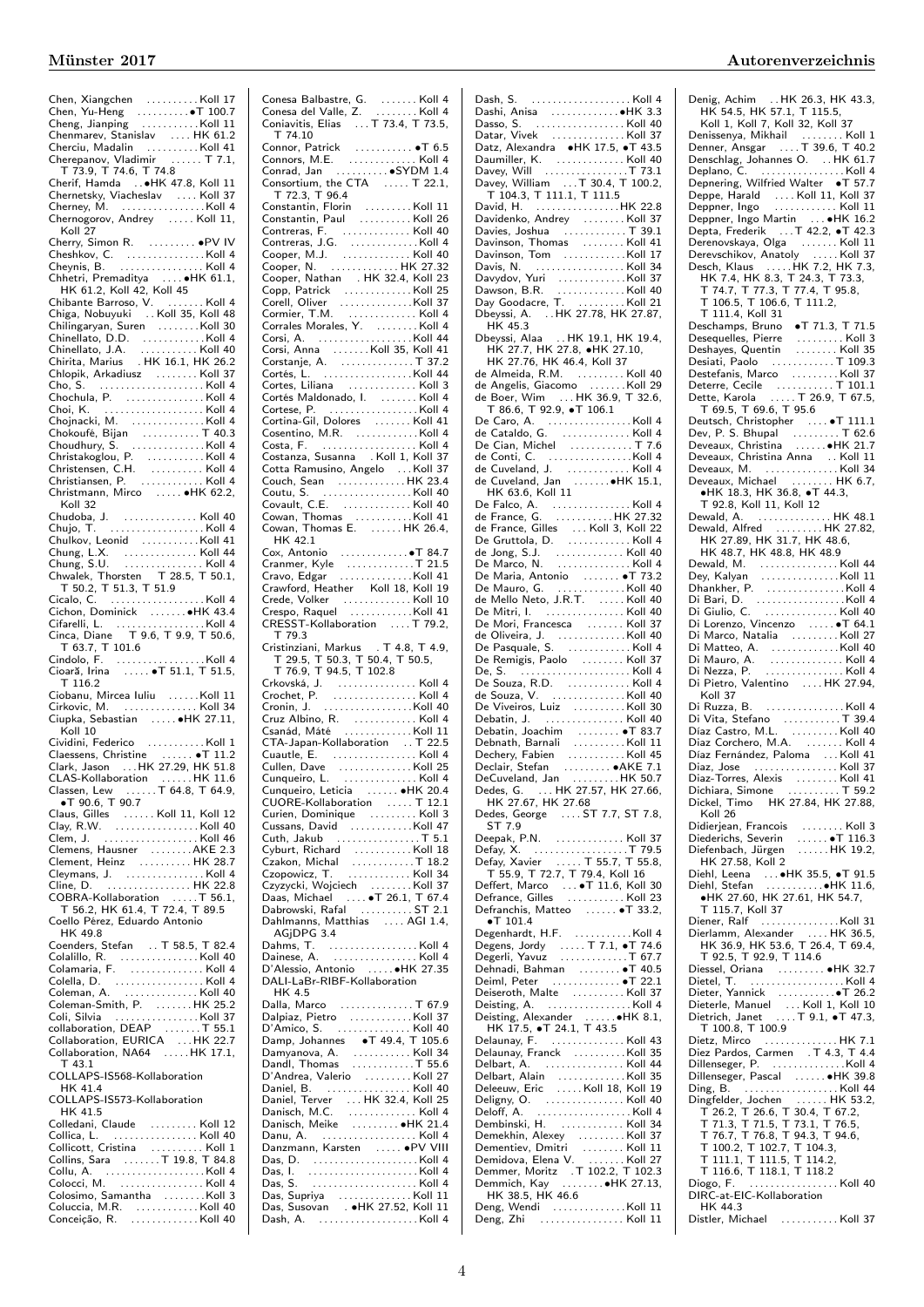| Dittert, Dominique ●HK 3.6<br>Dittmeier, Sebastian ●T 94.9                                                                                                                                                                                                                                         |  |
|----------------------------------------------------------------------------------------------------------------------------------------------------------------------------------------------------------------------------------------------------------------------------------------------------|--|
|                                                                                                                                                                                                                                                                                                    |  |
| Divani Veis, Nazila Koll 37                                                                                                                                                                                                                                                                        |  |
|                                                                                                                                                                                                                                                                                                    |  |
|                                                                                                                                                                                                                                                                                                    |  |
| Diwisch, Marcel Koll 26<br>Djuvsland, Ø. Koll 4                                                                                                                                                                                                                                                    |  |
|                                                                                                                                                                                                                                                                                                    |  |
|                                                                                                                                                                                                                                                                                                    |  |
| Dmytilev, Anton  Koll 24                                                                                                                                                                                                                                                                           |  |
| Dobbs, Sean Koll 37<br>Dobrigkeit, C. Koll 40                                                                                                                                                                                                                                                      |  |
|                                                                                                                                                                                                                                                                                                    |  |
|                                                                                                                                                                                                                                                                                                    |  |
|                                                                                                                                                                                                                                                                                                    |  |
|                                                                                                                                                                                                                                                                                                    |  |
|                                                                                                                                                                                                                                                                                                    |  |
|                                                                                                                                                                                                                                                                                                    |  |
|                                                                                                                                                                                                                                                                                                    |  |
| Dobrig.r., C. (2007)<br>Dobrovolsky, Alexander (2008)<br>Dobrovolsky, Alexander (2008)<br>Dobrovolsky, Alexander (2008)<br>Dobrigus, B. (2008)<br>C. (2009)<br>C. (2009)<br>C. (2009)<br>H. 6.7, Koll 11                                                                                           |  |
|                                                                                                                                                                                                                                                                                                    |  |
|                                                                                                                                                                                                                                                                                                    |  |
|                                                                                                                                                                                                                                                                                                    |  |
| Doering, Dennis  HK 6.7, Koll 11<br>Döring, Dominik  • T 20.1                                                                                                                                                                                                                                      |  |
|                                                                                                                                                                                                                                                                                                    |  |
|                                                                                                                                                                                                                                                                                                    |  |
|                                                                                                                                                                                                                                                                                                    |  |
|                                                                                                                                                                                                                                                                                                    |  |
|                                                                                                                                                                                                                                                                                                    |  |
| Doersch, Jan<br>Doersch, Jan<br>Doersch, Jan<br>Dolde, Kai<br>Dolgolenko, Anatoly<br>D'Olivo, J.C.<br>Molland 40<br>D'Olivo, J.C.<br>Molland 40<br>Molland 40<br>Molland 40<br>Molland 40<br>Molland 40<br>Molland 40<br>Molland 40<br>Molland 40<br>Molland 4                                     |  |
| Domagala, Mariusz Alektronia Xoll 37                                                                                                                                                                                                                                                               |  |
|                                                                                                                                                                                                                                                                                                    |  |
| Dombradi, Zsolt  Koll 35                                                                                                                                                                                                                                                                           |  |
| Dombrowski, Harald  ST 2.1,                                                                                                                                                                                                                                                                        |  |
| ST 7.2                                                                                                                                                                                                                                                                                             |  |
|                                                                                                                                                                                                                                                                                                    |  |
| Domenicis Gimenez, D. Koll 4                                                                                                                                                                                                                                                                       |  |
| Domingo, Florian T 86.4                                                                                                                                                                                                                                                                            |  |
|                                                                                                                                                                                                                                                                                                    |  |
| Domingo-Pardo, Ceasar  Koll 18                                                                                                                                                                                                                                                                     |  |
| Dominguez Damiani, Daniela                                                                                                                                                                                                                                                                         |  |
| T 6.6, •T 75.9                                                                                                                                                                                                                                                                                     |  |
|                                                                                                                                                                                                                                                                                                    |  |
| Dominik, W. Koll 34<br>Domula, A. Koll 21                                                                                                                                                                                                                                                          |  |
|                                                                                                                                                                                                                                                                                                    |  |
|                                                                                                                                                                                                                                                                                                    |  |
|                                                                                                                                                                                                                                                                                                    |  |
| Domula, Alexander HK 24.6,<br>HK 42.6, Koll 27                                                                                                                                                                                                                                                     |  |
|                                                                                                                                                                                                                                                                                                    |  |
| Domula, Alexander Robert                                                                                                                                                                                                                                                                           |  |
| HK 24.5, HK 61.5                                                                                                                                                                                                                                                                                   |  |
| Donaldson, Lindsay Koll 20                                                                                                                                                                                                                                                                         |  |
|                                                                                                                                                                                                                                                                                                    |  |
| Donegani, Elena  HK 36.1,                                                                                                                                                                                                                                                                          |  |
| $\bullet$ T 92.1                                                                                                                                                                                                                                                                                   |  |
| Dong, Sheng Koll 11                                                                                                                                                                                                                                                                                |  |
|                                                                                                                                                                                                                                                                                                    |  |
| Donné, Antonius<br>Doornenbal, P. (1999). Koll 44                                                                                                                                                                                                                                                  |  |
|                                                                                                                                                                                                                                                                                                    |  |
|                                                                                                                                                                                                                                                                                                    |  |
|                                                                                                                                                                                                                                                                                                    |  |
| Doornenbal, Pieter  HK 22.2,<br>HK 22.4, HK 22.6, HK 22.7,                                                                                                                                                                                                                                         |  |
|                                                                                                                                                                                                                                                                                                    |  |
| Koll 22                                                                                                                                                                                                                                                                                            |  |
|                                                                                                                                                                                                                                                                                                    |  |
|                                                                                                                                                                                                                                                                                                    |  |
|                                                                                                                                                                                                                                                                                                    |  |
|                                                                                                                                                                                                                                                                                                    |  |
|                                                                                                                                                                                                                                                                                                    |  |
|                                                                                                                                                                                                                                                                                                    |  |
|                                                                                                                                                                                                                                                                                                    |  |
|                                                                                                                                                                                                                                                                                                    |  |
|                                                                                                                                                                                                                                                                                                    |  |
| Pordic, O.<br>Nordic, O.<br>Dormenev, Valera<br>Dormenev, Valera<br>Dormer, Daniela<br>Normer, Daniela<br>Normer, Daniela<br>Normer, Daniela<br>Normer, The S. S. Normer<br>Call 11 Koll 12<br>Koll 11 Koll 12<br>Normer<br>Normer S. Normer<br>Dorokhov, Andrei . Koll 11, Koll 12                |  |
| Doroshkevich, Evgenyi Koll 27                                                                                                                                                                                                                                                                      |  |
|                                                                                                                                                                                                                                                                                                    |  |
| Dorosti Hasankiadeh, Q.  Koll 40                                                                                                                                                                                                                                                                   |  |
| Dorosz, P.  Koll 34                                                                                                                                                                                                                                                                                |  |
|                                                                                                                                                                                                                                                                                                    |  |
| Dorosz, Piotr  Koll 11                                                                                                                                                                                                                                                                             |  |
|                                                                                                                                                                                                                                                                                                    |  |
|                                                                                                                                                                                                                                                                                                    |  |
|                                                                                                                                                                                                                                                                                                    |  |
| Dorrer, H. (1994)<br>11.9 Dorrer, Holger (1994)<br>11.9 Dorsel, Dominik (1995)<br>15, ST 1.4, ST 1.5,                                                                                                                                                                                              |  |
| ST 1.6, ST 7.1                                                                                                                                                                                                                                                                                     |  |
|                                                                                                                                                                                                                                                                                                    |  |
| Dorvaux, Olivier Koll 3                                                                                                                                                                                                                                                                            |  |
|                                                                                                                                                                                                                                                                                                    |  |
|                                                                                                                                                                                                                                                                                                    |  |
|                                                                                                                                                                                                                                                                                                    |  |
|                                                                                                                                                                                                                                                                                                    |  |
|                                                                                                                                                                                                                                                                                                    |  |
|                                                                                                                                                                                                                                                                                                    |  |
| Double Chooz-Kollaboration T 57.1<br>Douma, Christiaan Koll 35, Koll 41<br>Dova, M.T. Koll 40                                                                                                                                                                                                      |  |
|                                                                                                                                                                                                                                                                                                    |  |
|                                                                                                                                                                                                                                                                                                    |  |
| Downie, Evangeline   Koll 1<br>Drago, Alessandro   Koll 37                                                                                                                                                                                                                                         |  |
|                                                                                                                                                                                                                                                                                                    |  |
|                                                                                                                                                                                                                                                                                                    |  |
|                                                                                                                                                                                                                                                                                                    |  |
|                                                                                                                                                                                                                                                                                                    |  |
|                                                                                                                                                                                                                                                                                                    |  |
| Dragoun, Otokar<br>Dragoun, Otokar<br>Drechsle, Peter<br><b>Drechsler, Eric</b><br>Drecker, Peter<br><b>Precker, Peter</b><br><b>Precker, Peter</b><br><b>PRECKER, Peter</b><br><b>PRECKER, Peter</b><br><b>PRECKER, Peter</b><br><b>PRECKER, Peter</b><br><b>PRECKER, Peter</b><br><b>PRECKER</b> |  |
| T 115.5, Koll 1, Koll 10                                                                                                                                                                                                                                                                           |  |
|                                                                                                                                                                                                                                                                                                    |  |
|                                                                                                                                                                                                                                                                                                    |  |
|                                                                                                                                                                                                                                                                                                    |  |
|                                                                                                                                                                                                                                                                                                    |  |
|                                                                                                                                                                                                                                                                                                    |  |
| Drexlin, Guido<br>Dreyer, Timo<br>Dreyer, Torben<br>Dreyer, Torben<br>Orinhaus, Jorrit<br>Communication of the CT 6.1<br>Drinhaus, Jorrit                                                                                                                                                          |  |
| Drischler, Christian HK 13.4,                                                                                                                                                                                                                                                                      |  |
| $\bullet$ HK 49.7                                                                                                                                                                                                                                                                                  |  |
| Droese, Christian HK 61.2, Koll 42                                                                                                                                                                                                                                                                 |  |
|                                                                                                                                                                                                                                                                                                    |  |
|                                                                                                                                                                                                                                                                                                    |  |
|                                                                                                                                                                                                                                                                                                    |  |
|                                                                                                                                                                                                                                                                                                    |  |
| Drotleff, Oliver<br>Drotleff, Oliver<br>Drozhzhova, T.<br>Du, Qiang<br>MK 43.6, •HK 43.7                                                                                                                                                                                                           |  |
|                                                                                                                                                                                                                                                                                                    |  |
|                                                                                                                                                                                                                                                                                                    |  |
|                                                                                                                                                                                                                                                                                                    |  |
| Dubey, Anand Kumar  Koll 11                                                                                                                                                                                                                                                                        |  |
|                                                                                                                                                                                                                                                                                                    |  |
|                                                                                                                                                                                                                                                                                                    |  |
| Dubey, Santwana  HK 61.7<br>Dubla, A. Koll 4                                                                                                                                                                                                                                                       |  |
|                                                                                                                                                                                                                                                                                                    |  |
|                                                                                                                                                                                                                                                                                                    |  |
| Dubla, Andrea<br>Duchardt, Deborah → T 54.1, T 54.2,                                                                                                                                                                                                                                               |  |
| T 54.3, AKC 2.3, AGjDPG 2.3                                                                                                                                                                                                                                                                        |  |
|                                                                                                                                                                                                                                                                                                    |  |
|                                                                                                                                                                                                                                                                                                    |  |
| Duchene, Gilbert Koll 3<br>Duchêne, Marc Koll 41                                                                                                                                                                                                                                                   |  |
| Ducroux, L. Koll 4                                                                                                                                                                                                                                                                                 |  |
|                                                                                                                                                                                                                                                                                                    |  |
|                                                                                                                                                                                                                                                                                                    |  |
|                                                                                                                                                                                                                                                                                                    |  |
|                                                                                                                                                                                                                                                                                                    |  |

| Düllmann, Christoph E. T 11.9                                                                                                                                                                                                                      |  |
|----------------------------------------------------------------------------------------------------------------------------------------------------------------------------------------------------------------------------------------------------|--|
| Düllmann, Christoph Emanuel                                                                                                                                                                                                                        |  |
| Koll 42                                                                                                                                                                                                                                            |  |
| Düren, Michael HK 44.4, HK 44.6,                                                                                                                                                                                                                   |  |
| T 6.7, Koll 37                                                                                                                                                                                                                                     |  |
|                                                                                                                                                                                                                                                    |  |
| Dürig, Claude<br>Dürr, Michael   Koll 11                                                                                                                                                                                                           |  |
| Dufter, F.  Koll 43                                                                                                                                                                                                                                |  |
|                                                                                                                                                                                                                                                    |  |
|                                                                                                                                                                                                                                                    |  |
|                                                                                                                                                                                                                                                    |  |
|                                                                                                                                                                                                                                                    |  |
|                                                                                                                                                                                                                                                    |  |
| Dufter, F. (1917)<br>Dufter, Florian (1918)<br>Duggal, A.K. (1918)<br>Duggal, A.K. (1918)<br>Dumarchez, J. (1919)<br>Dumarchez, J. (1919)<br>Dundovic, A. (1919)<br>Dunford, Monica (1919)<br>Dungs, Sascha (1919)<br>Dungs, Sascha (1919)<br>Dupi |  |
|                                                                                                                                                                                                                                                    |  |
|                                                                                                                                                                                                                                                    |  |
|                                                                                                                                                                                                                                                    |  |
|                                                                                                                                                                                                                                                    |  |
|                                                                                                                                                                                                                                                    |  |
| Durant, Victoria HK 49.1,                                                                                                                                                                                                                          |  |
| $\bullet$ HK 49.5                                                                                                                                                                                                                                  |  |
| Duschinger, Dirk T 100.4,                                                                                                                                                                                                                          |  |
| $\bullet$ T 100.6, T 111.3                                                                                                                                                                                                                         |  |
|                                                                                                                                                                                                                                                    |  |
|                                                                                                                                                                                                                                                    |  |
|                                                                                                                                                                                                                                                    |  |
| Dutka, Ludomir<br>Dutta, Baishali<br>Dutta, Baishali<br>Dutta, Dipanwita  Koll 37<br>Dutta, Kamal HK 16.1, HK 26.2,<br>Koll 37                                                                                                                     |  |
| Koll 37                                                                                                                                                                                                                                            |  |
|                                                                                                                                                                                                                                                    |  |
|                                                                                                                                                                                                                                                    |  |
|                                                                                                                                                                                                                                                    |  |
|                                                                                                                                                                                                                                                    |  |
| Dzhygadlo, Roman  HK 44.2,                                                                                                                                                                                                                         |  |
| •HK 44.3, HK 44.5, Koll 37                                                                                                                                                                                                                         |  |
| Dziuba, Florian HK 27.45, HK 34.8                                                                                                                                                                                                                  |  |
| Dziwok, Christian  . T 89.7                                                                                                                                                                                                                        |  |
|                                                                                                                                                                                                                                                    |  |
| E108B-Kollaboration<br>E108B-Kollaboration<br>e11024-Kollaboration<br>E15226-Kollaboration<br>E422-Kollaboration<br>E422-Kollaboration<br>E422-Kollaboration<br>E422-Kollaboration<br>E422-Kollaboration<br>E131                                   |  |
|                                                                                                                                                                                                                                                    |  |
|                                                                                                                                                                                                                                                    |  |
|                                                                                                                                                                                                                                                    |  |
| Eberhardt, Benjamin<br>Eberhardt, K. (1999). Koll 21                                                                                                                                                                                               |  |
|                                                                                                                                                                                                                                                    |  |
|                                                                                                                                                                                                                                                    |  |
| Eberhardt, Klaus<br>HK 42.6, HK 61.5, T 11.9                                                                                                                                                                                                       |  |
| Eberl, Thomas  T 58.1, T 107.3,                                                                                                                                                                                                                    |  |
| Koll 6                                                                                                                                                                                                                                             |  |
|                                                                                                                                                                                                                                                    |  |
| - Moli 0<br>Ebert, Jens - HK 27.88, Koll 26<br>Ebert, Joachim - HK 8.8, T 24.8,<br>__ T 34.2, T 78.1, Koll 13, Koll 36                                                                                                                             |  |
|                                                                                                                                                                                                                                                    |  |
|                                                                                                                                                                                                                                                    |  |
|                                                                                                                                                                                                                                                    |  |
| Ebert, Markus T 85.5<br>Eberth, J.  HK 6.2                                                                                                                                                                                                         |  |
|                                                                                                                                                                                                                                                    |  |
|                                                                                                                                                                                                                                                    |  |
|                                                                                                                                                                                                                                                    |  |
|                                                                                                                                                                                                                                                    |  |
|                                                                                                                                                                                                                                                    |  |
|                                                                                                                                                                                                                                                    |  |
|                                                                                                                                                                                                                                                    |  |
|                                                                                                                                                                                                                                                    |  |
|                                                                                                                                                                                                                                                    |  |
|                                                                                                                                                                                                                                                    |  |
|                                                                                                                                                                                                                                                    |  |
|                                                                                                                                                                                                                                                    |  |
|                                                                                                                                                                                                                                                    |  |
|                                                                                                                                                                                                                                                    |  |
|                                                                                                                                                                                                                                                    |  |
|                                                                                                                                                                                                                                                    |  |
| Egelhof, Peter  HK 61.7, Koll 41<br>Egelkamp, C.  HK 51.6<br>Egger, Herbert HK 6.6                                                                                                                                                                 |  |
| Egorov, Viacheslav     Koll 27<br>Ehlers, R.J.     Koll 4                                                                                                                                                                                          |  |
|                                                                                                                                                                                                                                                    |  |
| Ehlert, Maximilian  • T 68.4,<br>T 68.5, T 78.2, T 78.3                                                                                                                                                                                            |  |
|                                                                                                                                                                                                                                                    |  |
| Ehlert, Niklas<br>Ehret, André   Koll 37                                                                                                                                                                                                           |  |
|                                                                                                                                                                                                                                                    |  |
| Ehrhardt, Thomas<br>Ehrmann, Andrea<br>2.4 Ehrmann, Andrea                                                                                                                                                                                         |  |
| Eich, Melanie  T 104.2                                                                                                                                                                                                                             |  |
|                                                                                                                                                                                                                                                    |  |
|                                                                                                                                                                                                                                                    |  |
|                                                                                                                                                                                                                                                    |  |
|                                                                                                                                                                                                                                                    |  |
|                                                                                                                                                                                                                                                    |  |
|                                                                                                                                                                                                                                                    |  |
|                                                                                                                                                                                                                                                    |  |
|                                                                                                                                                                                                                                                    |  |
|                                                                                                                                                                                                                                                    |  |
|                                                                                                                                                                                                                                                    |  |
|                                                                                                                                                                                                                                                    |  |
| T 52.5                                                                                                                                                                                                                                             |  |
|                                                                                                                                                                                                                                                    |  |
|                                                                                                                                                                                                                                                    |  |
| Ekelhof, Robert<br>El Morabit, Karim     T 3.2, •T 3.5,<br>T 28.3, T 28.4                                                                                                                                                                          |  |
| el Yakoubi, Marouan Koll 2                                                                                                                                                                                                                         |  |
|                                                                                                                                                                                                                                                    |  |
| Elekes, Zoltan     Koll 35, Koll 41<br>Elia, D.    Koll 4<br>Eliseev, S.  Koll 21                                                                                                                                                                  |  |

| Eliseev, Sergey . HK 37.2, HK 61.2                                                                                                                                                                                                                 |  |
|----------------------------------------------------------------------------------------------------------------------------------------------------------------------------------------------------------------------------------------------------|--|
|                                                                                                                                                                                                                                                    |  |
|                                                                                                                                                                                                                                                    |  |
|                                                                                                                                                                                                                                                    |  |
| Elkamhawy, Wael<br>Elkamhawy, Wael ∴……●HK 28.5<br>Elkhalii, Amine ∴…●T 46.3, Koll 9<br>Ellinger, Enrico ∴●T 112.2, Koll 30                                                                                                                         |  |
|                                                                                                                                                                                                                                                    |  |
|                                                                                                                                                                                                                                                    |  |
|                                                                                                                                                                                                                                                    |  |
|                                                                                                                                                                                                                                                    |  |
|                                                                                                                                                                                                                                                    |  |
|                                                                                                                                                                                                                                                    |  |
|                                                                                                                                                                                                                                                    |  |
|                                                                                                                                                                                                                                                    |  |
|                                                                                                                                                                                                                                                    |  |
|                                                                                                                                                                                                                                                    |  |
|                                                                                                                                                                                                                                                    |  |
|                                                                                                                                                                                                                                                    |  |
| HK 15.5, Koll 11                                                                                                                                                                                                                                   |  |
| Enander, Jonas<br>Enders, Joachim<br>All Carolin (1970), HK 27.33,                                                                                                                                                                                 |  |
|                                                                                                                                                                                                                                                    |  |
| HK 27.42, HK 27.47, HK 27.51,                                                                                                                                                                                                                      |  |
|                                                                                                                                                                                                                                                    |  |
| HK 27.56, Koll 41                                                                                                                                                                                                                                  |  |
|                                                                                                                                                                                                                                                    |  |
|                                                                                                                                                                                                                                                    |  |
| Endrödi, Gergely<br>Engel, H. (1998) (1998) Fingel, H. (1998)<br>Engel, Heiko (1998) Fins, HK 27.74,                                                                                                                                               |  |
|                                                                                                                                                                                                                                                    |  |
|                                                                                                                                                                                                                                                    |  |
|                                                                                                                                                                                                                                                    |  |
| Koll 11<br>Engel, R. Koll 34, Koll 40                                                                                                                                                                                                              |  |
|                                                                                                                                                                                                                                                    |  |
| Engel, Ralph  T 16.6, T 36.4,                                                                                                                                                                                                                      |  |
|                                                                                                                                                                                                                                                    |  |
| T 83.7                                                                                                                                                                                                                                             |  |
|                                                                                                                                                                                                                                                    |  |
| Engert, Tobias     Koll 3<br>Enghardt, W.     HK 27.57                                                                                                                                                                                             |  |
|                                                                                                                                                                                                                                                    |  |
|                                                                                                                                                                                                                                                    |  |
| Enghardt, Wolfgang<br>Enghardt, Wolfgang<br>Englert, Matthias AKE 11.1,<br>AGA 1.1, •AGA 4.3                                                                                                                                                       |  |
|                                                                                                                                                                                                                                                    |  |
| Enomoto, Sanshiro<br>Enriquez, J. E.<br>Enriquez, J. E.                                                                                                                                                                                            |  |
|                                                                                                                                                                                                                                                    |  |
| Enss, C. $\ldots$ Koll 21                                                                                                                                                                                                                          |  |
|                                                                                                                                                                                                                                                    |  |
| Enßlin, Torsten<br>Enzann, Heike ……………●T 57.8                                                                                                                                                                                                      |  |
|                                                                                                                                                                                                                                                    |  |
| Epelbaum, Evgeny  HK 13.2                                                                                                                                                                                                                          |  |
|                                                                                                                                                                                                                                                    |  |
|                                                                                                                                                                                                                                                    |  |
|                                                                                                                                                                                                                                                    |  |
|                                                                                                                                                                                                                                                    |  |
|                                                                                                                                                                                                                                                    |  |
|                                                                                                                                                                                                                                                    |  |
|                                                                                                                                                                                                                                                    |  |
|                                                                                                                                                                                                                                                    |  |
|                                                                                                                                                                                                                                                    |  |
|                                                                                                                                                                                                                                                    |  |
|                                                                                                                                                                                                                                                    |  |
|                                                                                                                                                                                                                                                    |  |
|                                                                                                                                                                                                                                                    |  |
|                                                                                                                                                                                                                                                    |  |
|                                                                                                                                                                                                                                                    |  |
|                                                                                                                                                                                                                                                    |  |
|                                                                                                                                                                                                                                                    |  |
| $T$ 115.4                                                                                                                                                                                                                                          |  |
|                                                                                                                                                                                                                                                    |  |
|                                                                                                                                                                                                                                                    |  |
|                                                                                                                                                                                                                                                    |  |
|                                                                                                                                                                                                                                                    |  |
|                                                                                                                                                                                                                                                    |  |
| Erhardt, F.  Koll 4                                                                                                                                                                                                                                |  |
|                                                                                                                                                                                                                                                    |  |
|                                                                                                                                                                                                                                                    |  |
|                                                                                                                                                                                                                                                    |  |
|                                                                                                                                                                                                                                                    |  |
|                                                                                                                                                                                                                                                    |  |
|                                                                                                                                                                                                                                                    |  |
|                                                                                                                                                                                                                                                    |  |
|                                                                                                                                                                                                                                                    |  |
|                                                                                                                                                                                                                                                    |  |
|                                                                                                                                                                                                                                                    |  |
|                                                                                                                                                                                                                                                    |  |
|                                                                                                                                                                                                                                                    |  |
|                                                                                                                                                                                                                                                    |  |
|                                                                                                                                                                                                                                                    |  |
|                                                                                                                                                                                                                                                    |  |
|                                                                                                                                                                                                                                                    |  |
|                                                                                                                                                                                                                                                    |  |
|                                                                                                                                                                                                                                                    |  |
|                                                                                                                                                                                                                                                    |  |
| Erven, Andreas<br>Esch, Sonja<br>Esch, Thomas<br>Esch, Thomas<br>In The Scher, Stephan<br>In The Scher, Stephan<br>In The Scher, Stephan<br>Escobar, C.O.<br>Escobar, C.O.<br>Escobar, Cornel, Nuria<br>In The Scher Cornel, Nuria<br>In The Scher |  |
|                                                                                                                                                                                                                                                    |  |
|                                                                                                                                                                                                                                                    |  |
|                                                                                                                                                                                                                                                    |  |
| Esumi, S.<br>Esumi, S.<br>Etchegoyen, A.<br>Etchegoyen, A.<br>HK 44.6, Koll 37<br>HK 44.6, Koll 37                                                                                                                                                 |  |
|                                                                                                                                                                                                                                                    |  |
|                                                                                                                                                                                                                                                    |  |
| EURICA RIBF09-Kollaboration                                                                                                                                                                                                                        |  |
| HK 22.1                                                                                                                                                                                                                                            |  |
|                                                                                                                                                                                                                                                    |  |
|                                                                                                                                                                                                                                                    |  |
| Eurin, Guillaume HK 43.5                                                                                                                                                                                                                           |  |
|                                                                                                                                                                                                                                                    |  |
|                                                                                                                                                                                                                                                    |  |
|                                                                                                                                                                                                                                                    |  |
|                                                                                                                                                                                                                                                    |  |
|                                                                                                                                                                                                                                                    |  |
|                                                                                                                                                                                                                                                    |  |
|                                                                                                                                                                                                                                                    |  |
| Even, Julia (Changled Moll 42)<br>Eversheim, Dieter (Changled Moll 30)                                                                                                                                                                             |  |
|                                                                                                                                                                                                                                                    |  |
|                                                                                                                                                                                                                                                    |  |
|                                                                                                                                                                                                                                                    |  |
| Fabbietti, Laura<br>HK 27.28, HK 27.37, HK 52.6,<br>HK 59.3, T 113.6<br>Fabris, D. Koll 4                                                                                                                                                          |  |

| Fackeldey, Peter  T 7.1, T 74.6<br>FACT-Kollaboration  T 14.6,<br>T 35.3, T 35.4, T 35.5, T 35.6,<br>T 59.1, T 59.8, T 59.9, T 109.6<br>Färber, Michelle HK 4.4,<br>WHK 32.6, HK 48.3, HK 60.1                                                        |  |
|-------------------------------------------------------------------------------------------------------------------------------------------------------------------------------------------------------------------------------------------------------|--|
|                                                                                                                                                                                                                                                       |  |
|                                                                                                                                                                                                                                                       |  |
|                                                                                                                                                                                                                                                       |  |
|                                                                                                                                                                                                                                                       |  |
|                                                                                                                                                                                                                                                       |  |
|                                                                                                                                                                                                                                                       |  |
|                                                                                                                                                                                                                                                       |  |
|                                                                                                                                                                                                                                                       |  |
|                                                                                                                                                                                                                                                       |  |
|                                                                                                                                                                                                                                                       |  |
|                                                                                                                                                                                                                                                       |  |
|                                                                                                                                                                                                                                                       |  |
|                                                                                                                                                                                                                                                       |  |
|                                                                                                                                                                                                                                                       |  |
| Fang, Yifan<br>Fang, Yifan<br>Fantoni, A. (1996).<br>Farinon, Fabio (1996).<br>Farnea, Enrico (1996).<br>Moll 3.                                                                                                                                      |  |
|                                                                                                                                                                                                                                                       |  |
|                                                                                                                                                                                                                                                       |  |
|                                                                                                                                                                                                                                                       |  |
|                                                                                                                                                                                                                                                       |  |
|                                                                                                                                                                                                                                                       |  |
| Fateev, Oleg Koll 11                                                                                                                                                                                                                                  |  |
| FATIMA-Kollaboration  HK 61.6                                                                                                                                                                                                                         |  |
|                                                                                                                                                                                                                                                       |  |
|                                                                                                                                                                                                                                                       |  |
|                                                                                                                                                                                                                                                       |  |
|                                                                                                                                                                                                                                                       |  |
|                                                                                                                                                                                                                                                       |  |
|                                                                                                                                                                                                                                                       |  |
| FATTIMA-NOILEO<br>Fauth, A.C.<br>Fava, Luciano<br>Fava, Luciano<br>Fazzini, N.<br>Molton, Alexander<br>The Scheley Construction<br>Fedkeych, Naria (T. 12.6, Koll 30<br>Feddevych, Neh<br>Feddevych, Oleh<br>Feddevych, Oleh<br>Feddevych, Oleh<br>Fe |  |
|                                                                                                                                                                                                                                                       |  |
|                                                                                                                                                                                                                                                       |  |
|                                                                                                                                                                                                                                                       |  |
|                                                                                                                                                                                                                                                       |  |
|                                                                                                                                                                                                                                                       |  |
|                                                                                                                                                                                                                                                       |  |
|                                                                                                                                                                                                                                                       |  |
|                                                                                                                                                                                                                                                       |  |
|                                                                                                                                                                                                                                                       |  |
|                                                                                                                                                                                                                                                       |  |
|                                                                                                                                                                                                                                                       |  |
|                                                                                                                                                                                                                                                       |  |
| T 77.8, T 77.9, T 91.1, T 91.2,<br>T 91.9, T 103.2, T 103.6<br>Feld, Steffen                                                                                                                                                                          |  |
|                                                                                                                                                                                                                                                       |  |
|                                                                                                                                                                                                                                                       |  |
| HK 34.1, HK 50.8, Koll 37                                                                                                                                                                                                                             |  |
|                                                                                                                                                                                                                                                       |  |
| Feldkamp, L. Koll 4                                                                                                                                                                                                                                   |  |
| Feldkamp, Linus  HK 20.5                                                                                                                                                                                                                              |  |
|                                                                                                                                                                                                                                                       |  |
|                                                                                                                                                                                                                                                       |  |
|                                                                                                                                                                                                                                                       |  |
| Feldmann, Thorsten<br>T 19.9, T 20.5<br>T 19.9, T 20.5<br>Feliciello, A. (1999)<br>Selfing AKE 2.3                                                                                                                                                    |  |
|                                                                                                                                                                                                                                                       |  |
|                                                                                                                                                                                                                                                       |  |
|                                                                                                                                                                                                                                                       |  |
|                                                                                                                                                                                                                                                       |  |
| Parachim Case<br>Feng, Sheng-Qin<br>Feofilov, G. (1993)<br>Feofilov, G. (1994)<br>Feranchuk, Ilya D. (1994)<br>Ferencei, J. (1994)<br>Martian Collins, Koll 4<br>Terencei, J. (1994)<br>Martian Collins, Koll 4<br>Fernández Martínez, Guillermo      |  |
| ●HK 61.6, Koll 25, Koll 29, Koll 41                                                                                                                                                                                                                   |  |
|                                                                                                                                                                                                                                                       |  |
|                                                                                                                                                                                                                                                       |  |
| Ferreira de Lima, Danilo  T 9.1,                                                                                                                                                                                                                      |  |
| T 51.7, T 104.9                                                                                                                                                                                                                                       |  |
| Ferreiro, E.G.<br>. Koll 4                                                                                                                                                                                                                            |  |
| Ferreiro lachellini, Nahuel  Koll 16                                                                                                                                                                                                                  |  |
|                                                                                                                                                                                                                                                       |  |
| Ferrer, Rafael Koll 42<br>Ferrero, Livio Koll 37                                                                                                                                                                                                      |  |
|                                                                                                                                                                                                                                                       |  |
|                                                                                                                                                                                                                                                       |  |
|                                                                                                                                                                                                                                                       |  |
|                                                                                                                                                                                                                                                       |  |
| Fichtlscherer, Christopher                                                                                                                                                                                                                            |  |
| $\bullet$ AGA 6.2                                                                                                                                                                                                                                     |  |
|                                                                                                                                                                                                                                                       |  |
| Fidorra, Felix  . HK 62.6, Koll 11                                                                                                                                                                                                                    |  |
|                                                                                                                                                                                                                                                       |  |
|                                                                                                                                                                                                                                                       |  |
|                                                                                                                                                                                                                                                       |  |
|                                                                                                                                                                                                                                                       |  |
|                                                                                                                                                                                                                                                       |  |
|                                                                                                                                                                                                                                                       |  |
| $\bullet$ T 55.2                                                                                                                                                                                                                                      |  |
|                                                                                                                                                                                                                                                       |  |
|                                                                                                                                                                                                                                                       |  |
| Figuera, P.  HK 27.56                                                                                                                                                                                                                                 |  |
|                                                                                                                                                                                                                                                       |  |
| riguera)<br>Figueredo, M.A.S.<br>Figuli, Shalina Percy Delicia <sub>-</sub> Koll 11                                                                                                                                                                   |  |
| Figuth, Alexander  HK 27.91,                                                                                                                                                                                                                          |  |
| HK 51.4                                                                                                                                                                                                                                               |  |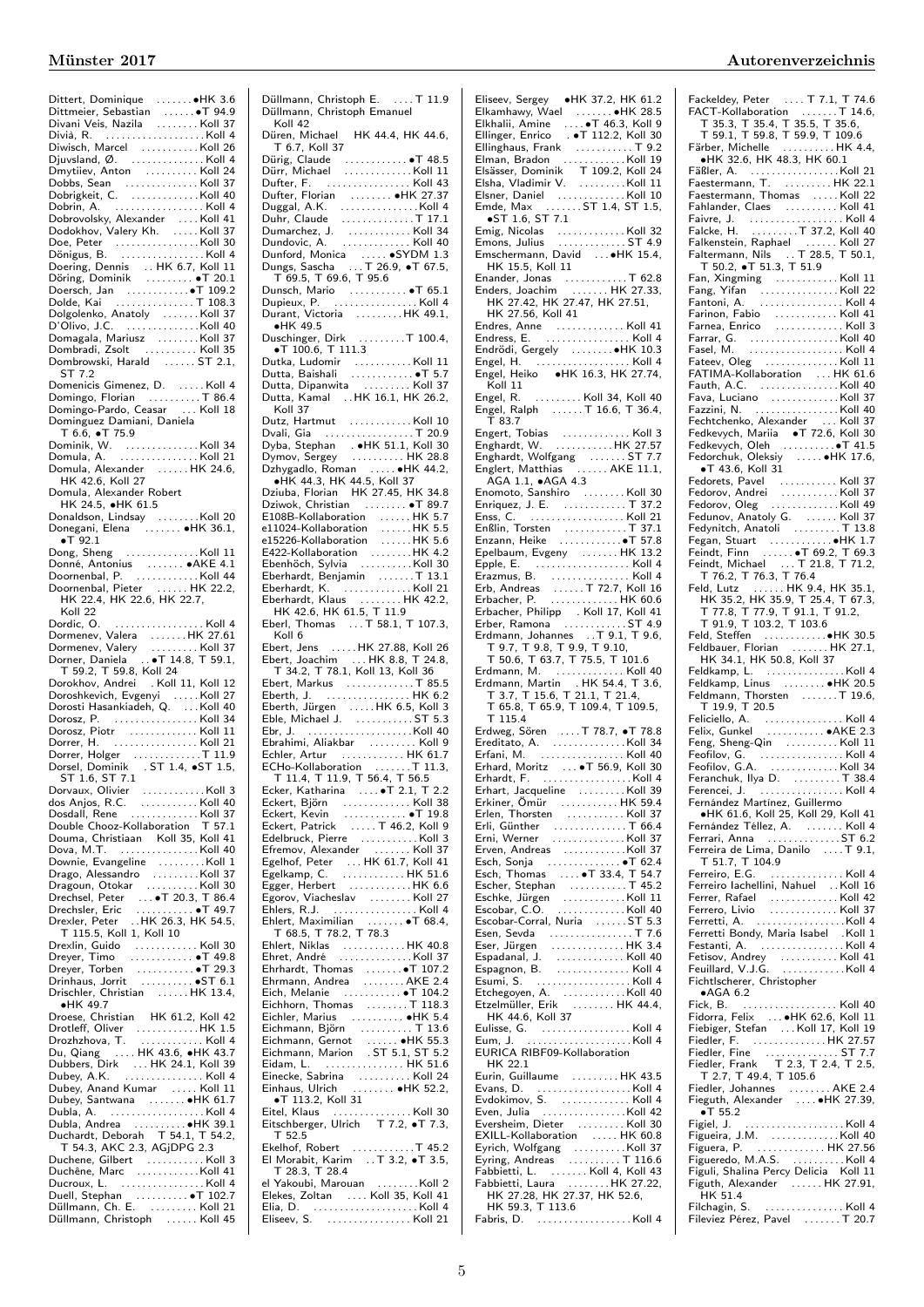Filianin, P. . . . . . . . . . . . . . . . . Koll 21 Filianin, Pavel . . . . . . . . . . . HK 61.2 Filimonov, Viacheslav . . ∙HK 53.8, T 94.6, ∙T 114.8, T 116.6 Filipčič, A. . . . . . . . . . . . . . . . .Koll 40 Filipescu, Dan M. . . . . . . . . HK 32.4 Filippi, Alessandra . . . . . . . . .Koll 37 Filkov, Lev . . . . . . . . . . . . . . . . . Koll 1 Fillunger, Harald . . . . . . . . . . Koll 39 Filmer, Fay . . . . . . . . . . . . . . . . Koll 3 Filo, Grzegorz . . . . . . . . . . . . . Koll 37 Finger, Michael . . . . . . . . . . . Koll 37 Finger, Miroslav . . . . . . . . . . .Koll 37 Fink, David . . . . . . . . . . . . . . . T 64.5 Fink, Mario . . . . . . . . . . . . . . . Koll 37 Finley, Andrew . . . . . . . . . . . . Koll 26 Finogeev, D. . . . . . . . . . . . . . . . Koll 4 Finogeev, Dmitry . . . . . . . . . .Koll 11 Finsterbusch, Jürgen . . . . . . ST 4.6, ST 4.7 Fionda, F.M. . . . . . . . . . . . . . . . Koll 4 Fioravanti, Elisa . . . . . . . . . . . Koll 37 Fiore, E.M. . . . . . . . . . . . . . . . . Koll 4 Fischer, Benjamin . . . T 3.6, T 3.7, T 21.1, ∙T 21.4 Fischer, Elke . . . . . . . . . . . . . . T 14.5 Fischer, Florian . . . . . . . . . . . ● T 4.7<br>Fischer, Frank . . . . ● T 66.4, T 66.5<br>Fischer, Horst HK 27.75, HK 46.1, HK 46.2 Fischer, Max . . . . . . T 66.5, T 66.6, ∙T 66.8 Fischer, Oliver . . . . . . . . . . . . . T 87.6 Fischer, Peter . . . . . . . . . . . . . Koll 11 Fischer, Robert . . . . . . T 3.6, T 3.7, ∙T 21.1, T 21.4 Fischer, Sebastian T 112.1, Koll 30 FItzek, Jutta . . . . . . . . . . . HK 27.42 Fiutowski, Tomasz . . . . . . . . Koll 37 Fix, Alexander . . . . . . . . . . . . . Koll 1 Fix, Eugenia . . . . . . . . . . . . . . Koll 10 FlashCam-Kollaboration . . . .T 22.2 Flavigny, F. . . . . . . . . . . . . . . . Koll 44 Fleck, Ivor . . . . . . HK 8.4, HK 62.3, ST 6.3, T 24.4, T 101.9, Koll 31 Fleischer, Sören . . . . . . . . .∙HK 50.5 Fleischmann, A. . . . . . . . . . . . Koll 21 Flemming, Holger . Koll 11, Koll 37 Flierl, Bernhard . . . T 70.2, T 70.5, T 116.4, T 117.1, T 117.2, ●T 117.6, T 117.7<br>iöh, Kevin T 28.5, T 50.1, T 50.2 Flöh, Kevin T 28.5, T 50.1, T 50.2 Florea, Nicoleta . . . . . . . . . . HK 32.4 Floris, M. . . . . . . . . . . . . . . . . . . Koll 4 Flowerdew, Michael . . . . . . .T 103.7 Flügge, Günter . . . . . T 7.1, T 74.6, T 74.8 Flühs, Dirk . . . . . . . . ST 5.1, ST 5.2 Flugge, Gunter . . . . . . . . . . . . T 73.9 Fodor, Z. . . . . . . . . . . . . . . . . . Koll 34 Föhl, Klaus . . . . HK 44.4, HK 44.6, ∙T 45.5, Koll 47 Förster, Fabian . HK 53.3, T 114.3 Förstner, Ellen . . ∙T 81.7, T 108.3, Koll 30 Förtsch, Jörg . . . ∙HK 26.6, Koll 11 Foertsch, S. . . . . . . . . . . . . . . . . Koll 4 Foka, P. . . . . . . . . . . . . . . . . . . . Koll 4 Foka, Panagiota ...........Koll 11 Fokin, S. . . . . . . . . . . . . . . . . . . .Koll 4 Fomichev, Andrey . . . . . . . . . Koll 41 Fonnesu, D. . . . . . . . . . . . . . . Koll 21 Fonnesu, Dorothea . . . . . . . ∙T 11.4 Fontana, Svenja . . . . . . . . . . . ∙T 5.6 Form, Steffen . . . . . . . . . . . . . T 79.7 Formaggio, Joseph . . . . . . . . Koll 30 Forty, Roger . . . . . . . . . . . . . . Koll 47 Fotakis, Jan Alexander . . ∙HK 30.6 Fox, S. . . . . . . . . . . . . . . . . . . HK 25.2 Fracassi, Vincenzo . . . . . . . . Koll 37 Fränkle, Florian (\* 1815)<br>Fragiacomo, E. (\* 1816)<br>Fraile, Luis (\* 1816)<br>Francescon, A. (\* 1816)<br>Franchoo, S. (\* 1816)<br>Francisco, A. (\* 1817)<br>Francisco, A. (\* 1818) Francois, C. . . . . . . . . . . . . . . .Koll 34 Frank, Isabel . . . . . . T 70.2, T 70.5, ∙T 117.2  $\bullet$  . 117.2<br>Frankenfeld, U.  $\,\ldots\ldots\ldots\ldots$ Koll 4 Frankenfeld, Ulrich . . . . . . . . Koll 11 Fransen, C. . . . . . . . . . . . . . . HK 48.1<br>Fransen, Christoph . . . . ●HK 27.89,<br> HK 31.7, HK 48.4, HK 48.6, HK 48.7, HK 48.8, HK 48.9

Fras, Markus . . . . . . . . . . . . . . T 71.9 Frascaria, Robert . . . . . . . . . . . Koll 2 Fratu, O. . . . . . . . . . . . . . . . . . Koll 40 Freer, Martin . . . . . . . . . . . . . Koll 41 Frei, Christoph . . . . . . . . . . . . Koll 47 Freire, M.M. . . . . . . . . . . . . . . Koll 40 Frenk, Carlos S. . . . . . . . . . . . ∙PV X Fretwurst, Eckhart . . . . . . HK 36.1, HK 36.2, HK 53.5, T 92.1, T 92.2, T 114.5 Freudenberger, Martin . . HK 27.47 Freundlich, Elena . . . . . . . . . . ∙T 9.7 Frey, Ariane . . . . . .HK 18.4, T 44.4 Friebel, Susanne . . . . . . . . . . AKC 2.6, AGiDPG 2.6 Friedel, Anna . . . . . . . . . . . . . .∙T 6.1 Friedrich, Elisabeth . . . . . . . . ST 4.8 Friedrich, K. Andreas . . . ∙AKE 1.2 Friedrich, Stefan . . . . . . . . . . Koll 10 Friese, Jürgen . HK 27.14, HK 44.7 Friese, Raphael . . . .T 21.6, T 21.9, ∙T 73.7 Friese, Volker . . . . HK 33.3, Koll 11 Friesen, Alex . . . . . . . . . . . . AKE 1.1 Frieß, Friederike . . . . . . . .∙AGA 6.1, AGA 6.2 Friske, Eduard .∙HK 27.54, Koll 11 Fritsch, Miriam . HK 1.2, HK 27.1, HK 34.1, HK 50.8, Koll 7, Koll 37 Fritz, Alexander . . . . . . . . . . ∙T 13.2 Fritzsch, Christopher . . . . HK 27.2, ∙HK 46.5, Koll 37 Frodyma, Nikodem . . . . . . . . Koll 27 Froehlich, Alexander . . . . . . ∙T 54.9 Fröhlich, B. . HK 27.78, HK 27.87, HK 45.3 Fröhlich, Bertold . . . . . . . . HK 19.4, HK 27.8, HK 27.10, HK 27.76, Koll 37 Fröhlich, Ingo . . . . . Koll 11, Koll 12 Frolov, Vladimir . . . . . . . . . HK 15.3 Frommberger, Frank . . . . . . Koll 10 Frondel, Manuel . . . . . . . . ∙AKE 3.1 Fronze, G.G. . . . . . . . . . . . . . . . Koll 4 Frotscher, Axel . . . . . . . . . . . .HK 7.1 FRS Ion Catcher-Kollaboration HK 27.80, HK 27.88, HK 41.1,<br>
HK 41.3, HK 51.2<br>
Fruck, Christian . T 14.3, •T 112.4<br>
Fruck, Christian . T 14.3, •T 112.4<br>
Frühauf, J. (1999). HK 15.5, Koll 11<br>
Frytz, Rafael (1999). HK 6.8, HK 48.1<br>
Fu, B. (1999). HK 48.19 Fuhrich, Nicole . . . . . . . . . . . . ST 4.9 Fujii, Keisuke . . . . . . . . . . . . . .T 32.5 Fujii, T. . . . . . . . . . . . . . . . . . . Koll 40 Fujioka, Hiroyuki . . . . . . . . . . Koll 20 Fujita, Hirohiko . . . . . . . . . . . Koll 20 Fujita, Yoshitaka . . . . . . . . . . Koll 20 Fukuda, N. . . . . . . . . . . . . . . . Koll 43 Fulst, Alexander ∙T 112.3, Koll 30 Funcke, Lena . . . . . . . . . . . . .∙T 20.9 Funk, Stefan . . . . . . ST 7.6, T 22.1, T 72.3, T 96.4, ∙T 120.1 Furget, C. . . . . . . . . . . . . . . . . . Koll 4 Furs, A. . . . . . . . . . . . . . . . . . . . Koll 4 Furse, Daniel . . . . . . . . . . . . . Koll 30 Furuno, Tatsuya . . . . . . . . . . Koll 20 Fusco Girard, M. . . . . . . . . . . . Koll 4 Fuster, A. . . . . . . . . . . . . . . . . Koll 40 Gaardhøje, J.J. . . . . . . . . . . . . . Koll 4 Gabriel, Miroslav . ∙T 31.6, T 45.3, T 116.7, Koll 9 Gade, Alexandra . . Koll 18, Koll 19 Gadea, Andres . . . . . . . . . . . . . . Koll 3<br>Gadow, Karsten . . . . . . . . . . . . Koll 9<br>Gadow, Philipp . . ●T 10.8, T 71.8, ∙T 71.9 Gärtner, Andreas . . T 90.4, T 90.5 Gaffney, Liam . . . . . . . . . . . . . Koll 29 Gagliardi, M. . . . . . . . . . . . . . . . Koll 4 Gago, A.M. . . . . . . . . . . . . . . . . Koll 4 Gaior, R. . . . . . . . . . . . . . . . . . Koll 40 Gaisbauer, Dominic . . . . . .∙HK 7.5, ∙HK 45.1, Koll 38 Gaisser on behalf of the JEDI collaboration, Martin . ∙HK 24.3 Gajda, Janusz . . . . . . . . . . . . . Koll 11 Gajdosova, K. . . . . . . . . . . . . . . Koll 4 Gal, Tamas . . . . . . . . . . . . . . . . Koll 6 Galatyuk, Tetyana . . . . . . . HK 29.4, HK 40.5, Koll 11 Galaviz Redondo, Daniel ... Koll 41 Gall, Benoit . . . . . . . . . . . . . . . . Koll 3

| Autorenverzeichnis |  |  |  |
|--------------------|--|--|--|
|                    |  |  |  |

Galler, Peter . . . . . . . . . . . . . • T 18.6<br>Gallersdörfer, Michael . . . . • • ST 4.2,<br>ST 4.3, ST 4.8, ST 7.4, ST 7.6 Gallio, M. . . . . . . . . . . . . . . . . . . Koll 4 Ga. . . . . . . . . . . . ●HK 2.2 Galloni, Camilla . . . . . . . . . . . T 33.2 Gallus, Petr . . . . . . . . . . . . . . . Koll 37 Galnander, Björn . . . . . . . . . . Koll 37 Galoyan, Aida . . . . . . . . . . . . . Koll 37 Galuska, Martin . . . . . . . . . . . Koll 37 Galvan, C.D. . . . . . . . . . . . . . . . Koll 4 Gamba, Eugenio . . . . . . . . . . Koll 25 Gamel, Anton . . . . . . . . . . . . . T 66.7 Gamer, L. . . . . . . . . . . . . . . . . Koll 21 Gangadharan, D.R. . . . . . . . . . Koll 4 Gangapshev, Albert . . . . . . . Koll 27 Gangopadhyay, Gautam . . . Koll 11 Ganka, T. . . . . . . HK 27.67, ST 7.8 Ganoti, P. . . . . . . . . . . . . . . . . . Koll 4 Ganster, Erik . . . . . . T 22.3, T 22.7 Gao, C. . . . . . . . . . . . . . . . . . . . . Koll 4 Gao, Rui . . . . . . . . . . . . . . . . . .Koll 47 Garabados, Chilo . HK 36.7, T 92.7 Garabatos, C. . . . . . . . . . . . . . . Koll 4 Garbers, Christoph . . . . . . . . T 75.2, T 101.2, ∙T 101.3 García, B. . . . . . . . . . . . . . . . . Koll 40 Garcia Chavez, Cruz de Jesus ∙HK 45.4, Koll 11 Garcia Ruiz, Ronald F. . . . . Koll 14, Koll 15 Garcia-Pinto, D. . . . . . . . . . . Koll 40 Garcia-Sciveres, Mauricio . . T 94.5 Garcia-Solis, E. . . . . . . . . . . . . .Koll 4 Garczarczyk, Jessica . . . . . . ∙ST 5.2 Gardi, Einan . . . . . . . . . . . . . . .T 17.1 Gardner, Simon . . . . . . . . . . . . Koll 1 Garfagnini, Alberto . . . . . . . . Koll 27 Garg, K. . . . . . . . . . . . . . . . . . . . Koll 4 Garg, P. . . . . . . . . . . . . . . . . . . . Koll 4 Garg, Umesh . . . . . . . . . . . . . .Koll 41 Gargiulo, C. . . . . . . . . . . . . . . . . Koll 4 Garibov, A. . . . . . . . . . . . . . . . Koll 34 Garillon, Brice HK 26.3, ∙HK 54.5, HK 57.1, ∙T 115.5 Garni, Stefanie . . . . . . . . . . . . . Koll 1 Garny, Mathias . . . . . . . . . . . . T 41.6 Garratt, Thomas . . . . . . . . . ∙T 42.4 Garrido, Eduardo . . . . . . . . . . Koll 41 Garutti, Erika . . HK 36.1, HK 36.2, HK 36.6, HK 53.5, T 69.2, T 69.3, T 89.1, T 92.1, T 92.2, T 92.6, T 95.4, T 114.5, T 116.3, Koll 9 Garzia, Isabella . . . . . . . . . . . .Koll 37 Gasik, P. (1997)<br>Gasik, Piotr (1987)<br>Gasparic, I. (1998)<br>Gasparic, Igor (1998)<br>Gasparic, Igor (1998)<br>Gassner, Tobias (1998)<br>Call 1998) Gastaldo, L. (1912)<br>
Gasti, Panagiotis (1911)<br>
Gaté, F. (1911)<br>
Gauger, E.F. (1912)<br>
Gauger, E.F. (1914)<br>
Gauger, E.F. (1914)<br>
Gavardi, Laura (1914)<br>
Gavardi, Comandij (1914)<br>
Gavardiov, Gennadij (1914)<br>
Gay Ducati, M.B. ( Gayer, U. ....... HK 31.9, HK 60.6<br>Gayer, Udo ....HK 27.33, HK 31.1, ∙HK 31.8, HK 32.5, HK 60.3 Gazdzicki, M. . . . . . . . . . . . . . Koll 34 GCT-Kollaboration . . . . . . . . T 22.1 Gebauer, Iris . . . . . ∙T 83.1, T 83.2, T 83.3, T 106.1 Gebelein, Jano . . .HK 63.3, Koll 11 Gehrels, Neil . . . . . . . . . . . . . . Koll 33 Gehring, Sonja ............Koll 10 Geilhaupt, Manfred . . . . . . . ∙T 88.1 Geisen, Jannik . . .∙T 29.6, ∙T 71.1 Geisen, Marc . . . . . . . . . . . . . . ∙T 2.3 Geiser, Erik . . . . . . . . . T 3.7, T 21.4 Geisler, Manuel Patrice . . . ∙T 10.1 Geissel, Hans HK 27.84, HK 27.88, Koll 26, Koll 41 Geißelsöder, Stefan . . . . . . ∙T 23.1, ∙T 82.1, Koll 6 Gelb, Moritz . . . . . . . . . . . . . ∙T 76.4 Gelse, Kolja . . . . . . . . . . . . . . . ST 7.5 Gemmeke, H. . . . . . . . . . . . . . Koll 40 Gemmler, Jochen . . . . . . . . . . T 21.8 Gengelbach, Aila . . . . . . . . . . . Koll 3 Gennady, Petrov . . . . . . . . . . Koll 41

Genova, Pablo . . . . . . . . . . . . . Koll 37<br>Genster, Christoph T 80.2, • T 80.4 Gentile, Simonetta . . . . . . . . . T 28.1 Georgiev, Yordan . . . . . . . . .HK 42.7 Geppert, Christopher . . . HK 27.41, HK 51.3, HK 51.7 Gerasimov, Alexander . . . . . Koll 37 Gerasimov, Sergo Borisovich Koll 1 Gerber, Henning ... • T 84.4, T 84.5 GERDA-Kollaboration . . . . HK 6.3, T 12.6, T 12.7, T 12.8, T 12.9, HK 14.1, HK 14.2, HK 14.3, HK 14.4, HK 14.5, T 64.3, T 79.9, T 81.1, T 81.2 Gerhardt, Andreas HK 44.5, Koll 37 Gerhardt, Marcel . ∙T 93.1, Koll 13 Gericke, Michael . . . . . . . . HK 27.59 Gerl, Juergen . . . . HK 22.4, Koll 3, Koll 41 Gerlach, Lino . . . . . . . . . . . ∙T 100.5 Gerlach, Sandra . . . T 68.4, T 68.5, T 78.2, T 78.3 Germain, M. . . . . . . . . . . . . . . . Koll 4 Germic, Leonard . . T 26.6, T 94.3, ∙T 118.2 Gernhäuser, R. HK 22.1, HK 27.57, HK 27.66, HK 27.67, HK 27.68, Koll 43 Gernhäuser, Roman . . . . . HK 25.3, HK 27.37, HK 27.53, HK 27.90, HK 63.1, ST 7.7, ST 7.8, ST 7.9, T 90.4, T 90.5, Koll 3, Koll 22, Koll 41, Koll 48 Gerst, Rosa-Belle . . . . . . . . HK 22.3, ∙HK 22.5 Gerstner, Simon HK 46.1, HK 46.2 Gerz, Kathrin . . . . . . . . . . . HK 27.58 Gessinger, Paul . . . . . . . . . ∙T 104.5 Geßler, Thomas . . . . . . . . . . . T 72.5 Geßner, Gregor . . ∙T 63.7, T 101.6 Gettmann, Viktor . . . . . . . HK 27.45 Getzkow, Dennis . . . . . . . . . ∙T 72.5 Gevin, Olivier<br>
Gey, Guillaume<br>
Gezerlis, A.<br>
Koll 20<br>
Ghasemi, Sara<br>
Marshall 41<br>
Gheller, J.-M.<br>
Koll 44<br>
Gherghel-Lascu, A.<br>
Cherghel-Lascu, A.<br>
Cherghel-Lascu, A.<br>
Cherghel-Lascu, A.<br>
Koll 40<br>
Ghia, P.L.<br>
Marshall 40<br> Ghilea, Marian . . . . . . . . . . . . Koll 30 Ghita, Dan G. . . . . . . . . . . . HK 32.4 Ghneimat, Mazuza . T 4.8, ∙T 4.9, T 29.5, T 50.4, T 50.5, T 76.9, T 102.8 Ghosh, P. . . . . . . . . . . . . . . . . . . Koll 4 Ghosh, Pradeep . . . . . . . . . . . Koll 11 Ghosh, S.K. . . . . . . . . . . . . . . . . Koll 4 Ghosh, Sanjay K. . . . . . . . . . Koll 11 Giaccari, U. . . . . . . . . . . . . . . . Koll 40 Giacoppo, Francesca . . . . .HK 61.2, Koll 42, Koll 45 Giammarchi, M. . . . . . . . . . . .Koll 40 Giang, Daniel . . . . . . . . . .∙HK 27.24 Gianotti, P.<br>
Gianotti, Paola<br>
Giarra, Johannes<br>
Giarra, Johannes<br>
Gibelin, J.<br>
Gibelin, J.<br>
Cibelin, Julien<br>
Ciese, Albrecht<br>
Ciese, Albrecht<br>
Ciese, Sefan<br>
Ciffels, Manuel<br>
Ciffels, Manuel<br>
Ciffels, Manuel<br>
Ciffels, Manu T 66.5, T 66.6 Giganon, A. . . . . . . . . . . . . . . .Koll 44 Gil, Woosik . . . . . . . . . . . . . . . Koll 30 Gilbert, Andrew . . T 73.7, T 100.1, T 100.3 Giller, M. . . . . . . . . . . . . . . . . . Koll 40 Gillibert, A. . . . . . . . . . . . . . . . Koll 44 Gillibert, Alain . . . . Koll 35, Koll 41 Gillitzer, Albrecht . . . . . . . . . Koll 37 Gils, Hans Christian . . . . .∙AKE 8.3 Gins, Wouter . . . . . Koll 14, Koll 15 Giraudo, Giuseppe . . . . . . . . .Koll 37 Gisen, Andreas . . .∙T 26.9, T 67.5, T 69.5, T 69.6, T 95.6 Giubellino, P. . . . . . . . . . . . . . . Koll 4 Giubellino, Paolo . . . . . . . ∙HK 10.1 Giubilato, P. . . . . . . . . . . . . . . . Koll 4 Giudice, Pietro . . . . T 84.4, T 84.5 Givechev, Angel . . . . . . . . . . . . Koll 3 Gladysz-Dziadus, E. . . . . . . . . Koll 4 Gläessel, Susanne . . . . . . . ∙HK 62.5 Gläser, Boris . . . . . . HK 19.2, Koll 2 Glässel, P. . . . . . . . . . . . . . . . . . Koll 4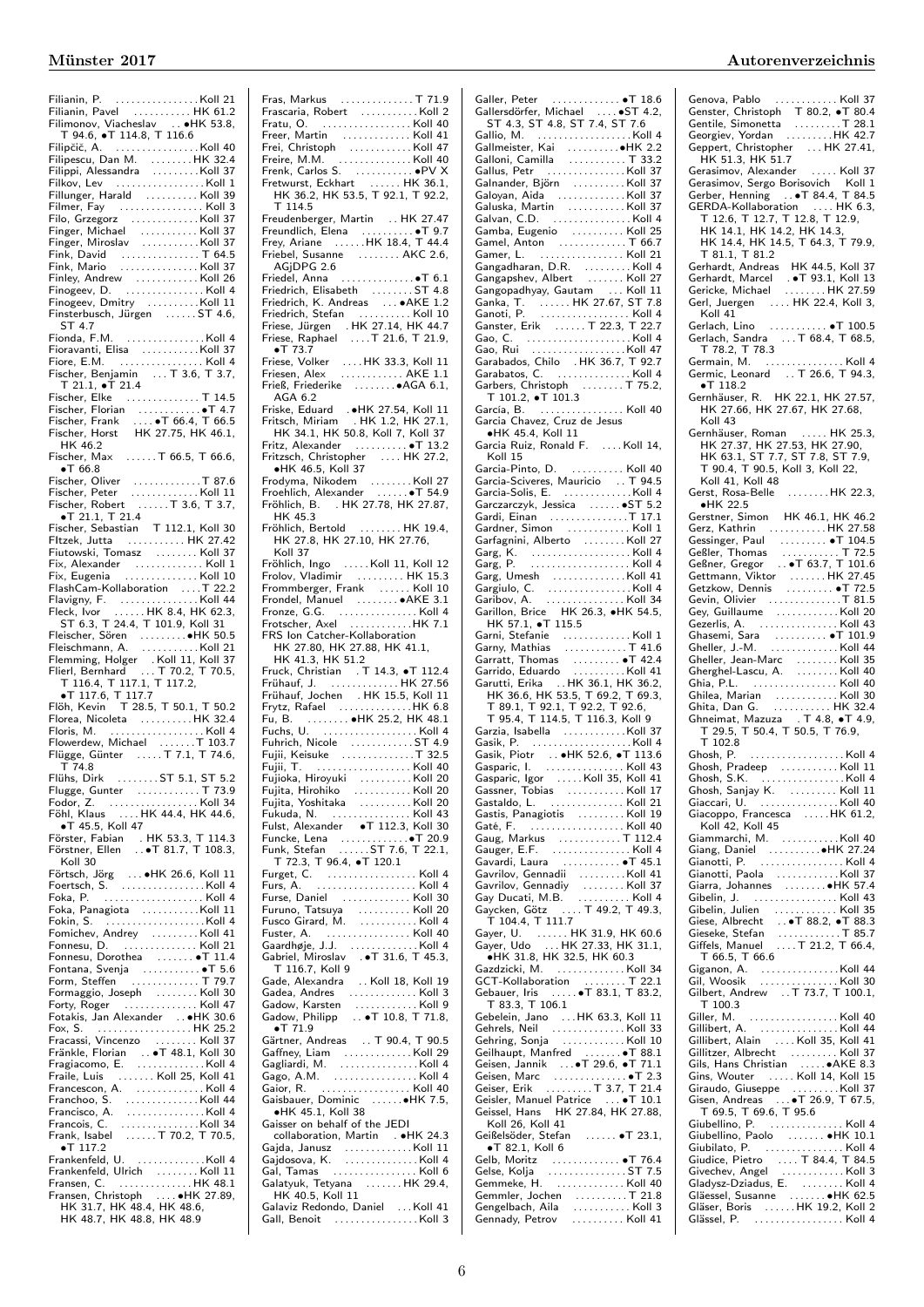Glässel, Susanne . . . . . . . . . . Koll 11 Głas, D. . . . . . . . . . . . . . . . . . . Koll 40 Glaser, C. . . . . . . . . . . . . . . . . .Koll 40 Glaser, Christian ... T 21.4, T 65.8, ∙T 65.9 Glauch, Theo .... • T 58.3, T 58.4,<br>T 106.3 T 106.3 Glaus, Seraina . . . . . . . . . . . .∙T 39.3 Glawion, Dorit . . . . . . . . . . . . Koll 33 Glazier, Derek . . . . . Koll 1, Koll 37 Glazov, Sasha . . . . . . . . . . . . . . T 5.1 Gleason, Joseph . . . . . . . . . . . . Koll 5 Glombitza, Jonas ∙T 15.6, T 109.4 Glorius, Jan . . . . .HK 5.7, HK 42.6, HK 61.5, Koll 17, Koll 41 Glowa, Dominika . . . . . . . . . . . Koll 1 Glück, Ferenc . . . . . . . . . . . . . Koll 30 GlueX-Kollaboration . . . . . .HK 44.2 Gluschke, Guido . . . . . . ∙AKE 11.3, ∙AGA 1.3 Gnani, Dario . . . . . . . . . . . . . . T 94.5 Goasduff, Alain . . . . . . . . . . HK 48.6 Godiot, Stephanie . . . . . . . . . T 67.7 Godre, Subodh . . . . . . . . . . . .Koll 37 Göbel, Kathrin . HK 42.5, HK 42.6, HK 61.5, Koll 17, Koll 41 Goecke, Philipp . . . . . . . . . . . . Koll 9 Göger-Neff, Marianne . . . . . . T 57.3 Goel, Namita . . . . . . . . . . . . . Koll 22 Goennenwein, Friedrich . . .HK 61.7 Göök, Alf . . . . . . . . . . . . . . HK 27.47 Goergen, Andreas . . . . . . . . . . Koll 3 Goergen, C. . . . . . . . . . . . . . HK 25.2 Göring, Friderike . . . . . . . .∙AGA 4.2 Görlich, L. . . . . . . . . . . . . . . . . . Koll 4 Görres, Joachim . . . . . . . . . . .HK 7.1 Goertz, Stefan . . . . . . . . . . . . Koll 10 Gösselsberger, Christoph Gössling, Claus . . . HK 9.7, T 25.7, T 26.9, T 67.5, T 69.5, T 69.6, T 72.2, T 93.1, T 95.6, Koll 13 Götz, Stefan . . . . . . . . . . . . . . Koll 42 Götze, Mathias . . . . . . . . . . . . .Koll 9 Götzen, Klaus . . .HK 1.2, HK 44.5, Koll 37 Goffe, Mathieu . . . .Koll 11, Koll 12 Goldenbaum, Frank . . . . . . . Koll 37 Goldenzweig, Pablo T 21.8, T 71.2, T 76.2, T 76.3, T 76.4, T 102.9 Goldfuss, Theo . . . . . . . . . . . . . T 117.6 Goldkuhle, Alina . . . . . . . HK 27.89, HK 48.6, ∙HK 48.7, HK 48.9 Golinka-Bezshyyko, Larisa . Koll 11 Golovkov, Mikhail . . . . . . . . . Koll 41 Golovnya, Sergey . . . . . . . . . . Koll 11 Golovtsov, Victor . Koll 11, Koll 41 Golubev, P. . . . . . . . . . . . . . . HK 25.2 Golubev, Pavel . . . . . . . . . . . . Koll 41 Golubeva, M. . . . . . . . . . . . . . Koll 34 Golubeva, Marina . . . . . . . . . Koll 11 Golubkov, Dmitry . . . . . . . . . Koll 11 Golup, G. (1981)<br>Gomez, Belen (1981)<br>Goméz Cerisso, M. (1991)<br>Goméz Coral, D.M. (1991)<br>Goméz Coral, D.M. (1991)<br>Gomez Ramirez, Andrés, 1991<br>Gómez Vitale, P.F. (1991)<br>Gómez Vitale, P.F. (1991)<br>Gomez Vitale, P.F. (1991)<br>Gome Gonella, Giulia . . . . . . . . . . . . ∙T 5.8 Gonella, Laura . . HK 53.8, T 114.8 Gonzalez, A.S. . . . . . . . . . . . . . Koll 4 Gonzalez, Daniel . . . . . . . . . . ∙T 9.4 Gonzalez, Daniel<br>González, Magdalena . . . . . . . T 59.2<br>González, N González, N. . . . . . . . . . . . . . . Koll 40 Gonzalez Pintos, Nicolas Martin ∙T 60.4 Gonzalez Ureña, Ángel . . . . Koll 30 Gonzalez, V. . . . . . . . . . . . . . . . Koll 4 Gonzalez-Torres, Maria Jose ∙ST 1.7 González-Zamora, P. . . . . . . . Koll 4 Gooch, Chris . . . . . . T 81.3, Koll 27 Gooch, Christopher . . . . . . HK 43.6, HK 43.7 Gorbunov, S. . . . . . . . . . . . . . . . Koll 4 Gorbunov, Sergey . Koll 11, Koll 37 Gordin, Michael D. . . . . . . . .∙PV IX Gorenstein, Mark ........ HK 30.3<br>Gorges, Christian .......HK 27.29,  $\ldots$  . . . . . . . HK 27.29, ∙HK 41.5, Koll 14, Koll 15 Gorgi, A. . . . . . . . . . . . . . . . . . Koll 40 Gorham, P. . . . . . . . Koll 40, Koll 46 Gorla, Paolo . . . . . . . . . . . . . . Koll 16

Gorokhov, Sergey . . . . . . . . . Koll 11 Gorshkov, Alexander . . . . . . .Koll 41 Górska, M. . . . . . . . . . . . . . . . .Koll 44 Gorska, Magdalena . . . . . . . . Koll 22 Goryachev, Vladimir . . . . . . . Koll 37 Gorzellik, Matthias . . . . . . HK 46.1, ∙HK 46.2 Gotanda, Shuhei . . . . . . . . . . Koll 20 Gotovac, S. . . . . . . . . . . . . . . . . Koll 4 Gottardo, A. . . . . . . . . . . . . . . Koll 44 Gottardo, Carlo Alberto . . . . T 4.8, ottardo, Carlo Alberto .... T 4.<br>T 4.9, •T 29.5, T 50.4, T 50.5, T 76.9, ∙T 94.5, T 102.8 Gottowik, M. . . . . . . . . . . . . . Koll 40 Gottowik, Marvin . . . . . . . . .∙T 37.5 Gottschalk, Dirk . . . . . . . . . . Koll 11 Gouffon, P. . . . . . . . . . . . . . . . Koll 40 Govoni, Pietro . . . . . . . . . . . . .T 33.2 Grabitz, Patrick . . . . . . . . . . HK 61.7 Grabmayr, Peter . . . Koll 1, Koll 27 Grabowski, Jascha . . . . . . . . . ∙T 7.6 Grabski, V. . . . . . . . . . . . . . . . . Koll 4 Graczykowski, L.K. . . . . . . . . . Koll 4 Gradl, Wolfgang HK 1.2, HK 38.7, HK 46.7, HK 57.5, Koll 1, Koll 7 Graetzel, Michael . . . . . . . . AKE 2.2 Graf, Christian . . . . ∙T 93.3, Koll 9 Graf, Frank . . . . . . . . . . . . .∙AKE 8.1 Graf, Kay . . . . . . . . . . . . . . . . . . Koll 6 Graham, K.L. . . . . . . . . . . . . . . Koll 4 Grant, Alan . . . . . . . Koll 25, Koll 41 Grasemann, P. . . . . . . . . . HK 27.78, ∙HK 27.87, HK 45.3 Grasemann, Phillip . . . . . . HK 19.4, HK 27.8, HK 27.10, HK 27.76 Gratta, Giorgio<br>Grave, Xavier<br>Grazu, Jonas<br>Graziani, Maura<br>Graziani, Maura<br>Grebieszkow, K.<br>Grebieszkow, K.<br>Grebieszkow, K.<br>Greco, Michela<br>Greco, Michela<br>Greco, Michela<br>Greco, Michela<br>Greco, Michela<br>Greco, Michela Greenwald, Daniel . . . . . . . HK 26.1, HK 26.5, T 31.2, ∙T 98.3 Grefe, Christian . . . . T 73.3, T 74.7 Gregor, Ralf . . . . . . . . . . . . . . . .Koll 1 Greif, Moritz . ∙HK 29.2, HK 30.6, HK 39.2 Greif, Svenja Kim . . . . . . . ∙HK 23.2 Greim, Roman ... . T 45.4, T 63.9, ∙T 68.3 Greiner, Carsten .HK 2.2, HK 30.6, HK 39.2 Greiner, Florian . . . . . . . . HK 27.84, HK 27.88, Koll 26 Greiner, L. . . . . . . . . . . . . . . . . . Koll 4 Grelli, A. . . . . . . . . . . . . . . . . . . .Koll 4 Gress, Oleg A. . . . . . . . . . . . . Koll 49 Grethe, Thomas . . . . . . . . . AKE 2.4 Greulich, Karl Otto . . . . . . . ∙T 88.4 Gridnev, Anatoly . . . . . . . . . . Koll 10 Grieger, Marcel . HK 26.4, HK 42.1 Grieser, S. . . . HK 27.83, ∙HK 51.5 Grieser, Silke . . HK 27.73, Koll 32, Koll 37 Griessinger, Konrad .... •HK 19.7,<br>Koll 7 Koll 7<br>Grigoras, C.<br>Grigoriev, V.<br>Grigoriev, V.<br>Grigoryan, A.<br>Grigoryan, S.<br>Grigoryan, Smbat<br>Grillo, A.F.<br>Grinstelle, Natter<br>Grimus, Walter<br>Grimus, Natter<br>Grimus, Natter<br>Grimus, Natter<br>Grimus, Natter<br>Grimus, Natter T 114.3 Grion, N. . . . . . . . . . . . . . . . . . . Koll 4 Grishin, Vyacheslav . . . . . . . . Koll 37 Grössle, Robin . . . . . . . . . . . . Koll 30 Groh, Sabrina . . .∙T 75.3, T 101.7, T 111.8<br>Groh. Stefan Groh, Stefan . . . . . . . . . . . . . . Koll 30 Grohmann, Steffen . . . . . . . . . . . . Koll 30 Grohsjean, Alexander T 4.3, T 4.4, T 10.5, T 33.5 Grojean, Christophe . . . . . . . T 39.4, ∙T 120.3 Gromliuk, Andrii . . . . . . . . . . Koll 37 Gronefeld, J.M. . . . . . . . . . . . . Koll 4 Gronefeld, Julius . . . . . . . . . ∙HK 2.1 Groothuis, Mathias . . . . . . . . Koll 17 Grosa, F. . . . . . . . . . . . . . . . . . . Koll 4 Grosse, Eckart . . . . . . . . . . ∙HK 32.1 Große-Knetter, Jörn . . . . . . . T 26.3, T 69.8, T 71.1, T 94.2, T 118.4

| Grosse-Oetringhaus, J.F. Koll 4                                                                                                                                                                                                                                                                                                                                                                                    |  |
|--------------------------------------------------------------------------------------------------------------------------------------------------------------------------------------------------------------------------------------------------------------------------------------------------------------------------------------------------------------------------------------------------------------------|--|
| Grosso, R.  Koll 4                                                                                                                                                                                                                                                                                                                                                                                                 |  |
|                                                                                                                                                                                                                                                                                                                                                                                                                    |  |
|                                                                                                                                                                                                                                                                                                                                                                                                                    |  |
|                                                                                                                                                                                                                                                                                                                                                                                                                    |  |
|                                                                                                                                                                                                                                                                                                                                                                                                                    |  |
| Grubb, T.D.<br>Grube, Boris<br>Grube, Boris<br>Gruber, L.                                                                                                                                                                                                                                                                                                                                                          |  |
|                                                                                                                                                                                                                                                                                                                                                                                                                    |  |
|                                                                                                                                                                                                                                                                                                                                                                                                                    |  |
| Gruber, Lukas HK 16.1, HK 26.2,                                                                                                                                                                                                                                                                                                                                                                                    |  |
| T 45.1, Koll 37                                                                                                                                                                                                                                                                                                                                                                                                    |  |
|                                                                                                                                                                                                                                                                                                                                                                                                                    |  |
|                                                                                                                                                                                                                                                                                                                                                                                                                    |  |
|                                                                                                                                                                                                                                                                                                                                                                                                                    |  |
| Grund, Nicolai ST 4.7                                                                                                                                                                                                                                                                                                                                                                                              |  |
| Grunwald, Cornelius<br>Grunwald, Dirk<br>Grunwald, Dirk<br>Grutzeck, Gerrit<br>Mill 10                                                                                                                                                                                                                                                                                                                             |  |
|                                                                                                                                                                                                                                                                                                                                                                                                                    |  |
|                                                                                                                                                                                                                                                                                                                                                                                                                    |  |
| Gruzinsky, Nikolay Koll 41                                                                                                                                                                                                                                                                                                                                                                                         |  |
|                                                                                                                                                                                                                                                                                                                                                                                                                    |  |
|                                                                                                                                                                                                                                                                                                                                                                                                                    |  |
| Gryboś, Pawel<br>Grzeszczuk, A. (11)<br>Grzeszczuk, A. (11)<br>Guaraldo, Carlo (11)<br>Guarino, F. (11)<br>Guarino, F. (11)                                                                                                                                                                                                                                                                                        |  |
|                                                                                                                                                                                                                                                                                                                                                                                                                    |  |
|                                                                                                                                                                                                                                                                                                                                                                                                                    |  |
|                                                                                                                                                                                                                                                                                                                                                                                                                    |  |
|                                                                                                                                                                                                                                                                                                                                                                                                                    |  |
|                                                                                                                                                                                                                                                                                                                                                                                                                    |  |
|                                                                                                                                                                                                                                                                                                                                                                                                                    |  |
|                                                                                                                                                                                                                                                                                                                                                                                                                    |  |
| Cuber, Fedor<br>Guber, Fedor<br>Guber, Fedor<br>Guilla, Konstantin<br>Guilla, Konstantin<br>Guilla, Constantin<br>Guilla, Constanting (1997)<br>Sunder, Maurice (1998)<br>Mahmute (1998)<br>22.7<br>Taylor (1998)                                                                                                                                                                                                  |  |
|                                                                                                                                                                                                                                                                                                                                                                                                                    |  |
|                                                                                                                                                                                                                                                                                                                                                                                                                    |  |
| Guenduez, Mehmet<br>Günther, Julian (1997)<br>Günther, Manuel (1998)<br>Koll 1 (1998)                                                                                                                                                                                                                                                                                                                              |  |
| Günther, Michael Sven . HK 38.8,                                                                                                                                                                                                                                                                                                                                                                                   |  |
| Koll 10                                                                                                                                                                                                                                                                                                                                                                                                            |  |
|                                                                                                                                                                                                                                                                                                                                                                                                                    |  |
|                                                                                                                                                                                                                                                                                                                                                                                                                    |  |
| Guerzoni, D.<br>Güttlicher, Peter<br>Güttlicher, Peter<br>Güttlicher, Peter<br>Guilloux, Fabrice<br>Guilloux, Fabrice<br>Guilloux, Fabrice<br>Cumhoridea, K.<br>Cumhoridea, K.<br>Cumhoridea, K.<br>Cumhoridea, K.<br>Cumhoridea, K.                                                                                                                                                                               |  |
|                                                                                                                                                                                                                                                                                                                                                                                                                    |  |
|                                                                                                                                                                                                                                                                                                                                                                                                                    |  |
|                                                                                                                                                                                                                                                                                                                                                                                                                    |  |
|                                                                                                                                                                                                                                                                                                                                                                                                                    |  |
|                                                                                                                                                                                                                                                                                                                                                                                                                    |  |
|                                                                                                                                                                                                                                                                                                                                                                                                                    |  |
|                                                                                                                                                                                                                                                                                                                                                                                                                    |  |
|                                                                                                                                                                                                                                                                                                                                                                                                                    |  |
|                                                                                                                                                                                                                                                                                                                                                                                                                    |  |
|                                                                                                                                                                                                                                                                                                                                                                                                                    |  |
|                                                                                                                                                                                                                                                                                                                                                                                                                    |  |
|                                                                                                                                                                                                                                                                                                                                                                                                                    |  |
|                                                                                                                                                                                                                                                                                                                                                                                                                    |  |
|                                                                                                                                                                                                                                                                                                                                                                                                                    |  |
|                                                                                                                                                                                                                                                                                                                                                                                                                    |  |
|                                                                                                                                                                                                                                                                                                                                                                                                                    |  |
|                                                                                                                                                                                                                                                                                                                                                                                                                    |  |
|                                                                                                                                                                                                                                                                                                                                                                                                                    |  |
|                                                                                                                                                                                                                                                                                                                                                                                                                    |  |
|                                                                                                                                                                                                                                                                                                                                                                                                                    |  |
|                                                                                                                                                                                                                                                                                                                                                                                                                    |  |
|                                                                                                                                                                                                                                                                                                                                                                                                                    |  |
|                                                                                                                                                                                                                                                                                                                                                                                                                    |  |
|                                                                                                                                                                                                                                                                                                                                                                                                                    |  |
|                                                                                                                                                                                                                                                                                                                                                                                                                    |  |
|                                                                                                                                                                                                                                                                                                                                                                                                                    |  |
|                                                                                                                                                                                                                                                                                                                                                                                                                    |  |
|                                                                                                                                                                                                                                                                                                                                                                                                                    |  |
| Gulbrandsen, K. (1997)<br>Gumberidze, Alexandre (1998)<br>The Comberidze, Alexandre (1998)<br>Gumbsheimer, Rainer (1998)<br>Gumiński, Marek (1998)<br>Gumalini, T. (1998)<br>Gumalini, Paolo (1998)<br>Gumalini, Paolo (1995)<br>Gumalini, Pao<br>Gusev, Konstantin Koll 27<br>Gusev, Yuri HK 61.2<br>Gustafsson, Michael<br>Gustafsson, Michael<br>Gutsche, Felix<br>Gutz, Eric All. HK 11.6, Koll 10,<br>Koll 37 |  |
|                                                                                                                                                                                                                                                                                                                                                                                                                    |  |
| . Koll 47                                                                                                                                                                                                                                                                                                                                                                                                          |  |
|                                                                                                                                                                                                                                                                                                                                                                                                                    |  |
|                                                                                                                                                                                                                                                                                                                                                                                                                    |  |
|                                                                                                                                                                                                                                                                                                                                                                                                                    |  |
| Guzman, I.B. Koll 4<br>Gys, Thierry<br>Gyürky, György<br>Ha, Hoang Thi   Koll 20<br>Haack, Christian   T 13.4, T 23.7,<br>$\bullet$ T 58.7, T 58.8, T 106.3                                                                                                                                                                                                                                                        |  |
|                                                                                                                                                                                                                                                                                                                                                                                                                    |  |
| Haack, Jan HK 27.41<br>Haake, R. Koll 4                                                                                                                                                                                                                                                                                                                                                                            |  |
|                                                                                                                                                                                                                                                                                                                                                                                                                    |  |
|                                                                                                                                                                                                                                                                                                                                                                                                                    |  |
| HK 45.3                                                                                                                                                                                                                                                                                                                                                                                                            |  |
|                                                                                                                                                                                                                                                                                                                                                                                                                    |  |
| Haasler, Sebastian   HK 19.4,<br>HK 27.8, HK 27.10, HK 27.76                                                                                                                                                                                                                                                                                                                                                       |  |
|                                                                                                                                                                                                                                                                                                                                                                                                                    |  |
|                                                                                                                                                                                                                                                                                                                                                                                                                    |  |
|                                                                                                                                                                                                                                                                                                                                                                                                                    |  |
|                                                                                                                                                                                                                                                                                                                                                                                                                    |  |
| Koll 30                                                                                                                                                                                                                                                                                                                                                                                                            |  |
|                                                                                                                                                                                                                                                                                                                                                                                                                    |  |
| $\bullet$ HK 43.1                                                                                                                                                                                                                                                                                                                                                                                                  |  |
|                                                                                                                                                                                                                                                                                                                                                                                                                    |  |
| HK 3.1, HK 3.6, HK 21.6,                                                                                                                                                                                                                                                                                                                                                                                           |  |
|                                                                                                                                                                                                                                                                                                                                                                                                                    |  |
| HK 21.7, HK 27.14, HK 27.15,<br>HK 27.22, HK 27.27, HK 27.77,                                                                                                                                                                                                                                                                                                                                                      |  |
| HK 27.86, HK 29.4, HK 29.6,                                                                                                                                                                                                                                                                                                                                                                                        |  |
| HK 30.4, HK 44.7, HK 47.4,                                                                                                                                                                                                                                                                                                                                                                                         |  |
| HK 57.7, HK 58.1, HK 58.6,                                                                                                                                                                                                                                                                                                                                                                                         |  |
| HK 59.1, HK 59.3, HK 63.5,                                                                                                                                                                                                                                                                                                                                                                                         |  |
| Haasler, Sebastian<br>Habermann, Tobias<br>Habermehl, Moritz  T 106.8<br>Habib, Michael ●HK 12.3<br>Hackenjos, Moritz ●T 11.5, T 11.7,<br>Hackspacher, Paul Christian<br>HADES-Kollaboration  HK 2.4,<br>HK 63.7                                                                                                                                                                                                   |  |
| Hadjidakis, C.     Koll 4<br>Hadyńska-Klek, Kasia     HK 32.3                                                                                                                                                                                                                                                                                                                                                      |  |

| Häfner, Guillaume<br>Haesler, A. (1999).<br>Haettner, Emma (1999).<br>Hageböck, Stephan (1990).<br>T 49.3, T 111.7 (1992).<br>T 49.3, T 111.7 (1992).                                                                                                                                                       |
|-------------------------------------------------------------------------------------------------------------------------------------------------------------------------------------------------------------------------------------------------------------------------------------------------------------|
|                                                                                                                                                                                                                                                                                                             |
|                                                                                                                                                                                                                                                                                                             |
|                                                                                                                                                                                                                                                                                                             |
|                                                                                                                                                                                                                                                                                                             |
|                                                                                                                                                                                                                                                                                                             |
|                                                                                                                                                                                                                                                                                                             |
|                                                                                                                                                                                                                                                                                                             |
|                                                                                                                                                                                                                                                                                                             |
|                                                                                                                                                                                                                                                                                                             |
|                                                                                                                                                                                                                                                                                                             |
| T 34.2, T 57.5, T 78.1, T 80.2,                                                                                                                                                                                                                                                                             |
| T 80.9, Koll 13, Koll 36                                                                                                                                                                                                                                                                                    |
|                                                                                                                                                                                                                                                                                                             |
|                                                                                                                                                                                                                                                                                                             |
|                                                                                                                                                                                                                                                                                                             |
|                                                                                                                                                                                                                                                                                                             |
|                                                                                                                                                                                                                                                                                                             |
| Hahne, Caroline<br>Haiduc, Maria Koll 41                                                                                                                                                                                                                                                                    |
|                                                                                                                                                                                                                                                                                                             |
|                                                                                                                                                                                                                                                                                                             |
| Hakenmüller, Janina  T 81.2,                                                                                                                                                                                                                                                                                |
| Koll 27                                                                                                                                                                                                                                                                                                     |
|                                                                                                                                                                                                                                                                                                             |
|                                                                                                                                                                                                                                                                                                             |
|                                                                                                                                                                                                                                                                                                             |
|                                                                                                                                                                                                                                                                                                             |
|                                                                                                                                                                                                                                                                                                             |
|                                                                                                                                                                                                                                                                                                             |
|                                                                                                                                                                                                                                                                                                             |
|                                                                                                                                                                                                                                                                                                             |
|                                                                                                                                                                                                                                                                                                             |
|                                                                                                                                                                                                                                                                                                             |
|                                                                                                                                                                                                                                                                                                             |
|                                                                                                                                                                                                                                                                                                             |
| Noil 21<br>Haller, Johannes  T 9.4, T 29.3,<br>Haller, Johannes  T 9.4, T 29.3,<br>T 29.4, T 54.5, T 54.6, T 54.8,<br>T 54.9, T 104.1, T 104.2<br>Hallmann, Steffen  T 58.1, Koll 6<br>Halsch, Andreas  T 42.2, T 42.3<br>Halve,                                                                            |
| •HK 52.4, •T 113.4                                                                                                                                                                                                                                                                                          |
| Hamacher-Baumann, Philp HK 8.7,                                                                                                                                                                                                                                                                             |
|                                                                                                                                                                                                                                                                                                             |
| $T$ 24.7                                                                                                                                                                                                                                                                                                    |
| Hamagaki, H. Koll 4                                                                                                                                                                                                                                                                                         |
|                                                                                                                                                                                                                                                                                                             |
| Hamar, G. (1999)<br>Hamer, Matthias (1999, 1998)<br>Hamilton, David (1999, 1999, 1999)                                                                                                                                                                                                                      |
|                                                                                                                                                                                                                                                                                                             |
|                                                                                                                                                                                                                                                                                                             |
|                                                                                                                                                                                                                                                                                                             |
| Hammann, Christian<br>Hammann, Daniel<br>Hammelmann, Jan Allen, 1982<br>Hammelmann, Jan Allen, 27,18                                                                                                                                                                                                        |
|                                                                                                                                                                                                                                                                                                             |
|                                                                                                                                                                                                                                                                                                             |
|                                                                                                                                                                                                                                                                                                             |
| Hammer, Hans-Werner  . HK 1.3,                                                                                                                                                                                                                                                                              |
| HK 28.5, HK 49.3                                                                                                                                                                                                                                                                                            |
|                                                                                                                                                                                                                                                                                                             |
|                                                                                                                                                                                                                                                                                                             |
|                                                                                                                                                                                                                                                                                                             |
|                                                                                                                                                                                                                                                                                                             |
|                                                                                                                                                                                                                                                                                                             |
|                                                                                                                                                                                                                                                                                                             |
|                                                                                                                                                                                                                                                                                                             |
| Hammer, Inka<br>Hammer, Inka<br>Hammer, Inka<br>Hampel, M.R.<br>Hampf, Rafael<br>Hampf, Rafael<br>Hampf, Rafael<br>Hamper, Christian (1990)<br>Hamper, Christian (1990)<br>Hamper, Christian (1990)<br>Hamper, Christian (1990)<br>Hamper, Christian                                                        |
|                                                                                                                                                                                                                                                                                                             |
|                                                                                                                                                                                                                                                                                                             |
|                                                                                                                                                                                                                                                                                                             |
|                                                                                                                                                                                                                                                                                                             |
|                                                                                                                                                                                                                                                                                                             |
|                                                                                                                                                                                                                                                                                                             |
|                                                                                                                                                                                                                                                                                                             |
|                                                                                                                                                                                                                                                                                                             |
|                                                                                                                                                                                                                                                                                                             |
| 1935<br>Hannappel, Jürgen<br>Hannappel, Jürgen<br>Hannen, V. (1948)<br>Hannen, V. (1948)<br>Hannen, Volker (1948)<br>Hannen, Maike (1948)<br>Tilfi? Tilfi? (1947)<br>T 116.2                                                                                                                                |
|                                                                                                                                                                                                                                                                                                             |
|                                                                                                                                                                                                                                                                                                             |
|                                                                                                                                                                                                                                                                                                             |
|                                                                                                                                                                                                                                                                                                             |
| Harabasz, Szymon<br>HK 3.1 Harakeh, Muhsin<br>Koll 41                                                                                                                                                                                                                                                       |
|                                                                                                                                                                                                                                                                                                             |
| Harakeh, Muhsin N. Koll 35<br>Haranko, Mykyta •T 118.3                                                                                                                                                                                                                                                      |
|                                                                                                                                                                                                                                                                                                             |
|                                                                                                                                                                                                                                                                                                             |
|                                                                                                                                                                                                                                                                                                             |
|                                                                                                                                                                                                                                                                                                             |
|                                                                                                                                                                                                                                                                                                             |
| Hargens, Catharina Koll 32                                                                                                                                                                                                                                                                                  |
|                                                                                                                                                                                                                                                                                                             |
|                                                                                                                                                                                                                                                                                                             |
|                                                                                                                                                                                                                                                                                                             |
|                                                                                                                                                                                                                                                                                                             |
|                                                                                                                                                                                                                                                                                                             |
|                                                                                                                                                                                                                                                                                                             |
|                                                                                                                                                                                                                                                                                                             |
|                                                                                                                                                                                                                                                                                                             |
|                                                                                                                                                                                                                                                                                                             |
|                                                                                                                                                                                                                                                                                                             |
|                                                                                                                                                                                                                                                                                                             |
|                                                                                                                                                                                                                                                                                                             |
|                                                                                                                                                                                                                                                                                                             |
|                                                                                                                                                                                                                                                                                                             |
|                                                                                                                                                                                                                                                                                                             |
|                                                                                                                                                                                                                                                                                                             |
|                                                                                                                                                                                                                                                                                                             |
|                                                                                                                                                                                                                                                                                                             |
|                                                                                                                                                                                                                                                                                                             |
|                                                                                                                                                                                                                                                                                                             |
|                                                                                                                                                                                                                                                                                                             |
|                                                                                                                                                                                                                                                                                                             |
|                                                                                                                                                                                                                                                                                                             |
|                                                                                                                                                                                                                                                                                                             |
|                                                                                                                                                                                                                                                                                                             |
|                                                                                                                                                                                                                                                                                                             |
|                                                                                                                                                                                                                                                                                                             |
|                                                                                                                                                                                                                                                                                                             |
| $\bullet$ T 7.5                                                                                                                                                                                                                                                                                             |
|                                                                                                                                                                                                                                                                                                             |
|                                                                                                                                                                                                                                                                                                             |
|                                                                                                                                                                                                                                                                                                             |
|                                                                                                                                                                                                                                                                                                             |
|                                                                                                                                                                                                                                                                                                             |
|                                                                                                                                                                                                                                                                                                             |
|                                                                                                                                                                                                                                                                                                             |
|                                                                                                                                                                                                                                                                                                             |
|                                                                                                                                                                                                                                                                                                             |
|                                                                                                                                                                                                                                                                                                             |
|                                                                                                                                                                                                                                                                                                             |
|                                                                                                                                                                                                                                                                                                             |
|                                                                                                                                                                                                                                                                                                             |
|                                                                                                                                                                                                                                                                                                             |
| Collaboration, Constanze                                                                                                                                                                                                                                                                                    |
| $\bullet$ T 55.3                                                                                                                                                                                                                                                                                            |
| Hasenberg, Christopher T 7.4,<br>• 1 (2013)<br>Hasenbusch, Jan (2014)<br>Hasenbusch, Jan (2014)<br>T 108.7, T 108.8<br>Hashimoto, Takashimoto, The Holl 20<br>Hasse, Christoph (2014)<br>Hassel, C. (2014)<br>Hassel, C. (2014)<br>Hassel, Clemens (2014)<br>Hassel, Clemens (201<br>Hasterok for the XENON |
| Hatanaka, Kichiji Koll 20<br>Hattemer, Martin  Koll 1                                                                                                                                                                                                                                                       |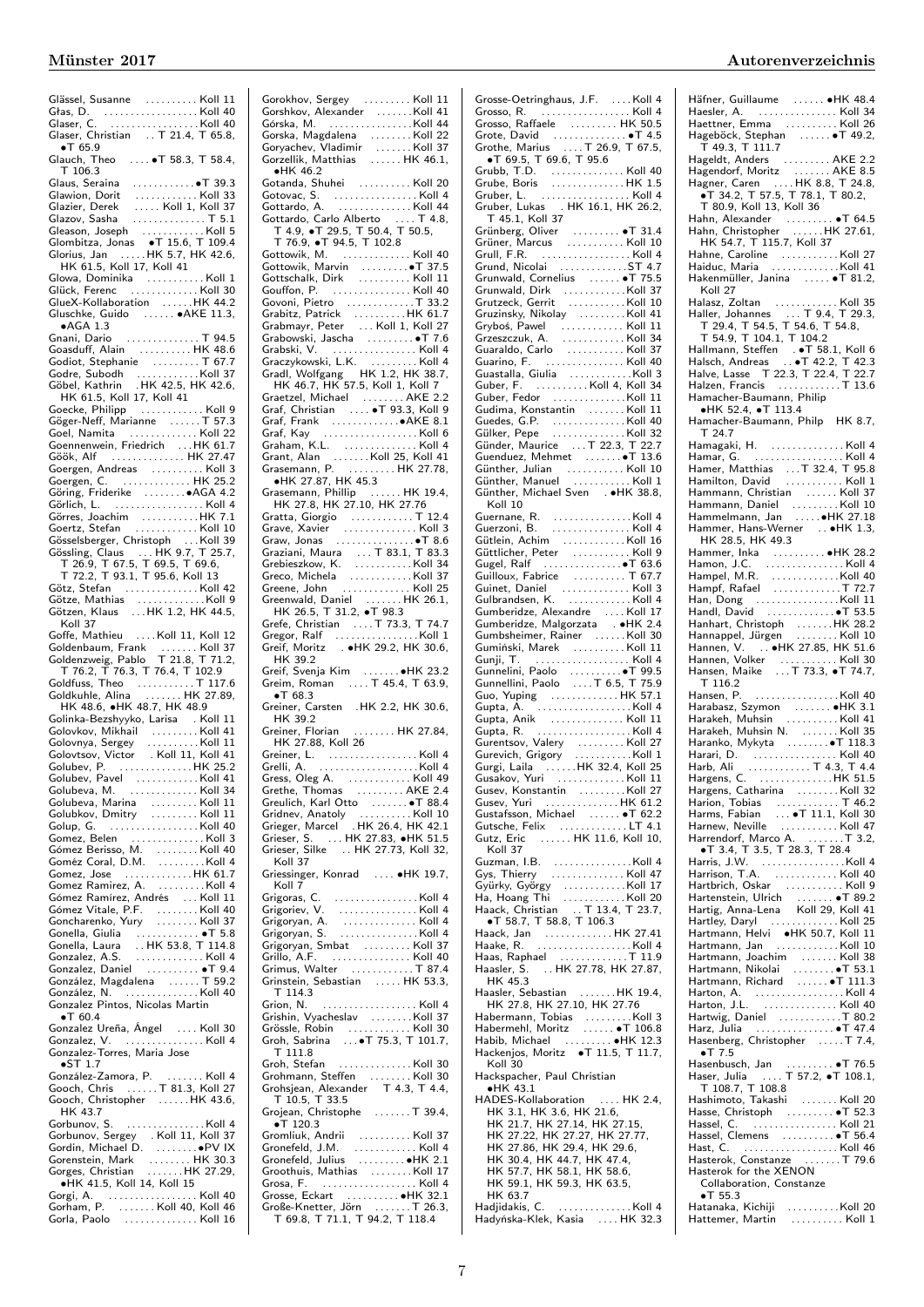Hattori, F. . . . . . . . . . . . . . . . . Koll 20 Hatzifotiadou, D. . . . . . . . . . . . . . Koll 4<br>Hauer, Philip . . ●HK 17.3, ●T 43.3<br>Hauff, Dieter . . . . . . . . . . . . . . . Koll 16 Hauk, Johannes . . . . . . T 4.3, T 4.4 Hauke, Christian . . . . . . . . . . ST 4.2 Haungs, A. . . . . . . . . . . . . . . . Koll 40 Haungs, Andreas . . T 15.5, T 15.9, T 16.2, ∙T 27.3, T 83.8, T 83.9, Koll 49 Hauschild, Karl . . . . . . . . . . . . .Koll 3 Hauser, Marc . . . HK 9.8, HK 35.5, T 25.8, T 91.5 Haußmann, Norman . . . . . ∙T 65.5, Koll 30 Hauswald, Lorenz T 100.4, T 100.6 Hauth, Thomas ... T 21.8, T 66.4,<br>T 71.2. T 76.2. T 76.3. T 102.9. T 71.2, T 76.2, T 76.3, T 102.9, T 116.8, T 116.9 Hayashi, S. . . . . . . . . . . . . . . . . Koll 4 Hayes, A. B. . . . . . . . . . . . . . HK 22.8 Hayrapetyan, Avetik . . . . . HK 44.4, HK 44.6, Koll 37 He, Shu . . . . . . . . . . . . . . . . . . Koll 11 Hebbeker, T. . . . . . . . . . . . . . Koll 40 Hebbeker, Thomas T 10.6, T 22.3, T 22.4, T 22.7, T 22.8, T 33.3, T 33.4, T 54.1, T 54.2, T 54.3, T 54.7, T 64.6, T 70.3, T 70.6, T 78.7, T 78.8, T 93.6, T 103.1, T 105.8, T 105.9, T 112.9 Hebecker, Dustin . . . . . . . . . ∙T 64.2 Hebel, Simon . . . . . . . . . . . . AGA 4.2 Hebeler, Kai . . . HK 23.2, HK 49.4, HK 49.5, HK 49.7 Heck, D. . . . . . . . . . . . . . . . . . .Koll 40 Heck, Martin . . . . . .T 21.8, T 71.2, T 76.2, T 76.3, T 76.4, T 102.9, T 116.8, T 116.9 Heckel, S.T. . . . . . . . . . . . . . . . Koll 4 Heckel, Stefan . . . . . . . . . . ∙HK 58.5 Heer, Sebastian . . . . ∙T 4.8, T 4.9, T 29.5, T 50.4, T 50.5, T 76.9, ∙T 102.8 Heese, Jürgen . . . . . . . . . . ∙AIW 2.1 Heftrich, Tanja HK 42.6, HK 61.5, Koll 41<br>Hegai, Alexander Hegai, Alexander ............Koll 27<br>Hegenbarth, Maximilian . ●HK 28.3<br>Hegner, Benedikt ..........HK 33.5<br>Heguri, Katsuyoshi .........Koll 20 Hehner, Jörg . . . . . . . . . . . . . . Koll 11 Heid, Thomas . . . . . ∙T 23.8, Koll 6 Heidecker, Christoph ...... T 66.5, ∙T 66.6 Heidemann, Carsten . . . . . . .T 70.3, ∙T 70.6, T 93.6 Heijhoff, Kevin . . . . . . . . . . . . Koll 31 Heijne, Erik . . . . . . . . . . . . . . . T 95.2 Heil, Michael . . HK 25.5, HK 42.3, Koll 17, Koll 41 Heil, Sebastian . ∙HK 31.5, Koll 41 Heil, Werner . .HK 27.41, HK 51.3, Koll 39<br>Heilmann, Manuel ...... HK 27.45<br>Heim, Timon .................... T 94.5<br>Heim, Timon .................. T 94.5 Heimann, P. . . . . . . . . . . . . . . Koll 40 Heimann, Philipp . . . . . . . . . ∙T 37.7 Heimbold, Arne ∙HK 61.4, Koll 13 Heine, Marcel . . . . . . . . . . . . . Koll 41 Heine, Norbert . . . . . . . . . . . . Koll 11 Heinicke, Kevin . . . . . . . . . . . . ●T 7.2<br>Heinisch, Rafael . . . . . . . . . AGA 3.2<br>Heinitz, Stephan . . . . . . . . . HK 42.2 Heinrich, Jochen Jens . . . ∙T 105.3 Heinsius, Fritz-Herbert . . . . Koll 37 Heiny, Myriam . . . . . . . . . . . ST 2.2<br>Heinz, Andreas . . . . . . . . . . . . . Koll 41<br>Heinz, Christian . . . . . . . . . . . ● T 6.7 Heinze, Jonas . . . . . . . . . . ●T 109.7<br>Heisel, Mark . . . . . . . . . . . . . . Koll 27<br>Heisig, Jan . . . . . . . . T 41.1, T 41.6 Heiss, Benjamin . . . . . . . . ●HK 25.3,<br>- HK 27.90, HK 63.1, Koll 41<br>Heister, Arno . . . . . . . . . . . . T 78.6<br>Heitger, Jochen . . . . T 19.8, T 84.1, T 84.2 Heizmann, Florian . . . . . . . . .Koll 30 Helbing, Klaus . . . . . . . . . . . . Koll 30 Held, Thomas . . . . . . . . . . . . .Koll 37 Hellbär, E. . . . . . . . . . . . . . . . . . Koll 4 Hellbär, Ernst . . .∙HK 8.2, ∙T 24.2 Heller, Lambert ∙AGI 1.3, AGI 1.4, ∙AGjDPG 3.3, AGjDPG 3.4

Heller, Réne . . . . . . . . . . . . . HK 42.7<br>Hellgartner, Stefanie . . . . . HK 27.53<br>Hellwig, Denise . . . . . . . . . . T 37.4<br>Helmboldt, Alexander . . . . . ●T 20.2 Helstrup, H. . . . . . . . . . . . . . . . Koll 4 Hemmer, Sabine . . . . . . . . . . Koll 27 Hemperek, Tomasz . . . . . . HK 53.2, T 26.1, T 26.2, T 26.6, T 67.6, T 67.7, T 67.8, T 69.7, T 94.4, T 94.5, T 94.6, T 94.7, T 114.2,  $T$  118.2 Hempfling, Christina ...... Koll 24 Hengstler, D. . . . . . . . . . . . . . . Koll 21<br>Hennig, Andreas . . . . . . . . . . . . Koll 41<br>Henniger, Jürgen . . . . . . . . . . . 5T 1.7<br>Henningsen, Felix . . . T 90.4, T 90.5 Henrich, Corinna . . . . . . . ∙HK 32.2, Koll 29, Koll 41 Henriques, Ana . . . . . . . . . . . Koll 41 Hensch, Roman . . . . . . . . . . . Koll 17 Hensel, Thomas . . . . . . . . . HK 42.1 Henßen, Kai . . . . . . . . . . . . . ∙T 74.3 Hentges, Rainer . . . . . . . . . . . T 96.3 Herbertz, Ruth . . . . . . . . . HK 27.58 Herbst, Tobias . . . . . . . . . . . . Koll 24 Hergemöller, A.-K. . . . . . HK 27.83, HK 51.5 Hergemöller, Ann-Katrin ∙HK 27.73, Koll 37 Herget, Verena . . . . . . . . . . . . ∙T 5.2 Herghelegiu, A. . . . . . . . . . . . . Koll 4 Herghelegiu, Andrei . . . . . . . Koll 11 Herghelegiu, Andrei<br>Herkert, Adrian ... HK 18.2, T 44.2, ∙T 94.8 Hermann, Andreas ....... AKE 2.4 Herr, Holger . . . . . . . . . . . . ∙T 105.7 Herren, Florian . . . . . . . . . . . ∙T 17.7 Herrera Corral, G. . . . . . . . . . . Koll 4 Herrmann, F. . . . . . . . . . . . . . . Koll 4 Herrmann, Florian . . . . . .HK 27.75, ∙HK 39.4 Herrmann, Maximilian . . . . .T 70.2, ∙T 70.5, T 116.4, T 117.1, T 117.2, T 117.7 Herrmann, Norbert . . . . . . HK 16.2, HK 50.9, Koll 11 Herrmann, Philipp . . . . . .HK 27.79, HK 34.4, ∙HK 34.5 Herrmann, Wolfgang . . . . . . .T 14.5<br>Herten, Andreas . .HK 33.8, Koll 37<br>Hertenberger, Ralf T 70.2, T 70.5,<br>T 116.4, •T 117.1, T 117.2,<br>T 117.6, T 117.7 Herud, Patrick . . . . . . . . . . . . Koll 30<br>Herud, Patrik . . . . . . . . . . ● HK 34.6<br>Herve, A.E. . . . . . . . Koll 34, Koll 40 Hess, B.A. . . . . . . . . . . . . . . . . . Koll 4 Hess, Benjamin . . . . . . . . . . . Koll 11 Hess, H. . . . . . . . . . . . . . . . . . . HK 6.2 Hess, Herbert . . . . . . HK 6.5, Koll 3 Hess, Regina . . . . . . . . . . . . . . Koll 17 Heßberger, Fritz Peter . . . . Koll 42,  $Kol<sub>145</sub>$ Heßberger, Fritz-Peter . . . .HK 61.2 Hetland, K.F. . . . . . . . . . . . . . . Koll 4<br>Hetz, B. . . . . . ●HK 27.83, HK 51.5<br>Hetz, Benjamin .HK 27.73, Koll 37 Hetzel, Ronja . . . . . ST 1.4, ST 1.5, ST 1.6, ∙ST 7.1 Hetzenegger, R. ●HK 6.2, HK 48.1<br>Heuchel, Daniel . . . . . ... ●T 116.7<br>Heuer, Rolf-Dieter . . . . ●AKC 2.1, ∙AGjDPG 2.1 Heuser, Johann . HK 9.3, HK 36.3, T 25.3, T 92.3 Heuser, Johann M. . . . . . . ∙HK 9.6, ∙T 25.6, Koll 11 Heusler, Andreas . . . . . . . . ●HK 32.8<br>Heusler, Stefan . . . LT 1.1, ●LT 3.1<br>Heyde, Kris . . . . . . . . . . . . . HK 48.5 Heylen, Hanne . . . . . . . . . . . . Koll 15 Heymes, David . . . . . . . . . . . ∙T 18.1 Hickford, Stephanie . . . . . . ∙T 56.3,  $K_0$ II 30 Hilcker, Michaela . . . . . ∙HK 27.50, Koll 20 Hildebrand, Dorothee . . . . . . Koll 24 Hildenbrand, Fabian . . . . ∙HK 49.3 Hilk, Daniel . . . . . . . . . . . . . . . Koll 30 Hill, G.C. . . . . . . . . . . . . . . . . . Koll 40 Hillemanns, H. . . . . . . . . . . . . . Koll 4 Hillenbrand, Pierre-Michel . Koll 17 Hiller, Gudrun . . . . . . . . . . . . . T 19.1 Hiller, Roman . . . ∙T 79.9, Koll 27, Koll 49

# Hillert, Wolfgang . . . . . . ∙AKC 2.7, ∙AGjDPG 2.7, Koll 10 Hillmann, Paula . . . . . . . . . . . Koll 17 Hils, Christopher . .T 59.6, ∙T 64.7 Himmelreich, Mathilde . ∙HK 27.15 Himmi, Abdelkader Koll 11, Koll 12 Himpsl, Andreas . . . . . . . . . .∙T 55.6 Hinrichs, Ole ..............Koll 17<br>Hinterkeuser, Florian .......T 67.4, ∙T 95.8 Hinzmann, Andreas . . . . . . .T 104.1 Hippolyte, B. . . . . . . . . . . . . . . Koll 4 Hirayama, Akihiro . . . . . . . . . Koll 35 Hirono, Toko . . . . HK 53.2, T 26.1, T 26.2, T 67.6, T 67.7, ∙T 94.7,  $T 114.2$ Hirose, Minoru . . . . . . . . . . . . T 73.6 Hirsch, R. . . . . . . . HK 6.2, HK 48.1 Hirsch, Rouven . . HK 36.4, T 92.4, Koll 3 Hirschbuehl, Dominic . . . . . . .T 4.2, T 51.4, T 51.8 Hladky, J. . . . . . . . . . . . . . . . . . .Koll 4 Hlushchenko, Olena . . . . . . . . T 7.1, ∙T 73.9, T 74.6, T 74.8 Hoang, Andre H. . . . . . . . . . . T 40.5 Hoang, Andre H.<br>Hoang, Andre H.<br>Höhne, Claudia HK 34.3, HK 44.7, Koll 11 Hoek, Matthias . . . . . . . . . . . Koll 37 Hoemann, Elena . . . . . . . ∙HK 27.48 Höner, Katharina . . . . . . . . . . ST 2.2 Hönle, Andreas . . . . . . . . . . ● T 104.7<br>Hoepfner, Kerstin . T 33.4, T 54.7,<br>T 93.6, T 105.8, T 105.9 Hörandel, J. R. ⊥.... T 37.2, Koll 40<br>Hörbe, Mario ⊥.............•T 35.1<br>Hösgen, Michael ⊥....... •HK 17.1, ∙T 43.1 Hößl, Jürgen . . . . . . T 12.2, T 12.5, T 64.4, T 72.11, T 72.12, Koll 6 Hötzsch, Luisa . . . . . . . . . . . ∙T 79.7 Hofer, Lars . . . . . . . . . . . . . . .∙T 98.1 Hoferichter, Martin . . . ∙SYDM 1.1 Hofestädt, Jannik . T 107.3, Koll 6 Hoffman, C. . . . . . . . . . . . . . HK 22.8 Hoffmann, Bernd . . . . . . . . . . T 83.9 Hoffmeister, Philipp . . . . . . . Koll 10 Hofmann, Stefan . . . . . . . . . . T 19.8 Hofmann, Werner . . . . . . . . . Koll 27 Hofmeier, Pirmin . . . . . . . . HK 46.1,  $HK$  46.2 Hohl, Christian . . . . . . . . . . . ∙T 20.8 Hohn, David ......●T 50.3, T 50.4, T 50.5 Hoinka, Tobias . . . . . . . . . . . ∙T 60.3 Hojvat, C. . . . . . . . . . . . . . . . . Koll 40 Holicki, Lukas . . . . . . . . . . ∙HK 30.2 Holl, Matthias . . . . Koll 35, Koll 41 Holl, Philipp . . . . . . . . . . . . ∙HK 14.4 Holl, Phillip . . . . . . . . . . . . . . . Koll 27 Hollering, Alexander . . . . . . . Koll 39 Hollnagel, Annika ∙T 34.1, Koll 36 Holt, E. . . . . . . . . . . . . . . . . . . Koll 40 Holt, Ewa Marlen . . . . . . . . ∙T 16.3 Holt, Jeremy W. . . . . . . . . . HK 23.1<br>Holtmann, Tobias . . . . . . . . . Koll 37<br>Holzapfel, Kilian . . . . T 90.4, T 90.5<br>Holzbock, Michael . . . . . . ●T 63.4, T 77.6, T 77.7 Holzmann, Romain . . . . . . . . Koll 11 Homburg, Sarah Vanessa . AKE 2.4 Homm, Ilja . . . . . ∙HK 6.4, Koll 29, Koll 41 Homola, P. . . . . . . . . . . . . . . . Koll 40 Honisch, Christian . . . . . . . . . Koll 10<br>Hoppe, Jan . . . . . . . . . . . . ●HK 13.4 Horak, D. . . . . . . . . . . . . . . . . . . Koll 4 Horn, Florian . . . . . ST 4.2, ST 4.3, ST 4.4, ST 4.8, ST 4.9, ST 7.3, ST 7.4, ST 7.5 Hornidge, David . . . . . . . . . . . . Koll 1 Hornschild, Aaron ∙T 78.7, T 78.8 Hornung, A. . . . . . . . . . . . . . . . Koll 4 Hornung, Andrea . . . . . . ∙HK 27.16 Hornung, Christine . . . . ∙HK 27.84, ∙HK 41.3, Koll 26 Hornung, Sebastian . . . . . ∙HK 39.3 Horvat, Andrea . HK 4.1, ∙HK 4.3, Koll 35, Koll 41 Horvath, Akos . . . . Koll 35, Koll 41 Horvath, P. . . . . . . . . . . . . . . . Koll 40 Hosmer, Paul . . . . . . . . . . . . . Koll 18 Hosokawa, R. . . . . . . . . . . . . . . Koll 4 Howarth, James . . . . . . . . . . T 101.1 Howdle, David . . . . . . . . . . . . . Koll 1

### Münster 2017 Autorenverzeichnis

Howe, Mark . . . . . . . . . . . . . . Koll 30 Hrabovský, M. . . . . . . . . . . . . Koll 40 Hristov, P. . . . . . . . . . . . . . . . . . Koll 4 Hu, Dongdong . . . . . . . . . . . . Koll 11 Hu, Jifeng . . . . . . . . . . . . . . . . Koll 37 Hu, Qiang . . . . . . . . . . . . . . . . Koll 37 Hu, Shiyang . . . . . . ST 4.5, ST 4.8, ST 7.4 Huang, Bolin . . . . . . . . . . . ∙HK 46.3 Huang, Guangming . . . . . . . .Koll 11 Huang, Wei-Chih . . . . . . . . . ∙T 87.3 Huang, Xinjie . . . . . . . . . . . . . Koll 11 Huang, Z. . . . . . . . . . . . . . . . HK 51.6 Huber, Anton . . . . T 108.3, Koll 30 Huber, Garth . . . . . . . . . . . . . . .Koll 1 Huber, Matthias . . . . . . . . . .∙T 58.5 Huber, Thomas ...•T 15.5, T 15.9,<br>
⊤ 16.2, T 83.8<br>
Huck, Saiva .......•T 93.9, Koll 9<br>
Hucka, Jan-Paul Alexander<br>
•HK 27.42<br>
Hübner, Michael ..•T 73.3, T 74.7 Huege, T. . . . . . . . . Koll 40, Koll 46 Huege, Tim T 37.1, T 37.3, Koll 49 Hügging, Fabian . . . . . . . . . HK 53.2,<br>HK 53.8, T 26.1, T 26.2, T 67.2,<br>T 67.4, T 67.6, T 69.7, T 94.6,<br>T 94.7, T 95.3, T 95.8, T 114.2, T 114.8 Hünnefeld, Mirco . . . . . . . . . ∙T 23.3 Hürtgen, Gisela . . . . . . . . . . . .ST 5.3 Hüsken, Nils .HK 27.13, ∙HK 38.5, HK 46.6, Koll 37 Hüther, Hanno . . . . . . . . . HK 27.42 Huether, Thomas . . . . . . . . HK 49.2 Hufnagel, Alexander . . . . . . . Koll 41 Hufschmidt, Michael . . . . HK 53.5, T 114.5<br>Hufschmidt, Patrick Hufschmidt, Patrick . . . . . . . T 12.2, T 12.3, ∙T 64.4, T 72.11, T 89.4 Hughes, C. . . . . . . . . . . . . . . . . .Koll 4 Hu-Guo, Christine . . . . . . . . . Koll 12 Huhmann, Christian . . . . HK 27.91, HK 51.4 Huhn, P. . . . . . . . . . . . . . . . . . . .Koll 4 Huhn, Patrick . . . . . . . . . . ∙HK 29.8 Hulsman, J. . . . . . . . . . . . . . . .Koll 40 Hult, Mikael . . . . . . . . . . . . . . Koll 27 Humanic, T.J. . . . . . . . . . . . . . Koll 4 Husemann, Ulrich . . . T 3.2, T 3.4, T 3.5, T 9.5, T 28.3, T 28.4 Hussain, N. . . . . . . . . . . . . . . . . Koll 4 Hussain, T. . . . . . . . . . . . . . . . . Koll 4 Huth, Lennart . . . . . . . . . . . . ∙T 26.5 Huth, Lukas . . . . . . . . . . . . ∙HK 49.1 Hutter, D. . . . . . . . . . . . . . . . . . Koll 4 Hutter, Dirk . . . .∙HK 63.6, Koll 11 Hwang, D.S. . . . . . . . . . . . . . . . Koll 4 Hwang, Jongwon . . . . . . . . . . Koll 35 Hylen, J. . . . . . . . . . . . . . . . . . Koll 34 Hyneman, R. . . . . . . . . . . . . . .Koll 46 Iazzi, Felice . . . . HK 27.72, Koll 37 Ibarra, Alejandro . . . . . . . . . . T 62.5 Ibis, Philipp . . . . . .T 52.6, ∙T 52.7,  $T$  76.6 IceCube-Kollaboration . . . . . T 13.1, T 22.3, T 23.3, T 23.7, T 13.4, T 106.3, T 65.3, T 78.5, T 36.3, T 90.2, T 22.8, T 22.4, T 82.4, T 82.6, T 82.7, T 82.8, T 58.8, T 58.5, T 58.7, T 60.3, T 58.9, T 58.4, T 23.5, T 15.3, T 15.7, T 81.9, T 64.9, T 90.9, T 64.1, T 64.8, T 64.2, T 65.1, T 107.2, T 13.2, T 13.5, T 82.5, T 16.2, T 15.1, T 90.6, T 58.2, T 58.6, T 82.3, T 13.7, T 65.2, T 23.9, T 107.1, T 13.9, T 90.5, T 90.4, T 90.7, T 90.8, T 15.9 Ideguchi, Eiji . . . . . . . . . . . . . .Koll 20 Idzik, Marek . . . . . . . . . . . . . . Koll 37 Ierusalimov, Alexander . . . . .Koll 11 Ignatov, Alexander . . . . . . . HK 6.4, ∙HK 25.4, Koll 29, Koll 41 Igolkin, S. . . . . . . . . . . . . . . . . Koll 34 Ikegami Andersson, Walter Koll 37 Ilieva, Ralitsa .....HK 32.4, Koll 25 Ilieva, S. . . . . . . . . . . . . . . . HK 27.32 Ilieva, Stoyanka . HK 6.4, HK 61.6, Koll 22, Koll 25, Koll 29, Koll 41 Ilkaev, R. . . . . . . . . . . . . . . . . . . Koll 4 Illana Sisón, Andres . . . . . . . Koll 29 Imai, Yoshio . . . . . . HK 19.2, Koll 2 Imgram, Phillip . . . . . . . . . . HK 51.7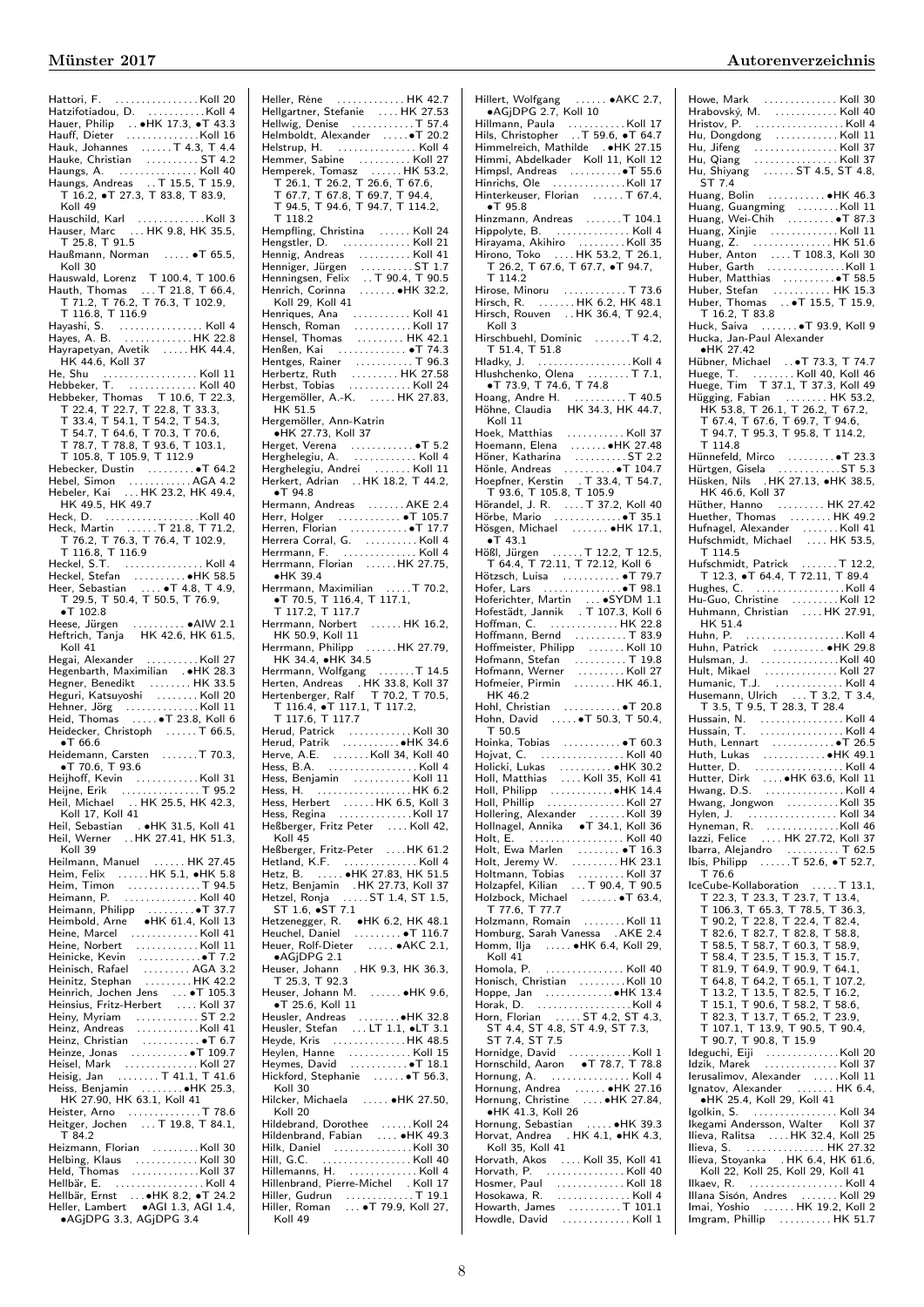| Inoue, Azusa Albumananan Koll 20                                                                                                                                                                                                                                            |  |
|-----------------------------------------------------------------------------------------------------------------------------------------------------------------------------------------------------------------------------------------------------------------------------|--|
| Insolia, A.  Koll 40                                                                                                                                                                                                                                                        |  |
| Introzzi, Riccardo<br>Inzhechik, Lev V. Koll 27                                                                                                                                                                                                                             |  |
| Ippolitov, M.<br>Ireland, David (1999)<br>Irfan, M. (1999)<br>Irfan, M. (1999)                                                                                                                                                                                              |  |
|                                                                                                                                                                                                                                                                             |  |
| Irfan, Muhammad Koll 11                                                                                                                                                                                                                                                     |  |
| Irles, Adrian  Koll 9                                                                                                                                                                                                                                                       |  |
|                                                                                                                                                                                                                                                                             |  |
| 15548-Kollaboration<br>15348-Kollaboration HK 31.9, HK 60.6                                                                                                                                                                                                                 |  |
| Isaak, Johann  HK 32.5, HK 60.3,                                                                                                                                                                                                                                            |  |
| HK 60.4, Koll 41                                                                                                                                                                                                                                                            |  |
| Isaksson, Lennart  Koll 1, Koll 37                                                                                                                                                                                                                                          |  |
| Isar, P.G. Koll 40                                                                                                                                                                                                                                                          |  |
| Ishii, Youko Koll 20                                                                                                                                                                                                                                                        |  |
| Ishio, Kazuma   ●T 23.6                                                                                                                                                                                                                                                     |  |
|                                                                                                                                                                                                                                                                             |  |
|                                                                                                                                                                                                                                                                             |  |
|                                                                                                                                                                                                                                                                             |  |
|                                                                                                                                                                                                                                                                             |  |
|                                                                                                                                                                                                                                                                             |  |
|                                                                                                                                                                                                                                                                             |  |
|                                                                                                                                                                                                                                                                             |  |
|                                                                                                                                                                                                                                                                             |  |
| Ivanov, Marian  HK 8.2, T 24.2,                                                                                                                                                                                                                                             |  |
| Koll 11                                                                                                                                                                                                                                                                     |  |
| Ivanov, Pavel  Koll 11<br>Ivanov, V.  Koll 4                                                                                                                                                                                                                                |  |
|                                                                                                                                                                                                                                                                             |  |
|                                                                                                                                                                                                                                                                             |  |
|                                                                                                                                                                                                                                                                             |  |
|                                                                                                                                                                                                                                                                             |  |
|                                                                                                                                                                                                                                                                             |  |
|                                                                                                                                                                                                                                                                             |  |
| Vashkin, Alexander<br>Washkin, Alexander<br>Wamoto, Chihiro<br>Wamicki, Damian<br><b>Telesian (Alexander Alexander Alexander Alexander Alexander Alexander Alexander Alexander Alexander Alexander Alexander Alexander Alexander Alexand</b>                                |  |
|                                                                                                                                                                                                                                                                             |  |
| HK 27.10, HK 27.76                                                                                                                                                                                                                                                          |  |
|                                                                                                                                                                                                                                                                             |  |
| Izard Hernandez, D. HK 27.78                                                                                                                                                                                                                                                |  |
|                                                                                                                                                                                                                                                                             |  |
|                                                                                                                                                                                                                                                                             |  |
| Koll 12                                                                                                                                                                                                                                                                     |  |
|                                                                                                                                                                                                                                                                             |  |
|                                                                                                                                                                                                                                                                             |  |
| Jackura, Andrew HK 1.4<br>Jacobi, Katharina  T 106.7                                                                                                                                                                                                                        |  |
|                                                                                                                                                                                                                                                                             |  |
|                                                                                                                                                                                                                                                                             |  |
|                                                                                                                                                                                                                                                                             |  |
|                                                                                                                                                                                                                                                                             |  |
|                                                                                                                                                                                                                                                                             |  |
| Jacobi, Kamamia<br>Jacobs, P.M.<br>Jacobs, Ruth<br>Jacobs, Ruth<br>The Times of the Capacity<br>Jadhav, M.B.<br>Jadlovska, S.<br>M.B.<br>Jadlovska, S.<br>M.B.<br>M.B.<br>M.B.<br>M.B.<br>M.B.<br>M.B.<br>M.B.<br>M.B.<br>M.B.<br>M.B.<br>M.B.<br>M.B.<br>M.B.<br>M.B.<br>M |  |
|                                                                                                                                                                                                                                                                             |  |
|                                                                                                                                                                                                                                                                             |  |
| Jadiovsky, J.<br>Jaeckel, Joeg (1997)<br>Jäger, Sebastian T 102.2, $\bullet$ T 102.3<br>Jäkel, Gunnar (1997)<br>Jahan, Hushnud (1998)<br>China Koli 11                                                                                                                      |  |
| Jahn, Oliver $\dots \dots \dots \dots$                                                                                                                                                                                                                                      |  |
|                                                                                                                                                                                                                                                                             |  |
| Jahnke, Cristiane  HK 39.6                                                                                                                                                                                                                                                  |  |
|                                                                                                                                                                                                                                                                             |  |
| Jain, Vikas<br>Jakobi, Katharina  T 2.7, T 8.1,<br>$\bullet$ T 8.8, T 53.3                                                                                                                                                                                                  |  |
|                                                                                                                                                                                                                                                                             |  |
|                                                                                                                                                                                                                                                                             |  |
|                                                                                                                                                                                                                                                                             |  |
|                                                                                                                                                                                                                                                                             |  |
|                                                                                                                                                                                                                                                                             |  |
|                                                                                                                                                                                                                                                                             |  |
|                                                                                                                                                                                                                                                                             |  |
|                                                                                                                                                                                                                                                                             |  |
|                                                                                                                                                                                                                                                                             |  |
|                                                                                                                                                                                                                                                                             |  |
|                                                                                                                                                                                                                                                                             |  |
| Jakubowska, M.J.<br>Jamil, Aco<br>Jamil, Aco<br>Jamil, Aco<br>In Jamil, Aco<br>Tatari, Tommunic Communication<br>Tatari Communic Communic Communication<br>Jandt, Ingola<br>Jancek, Josef<br>Janicsko Csathy, Jozef<br>M.M.A.<br>Tank, M.A.<br>Tank, M<br>T 96.4            |  |
| Jansen, Alexander Koll 30                                                                                                                                                                                                                                                   |  |
|                                                                                                                                                                                                                                                                             |  |
| Jansen, Andreas<br>Jansen, Hendrik  T 69.1                                                                                                                                                                                                                                  |  |
| Jansen, Maximilian HK 28.5                                                                                                                                                                                                                                                  |  |
| Jansen, S. (1999)<br>Janson, Thomas (1998)<br>Janssen, Jens (1998)<br>Janssen, Jens (1998)<br>J. HK 53.2, T 26.2,                                                                                                                                                           |  |

| T 94.6, •T 95.3, T 114.2<br>Janssens, R. V. F.  HK 22.8<br>Janssens, Robert HK 60.7, Koll 25<br>Janus, Michel  T 49.8, T 74.9,<br>Jary, Vladimir  HK 15.3, Koll 37                                                                                         |  |
|------------------------------------------------------------------------------------------------------------------------------------------------------------------------------------------------------------------------------------------------------------|--|
|                                                                                                                                                                                                                                                            |  |
|                                                                                                                                                                                                                                                            |  |
|                                                                                                                                                                                                                                                            |  |
| Jary, viatamir<br>1. HK 15.3, Noll 37<br>Jayarathna, P.H.S.Y.<br>1. HK 15.7, 1. HK 16.1<br>1. HK 16.1<br>1. Jean, C.<br>1. All 4.<br>Jennewein, Peter<br>1. All 1. HK 27.32<br>1. HK 27.32<br>1. HK 27.32<br>1. HK 27.32<br>1. HK 27.32<br>1. HK 27.32<br> |  |
|                                                                                                                                                                                                                                                            |  |
|                                                                                                                                                                                                                                                            |  |
|                                                                                                                                                                                                                                                            |  |
|                                                                                                                                                                                                                                                            |  |
|                                                                                                                                                                                                                                                            |  |
| Koll 23                                                                                                                                                                                                                                                    |  |
|                                                                                                                                                                                                                                                            |  |
|                                                                                                                                                                                                                                                            |  |
|                                                                                                                                                                                                                                                            |  |
|                                                                                                                                                                                                                                                            |  |
|                                                                                                                                                                                                                                                            |  |
| Jimenez Bustamante, R.T. Koll 4<br>Jimenez Bustamante, Raul Tonatiuh                                                                                                                                                                                       |  |
|                                                                                                                                                                                                                                                            |  |
|                                                                                                                                                                                                                                                            |  |
| Jipa, Alexandru  Koll 11                                                                                                                                                                                                                                   |  |
| Jobe, K.<br>Jochum, J. (1997). (1998). (1998). (1998). (1998). (1998). (1998). (1998). (1998). (1998). (1998). (1999). (19                                                                                                                                 |  |
|                                                                                                                                                                                                                                                            |  |
|                                                                                                                                                                                                                                                            |  |
|                                                                                                                                                                                                                                                            |  |
|                                                                                                                                                                                                                                                            |  |
|                                                                                                                                                                                                                                                            |  |
|                                                                                                                                                                                                                                                            |  |
|                                                                                                                                                                                                                                                            |  |
| Sorg, Primpp<br>Johansson, Jacob (1997)<br>Johansson, Håkan (1998)<br>Johansson, Tord (1998)<br>Johnsson, Tord (1998)<br>Johnson, S.R. (1998)<br>Johnson, S.R. (1998)<br>Johnston, Koll (1998)<br>Johnston, Koll (1998)<br>Johnston, Koll (1998)           |  |
|                                                                                                                                                                                                                                                            |  |
|                                                                                                                                                                                                                                                            |  |
| HK 48.4, HK 48.5, HK 48.8,                                                                                                                                                                                                                                 |  |
| Koll 3, Koll 23                                                                                                                                                                                                                                            |  |
|                                                                                                                                                                                                                                                            |  |
|                                                                                                                                                                                                                                                            |  |
| Jonson, Björn Koll 41                                                                                                                                                                                                                                      |  |
| Joram, Christian<br>Jorge Rico, J. HK 27.78, HK 27.87,                                                                                                                                                                                                     |  |
| HK 45.3                                                                                                                                                                                                                                                    |  |
| Jorge Rico, Javier  HK 19.4,<br>HK 27.8, HK 27.10, HK 27.76                                                                                                                                                                                                |  |
|                                                                                                                                                                                                                                                            |  |
|                                                                                                                                                                                                                                                            |  |
|                                                                                                                                                                                                                                                            |  |
|                                                                                                                                                                                                                                                            |  |
|                                                                                                                                                                                                                                                            |  |
|                                                                                                                                                                                                                                                            |  |
|                                                                                                                                                                                                                                                            |  |
|                                                                                                                                                                                                                                                            |  |
| Jung, Jerome  HK 3.8                                                                                                                                                                                                                                       |  |
|                                                                                                                                                                                                                                                            |  |
| Jung, M.  Koll 4                                                                                                                                                                                                                                           |  |
|                                                                                                                                                                                                                                                            |  |
|                                                                                                                                                                                                                                                            |  |
| Jung, Maike<br>Jung, Maike<br>Jung, Martin<br>Jung, Michael (1997)<br>Jungclaus, A.<br>Koll 44<br>Michael (1998)<br>Michael (1998)<br>Koll 44                                                                                                              |  |
| Jungclaus, Andrea Koll 22<br>Junggeburth, Johannes  T 93.4,                                                                                                                                                                                                |  |
| T 103.8, <b>•T</b> 103.9                                                                                                                                                                                                                                   |  |
|                                                                                                                                                                                                                                                            |  |
| Junghans, Arnd<br>Junghans, Arnd R. (1997). T. HK 7.1,<br>HK 32.1, HK 42.1, HK 61.8                                                                                                                                                                        |  |
|                                                                                                                                                                                                                                                            |  |
| Junghans, Arndt<br>Junghans, Arndt<br>Junker, Matthias Koll 27                                                                                                                                                                                             |  |
|                                                                                                                                                                                                                                                            |  |
| JUNO-Kollaboration<br>T 80.1, HK 43.1, T 96.5, T 57.7,<br>T 57.8                                                                                                                                                                                           |  |
| Jurado, Beatriz  Koll 17, Koll 41                                                                                                                                                                                                                          |  |
|                                                                                                                                                                                                                                                            |  |
|                                                                                                                                                                                                                                                            |  |
|                                                                                                                                                                                                                                                            |  |
|                                                                                                                                                                                                                                                            |  |
|                                                                                                                                                                                                                                                            |  |
|                                                                                                                                                                                                                                                            |  |
|                                                                                                                                                                                                                                                            |  |
|                                                                                                                                                                                                                                                            |  |
| Nachanov, Vasily<br>Kachanov, Vasily<br>Kachelrieß, Marc<br>Kadenko, Igor<br>Kadija, K. (Koll 34)<br>Kadija, K. (Koll 34)<br>Kadler, Matthias Koll 33<br>Kääpä, A.  Koll 40<br>Kähler, Philipp . HK 62.8, Koll 11                                          |  |
|                                                                                                                                                                                                                                                            |  |
|                                                                                                                                                                                                                                                            |  |
| Kaeser, Alexander<br>Kahl, Valentin<br>Kahl, Valentin<br>AGjDPG 2.6                                                                                                                                                                                        |  |

| Koll 41                                                                                                                                                                                                                                      |  |
|----------------------------------------------------------------------------------------------------------------------------------------------------------------------------------------------------------------------------------------------|--|
| Kahlenberg, Jan<br>•HK 51.3<br>Kahlert, Uwe •AKC 2.4, •AGI 1.4,<br>•AGJDPG 2.4, •AGJDPG 3.4                                                                                                                                                  |  |
|                                                                                                                                                                                                                                              |  |
|                                                                                                                                                                                                                                              |  |
|                                                                                                                                                                                                                                              |  |
|                                                                                                                                                                                                                                              |  |
| Kahn, James  T 102.4                                                                                                                                                                                                                         |  |
|                                                                                                                                                                                                                                              |  |
|                                                                                                                                                                                                                                              |  |
| Xahra, Christian<br>Kaiser, Nobert<br>Kaiser, Norbert HK 23.3, HK 46.3,                                                                                                                                                                      |  |
|                                                                                                                                                                                                                                              |  |
| $eHK$ 49.6                                                                                                                                                                                                                                   |  |
| Kalaczynski, Piotr T 58.3, .T 58.4                                                                                                                                                                                                           |  |
| Kalantar-Nayestanaki, Nasser                                                                                                                                                                                                                 |  |
| Koll 35, Koll 41                                                                                                                                                                                                                             |  |
|                                                                                                                                                                                                                                              |  |
| Kaleja, Oliver  . HK 61.2, Koll 23,                                                                                                                                                                                                          |  |
| Koll 42                                                                                                                                                                                                                                      |  |
|                                                                                                                                                                                                                                              |  |
|                                                                                                                                                                                                                                              |  |
|                                                                                                                                                                                                                                              |  |
|                                                                                                                                                                                                                                              |  |
|                                                                                                                                                                                                                                              |  |
|                                                                                                                                                                                                                                              |  |
|                                                                                                                                                                                                                                              |  |
| Kallunkathariyil, Jinesh<br>Kalogeropoulos, Alexis  T 77.2                                                                                                                                                                                   |  |
|                                                                                                                                                                                                                                              |  |
|                                                                                                                                                                                                                                              |  |
|                                                                                                                                                                                                                                              |  |
|                                                                                                                                                                                                                                              |  |
|                                                                                                                                                                                                                                              |  |
| Kaluza, Adam<br>Kaluza, Adam<br>Kaluza, Adam<br>Kalweit, A. (1994)<br>Kalweit, A. (1994)<br>Kaminski, Jochen HK 7.2, HK 7.3, HK 7.3, HK 7.4, HK 7.4, HK 7.4, HK 7.4, HK 7.4, HK 7.4, HK 7.4, HK 7.4, HK 7.4, HK 7.4, HK 7.4, HK 7.4, HK      |  |
|                                                                                                                                                                                                                                              |  |
|                                                                                                                                                                                                                                              |  |
|                                                                                                                                                                                                                                              |  |
| T 106.6, Koll 31                                                                                                                                                                                                                             |  |
|                                                                                                                                                                                                                                              |  |
|                                                                                                                                                                                                                                              |  |
|                                                                                                                                                                                                                                              |  |
|                                                                                                                                                                                                                                              |  |
|                                                                                                                                                                                                                                              |  |
|                                                                                                                                                                                                                                              |  |
|                                                                                                                                                                                                                                              |  |
|                                                                                                                                                                                                                                              |  |
|                                                                                                                                                                                                                                              |  |
|                                                                                                                                                                                                                                              |  |
| Kang, J.H.  Koll 4                                                                                                                                                                                                                           |  |
|                                                                                                                                                                                                                                              |  |
|                                                                                                                                                                                                                                              |  |
|                                                                                                                                                                                                                                              |  |
|                                                                                                                                                                                                                                              |  |
|                                                                                                                                                                                                                                              |  |
|                                                                                                                                                                                                                                              |  |
|                                                                                                                                                                                                                                              |  |
|                                                                                                                                                                                                                                              |  |
|                                                                                                                                                                                                                                              |  |
|                                                                                                                                                                                                                                              |  |
| Kar, Tamasi Rameshchandra                                                                                                                                                                                                                    |  |
|                                                                                                                                                                                                                                              |  |
|                                                                                                                                                                                                                                              |  |
| $\bullet$ HK 18.2, $\bullet$ T 44.2                                                                                                                                                                                                          |  |
| Karabowicz, Radoslaw  Koll 11,                                                                                                                                                                                                               |  |
| Koll 37                                                                                                                                                                                                                                      |  |
|                                                                                                                                                                                                                                              |  |
| Karagounis, Michael T 95.7, T 95.8                                                                                                                                                                                                           |  |
|                                                                                                                                                                                                                                              |  |
|                                                                                                                                                                                                                                              |  |
| Karavdina, Anastasia T 104.2,                                                                                                                                                                                                                |  |
| Koll 37                                                                                                                                                                                                                                      |  |
|                                                                                                                                                                                                                                              |  |
|                                                                                                                                                                                                                                              |  |
|                                                                                                                                                                                                                                              |  |
| Karavan. L. Koll 4                                                                                                                                                                                                                           |  |
|                                                                                                                                                                                                                                              |  |
|                                                                                                                                                                                                                                              |  |
|                                                                                                                                                                                                                                              |  |
|                                                                                                                                                                                                                                              |  |
|                                                                                                                                                                                                                                              |  |
|                                                                                                                                                                                                                                              |  |
|                                                                                                                                                                                                                                              |  |
|                                                                                                                                                                                                                                              |  |
|                                                                                                                                                                                                                                              |  |
|                                                                                                                                                                                                                                              |  |
| Karl, Robert  T 30.5                                                                                                                                                                                                                         |  |
|                                                                                                                                                                                                                                              |  |
|                                                                                                                                                                                                                                              |  |
|                                                                                                                                                                                                                                              |  |
|                                                                                                                                                                                                                                              |  |
|                                                                                                                                                                                                                                              |  |
| Narmanov, Dmitry<br>Karmanov, Dmitry<br>Karmanov, Dmitry<br>Karnaukhov, Victor<br>Karnevskyi, Mikhail<br>Karnevskyi, Mikhail<br>Karnechev, E.<br>Karpechev, E.<br>Karnechev, E.                                                              |  |
|                                                                                                                                                                                                                                              |  |
|                                                                                                                                                                                                                                              |  |
|                                                                                                                                                                                                                                              |  |
|                                                                                                                                                                                                                                              |  |
| Narpinski, Wacław<br>HK 35.1, HK 35.9, T 25.4, T 45.4,<br>T 63.9, T 68.3, T 91.1, T 91.9<br>Karpuk, Sergei HK 27.41, HK 51.3                                                                                                                 |  |
|                                                                                                                                                                                                                                              |  |
| Kashevarov, Viktor<br>Kashif, Lashkar<br>T 94.5                                                                                                                                                                                              |  |
|                                                                                                                                                                                                                                              |  |
|                                                                                                                                                                                                                                              |  |
|                                                                                                                                                                                                                                              |  |
|                                                                                                                                                                                                                                              |  |
| Kaspar, Florian  • HK 1.5<br>Kasper, Jonas  • ST 1.2                                                                                                                                                                                         |  |
| Kasprowicz, Grzegorz Koll 11                                                                                                                                                                                                                 |  |
|                                                                                                                                                                                                                                              |  |
|                                                                                                                                                                                                                                              |  |
|                                                                                                                                                                                                                                              |  |
| KATRIN-Kollaboration  T 11.1,<br>T 11.6, T 11.7, HK 27.40,                                                                                                                                                                                   |  |
|                                                                                                                                                                                                                                              |  |
|                                                                                                                                                                                                                                              |  |
|                                                                                                                                                                                                                                              |  |
|                                                                                                                                                                                                                                              |  |
|                                                                                                                                                                                                                                              |  |
|                                                                                                                                                                                                                                              |  |
|                                                                                                                                                                                                                                              |  |
| H 1.1.6, 1 11.7, HK 27.40,<br>HK 34.2, T 48.1, HK 37.1,<br>HK 43.2, T 48.1, HK 51.1, T 56.3,<br>T 56.6, T 56.7, T 56.8, T 56.9,<br>T 65.5, T 72.6, T 81.4, T 81.6,<br>T 01.8.5, T 112.1, T 112.3<br>HX 411.0, T 108.5, T 112.1,<br>HX 411.0, |  |

| Kaufmann, Simon   HK 27.29,<br>●HK 41.4, Koll 14, Koll 15                                                                                                                                                                                                |  |
|----------------------------------------------------------------------------------------------------------------------------------------------------------------------------------------------------------------------------------------------------------|--|
|                                                                                                                                                                                                                                                          |  |
| Kaur, Manjit<br>Kaur, Satbir<br>Kausch, Tanja (1999)<br>Kausch, Tanja (1999)                                                                                                                                                                             |  |
| Kausch, Tanja<br>Kavatsyuk, Myroslav<br>Kawabata, Takahiro<br>Kawabata, Takahiro<br>Kawada, Shin-ichi<br>Kawada, Shin-ichi<br>Kawamura, Gen<br>Kawase, Shoichiro<br>K. Kay, Stephen<br>K. Kaya, L.<br>K. Kaya, L.<br>K. Kaya, L.<br>K. Kaya, L.<br>K. Ka |  |
|                                                                                                                                                                                                                                                          |  |
|                                                                                                                                                                                                                                                          |  |
|                                                                                                                                                                                                                                                          |  |
|                                                                                                                                                                                                                                                          |  |
|                                                                                                                                                                                                                                                          |  |
|                                                                                                                                                                                                                                                          |  |
|                                                                                                                                                                                                                                                          |  |
|                                                                                                                                                                                                                                                          |  |
|                                                                                                                                                                                                                                                          |  |
|                                                                                                                                                                                                                                                          |  |
|                                                                                                                                                                                                                                                          |  |
|                                                                                                                                                                                                                                                          |  |
|                                                                                                                                                                                                                                                          |  |
| HK 63.3, Koll 11                                                                                                                                                                                                                                         |  |
| Keck, Thomas  T 21.8, $\bullet$ T 76.3,<br>T 102.9                                                                                                                                                                                                       |  |
| T 102.9                                                                                                                                                                                                                                                  |  |
|                                                                                                                                                                                                                                                          |  |
| Particular Collective Matthieu<br>Keeble, Oliver (1963)<br>Keeble, Cliver (1963)<br>Keidel, R. (1964)<br>Keidel, R. (1964)<br>Keidel, R. (1964)                                                                                                          |  |
|                                                                                                                                                                                                                                                          |  |
|                                                                                                                                                                                                                                                          |  |
|                                                                                                                                                                                                                                                          |  |
|                                                                                                                                                                                                                                                          |  |
|                                                                                                                                                                                                                                                          |  |
| Kekelidze, Georgy<br>Kelic-Heil, Aleksandra<br>Kelic-Heil, Aleksandra<br>Kelic-Heil, Aleksandra<br>Kelic-Heil, Alexandra<br>Keller, Gerrit<br>Keller, Henning<br>Keller, Tim<br>Kemp, E.<br>Kemp, J.<br>Kemp, J.<br>Kemp, Julian<br>C. T. 112.9, Koll    |  |
|                                                                                                                                                                                                                                                          |  |
|                                                                                                                                                                                                                                                          |  |
|                                                                                                                                                                                                                                                          |  |
|                                                                                                                                                                                                                                                          |  |
|                                                                                                                                                                                                                                                          |  |
|                                                                                                                                                                                                                                                          |  |
|                                                                                                                                                                                                                                                          |  |
|                                                                                                                                                                                                                                                          |  |
|                                                                                                                                                                                                                                                          |  |
| Kern, Ralph  HK 32.4, HK 60.7                                                                                                                                                                                                                            |  |
|                                                                                                                                                                                                                                                          |  |
|                                                                                                                                                                                                                                                          |  |
|                                                                                                                                                                                                                                                          |  |
| Kernert, Norbert<br>Kernert, Norbert<br>Keshelashvili, Irakli<br>Keshelashvili, Irakli<br>Keshelashvili, Irakli                                                                                                                                          |  |
|                                                                                                                                                                                                                                                          |  |
| Keshk, Iman  HK 27.3, Koll 37<br>Kesik, Grazina<br>Kesselkaul, Martin III • HK 45.6,                                                                                                                                                                     |  |
| Koll 37                                                                                                                                                                                                                                                  |  |
|                                                                                                                                                                                                                                                          |  |
|                                                                                                                                                                                                                                                          |  |
|                                                                                                                                                                                                                                                          |  |
|                                                                                                                                                                                                                                                          |  |
| Ketzer, Bernhard  HK 1.4, HK 8.5,<br>HK 8.6, HK 17.1, HK 17.3,                                                                                                                                                                                           |  |
|                                                                                                                                                                                                                                                          |  |
| HK 27.38, HK 27.49, HK 27.63,<br>HK 27.38, HK 27.95, HK 28.6,<br>HK 45.5, T 24.5, T 24.6, T 43.1,                                                                                                                                                        |  |
| T 43.3, Koll 10, Koll 37                                                                                                                                                                                                                                 |  |
| Khalid, Waleed ST 6.3                                                                                                                                                                                                                                    |  |
|                                                                                                                                                                                                                                                          |  |
|                                                                                                                                                                                                                                                          |  |
|                                                                                                                                                                                                                                                          |  |
|                                                                                                                                                                                                                                                          |  |
| HK 45.3                                                                                                                                                                                                                                                  |  |
| Khaneft, Dmitry HK 19.4,<br>HK 27.7, •HK 27.8, HK 27.10,                                                                                                                                                                                                 |  |
| HK 27.76, Koll 37                                                                                                                                                                                                                                        |  |
|                                                                                                                                                                                                                                                          |  |
| Khanzadeev, A. Koll 4<br>Khanzadeev, Alexei Koll 11                                                                                                                                                                                                      |  |
| Khanzadeev, Alexey  Koll 41                                                                                                                                                                                                                              |  |
| Kharlov, Y.  Koll 4                                                                                                                                                                                                                                      |  |
| Khasanov, Farid Koll 11<br>Khasawneh, Kafa  •HK 42.6,                                                                                                                                                                                                    |  |
| HK 61.5                                                                                                                                                                                                                                                  |  |
|                                                                                                                                                                                                                                                          |  |
|                                                                                                                                                                                                                                                          |  |
|                                                                                                                                                                                                                                                          |  |
|                                                                                                                                                                                                                                                          |  |
| Khodaparast, Anahahita Koll 17<br>Khodjamirian, Alexander  T 19.5<br>Khosonthongkee, Khanchai Koll 37<br>Khoukaz, A.  HK 27.83, HK 51.5                                                                                                                  |  |
|                                                                                                                                                                                                                                                          |  |
|                                                                                                                                                                                                                                                          |  |
| HK 46.5, HK 46.6, Koll 32, Koll 37                                                                                                                                                                                                                       |  |
|                                                                                                                                                                                                                                                          |  |
|                                                                                                                                                                                                                                                          |  |
| Khoukaz, Alfons HK 27.2,<br>HK 27.13, HK 27.73, HK 38.5,<br>Khuyagbaatar, Jadambaa . Koll 42,<br>Koll 45                                                                                                                                                 |  |
|                                                                                                                                                                                                                                                          |  |
|                                                                                                                                                                                                                                                          |  |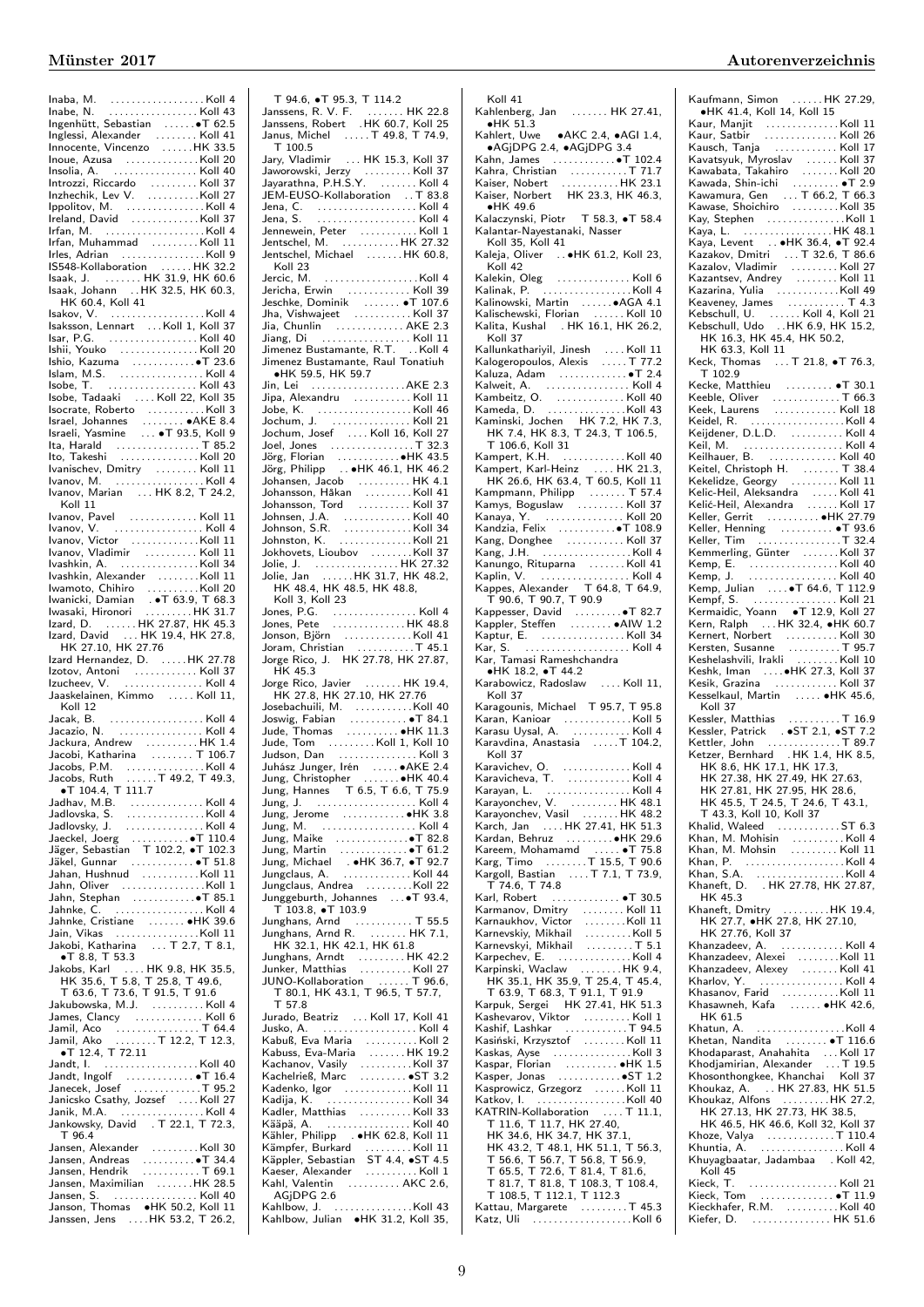| Kiesel, Maximilian Knut  • T 77.8<br>Kieseler, Jan  T 4.4, T 101.4                                                                                                                              |
|-------------------------------------------------------------------------------------------------------------------------------------------------------------------------------------------------|
|                                                                                                                                                                                                 |
| Kiesling, Christian . T 71.4, T 94.1,                                                                                                                                                           |
|                                                                                                                                                                                                 |
| Koll 9                                                                                                                                                                                          |
| Kießling, Dominik<br>Kihm, Thomas   Koll 27                                                                                                                                                     |
|                                                                                                                                                                                                 |
|                                                                                                                                                                                                 |
| Kileng, B. (1999).<br>Kilian, Wolfgang (1990). T 40.3, T 74.1,                                                                                                                                  |
|                                                                                                                                                                                                 |
| $\bullet$ T 84.9                                                                                                                                                                                |
| Kilinc, Cemali  . T 70.3                                                                                                                                                                        |
|                                                                                                                                                                                                 |
|                                                                                                                                                                                                 |
|                                                                                                                                                                                                 |
|                                                                                                                                                                                                 |
| Kim, Gi Dong Koll 22                                                                                                                                                                            |
|                                                                                                                                                                                                 |
|                                                                                                                                                                                                 |
|                                                                                                                                                                                                 |
|                                                                                                                                                                                                 |
|                                                                                                                                                                                                 |
| Kim, Jiyoung  • HK 20.3                                                                                                                                                                         |
|                                                                                                                                                                                                 |
|                                                                                                                                                                                                 |
|                                                                                                                                                                                                 |
|                                                                                                                                                                                                 |
|                                                                                                                                                                                                 |
|                                                                                                                                                                                                 |
|                                                                                                                                                                                                 |
| $\bullet$ T 13.9                                                                                                                                                                                |
|                                                                                                                                                                                                 |
|                                                                                                                                                                                                 |
| Kippenbrock, Luke Koll 30<br>Kirchgaesser, Patrick  T 85.7                                                                                                                                      |
| Kirchner, Gerald AGA 4.2                                                                                                                                                                        |
|                                                                                                                                                                                                 |
|                                                                                                                                                                                                 |
|                                                                                                                                                                                                 |
| T 68.3                                                                                                                                                                                          |
| Kirpichnikov, Igor V.  Koll 27                                                                                                                                                                  |
|                                                                                                                                                                                                 |
|                                                                                                                                                                                                 |
|                                                                                                                                                                                                 |
|                                                                                                                                                                                                 |
|                                                                                                                                                                                                 |
|                                                                                                                                                                                                 |
|                                                                                                                                                                                                 |
|                                                                                                                                                                                                 |
|                                                                                                                                                                                                 |
|                                                                                                                                                                                                 |
|                                                                                                                                                                                                 |
| Nisamori, Kelichi<br>Kisamori, Kelichi<br>Kisel, I. (1994).<br>Kisel, Ivan (1994).<br>HK 33.4, HK 33.6, HK 47.2, HK 33.4, HK 33.6, HK 47.2,                                                     |
| HK 58.3, Koll 11, Koll 37                                                                                                                                                                       |
|                                                                                                                                                                                                 |
|                                                                                                                                                                                                 |
|                                                                                                                                                                                                 |
|                                                                                                                                                                                                 |
| Kisel, Pavel  . HK 58.3, Koll 11<br>Kiselev, Oleg Koll 41<br>Kiselay S                                                                                                                          |
| Kiselev, S.  Koll 4                                                                                                                                                                             |
| Kiselev, Sergey Koll 11                                                                                                                                                                         |
|                                                                                                                                                                                                 |
|                                                                                                                                                                                                 |
| Kish, Alex<br>Kish, Alex<br>Kishishita, Tetsuichi T 67.6, T 94.4                                                                                                                                |
|                                                                                                                                                                                                 |
|                                                                                                                                                                                                 |
| Kisiel, A.<br>Kisiel, J. (1999).<br>Kisiel, J. (1999).<br>Kiss, G. (1999). (1999). Koll 4.                                                                                                      |
| Tivadar  Koll 11<br>Kiss,                                                                                                                                                                       |
|                                                                                                                                                                                                 |
| Kistryn, Stanislaw I. Koll 37                                                                                                                                                                   |
|                                                                                                                                                                                                 |
| Kitali, Vincent  • T 111.9<br>Kittler, Thomas  • T 90.8<br>$\ldots \ldots \ldots \bullet$ T 90.8                                                                                                |
|                                                                                                                                                                                                 |
|                                                                                                                                                                                                 |
|                                                                                                                                                                                                 |
|                                                                                                                                                                                                 |
|                                                                                                                                                                                                 |
| Viener, Thomas (1998)<br>Klag, Pascal (HK 27.79, $\bullet$ HK 34.4<br>Klages, H.O. (1997)<br>Klammes, S. (1998)<br>Klammer, Robert HK 36.2, HK 36.6, HK 53.6<br>HK 53.5 (T 60.2) T 60.2 (190.6) |
| HK 53.5, T 69.2, T 69.3, T 92.2,                                                                                                                                                                |
| T 92.6, T 114.5                                                                                                                                                                                 |
| Klapdor-Kleingrothaus, Thorwald                                                                                                                                                                 |
| $\bullet$ T 117.4                                                                                                                                                                               |
|                                                                                                                                                                                                 |
|                                                                                                                                                                                                 |
|                                                                                                                                                                                                 |
| Klappert, Jonas<br>Klasen, Michael   T 41.5, T 62.4<br>Klasen, Roman     HK 27.1, HK 34.1,                                                                                                      |
| HK 50.8, Koll 37                                                                                                                                                                                |
|                                                                                                                                                                                                 |
|                                                                                                                                                                                                 |
| Klassen, Peter  Koll 10<br>Klaus, Philipp •HK 53.7, •T 114.7,                                                                                                                                   |
| Koll 11, Koll 12                                                                                                                                                                                |
|                                                                                                                                                                                                 |
|                                                                                                                                                                                                 |
|                                                                                                                                                                                                 |
|                                                                                                                                                                                                 |
|                                                                                                                                                                                                 |
| Kleczek, Rafal  Koll 11<br>Kleemann, J.  .HK 31.8, •HK 31.9                                                                                                                                     |
|                                                                                                                                                                                                 |
|                                                                                                                                                                                                 |
|                                                                                                                                                                                                 |
| Kleifges, M. Koll 40                                                                                                                                                                            |
|                                                                                                                                                                                                 |
|                                                                                                                                                                                                 |
| Kleifges, Matthias Koll 49<br>Klein, C. Koll 4                                                                                                                                                  |
|                                                                                                                                                                                                 |
|                                                                                                                                                                                                 |
|                                                                                                                                                                                                 |
|                                                                                                                                                                                                 |
| Klein, Carsten<br>Klein, Friedrich<br>Klein, J. (Koll 10<br>Klein, Katja (K. HK 9.4, HK 35.1)<br>Klein, Katja (K. HK 9.4, HK 35.1)                                                              |
| HK 35.2, HK 35.9, T 25.4, T 67.3,                                                                                                                                                               |
|                                                                                                                                                                                                 |
|                                                                                                                                                                                                 |
|                                                                                                                                                                                                 |
|                                                                                                                                                                                                 |
|                                                                                                                                                                                                 |
|                                                                                                                                                                                                 |
| Klein, Matthias<br>Klein, Rebecca<br>Klein, Rebecca<br>Klein-Bösing, C.<br>Klein-Bösing, C.<br>Klein-Bösing, C.<br>Klein-Bösing, Christian  . LT 1.1,                                           |

| $\bullet$ LT 4.1, Koll 11                                                                                                                                                                                                                                    |  |
|--------------------------------------------------------------------------------------------------------------------------------------------------------------------------------------------------------------------------------------------------------------|--|
| Kleiner, M.  Koll 4                                                                                                                                                                                                                                          |  |
|                                                                                                                                                                                                                                                              |  |
|                                                                                                                                                                                                                                                              |  |
|                                                                                                                                                                                                                                                              |  |
|                                                                                                                                                                                                                                                              |  |
| Klemenz, Thomas<br>Klemenz, Thomas<br>Klemet, Eberhard<br>Klenke, Jens<br>Klemet, Jens<br>Klemet, Jens<br>Klemet, Jens<br>Klemet, Jens<br>Klemet, Jens<br>Klemet, Jens<br>Klemet, Jens<br>Klemet, Jens<br>Klemet, Jens<br>Klemet, Jens<br>Klemet, Jens<br>Kl |  |
|                                                                                                                                                                                                                                                              |  |
|                                                                                                                                                                                                                                                              |  |
| Klenze, Philipp HK 25.3,<br>•HK 27.90, HK 63.1, Koll 41                                                                                                                                                                                                      |  |
| Klewin, S.  Koll 4                                                                                                                                                                                                                                           |  |
| Klewin, Sebastian<br>Kliemt, Ralf     Koll 37                                                                                                                                                                                                                |  |
|                                                                                                                                                                                                                                                              |  |
| Klimenko, Alexander<br>Klimpel, Fabian<br>Klimpel, Fabian                                                                                                                                                                                                    |  |
|                                                                                                                                                                                                                                                              |  |
|                                                                                                                                                                                                                                                              |  |
|                                                                                                                                                                                                                                                              |  |
|                                                                                                                                                                                                                                                              |  |
|                                                                                                                                                                                                                                                              |  |
|                                                                                                                                                                                                                                                              |  |
| Klinkhamer, Frans R.  T 109.9<br>Klitzner, Felix  T 70.2, T 70.5,<br>●T 116.4, T 117.1, T 117.2,                                                                                                                                                             |  |
| T 117.7                                                                                                                                                                                                                                                      |  |
|                                                                                                                                                                                                                                                              |  |
|                                                                                                                                                                                                                                                              |  |
|                                                                                                                                                                                                                                                              |  |
|                                                                                                                                                                                                                                                              |  |
|                                                                                                                                                                                                                                                              |  |
|                                                                                                                                                                                                                                                              |  |
|                                                                                                                                                                                                                                                              |  |
|                                                                                                                                                                                                                                                              |  |
|                                                                                                                                                                                                                                                              |  |
| Koll 30<br>Knedlik, Jan (1990). HK 50.3, HK 50.4<br>Kneißl, Raphael (1990). 1990 MK 43.6,                                                                                                                                                                    |  |
|                                                                                                                                                                                                                                                              |  |
| HK 43.7, Koll 27                                                                                                                                                                                                                                             |  |
|                                                                                                                                                                                                                                                              |  |
| Knies, Jonathan Koll 27                                                                                                                                                                                                                                      |  |
|                                                                                                                                                                                                                                                              |  |
|                                                                                                                                                                                                                                                              |  |
|                                                                                                                                                                                                                                                              |  |
|                                                                                                                                                                                                                                                              |  |
| $T$ 75.1                                                                                                                                                                                                                                                     |  |
|                                                                                                                                                                                                                                                              |  |
|                                                                                                                                                                                                                                                              |  |
| T <sub>54.3</sub>                                                                                                                                                                                                                                            |  |
|                                                                                                                                                                                                                                                              |  |
|                                                                                                                                                                                                                                                              |  |
|                                                                                                                                                                                                                                                              |  |
|                                                                                                                                                                                                                                                              |  |
| Koch, Karsten  Koll 11, Koll 41<br>Koch, Leonard •HK 26.3, HK 54.5,<br>Koch, Karsten                                                                                                                                                                         |  |
| T 115.5                                                                                                                                                                                                                                                      |  |
| Koch, Lukas  HK 8.7, HK 52.4,                                                                                                                                                                                                                                |  |
| T 24.7, $\bullet$ T 107.4, T 113.4                                                                                                                                                                                                                           |  |
| Koch, Matthias  . T 57.3                                                                                                                                                                                                                                     |  |
| Kochenda, Leonid Koll 11                                                                                                                                                                                                                                     |  |
|                                                                                                                                                                                                                                                              |  |
| Kochetov, Oleg<br>Koczoń, Piotr<br>Kögler, Toni All H. 7.1, H. 61.8<br>Kögler, Toni All H. 7.1, H. 61.8                                                                                                                                                      |  |
|                                                                                                                                                                                                                                                              |  |
| Köhler, E. (1997). Köhler, E. (1997). HK 27.83<br>Köhler, J. (1997). HK 27.78, HK 27.87, HK 45.3                                                                                                                                                             |  |
|                                                                                                                                                                                                                                                              |  |
| Histania<br>Histania (1975 - 1976 - 1976 - 1976 - 1976 - 1976 - 1976 - 1976 - 1976 - 1976 - 1976 - 1976 - 1976 - 1976 - 1<br>Histania (1977 - 1976 - 1977 - 1978 - 1978 - 1978 - 1978 - 1978 - 1978 - 1978 - 1979 - 1979 - 1979 -                            |  |
|                                                                                                                                                                                                                                                              |  |
| T 93.4                                                                                                                                                                                                                                                       |  |
| Köhli, Markus  . HK 7.2, HK 7.3,                                                                                                                                                                                                                             |  |
| <b>HK 7.4</b>                                                                                                                                                                                                                                                |  |
| Köneke, Karsten  T 5.8, T 49.6,                                                                                                                                                                                                                              |  |
| T 63.6, T 73.6<br>König, J.  Koll 4                                                                                                                                                                                                                          |  |
| Koenig, Joshua  HK 27.17<br>König, Kristian HK 27.29,                                                                                                                                                                                                        |  |
|                                                                                                                                                                                                                                                              |  |
|                                                                                                                                                                                                                                                              |  |
| $\bullet$ HK 51.7                                                                                                                                                                                                                                            |  |
|                                                                                                                                                                                                                                                              |  |
| König, Philipp<br>König, Sebastian<br>König, Sebastian<br>W. 13.1                                                                                                                                                                                            |  |
|                                                                                                                                                                                                                                                              |  |
| $T$ 65.3, T 82.7                                                                                                                                                                                                                                             |  |
|                                                                                                                                                                                                                                                              |  |
| Koenig, Wolfgang Koll 11<br>Köpke, Lutz T 13.1, T 13.2,                                                                                                                                                                                                      |  |
| Körper, Daniel<br>Koester, U. HK 27.32, Koll 21<br>Köster, Ulli HK 27.32, Koll 21<br>Köster, Ulli<br>T 11.9, Koll 23<br>Kofahl, Anna-Lisa . ST 4.6, ST 4.7                                                                                                   |  |

| Koffmane, Christian  T 94.1<br>Kogimtzis, Moschos  Koll 41<br>Kogler, Roman  T 9.4, T 29.3,<br>T 29.4, T 54.5, T 54.6, T 54.8,<br>T 54.9, T 104.1, T 104.2,                                                                                      |    |
|--------------------------------------------------------------------------------------------------------------------------------------------------------------------------------------------------------------------------------------------------|----|
|                                                                                                                                                                                                                                                  |    |
|                                                                                                                                                                                                                                                  |    |
|                                                                                                                                                                                                                                                  |    |
| $\bullet$ T<br>119.2                                                                                                                                                                                                                             |    |
|                                                                                                                                                                                                                                                  |    |
| Kohler, Markus   AGA 4.2<br>Kohn, Martin   •HK 62.4, Koll 11                                                                                                                                                                                     |    |
| Kojouharov, Ivan    Koll 3, Koll 22<br>Kolar, Tim   Koll 32                                                                                                                                                                                      |    |
|                                                                                                                                                                                                                                                  |    |
|                                                                                                                                                                                                                                                  |    |
| Nolb, Mathis<br>Kolb, Mathis<br>Kolesnikov, V.I.<br>Kollaboration, ISOLTRAP HK 41.2<br>Kollaboration, ISOLTRAP HK 41.2                                                                                                                           |    |
|                                                                                                                                                                                                                                                  |    |
|                                                                                                                                                                                                                                                  |    |
|                                                                                                                                                                                                                                                  |    |
| Kollegger, T.<br>Kollegger, T.<br>Kollegger, Thorsten (Kollegger, Thorsten (Kollegger, Thorsten (Kollegger, Thorsten (Kollegger, Thorsten (Kollegger, T.<br>Kollegger, Thorsten (Kollegger, T. 1988)<br>Komkov, Roris (Kollegger, T. 1           |    |
|                                                                                                                                                                                                                                                  |    |
|                                                                                                                                                                                                                                                  |    |
|                                                                                                                                                                                                                                                  |    |
|                                                                                                                                                                                                                                                  |    |
| Mondratiev, Nudolf (1997)<br>Kondratiev, V. (1997)<br>Kondratiev, V. P. (1998)<br>Kondratyuk, E. (1998)<br>Kondratyuk, E. (1998)<br>Kondratyuk, E. (1998)<br>Konesskikh, A. (1998)<br>Kononov, Sergey (1998)<br>Kononov, Igor (1998)<br>Kononov, |    |
|                                                                                                                                                                                                                                                  |    |
|                                                                                                                                                                                                                                                  |    |
|                                                                                                                                                                                                                                                  |    |
|                                                                                                                                                                                                                                                  |    |
|                                                                                                                                                                                                                                                  |    |
| Koll 38                                                                                                                                                                                                                                          |    |
| Konrad, Gertrud     Koll 39                                                                                                                                                                                                                      |    |
| Konstandin, Thomas T 62.1                                                                                                                                                                                                                        |    |
| Kontos, Antonios Koll 18                                                                                                                                                                                                                         |    |
| Kopcik, M. Koll 4<br>Kopf, Bertram  Koll 37                                                                                                                                                                                                      |    |
| Kopmann, Andreas Koll                                                                                                                                                                                                                            | 30 |
| Kopsalis, Ioannis  HK 36.2,                                                                                                                                                                                                                      |    |
| $\bullet$ T 92.2                                                                                                                                                                                                                                 |    |
| Norcyl, Grzegorz<br>Korcyl, Krzysztof (Marcus Koll 37<br>Korcyl, Krzysztof (Marcus Koll 37<br>Korjik, Mikhail (Marcus Koll 37)                                                                                                                   |    |
|                                                                                                                                                                                                                                                  |    |
| Kormilitsin, Vladimir<br>Kormilitsin, Vladimir                                                                                                                                                                                                   |    |
|                                                                                                                                                                                                                                                  |    |
|                                                                                                                                                                                                                                                  |    |
|                                                                                                                                                                                                                                                  |    |
|                                                                                                                                                                                                                                                  |    |
|                                                                                                                                                                                                                                                  |    |
|                                                                                                                                                                                                                                                  |    |
| Korolko, Ivan  Koll 11                                                                                                                                                                                                                           |    |
|                                                                                                                                                                                                                                                  |    |
| Korosteleva, Elena E.   Koll 49<br>Korsheninnikov, Alexey   Koll 41<br>Korten, Wolfram   . HK 22.4, Koll 3,                                                                                                                                      |    |
| Koll 41                                                                                                                                                                                                                                          |    |
|                                                                                                                                                                                                                                                  |    |
| Kortmann, Lester  Koll 24<br>Kortner, Oliver  T 8.5, T 8.6,<br>T 71.8, T 71.9, T 93.4, T 93.8,                                                                                                                                                   |    |
| $T$ 96.1                                                                                                                                                                                                                                         |    |
| Kortner, Sandra  T 2.1, T 2.2,<br>T 10.2, T 10.8, T 71.9, T 104.7<br>Korzeczek, Marc  T 81.5, T 108.3,                                                                                                                                           |    |
|                                                                                                                                                                                                                                                  |    |
| ·T 108.5, Koll 30                                                                                                                                                                                                                                |    |
|                                                                                                                                                                                                                                                  |    |
|                                                                                                                                                                                                                                                  |    |
| $\bullet$ T 22.4, T 22.7, T 22.8<br>Kseegou, Pavlos<br>Kseegou, Pavlos                                                                                                                                                                           |    |
| Koshurnikov, Evgeny K.  Koll 37                                                                                                                                                                                                                  |    |
|                                                                                                                                                                                                                                                  |    |
|                                                                                                                                                                                                                                                  |    |
| Mosmider, Andreas<br>Kosmider, Andreas<br>Kostunin, Dmitriy<br>Kostyukhin, Vadim<br>T. 4.8, T. 4.9,<br>T. 29.5, T. 49.2, T. 49.3, T. 50.4,<br>T. 50.5, T. 76.9, T. 102.8, T. 104.4,<br>T. 50.5, T. 76.9, T. 102.8, T. 104.4,                     |    |
| $T$ 111.7                                                                                                                                                                                                                                        |    |
|                                                                                                                                                                                                                                                  |    |
|                                                                                                                                                                                                                                                  |    |
|                                                                                                                                                                                                                                                  |    |
|                                                                                                                                                                                                                                                  |    |
|                                                                                                                                                                                                                                                  |    |
|                                                                                                                                                                                                                                                  |    |
|                                                                                                                                                                                                                                                  |    |
|                                                                                                                                                                                                                                                  |    |
|                                                                                                                                                                                                                                                  |    |
| Kowalik, K. Koll 34<br>Kowalska, Magdalena  Koll 14,                                                                                                                                                                                             |    |
| Koll 15                                                                                                                                                                                                                                          |    |
| Kowalski, M. Koll 4<br>Kowalski, S.  Koll 34                                                                                                                                                                                                     |    |
|                                                                                                                                                                                                                                                  |    |

Kowalski, Stanley . . . . . . . . . . Koll 2 Koyama, Shunpei . . . . . . . . . Koll 35 Koyithatta Meethaleveedu, G. Koll 4 Kozela, Adam . . . . . . . . . . . . . Koll 37 Kozhuharov, Christophor . . Koll 17 Koziel, M. . . . . . . . . . . . . . . . . Koll 34 Koziel, Michal ∙HK 53.1, ∙T 114.1, Koll 11, Koll 12 Kozlenko, Nikolai . . . . . . . . . Koll 41 Kozlinskiy, Alexandr . . . . . ∙T 116.1 Kozlov, Grigory ∙HK 33.4, Koll 11, Koll 37 Kozlov, Valentin . . . . . . . . . .∙T 79.1 Kozlov, Vladimir . . . . . . . . . . Koll 11 Kozymka, Yevhen . . . . . . . . HK 4.6, ∙HK 27.92 Krämer, Jörg . HK 27.29, HK 51.7, HK 51.8 Krämer, Markus . . . . . . . . ●HK 19.6<br>Krämer, Michael . . . T 41.1, T 41.2<br>Krämer, Uwe . . . ●HK 9.1, ●T 25.1, Koll 31 Kränkl, Susanne . . . . . . . ∙AKC 2.3, ∙AGjDPG 2.3 Kraft-Bermuth, Saskia ... HK 61.7 Kraiker, A.<br>Kraiker, Alexej (1997)<br>Králik, I. (1998)<br>Kraiker, Niktor (1998)<br>Kramarenko, Viktor (1998)<br>Krasnoperov, A. (1998)<br>Krasznahorkay, Attila (1998)<br>Krasznahorkay, Attila (1999)<br>Krasznahorkay, Attila (1999) Kratz, A. . . . . . . . . . . . . . . . HK 27.56 Kratz, Julian . . . . . . . . . . . . . ∙T 64.3 Kraus, Hans . . . . . . . . . . . . . . Koll 16 Kraus, Manfred . . . . . . . . . . ∙T 40.1 Kraus, Manuel . . . . T 22.1, T 72.3, T 96.4 Kraus, Marcel . . . . . . . . . . . . . Koll 30 Krause, Marcel . . . ∙T 86.1, T 86.2 Krause, R. . . . . . . . . . . . . . . . . Koll 40 Krause, Raphael . . . T 65.8, T 65.9<br>Krause, Sascha . . . . . . . ● HK 54.2,<br>● T 115.2, Koll 9 Krauss, Dominik . . . . . . . . . ●T 103.3<br>Kravčáková, A. . . . . . . . . . . . . . Koll 37<br>Kravtsov, Peter . . . . . . . . . Koll 37<br>Krawczyk, Mariusz . . . . . . . . . Koll 37 Krebs, Erik ....... Koll 11, Koll 12 Krebs, Hermann . . . . . . . . . HK 13.2 Krebs, Marvin . . . . . . . . ∙HK 27.55, ∙HK 44.1, HK 44.5, Koll 37 Kreikenbohm, Annika ......Koll 33<br>Kreikenbohm, Ingo ........Koll 33 Kreis, Lukas . . . . . . . . . . . . ∙HK 47.6 Kres, Ievgenii . . .∙HK 21.3, Koll 11 Kresan, Dmytro . . . . . . . . . HK 25.5, HK 27.51, Koll 11, Koll 41 Kreß, Thomas . . . . . . . . . . . .∙T 66.1 Kreter, Michael . . . . . . . . . . . Koll 33 Kretschmar, Gisa . . . . . . . . . . Koll 11 Kretzschmar, Jan . . . . . . . . . . ∙T 1.2 Kreutzfeldt, Kristof . . . . . . HK 44.4, HK 44.6, Koll 37 Kreykenbohm, Ingo . . . . . . . . .Koll 6 Krieger, Christoph HK 8.3, T 24.3, ∙T 106.5, T 106.6 Krieger, Michael . . . . . . . . . . Koll 11 Krieter, Ferdinand T 77.6, •T 77.7<br>Krimphoff, B. . . . . . . . . . . . . . . . . Koll 4<br>Krimphoff, Benedikt . . . . . •HK 47.5<br>Krings, Kai . . . . . . T 13.7, •T 58.8,<br>T 90.4, T 90.5 Krinner, Fabian . . . . . . . . . . . .∙T 7.7 Krippendorf, Sven ........●T 110.3<br>Krishichayan, Fnu ........HK 31.8, HK 32.5 Krivda, M. . . . . . . . . . . . . . . . . . Koll 4 Krivshich, Anatoly . . . . . . . . Koll 41 Krizek, F. . . . . . . . . . . . . . . . . . . Koll 4 Kröger, Jens . . . . . . . . . . . . . ∙T 46.6 Kröll, T. . . . . . . . . . . . . . . . HK 27.32 Kröll, Thorsten . HK 6.4, HK 25.4, HK 32.2, HK 60.8, HK 61.6, Koll 23, Koll 25, Koll 29, Koll 41 Krömer, Oliver ..............Koll 49<br>
Kröninger, Kevin ...HK 9.7, ST 1.3,<br>
ST 2.2, ST 2.7, T 9.6, T 9.7,<br>
T 9.8, T 9.9, T 9.10, T 25.7,<br>
T 26.9, T 50.6, T 63.7, T 67.5,<br>
T 69.5, T 69.6, T 72.2, T 75.5,<br>
T 93.1, T 95.6, T 1 Kroesen, M. . . . . . . . . . . . . . . . Koll 4

Kofarago, M. . . . . . . . . . . . . . . . . . Koll 4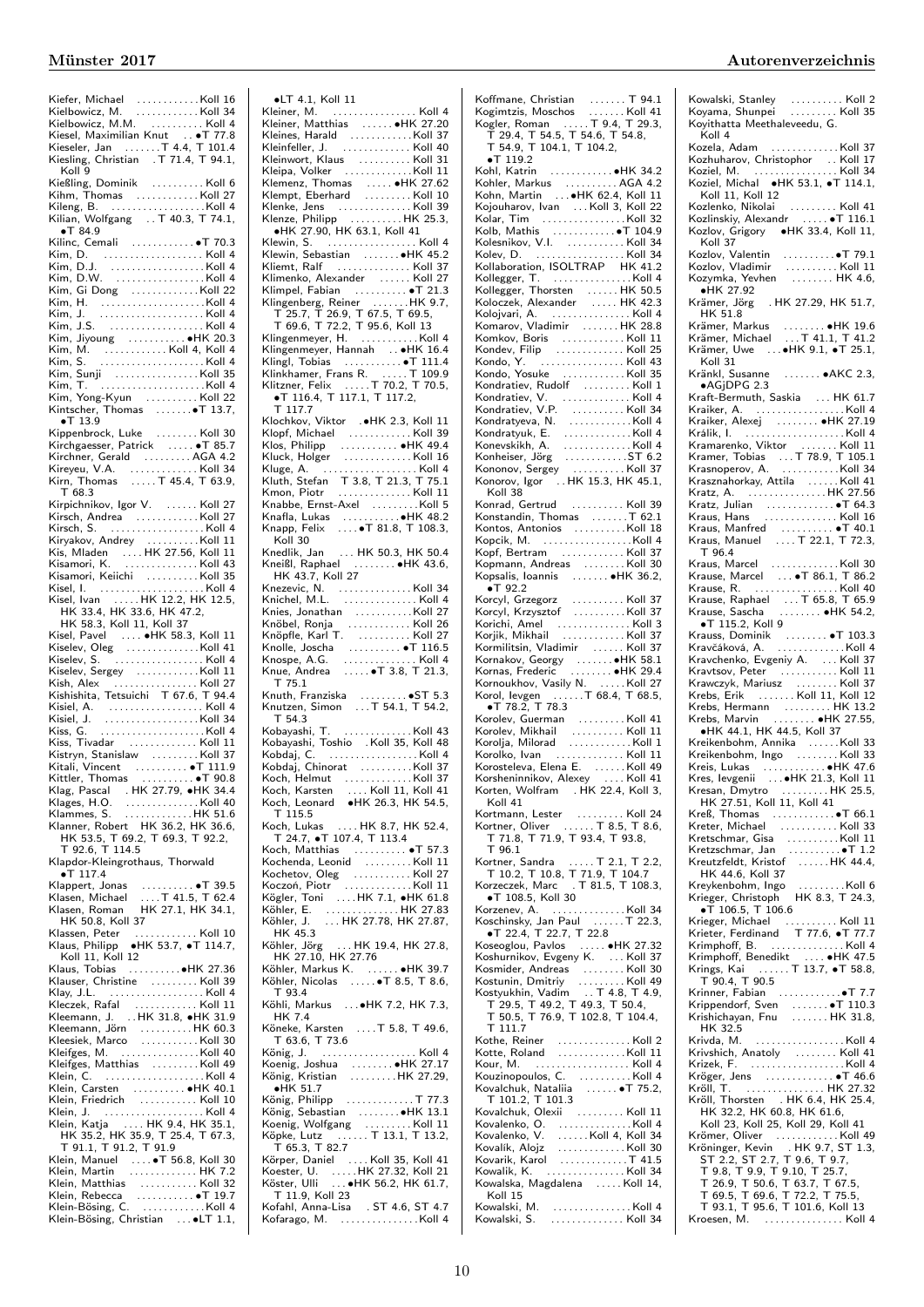| Kroesen, Martin ●HK 62.1<br>Kroha, Hubert T 2.1, T 2.2, T 8.6,<br>T 10.2, T 10.8, T 71.8, T 71.9,<br>T 93.4, T 93.8, T 96.1, T 103.3,<br>T 103.7, T 103.8, T 103.9,                  |  |
|--------------------------------------------------------------------------------------------------------------------------------------------------------------------------------------|--|
|                                                                                                                                                                                      |  |
|                                                                                                                                                                                      |  |
|                                                                                                                                                                                      |  |
|                                                                                                                                                                                      |  |
|                                                                                                                                                                                      |  |
| T 104.7                                                                                                                                                                              |  |
|                                                                                                                                                                                      |  |
|                                                                                                                                                                                      |  |
|                                                                                                                                                                                      |  |
| Kroseberg, Jürgen  T 50.3                                                                                                                                                            |  |
|                                                                                                                                                                                      |  |
|                                                                                                                                                                                      |  |
|                                                                                                                                                                                      |  |
|                                                                                                                                                                                      |  |
| T 26.2, T 26.6, T 67.6, T 67.7,<br>T 67.8, T 69.7, T 94.3, T 94.4,<br>T 94.5, T 94.6, T 114.2, T 118.2                                                                               |  |
|                                                                                                                                                                                      |  |
|                                                                                                                                                                                      |  |
| Krüger, Katja Koll 9                                                                                                                                                                 |  |
| Krüger, M.                                                                                                                                                                           |  |
|                                                                                                                                                                                      |  |
|                                                                                                                                                                                      |  |
|                                                                                                                                                                                      |  |
|                                                                                                                                                                                      |  |
| Krugmann, Andreas  HK 27.31,                                                                                                                                                         |  |
| •HK 27.34, HK 27.36, HK 27.50,                                                                                                                                                       |  |
| HK 60.2, Koll 20                                                                                                                                                                     |  |
| Krumbholz, Anna Maria  Koll 20                                                                                                                                                       |  |
|                                                                                                                                                                                      |  |
| Krupko, Sergey  Koll 41<br>Krusche, Bernd Koll 1, Koll 10,                                                                                                                           |  |
|                                                                                                                                                                                      |  |
| Koll 37                                                                                                                                                                              |  |
| Kryanev, Alexandr Vital'evich                                                                                                                                                        |  |
| Koll 11                                                                                                                                                                              |  |
| Kryshen, E.<br>. Koll 4                                                                                                                                                              |  |
|                                                                                                                                                                                      |  |
| Kryshen, Evgeny Koll 11                                                                                                                                                              |  |
|                                                                                                                                                                                      |  |
|                                                                                                                                                                                      |  |
| Krzemien, Wojciech<br>Krzewicki, M. (1998)<br>Krzewicki, M. (1998)<br>Krzyzanowska, Aleksandra (1908)<br>1998                                                                        |  |
|                                                                                                                                                                                      |  |
| Kube, Matthias Koll 37<br>Kubera, A.M. Koll 4                                                                                                                                        |  |
| Kuberski, Simon T 84.4                                                                                                                                                               |  |
|                                                                                                                                                                                      |  |
|                                                                                                                                                                                      |  |
|                                                                                                                                                                                      |  |
|                                                                                                                                                                                      |  |
|                                                                                                                                                                                      |  |
| Kucewicz, W. Koll 34                                                                                                                                                                 |  |
|                                                                                                                                                                                      |  |
| Kucewicz, Wojciech<br>Kuchenbrod, Philipp    HK 4.6                                                                                                                                  |  |
|                                                                                                                                                                                      |  |
| Kucher, Vladyslav Koll 11                                                                                                                                                            |  |
|                                                                                                                                                                                      |  |
|                                                                                                                                                                                      |  |
|                                                                                                                                                                                      |  |
| Nuckert, Laura<br>Kuckert, Laura<br>Kudella, Simon<br>Kudin, Leonid<br>Küchler, Jan<br>Küchler, Lan<br>W. 51.6                                                                       |  |
|                                                                                                                                                                                      |  |
|                                                                                                                                                                                      |  |
| Kühl, Th.  HK 51.6                                                                                                                                                                   |  |
|                                                                                                                                                                                      |  |
|                                                                                                                                                                                      |  |
| Kühn, Martin   ● AKE 6.2<br>Kühn, Susanne   HK 9.8, HK 35.5,                                                                                                                         |  |
| T 25.8, T 91.5                                                                                                                                                                       |  |
|                                                                                                                                                                                      |  |
| Kühn, Wolfgang HK 26.3,<br>HK 27.74, HK 54.5, T 72.5,                                                                                                                                |  |
| T 115.5, Koll 37                                                                                                                                                                     |  |
| Kümmel, Miriam                                                                                                                                                                       |  |
| $\ldots \ldots \bullet$ HK 54.1,                                                                                                                                                     |  |
| ·T 115.1, Koll 37                                                                                                                                                                    |  |
|                                                                                                                                                                                      |  |
| Kuempel, Daniel  . T 99.1                                                                                                                                                            |  |
| Kürzeder, Thorsten  HK 27.50                                                                                                                                                         |  |
|                                                                                                                                                                                      |  |
| Kugathasan, Thanushan  T 67.8                                                                                                                                                        |  |
| Kugler, Andrej Koll 11<br>Kuhlmann, Markus  HK 1.6,                                                                                                                                  |  |
| Koll 37                                                                                                                                                                              |  |
|                                                                                                                                                                                      |  |
|                                                                                                                                                                                      |  |
|                                                                                                                                                                                      |  |
|                                                                                                                                                                                      |  |
|                                                                                                                                                                                      |  |
|                                                                                                                                                                                      |  |
|                                                                                                                                                                                      |  |
| V. (1917)<br>Kuhn, C. (1924, T. 102.5, T. 103.3, T. 95.1,<br>T. 102.4, T. 102.5, T. 102.6<br>Kuich, M. (1918)<br>Kuler, P. G. (1918)<br>Kulers Dening (1918)<br>Kulers Dening (1918) |  |
|                                                                                                                                                                                      |  |
| Kulessa, Pawel Koll 37<br>Kulesza, Anna  T 41.2, T 85.5,                                                                                                                             |  |
| T 85.6                                                                                                                                                                               |  |
| Kulkarni, Arun  Koll 37                                                                                                                                                              |  |
|                                                                                                                                                                                      |  |
| Kumar, A.                                                                                                                                                                            |  |
| Kumar, Ajay  Koll 37                                                                                                                                                                 |  |
|                                                                                                                                                                                      |  |
|                                                                                                                                                                                      |  |
|                                                                                                                                                                                      |  |
|                                                                                                                                                                                      |  |
|                                                                                                                                                                                      |  |
|                                                                                                                                                                                      |  |
|                                                                                                                                                                                      |  |
| Kumawat, Harphool Koll 37                                                                                                                                                            |  |
| Kuna, Marine  T 28.1                                                                                                                                                                 |  |
| Kundu, S.  Koll 4                                                                                                                                                                    |  |
| Kungel, Viktoria  Koll 49                                                                                                                                                            |  |
| Kunka, N.     Koll 40                                                                                                                                                                |  |
| Kunne, Ronald  Koll 2, Koll 37                                                                                                                                                       |  |
|                                                                                                                                                                                      |  |
|                                                                                                                                                                                      |  |
| Kunwar, Samridha<br>Kunz, Peter (1999). Koll 42                                                                                                                                      |  |
|                                                                                                                                                                                      |  |
|                                                                                                                                                                                      |  |
|                                                                                                                                                                                      |  |

| Kursch, Andrzej (1997)<br>Kurschvili, P. (1998)<br>Kurepin, A. B. (1998)<br>Kurepin, A. B. (1998)<br>Kurepin, A. B. (1998)<br>Kurepin, Alexej (1998)<br>Kurepin, Nikolay (1998)<br>Kurilkin, Aexej (1998)<br>Kurilkin, Pavel (1998)<br>Kurilla, |  |
|-------------------------------------------------------------------------------------------------------------------------------------------------------------------------------------------------------------------------------------------------|--|
|                                                                                                                                                                                                                                                 |  |
|                                                                                                                                                                                                                                                 |  |
|                                                                                                                                                                                                                                                 |  |
|                                                                                                                                                                                                                                                 |  |
|                                                                                                                                                                                                                                                 |  |
|                                                                                                                                                                                                                                                 |  |
|                                                                                                                                                                                                                                                 |  |
|                                                                                                                                                                                                                                                 |  |
|                                                                                                                                                                                                                                                 |  |
|                                                                                                                                                                                                                                                 |  |
|                                                                                                                                                                                                                                                 |  |
|                                                                                                                                                                                                                                                 |  |
|                                                                                                                                                                                                                                                 |  |
|                                                                                                                                                                                                                                                 |  |
|                                                                                                                                                                                                                                                 |  |
|                                                                                                                                                                                                                                                 |  |
|                                                                                                                                                                                                                                                 |  |
|                                                                                                                                                                                                                                                 |  |
|                                                                                                                                                                                                                                                 |  |
|                                                                                                                                                                                                                                                 |  |
|                                                                                                                                                                                                                                                 |  |
|                                                                                                                                                                                                                                                 |  |
|                                                                                                                                                                                                                                                 |  |
|                                                                                                                                                                                                                                                 |  |
|                                                                                                                                                                                                                                                 |  |
|                                                                                                                                                                                                                                                 |  |
|                                                                                                                                                                                                                                                 |  |
|                                                                                                                                                                                                                                                 |  |
| Kuzkova, Natali<br>Kuzmichev, Leonid A.  Koll 49<br>Kuzminov, Valery V.  Koll 41<br>Kuzminov, Valery V.  Koll 41<br>Kuznetsov, Sergey  Koll 97<br>Kuznetsov, Viacheslav  Koll 91<br>Kwasnicka, Jiri .                                           |  |
|                                                                                                                                                                                                                                                 |  |
| Koll 42, Koll 45                                                                                                                                                                                                                                |  |
| None 42, None 43<br>Lachenmaier, Tobias T 57.5<br>Lachenmaier, Tobias T 57.5<br>Lacker, Heiko T 9.1, T 68.4,<br>T 68.5, T 78.2, T 78.3, T 100.8,                                                                                                |  |
|                                                                                                                                                                                                                                                 |  |
|                                                                                                                                                                                                                                                 |  |
|                                                                                                                                                                                                                                                 |  |
| $\frac{1}{100.9}$                                                                                                                                                                                                                               |  |
|                                                                                                                                                                                                                                                 |  |
|                                                                                                                                                                                                                                                 |  |
|                                                                                                                                                                                                                                                 |  |
|                                                                                                                                                                                                                                                 |  |
|                                                                                                                                                                                                                                                 |  |
|                                                                                                                                                                                                                                                 |  |
|                                                                                                                                                                                                                                                 |  |
|                                                                                                                                                                                                                                                 |  |
|                                                                                                                                                                                                                                                 |  |
|                                                                                                                                                                                                                                                 |  |
|                                                                                                                                                                                                                                                 |  |
|                                                                                                                                                                                                                                                 |  |
| Lai, Messandra<br>Lai, Messandra<br>Lai, Stan II. T 49.8, T 74.3, T 74.4,<br>Lai, Stan II. T 49.8, T 74.3, T 74.4,<br>T 74.9, T 100.5<br>Lakomov, I. II. II. Koll 4<br>Lalik, Rafal                                                             |  |
|                                                                                                                                                                                                                                                 |  |
|                                                                                                                                                                                                                                                 |  |
|                                                                                                                                                                                                                                                 |  |
|                                                                                                                                                                                                                                                 |  |
|                                                                                                                                                                                                                                                 |  |
| Lane, Gregory Koll 17                                                                                                                                                                                                                           |  |
|                                                                                                                                                                                                                                                 |  |
|                                                                                                                                                                                                                                                 |  |
|                                                                                                                                                                                                                                                 |  |
| Lane, Gregory<br>Lanfranchi, J.-C.<br>Lanfranchi, Jean<br>Lanfranchi, Jean<br>T. 755.7, T. 55.8, T. 75.9, T. 75.9, T. 75.8, T. 55.7, T.<br>A. W.-4, M. M. 11.10                                                                                 |  |
|                                                                                                                                                                                                                                                 |  |
| Lang, Ralf HK 27.53                                                                                                                                                                                                                             |  |
|                                                                                                                                                                                                                                                 |  |
| Lange, Jens Sören<br>Lange, Jörn 1998 1893, 1998 1999<br>Lange, Jörn 1998, 1999 1999                                                                                                                                                            |  |
|                                                                                                                                                                                                                                                 |  |
| T 101.3                                                                                                                                                                                                                                         |  |
| Lange, Johannes T 75.2, .T 101.2,<br>Lange, Sören . HK 26.3, HK 27.74,                                                                                                                                                                          |  |
|                                                                                                                                                                                                                                                 |  |
| HK 54.5, T 72.5, T 115.5<br>Langejahn, Marcus<br>. Koll 33                                                                                                                                                                                      |  |
|                                                                                                                                                                                                                                                 |  |
| Langenbruch, Christoph  T 78.6<br>Langenkämper, A.  T 79.5                                                                                                                                                                                      |  |
|                                                                                                                                                                                                                                                 |  |
|                                                                                                                                                                                                                                                 |  |
|                                                                                                                                                                                                                                                 |  |
| Koll 19, Koll $41$                                                                                                                                                                                                                              |  |
| Langenkämper, Alexander • 55.7,<br>T 55.8, T 55.9, T 72.7, T 79.4<br>Langer, Christoph   • HK 5.5,<br>HK 5.6, HK 5.7, Koll 17, Koll 18,<br>Langoy, R. $\ldots$ Koll 4                                                                           |  |
|                                                                                                                                                                                                                                                 |  |
|                                                                                                                                                                                                                                                 |  |
|                                                                                                                                                                                                                                                 |  |
|                                                                                                                                                                                                                                                 |  |
|                                                                                                                                                                                                                                                 |  |
|                                                                                                                                                                                                                                                 |  |
|                                                                                                                                                                                                                                                 |  |
| Larionov, Alexei  HK 21.8,                                                                                                                                                                                                                      |  |
| $\bullet$ HK 58.8                                                                                                                                                                                                                               |  |
| Larionov, Pavel  Koll 11                                                                                                                                                                                                                        |  |
|                                                                                                                                                                                                                                                 |  |
|                                                                                                                                                                                                                                                 |  |

| ST 1.6, ST 7.1                                                                                                                                                                                                                                                                     |
|------------------------------------------------------------------------------------------------------------------------------------------------------------------------------------------------------------------------------------------------------------------------------------|
|                                                                                                                                                                                                                                                                                    |
| Laudi, E.  Koll 4                                                                                                                                                                                                                                                                  |
| Lauer, Thorsten<br>Lauer, Thorsten<br>Laumann, Daniel<br>Laurent, Benoit<br>Laurent, Benoit                                                                                                                                                                                        |
|                                                                                                                                                                                                                                                                                    |
|                                                                                                                                                                                                                                                                                    |
|                                                                                                                                                                                                                                                                                    |
| Laurien, Sebastian Koll 9                                                                                                                                                                                                                                                          |
|                                                                                                                                                                                                                                                                                    |
|                                                                                                                                                                                                                                                                                    |
|                                                                                                                                                                                                                                                                                    |
|                                                                                                                                                                                                                                                                                    |
|                                                                                                                                                                                                                                                                                    |
| Lautenbach, Klemens     T 72.5<br>Lautenschläger, Felix     Koll 42,                                                                                                                                                                                                               |
|                                                                                                                                                                                                                                                                                    |
|                                                                                                                                                                                                                                                                                    |
| Koll 45                                                                                                                                                                                                                                                                            |
|                                                                                                                                                                                                                                                                                    |
|                                                                                                                                                                                                                                                                                    |
| Nou 45<br>Lauterfeld, Werner HK 61.7<br>Lauth, Werner HK 26.3, HK 34.4,<br>HK 54.5, T 115.5, Koll 37, Koll 42                                                                                                                                                                      |
|                                                                                                                                                                                                                                                                                    |
|                                                                                                                                                                                                                                                                                    |
|                                                                                                                                                                                                                                                                                    |
|                                                                                                                                                                                                                                                                                    |
|                                                                                                                                                                                                                                                                                    |
|                                                                                                                                                                                                                                                                                    |
|                                                                                                                                                                                                                                                                                    |
| Koll 11                                                                                                                                                                                                                                                                            |
|                                                                                                                                                                                                                                                                                    |
|                                                                                                                                                                                                                                                                                    |
|                                                                                                                                                                                                                                                                                    |
| Lazarev, Alexander     Koll 1                                                                                                                                                                                                                                                      |
|                                                                                                                                                                                                                                                                                    |
|                                                                                                                                                                                                                                                                                    |
|                                                                                                                                                                                                                                                                                    |
|                                                                                                                                                                                                                                                                                    |
| Lazzaro, Andrea • HK 14.2, Koll 27                                                                                                                                                                                                                                                 |
| LCTPC-Deutschland-Kollaboration                                                                                                                                                                                                                                                    |
| HK 17.2, HK 17.6, HK 52.2                                                                                                                                                                                                                                                          |
|                                                                                                                                                                                                                                                                                    |
| Le Fèvre, Arnaud  Koll 41                                                                                                                                                                                                                                                          |
| Lea, R.  Koll 4                                                                                                                                                                                                                                                                    |
| Leardini, L.  Koll 4                                                                                                                                                                                                                                                               |
|                                                                                                                                                                                                                                                                                    |
|                                                                                                                                                                                                                                                                                    |
|                                                                                                                                                                                                                                                                                    |
|                                                                                                                                                                                                                                                                                    |
|                                                                                                                                                                                                                                                                                    |
|                                                                                                                                                                                                                                                                                    |
|                                                                                                                                                                                                                                                                                    |
|                                                                                                                                                                                                                                                                                    |
| Leblond, S.<br>Leboutellier, Stephane Koll 3<br>Leboutellier, Stephane                                                                                                                                                                                                             |
|                                                                                                                                                                                                                                                                                    |
|                                                                                                                                                                                                                                                                                    |
|                                                                                                                                                                                                                                                                                    |
|                                                                                                                                                                                                                                                                                    |
|                                                                                                                                                                                                                                                                                    |
|                                                                                                                                                                                                                                                                                    |
|                                                                                                                                                                                                                                                                                    |
|                                                                                                                                                                                                                                                                                    |
|                                                                                                                                                                                                                                                                                    |
|                                                                                                                                                                                                                                                                                    |
|                                                                                                                                                                                                                                                                                    |
|                                                                                                                                                                                                                                                                                    |
|                                                                                                                                                                                                                                                                                    |
|                                                                                                                                                                                                                                                                                    |
|                                                                                                                                                                                                                                                                                    |
| Lee, Jeong-Han<br>Lee, Jeong-Han<br>Lee, Jeonhan<br>Lee, S. Allen, Allen (1922)<br>Legger, Federica<br>Legger, Federica<br>Legger, Federica<br>Legger, Federica<br>Legger, Federica<br>Legger, Tr.11, Tr.11, Tr.11, Tr.11, Tr.12, Tr.12, Tr.12, Tr.12, Tr<br>Legumina, R.  Koll 40 |
|                                                                                                                                                                                                                                                                                    |
|                                                                                                                                                                                                                                                                                    |
| Lehas, F. (1997)<br>Lehas, F. (1997)<br>Lehmann, Albert HK 6.8, HK 16.1,                                                                                                                                                                                                           |
| HK 26.2, HK 26.7, HK 26.8,                                                                                                                                                                                                                                                         |
| Koll 37                                                                                                                                                                                                                                                                            |
|                                                                                                                                                                                                                                                                                    |
| Lehmann, Dorothee  HK 44.5,                                                                                                                                                                                                                                                        |
| Koll 37                                                                                                                                                                                                                                                                            |
| Lehmann, Inti Koll 37                                                                                                                                                                                                                                                              |
| Lehmann, Kathrin Koll 39                                                                                                                                                                                                                                                           |
|                                                                                                                                                                                                                                                                                    |
|                                                                                                                                                                                                                                                                                    |
|                                                                                                                                                                                                                                                                                    |
| Lehnert, Jörg  HK 27.93,                                                                                                                                                                                                                                                           |
| •HK 30.1, HK 63.2, Koll 11                                                                                                                                                                                                                                                         |
|                                                                                                                                                                                                                                                                                    |
| Lehr, Christopher  . HK 31.6,                                                                                                                                                                                                                                                      |
| Koll 41                                                                                                                                                                                                                                                                            |
| Lehrach, Andreas  Koll 37                                                                                                                                                                                                                                                          |
| Lehrbach, J.  Koll 4                                                                                                                                                                                                                                                               |
|                                                                                                                                                                                                                                                                                    |
|                                                                                                                                                                                                                                                                                    |
|                                                                                                                                                                                                                                                                                    |
|                                                                                                                                                                                                                                                                                    |
|                                                                                                                                                                                                                                                                                    |
|                                                                                                                                                                                                                                                                                    |
|                                                                                                                                                                                                                                                                                    |
|                                                                                                                                                                                                                                                                                    |
| Lehrbach, Johannes<br>Lehrbach, Johannes<br>Lehtinen, Suvi-Leena<br>Lehtinen, Suvi-Leena<br>Leibrock, Barbara<br>T. 26.6, T. 94.3<br>Leidner, Johannes<br>Leirenis, Yvonne (11.1, Koll 41.1)<br>Leirenis, Yvonne (11.1, Koll 41.1, Koll 40.1)<br>                                  |
|                                                                                                                                                                                                                                                                                    |
|                                                                                                                                                                                                                                                                                    |
|                                                                                                                                                                                                                                                                                    |
| Leithoff, Heinrich HK 27.1,                                                                                                                                                                                                                                                        |
| HK 34.1, HK 50.8                                                                                                                                                                                                                                                                   |
|                                                                                                                                                                                                                                                                                    |
|                                                                                                                                                                                                                                                                                    |
|                                                                                                                                                                                                                                                                                    |
| Leitl, Philipp  T 67.1<br>Lemasson, Antoine Koll 18                                                                                                                                                                                                                                |
|                                                                                                                                                                                                                                                                                    |
|                                                                                                                                                                                                                                                                                    |
|                                                                                                                                                                                                                                                                                    |
|                                                                                                                                                                                                                                                                                    |
| T 75.8, •T 119.1                                                                                                                                                                                                                                                                   |
|                                                                                                                                                                                                                                                                                    |
|                                                                                                                                                                                                                                                                                    |
|                                                                                                                                                                                                                                                                                    |

| Lenz, Florian<br>Lenz, Tatjana  T 49.2, T 49.3,<br>T 74.2, T 104.4, T 111.7<br>List L                                                                                                                                           |  |
|---------------------------------------------------------------------------------------------------------------------------------------------------------------------------------------------------------------------------------|--|
|                                                                                                                                                                                                                                 |  |
|                                                                                                                                                                                                                                 |  |
|                                                                                                                                                                                                                                 |  |
|                                                                                                                                                                                                                                 |  |
|                                                                                                                                                                                                                                 |  |
|                                                                                                                                                                                                                                 |  |
|                                                                                                                                                                                                                                 |  |
|                                                                                                                                                                                                                                 |  |
|                                                                                                                                                                                                                                 |  |
|                                                                                                                                                                                                                                 |  |
|                                                                                                                                                                                                                                 |  |
|                                                                                                                                                                                                                                 |  |
|                                                                                                                                                                                                                                 |  |
| Leszczynska, Agnieszka T 15.5,                                                                                                                                                                                                  |  |
| $\bullet$ T 15.9                                                                                                                                                                                                                |  |
|                                                                                                                                                                                                                                 |  |
| Letessier-Selvon, A.     Koll 40<br>Letnev, Johann   Koll 30                                                                                                                                                                    |  |
|                                                                                                                                                                                                                                 |  |
|                                                                                                                                                                                                                                 |  |
|                                                                                                                                                                                                                                 |  |
|                                                                                                                                                                                                                                 |  |
|                                                                                                                                                                                                                                 |  |
|                                                                                                                                                                                                                                 |  |
|                                                                                                                                                                                                                                 |  |
| HK 60.7                                                                                                                                                                                                                         |  |
| Leuermann, Martin T 58.3, T 58.4,                                                                                                                                                                                               |  |
|                                                                                                                                                                                                                                 |  |
|                                                                                                                                                                                                                                 |  |
|                                                                                                                                                                                                                                 |  |
|                                                                                                                                                                                                                                 |  |
|                                                                                                                                                                                                                                 |  |
|                                                                                                                                                                                                                                 |  |
|                                                                                                                                                                                                                                 |  |
|                                                                                                                                                                                                                                 |  |
|                                                                                                                                                                                                                                 |  |
|                                                                                                                                                                                                                                 |  |
|                                                                                                                                                                                                                                 |  |
| Lewandowski, Lars . HK 6.1, Koll 3                                                                                                                                                                                              |  |
|                                                                                                                                                                                                                                 |  |
|                                                                                                                                                                                                                                 |  |
|                                                                                                                                                                                                                                 |  |
|                                                                                                                                                                                                                                 |  |
|                                                                                                                                                                                                                                 |  |
|                                                                                                                                                                                                                                 |  |
|                                                                                                                                                                                                                                 |  |
|                                                                                                                                                                                                                                 |  |
|                                                                                                                                                                                                                                 |  |
|                                                                                                                                                                                                                                 |  |
| $T$ 7.5                                                                                                                                                                                                                         |  |
|                                                                                                                                                                                                                                 |  |
| Lhenortet, Sebastien Koll 3                                                                                                                                                                                                     |  |
|                                                                                                                                                                                                                                 |  |
|                                                                                                                                                                                                                                 |  |
|                                                                                                                                                                                                                                 |  |
|                                                                                                                                                                                                                                 |  |
|                                                                                                                                                                                                                                 |  |
|                                                                                                                                                                                                                                 |  |
|                                                                                                                                                                                                                                 |  |
|                                                                                                                                                                                                                                 |  |
|                                                                                                                                                                                                                                 |  |
|                                                                                                                                                                                                                                 |  |
|                                                                                                                                                                                                                                 |  |
|                                                                                                                                                                                                                                 |  |
|                                                                                                                                                                                                                                 |  |
|                                                                                                                                                                                                                                 |  |
|                                                                                                                                                                                                                                 |  |
|                                                                                                                                                                                                                                 |  |
|                                                                                                                                                                                                                                 |  |
|                                                                                                                                                                                                                                 |  |
|                                                                                                                                                                                                                                 |  |
|                                                                                                                                                                                                                                 |  |
|                                                                                                                                                                                                                                 |  |
|                                                                                                                                                                                                                                 |  |
| T 54.3                                                                                                                                                                                                                          |  |
|                                                                                                                                                                                                                                 |  |
|                                                                                                                                                                                                                                 |  |
|                                                                                                                                                                                                                                 |  |
|                                                                                                                                                                                                                                 |  |
|                                                                                                                                                                                                                                 |  |
|                                                                                                                                                                                                                                 |  |
|                                                                                                                                                                                                                                 |  |
|                                                                                                                                                                                                                                 |  |
|                                                                                                                                                                                                                                 |  |
|                                                                                                                                                                                                                                 |  |
|                                                                                                                                                                                                                                 |  |
|                                                                                                                                                                                                                                 |  |
|                                                                                                                                                                                                                                 |  |
|                                                                                                                                                                                                                                 |  |
|                                                                                                                                                                                                                                 |  |
|                                                                                                                                                                                                                                 |  |
|                                                                                                                                                                                                                                 |  |
|                                                                                                                                                                                                                                 |  |
|                                                                                                                                                                                                                                 |  |
|                                                                                                                                                                                                                                 |  |
|                                                                                                                                                                                                                                 |  |
| Lindemann, Sebastian  HK 43.4,<br>T 79.6, T 79.7                                                                                                                                                                                |  |
| Lindemulder, Michel Koll 37                                                                                                                                                                                                     |  |
|                                                                                                                                                                                                                                 |  |
|                                                                                                                                                                                                                                 |  |
|                                                                                                                                                                                                                                 |  |
|                                                                                                                                                                                                                                 |  |
|                                                                                                                                                                                                                                 |  |
|                                                                                                                                                                                                                                 |  |
|                                                                                                                                                                                                                                 |  |
|                                                                                                                                                                                                                                 |  |
|                                                                                                                                                                                                                                 |  |
|                                                                                                                                                                                                                                 |  |
|                                                                                                                                                                                                                                 |  |
|                                                                                                                                                                                                                                 |  |
| Linder, Malte F.<br>Linder, Lonas<br>Lindert, Jonas<br>Lindert, Jonas<br>Lindert, Axel<br>Linder, Axel<br>Linder, E.<br>Linder, E.<br>Linder, E.<br>Linder, E.<br>Linder, E.<br>Linder, E.<br>Linder, E.<br>T. F. S. Q. T. 79.5 |  |
|                                                                                                                                                                                                                                 |  |
|                                                                                                                                                                                                                                 |  |
|                                                                                                                                                                                                                                 |  |
|                                                                                                                                                                                                                                 |  |
|                                                                                                                                                                                                                                 |  |
| Lindner, Erik (1957, 1958, 1957, 1958, 1958), 1959, 1979, 1980, 1972, 1972, 1972, 1972, 1973, 1973, 1973, 1973, 1973, 1973, 1973, 1973, 1973, 1973, 1973, 1973, 1973, 1973, 1973, 1973, 1973, 1973, 1973, 1973, 1973, 1973, 1   |  |
|                                                                                                                                                                                                                                 |  |
|                                                                                                                                                                                                                                 |  |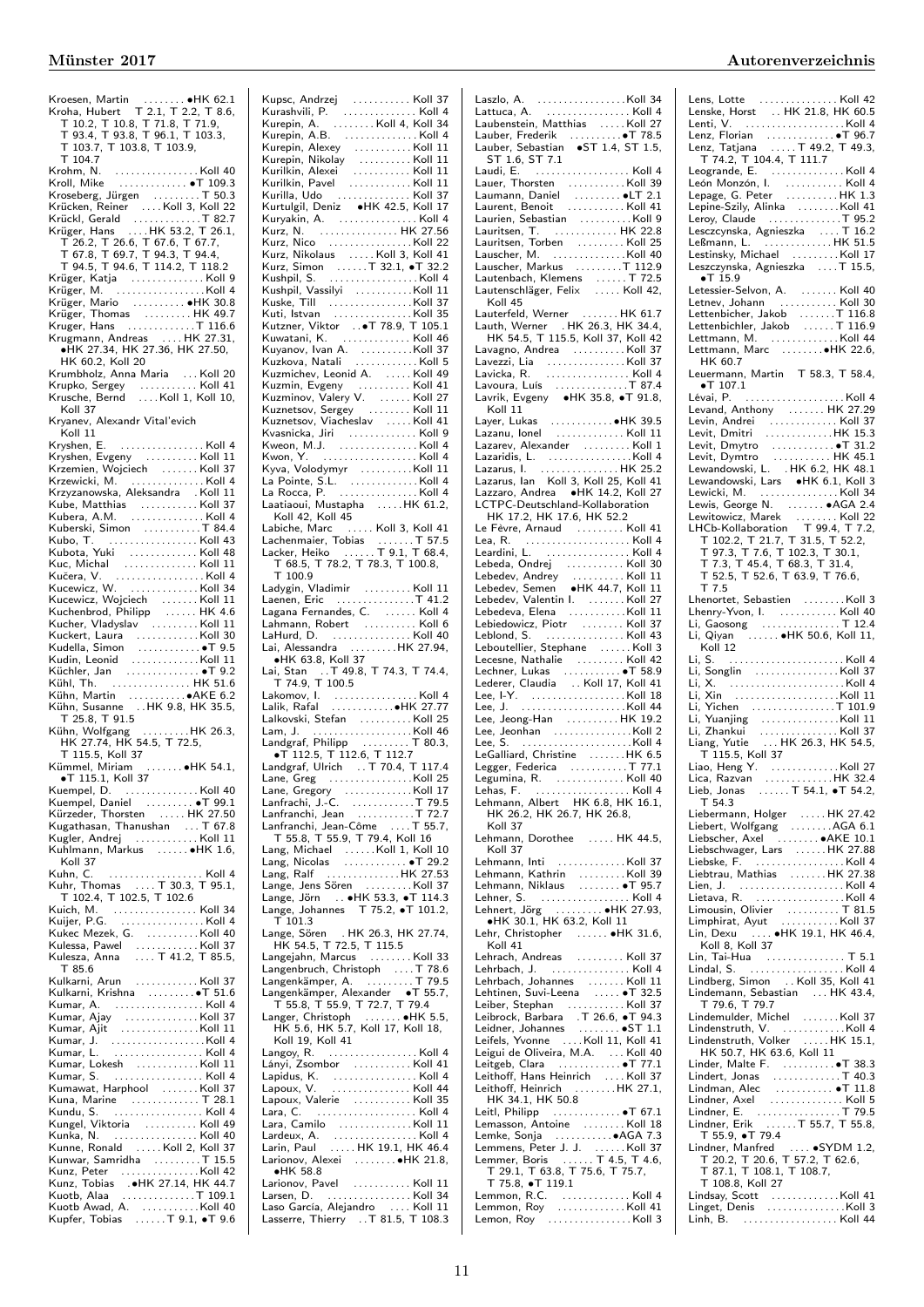| Linhoff, Lena  Koll 24<br>Link, K.  Koll 40                                                                                                                                                                                   |  |
|-------------------------------------------------------------------------------------------------------------------------------------------------------------------------------------------------------------------------------|--|
| Linnik, Benjamin<br>Linnik, Benjamin<br>HK 36.8, T 92.8, Koll 11, Koll 12                                                                                                                                                     |  |
|                                                                                                                                                                                                                               |  |
| Lipinski, Martin<br>Lipka, Katerina   T 6.3, T 101.4<br>Lippert, Wayne   HK 27.88, Koll 26                                                                                                                                    |  |
|                                                                                                                                                                                                                               |  |
|                                                                                                                                                                                                                               |  |
| Lippi, Ivano<br>Lippi, Ivano<br>Lippi, Ivano<br>Lippmann, C.<br>Liprandi, S. (1948)<br>HK 27.57, HK 27.68<br>HK 27.67, HK 27.68                                                                                               |  |
| Liprandi, Silvia  ST 7.7, ST 7.8,<br>ST 7.9                                                                                                                                                                                   |  |
| Lipschutz, Sam  Koll 19                                                                                                                                                                                                       |  |
|                                                                                                                                                                                                                               |  |
| Lisovyi, Mykhailo $\ldots \ldots \ldots$ 51.7                                                                                                                                                                                 |  |
| Lisowski, Edward Koll 37                                                                                                                                                                                                      |  |
| Lisowski, Filip<br>List, Jenny  T 2.9, T 6.8, T 30.5,<br>T 32.5, T 106.8                                                                                                                                                      |  |
|                                                                                                                                                                                                                               |  |
| Litichevskyi, V.<br>Litvinov, Sergey Koll 17<br>Litvinov, Yuri Koll 17, Koll 41<br>Litvinov, Yuri Koll 17, Koll 41                                                                                                            |  |
| Litvinova, Elena   Koll 20<br>Litzinger, Julia   HK 27.82, HK 48.6,                                                                                                                                                           |  |
| HK 48.8                                                                                                                                                                                                                       |  |
|                                                                                                                                                                                                                               |  |
| Liu, Beijiang   Koll 37<br>Liu, Feng     Koll 11                                                                                                                                                                              |  |
|                                                                                                                                                                                                                               |  |
| Liu, Jian  T 67.7                                                                                                                                                                                                             |  |
| .<br>Liu,                                                                                                                                                                                                                     |  |
| Liu, Xiang HK 43.6, HK 43.7,                                                                                                                                                                                                  |  |
| Liu, Yong ●HK 54.8, ●T 115.8,<br>Koll 9                                                                                                                                                                                       |  |
| Liu, Z.                                                                                                                                                                                                                       |  |
|                                                                                                                                                                                                                               |  |
|                                                                                                                                                                                                                               |  |
|                                                                                                                                                                                                                               |  |
|                                                                                                                                                                                                                               |  |
| Llácer, María Moreno  T 3.3,                                                                                                                                                                                                  |  |
|                                                                                                                                                                                                                               |  |
| T 29.6, T 75.7                                                                                                                                                                                                                |  |
|                                                                                                                                                                                                                               |  |
|                                                                                                                                                                                                                               |  |
|                                                                                                                                                                                                                               |  |
| Lodato, D.F. Koll 4                                                                                                                                                                                                           |  |
|                                                                                                                                                                                                                               |  |
| Löchner, Sven  Koll 11, Koll 37                                                                                                                                                                                               |  |
| Löher,                                                                                                                                                                                                                        |  |
| her, B. HK 27.30, HK 31.8,<br>HK 31.9, HK 60.6<br>Löher, Bastian . HK 32.5, HK 60.3,                                                                                                                                          |  |
| Koll 17, Koll 41                                                                                                                                                                                                              |  |
| Loehner, Herbert<br>Lönker, Jonas  HK 9.7, •T 25.7,                                                                                                                                                                           |  |
| T 72.2                                                                                                                                                                                                                        |  |
|                                                                                                                                                                                                                               |  |
| Loenne, P.I. Koll 4<br>Lösel, Philipp  T 70.2, T 70.5,<br>T_116.4, T 117.1, T 117.2,<br>$\bullet$ T 117.7                                                                                                                     |  |
| Lösel, Phillipp T 117.6<br>$\ldots$ HK 51.6<br>Löser, M.                                                                                                                                                                      |  |
| Lösle, Alena (1999), 2008, 2009, 2009, 2009, 2009, 2009, 2009, 2009, 2009, 2009, 2009, 2009, 2009, 2009, 2009, 2009, 2009, 2009, 2009, 2009, 2009, 2009, 2009, 2009, 2009, 2009, 2009, 2009, 2009, 2009, 2009, 2009, 2009, 20 |  |
| Loginov, V.  Koll 4                                                                                                                                                                                                           |  |
| Lohmann, Wolfgang<br>T 7.1, T 73.9,<br>T 74.6, T 74.8                                                                                                                                                                         |  |
| Lohse, Steffen  HK 61.2<br>Loizeau, Pierre-Alain  HK 15.5,                                                                                                                                                                    |  |
| Koll 11<br>Loizides, C.<br>. Koll 4                                                                                                                                                                                           |  |
| Lokhov, Alexej Koll 30                                                                                                                                                                                                        |  |
| Lomidze, David  Koll 9<br>Lommler, Jan Peter  T 59.6                                                                                                                                                                          |  |
|                                                                                                                                                                                                                               |  |
|                                                                                                                                                                                                                               |  |
|                                                                                                                                                                                                                               |  |
|                                                                                                                                                                                                                               |  |
|                                                                                                                                                                                                                               |  |
| Lopes, L.  Koll 40                                                                                                                                                                                                            |  |
|                                                                                                                                                                                                                               |  |
| López Torres, E.  Koll 4                                                                                                                                                                                                      |  |

| T 80.9                                                                                                                                                                                                                                                             |
|--------------------------------------------------------------------------------------------------------------------------------------------------------------------------------------------------------------------------------------------------------------------|
| Lornatus, Manuel  T 2.7, T 8.1,<br>T 8.8, • T 53.3, T 106.7<br>Lorusso, Giuseppe HK 22.2, Koll 22<br>Loschek, Rolf • AKC 2.6,                                                                                                                                      |
|                                                                                                                                                                                                                                                                    |
|                                                                                                                                                                                                                                                                    |
|                                                                                                                                                                                                                                                                    |
| $\bullet$ AGjDPG 2.6<br>Losekamm, Martin J.  HK 26.1,                                                                                                                                                                                                              |
| HK 26.5                                                                                                                                                                                                                                                            |
| Losensky, Wencke  ST 4.4                                                                                                                                                                                                                                           |
|                                                                                                                                                                                                                                                                    |
|                                                                                                                                                                                                                                                                    |
|                                                                                                                                                                                                                                                                    |
|                                                                                                                                                                                                                                                                    |
| Louchart-Henning, Corinne  Koll 3<br>Lowe, A.  Koll 4                                                                                                                                                                                                              |
|                                                                                                                                                                                                                                                                    |
| Lozano Mariscal, Cristian Jesús                                                                                                                                                                                                                                    |
| $\bullet$ T 90.9                                                                                                                                                                                                                                                   |
| Lozeva, Radomira<br>Lozza, Valentina   HK 24.6<br>Lu, Shaojun   Koll 9                                                                                                                                                                                             |
|                                                                                                                                                                                                                                                                    |
|                                                                                                                                                                                                                                                                    |
| Lubashevskiy, Alexey  Koll 27<br>Lubos, D.  •HK 22.1                                                                                                                                                                                                               |
|                                                                                                                                                                                                                                                                    |
| Lubos, Daniel<br>Lubsandorzhiev, Bayarto  Koll 27<br>Lubsandorzhiev, Nima  Koll 49<br>Lubsandorzhiev, Nima  Koll 49                                                                                                                                                |
|                                                                                                                                                                                                                                                                    |
|                                                                                                                                                                                                                                                                    |
|                                                                                                                                                                                                                                                                    |
|                                                                                                                                                                                                                                                                    |
|                                                                                                                                                                                                                                                                    |
| Lucherini, Vincenzo<br>Lucherini, Vincenzo<br>Lucio, Antonio<br>Lucio Martínez, José Antonio                                                                                                                                                                       |
| Koll 11                                                                                                                                                                                                                                                            |
|                                                                                                                                                                                                                                                                    |
|                                                                                                                                                                                                                                                                    |
|                                                                                                                                                                                                                                                                    |
|                                                                                                                                                                                                                                                                    |
|                                                                                                                                                                                                                                                                    |
|                                                                                                                                                                                                                                                                    |
| ST 7.6                                                                                                                                                                                                                                                             |
| Lüdtke, Christian  • T 8.2, T 8.3<br>Lüghausen, Philip  Koll 10                                                                                                                                                                                                    |
|                                                                                                                                                                                                                                                                    |
|                                                                                                                                                                                                                                                                    |
| Lühning, Jost<br>Lülf, Benedikt<br>Lütf, Benedikt<br>Lütti⊏ke, Florian ∴. T 26.6, T 94.3,                                                                                                                                                                          |
| $\bullet$ T 118.1                                                                                                                                                                                                                                                  |
| Luettig, P.  Koll 4                                                                                                                                                                                                                                                |
|                                                                                                                                                                                                                                                                    |
|                                                                                                                                                                                                                                                                    |
| Luhn, Christoph<br>Lunardon, M. (2015)<br>Lunardon, M. (2015)<br>Lundberg, B. (2016)<br>Lunderberg, Eric (2016)<br>Koll 18                                                                                                                                         |
|                                                                                                                                                                                                                                                                    |
| Lunkenheimer, Stefan  HK 5.3,                                                                                                                                                                                                                                      |
| Koll 32                                                                                                                                                                                                                                                            |
| Lunow, Bastian<br>$\ldots \ldots \ldots \ldots$ T 89.1                                                                                                                                                                                                             |
| Luo, Xiaofeng Koll 11<br>Luparello, G. Koll 4                                                                                                                                                                                                                      |
|                                                                                                                                                                                                                                                                    |
|                                                                                                                                                                                                                                                                    |
| Lupi, M. Koll 4                                                                                                                                                                                                                                                    |
| Lusso, Stefano  Koll 37                                                                                                                                                                                                                                            |
|                                                                                                                                                                                                                                                                    |
|                                                                                                                                                                                                                                                                    |
|                                                                                                                                                                                                                                                                    |
| Lutter, Guillaume<br>Lutter, R.  HK 27.57, HK 27.66,<br>HK 27.67, HK 27.68<br>Lutter, Rudi<br>Cutter, Rudi<br>Cutter, Rudi<br>C.  ST 7.7, ST 7.8,<br>C. T 7.9                                                                                                      |
| ST 7.9                                                                                                                                                                                                                                                             |
| Lutterer, Sebastian  HK 38.3,                                                                                                                                                                                                                                      |
| Koll 1, Koll 10                                                                                                                                                                                                                                                    |
|                                                                                                                                                                                                                                                                    |
|                                                                                                                                                                                                                                                                    |
|                                                                                                                                                                                                                                                                    |
| Lymanets, Anton HK 9.3, HK 36.3,<br>HK 45.7, T 25.3, T 92.3, Koll 11                                                                                                                                                                                               |
|                                                                                                                                                                                                                                                                    |
|                                                                                                                                                                                                                                                                    |
|                                                                                                                                                                                                                                                                    |
| Lynen, Uli<br>Lynen, Uli<br>Lynn, Joel<br>Lynn, Joel<br>Lyubushkin, V.V.<br>Ma, Jinglu<br>Ma, Jinglu<br>Ma, Jinglu<br>Ma, Jinglu<br>Ma, Jinglu<br>Ma, Jinglu<br>Ma, Jinglu<br>Ma, Jinglu<br>Ma, Jinglu<br>Ma, Jinglu<br>Ma, Jinglu<br>Ma, Jinglu<br>Ma, Jinglu<br> |
|                                                                                                                                                                                                                                                                    |
|                                                                                                                                                                                                                                                                    |
| HK 45.3                                                                                                                                                                                                                                                            |
|                                                                                                                                                                                                                                                                    |
|                                                                                                                                                                                                                                                                    |
| 11x 43.3<br>HK 19.4, HK 17.7, HK 19.1, HK 19.2,<br>HK 19.4, HK 27.7, HK 27.8,<br>HK 27.10, HK 27.58, HK 27.59,                                                                                                                                                     |
| HK 27.76, HK 46.4, Koll 2, Koll 37<br>Maaß, Bernhard  . HK 27.29,                                                                                                                                                                                                  |
| HK 51.7, HK 51.8                                                                                                                                                                                                                                                   |
| Macchiolo, Anna HK 53.2, T 114.2                                                                                                                                                                                                                                   |
| MacGregor, Douglas Koll 1                                                                                                                                                                                                                                          |
| Mach, Wilfried Koll 39                                                                                                                                                                                                                                             |
|                                                                                                                                                                                                                                                                    |
|                                                                                                                                                                                                                                                                    |
|                                                                                                                                                                                                                                                                    |
| Machatschek, Moritz Koll 30<br>Mackowiak, Patrick  • T 7.4, T 7.5<br>Mackowiak-Pawlowska, M. . Koll 34                                                                                                                                                             |

| Mader, Wolfgang<br>T 100.6, T 111.3                                                                                                    |  |
|----------------------------------------------------------------------------------------------------------------------------------------|--|
|                                                                                                                                        |  |
| Maderer, Lukas  T 12.2, T 64.4,                                                                                                        |  |
| $\bullet$ T 89.4                                                                                                                       |  |
| Maeda, Y Koll 18, Koll 20                                                                                                              |  |
|                                                                                                                                        |  |
| wiacua,<br>Mägdefessel, Sven   ●HK 35.6,                                                                                               |  |
| $\bullet$ T 91.6                                                                                                                       |  |
| Märker, Max  T 100.4                                                                                                                   |  |
|                                                                                                                                        |  |
|                                                                                                                                        |  |
| Märkisch, Bastian  HK 7.7,<br>HK 24.1, •HK 24.4, Koll 39                                                                               |  |
|                                                                                                                                        |  |
| Maettig, Peter<br>T 29.2, T 53.7                                                                                                       |  |
|                                                                                                                                        |  |
| Maev, Evgeny Koll 41                                                                                                                   |  |
| Maeva, Ekaterina<br>Maevskaya, A. (1998).<br>Maevskaya, A. (1998).<br>Maevskaya, Alla (1999).                                          |  |
|                                                                                                                                        |  |
|                                                                                                                                        |  |
|                                                                                                                                        |  |
| Mager, M. Koll 4                                                                                                                       |  |
|                                                                                                                                        |  |
|                                                                                                                                        |  |
|                                                                                                                                        |  |
|                                                                                                                                        |  |
|                                                                                                                                        |  |
|                                                                                                                                        |  |
| MAGIC-Kollaboration<br>T 64.5, T 23.6, T 14.4, T 14.1,<br>T 14.9, T 14.2, T 59.5, T 112.4                                              |  |
|                                                                                                                                        |  |
| Magiera, Andrzej<br>Magin, Alice   ST 6.2                                                                                              |  |
|                                                                                                                                        |  |
|                                                                                                                                        |  |
|                                                                                                                                        |  |
| MAGIX-Kollaboration  HK 5.3,<br>HK 19.5, HK 27.64, HK 51.5,                                                                            |  |
| HK 52.1, HK 62.2                                                                                                                       |  |
| Mahajan, S. Koll 4                                                                                                                     |  |
|                                                                                                                                        |  |
|                                                                                                                                        |  |
|                                                                                                                                        |  |
|                                                                                                                                        |  |
|                                                                                                                                        |  |
|                                                                                                                                        |  |
|                                                                                                                                        |  |
|                                                                                                                                        |  |
|                                                                                                                                        |  |
| ST 7.4, • T 115.3                                                                                                                      |  |
|                                                                                                                                        |  |
|                                                                                                                                        |  |
|                                                                                                                                        |  |
| Maier, Daniel<br>Maier, Karl<br>Maier, Karl<br>Maier, L.<br>Maier, L.<br>Maier, L.<br>Maier, L.<br>Maier, L.<br>Maier, L.<br>Maier, L. |  |
|                                                                                                                                        |  |
| HK 27.67, HK 27.68                                                                                                                     |  |
| Maier, Ludwig  ST 7.7, ST 7.8,                                                                                                         |  |
| ST 7.9                                                                                                                                 |  |
| Maier, Stefan •HK 36.5, •HK 36.9,                                                                                                      |  |
| $\bullet$ T 92.5, $\bullet$ T 92.9                                                                                                     |  |
|                                                                                                                                        |  |
|                                                                                                                                        |  |
|                                                                                                                                        |  |
|                                                                                                                                        |  |
|                                                                                                                                        |  |
|                                                                                                                                        |  |
|                                                                                                                                        |  |
|                                                                                                                                        |  |
|                                                                                                                                        |  |
|                                                                                                                                        |  |
|                                                                                                                                        |  |
|                                                                                                                                        |  |
| Majka, Zbigniew Koll 11<br>Majorovits, Béla HK 43.6,                                                                                   |  |
|                                                                                                                                        |  |
| Koll 37                                                                                                                                |  |
|                                                                                                                                        |  |
| HK 43.7, T 81.3, Koll 27<br>Makarov, Alexander F.  Koll 37<br>Makarov, Alexander F.  Koll 37<br>Makaisk P.                             |  |
|                                                                                                                                        |  |
|                                                                                                                                        |  |
|                                                                                                                                        |  |
| Malakhov, A.I. Koll 34                                                                                                                 |  |
|                                                                                                                                        |  |
|                                                                                                                                        |  |
| Malakhov, Alexander    Koll 11<br>Malankin, Eugeny    Koll 11                                                                          |  |
| Malbrunot-Ettenauer, Stephan                                                                                                           |  |
| Koll 14, Koll 15                                                                                                                       |  |
|                                                                                                                                        |  |
|                                                                                                                                        |  |
|                                                                                                                                        |  |
| HK 34.1, $\bullet$ HK 50.8, Koll 37                                                                                                    |  |
|                                                                                                                                        |  |
|                                                                                                                                        |  |
| Koll 31                                                                                                                                |  |
|                                                                                                                                        |  |
| Malinina, L. Koll 4                                                                                                                    |  |
|                                                                                                                                        |  |
|                                                                                                                                        |  |
| Malinina, Lyudmila V.<br>Malinina, Lyudmila V.   Koll 37<br>Mal'Kevich, D.   Koll 4                                                    |  |
| Malkevich, Dmitry  Koll 11                                                                                                             |  |
|                                                                                                                                        |  |
|                                                                                                                                        |  |
|                                                                                                                                        |  |
|                                                                                                                                        |  |
|                                                                                                                                        |  |
| Koll 11                                                                                                                                |  |
| Malyshev, Oleg  Koll 37                                                                                                                |  |
|                                                                                                                                        |  |
|                                                                                                                                        |  |
|                                                                                                                                        |  |
| Mammes, Franziska  HK 48.8                                                                                                             |  |
|                                                                                                                                        |  |
| Mamonov, A.  Koll 4                                                                                                                    |  |
| Manaenkov, Sergey Koll 37                                                                                                              |  |
|                                                                                                                                        |  |
| Mancuso, Michele Koll 16<br>Mandal, Swagata Koll 11                                                                                    |  |
|                                                                                                                                        |  |
|                                                                                                                                        |  |
|                                                                                                                                        |  |
|                                                                                                                                        |  |
| Maneschg, Werner<br>Maneva, Galina   T 23.6<br>Mangano, Michelangelo  T 18.5                                                           |  |

| Manko, Namer<br>Manko, V. Handels (1998)<br>Manko, Vladislav<br>Manley, Mark (1998)<br>Mann, Alexander (1998), The Trip (1999)<br>Trip (1999), Trip (1999), Trip (1999), Trip (1999), Trip (1999), Trip (1999), Trip (1999), Trip (1999), Tri             |  |
|-----------------------------------------------------------------------------------------------------------------------------------------------------------------------------------------------------------------------------------------------------------|--|
|                                                                                                                                                                                                                                                           |  |
|                                                                                                                                                                                                                                                           |  |
|                                                                                                                                                                                                                                                           |  |
| Manna, Maria  HK 53.3, T 114.3<br>Mannel, Thomas   •PV V, T 19.3,                                                                                                                                                                                         |  |
|                                                                                                                                                                                                                                                           |  |
| T 19.7                                                                                                                                                                                                                                                    |  |
| Mannheim, Karl T 14.1, T 59.2,                                                                                                                                                                                                                            |  |
|                                                                                                                                                                                                                                                           |  |
| Koll 24                                                                                                                                                                                                                                                   |  |
|                                                                                                                                                                                                                                                           |  |
|                                                                                                                                                                                                                                                           |  |
|                                                                                                                                                                                                                                                           |  |
|                                                                                                                                                                                                                                                           |  |
|                                                                                                                                                                                                                                                           |  |
|                                                                                                                                                                                                                                                           |  |
|                                                                                                                                                                                                                                                           |  |
|                                                                                                                                                                                                                                                           |  |
|                                                                                                                                                                                                                                                           |  |
|                                                                                                                                                                                                                                                           |  |
|                                                                                                                                                                                                                                                           |  |
|                                                                                                                                                                                                                                                           |  |
|                                                                                                                                                                                                                                                           |  |
|                                                                                                                                                                                                                                                           |  |
|                                                                                                                                                                                                                                                           |  |
|                                                                                                                                                                                                                                                           |  |
|                                                                                                                                                                                                                                                           |  |
| Mantsch, P.<br>Manz, Sebastian (1997)<br>Manzari, V. (1997)<br>Manzari, V. (1998)<br>Manzari, V. (1998)<br>Marcello, Simonetta (1998)<br>Marcheshi, Ivan (1998)<br>Marchesski, Radoslav (1998)<br>Marchesski, Radoslav (1998)<br>Marchesski, Rad          |  |
|                                                                                                                                                                                                                                                           |  |
|                                                                                                                                                                                                                                                           |  |
|                                                                                                                                                                                                                                                           |  |
|                                                                                                                                                                                                                                                           |  |
|                                                                                                                                                                                                                                                           |  |
|                                                                                                                                                                                                                                                           |  |
|                                                                                                                                                                                                                                                           |  |
|                                                                                                                                                                                                                                                           |  |
|                                                                                                                                                                                                                                                           |  |
| Mardor, Israel<br>Margagliotti, G.V.<br>Margagliotti, G.V.<br>Margagliotti, G.V.<br>Margagliotti, G.V.<br>Marganiec, Justyna    HK 31.6<br>Marginean, Nicu<br>Marginean, Raluca   HK 32.4, Koll 3<br>Marginean, Raluca   HK 32.4, Koll 3                  |  |
|                                                                                                                                                                                                                                                           |  |
|                                                                                                                                                                                                                                                           |  |
|                                                                                                                                                                                                                                                           |  |
|                                                                                                                                                                                                                                                           |  |
|                                                                                                                                                                                                                                                           |  |
|                                                                                                                                                                                                                                                           |  |
|                                                                                                                                                                                                                                                           |  |
|                                                                                                                                                                                                                                                           |  |
| T 118.2, •T 120.2                                                                                                                                                                                                                                         |  |
|                                                                                                                                                                                                                                                           |  |
|                                                                                                                                                                                                                                                           |  |
|                                                                                                                                                                                                                                                           |  |
|                                                                                                                                                                                                                                                           |  |
|                                                                                                                                                                                                                                                           |  |
|                                                                                                                                                                                                                                                           |  |
|                                                                                                                                                                                                                                                           |  |
|                                                                                                                                                                                                                                                           |  |
|                                                                                                                                                                                                                                                           |  |
|                                                                                                                                                                                                                                                           |  |
|                                                                                                                                                                                                                                                           |  |
|                                                                                                                                                                                                                                                           |  |
|                                                                                                                                                                                                                                                           |  |
|                                                                                                                                                                                                                                                           |  |
| T 118.2, $\bullet$ T 120.2<br>Maris, I.C.<br>Maris, I.C.<br>Maris, I.C.<br>Maris, P.<br>Marishev, Ivan (1990).<br>Marishev, Ivan (1991).<br>Markert, John (1991).<br>Markert, John (1991).<br>Marquard, M.<br>Marquard, Peter (1991).<br>Marquard, Peter  |  |
|                                                                                                                                                                                                                                                           |  |
|                                                                                                                                                                                                                                                           |  |
|                                                                                                                                                                                                                                                           |  |
|                                                                                                                                                                                                                                                           |  |
|                                                                                                                                                                                                                                                           |  |
|                                                                                                                                                                                                                                                           |  |
|                                                                                                                                                                                                                                                           |  |
|                                                                                                                                                                                                                                                           |  |
|                                                                                                                                                                                                                                                           |  |
| Marsella, G. (1997)<br>Marshalkina, Tanja (1998)<br>Marshalkina, Tanja (1998)<br>Marshalkina, Tanja (1998)<br>Martelle, Philippe (1998)<br>Martin, Anna (1998)<br>Martin, Dirk (1998)<br>Martin, Eric (1998)<br>Martin, Eric (1998)<br>Martin, Eric (1998 |  |
|                                                                                                                                                                                                                                                           |  |
|                                                                                                                                                                                                                                                           |  |
|                                                                                                                                                                                                                                                           |  |
| Martin, Karina<br>Martin, N.A.<br>Martin, N.A.<br>Martínezgo, P.<br>Martínez Bravo, O.<br>Martínez García, G.<br>Martínez García, G.<br>Martínez García, G.<br>Martínez García, G.<br>Martínez García, G.                                                 |  |
|                                                                                                                                                                                                                                                           |  |
|                                                                                                                                                                                                                                                           |  |
|                                                                                                                                                                                                                                                           |  |
| Martinez, H. (1999)<br>Martínez, M.I. (1999)<br>Martínez, Marta (1999)<br>Martinez Pedreira, M. (1999)<br>Martinez Pedreira, M. (1999)                                                                                                                    |  |
| Martini, Till  T 40.6                                                                                                                                                                                                                                     |  |
|                                                                                                                                                                                                                                                           |  |
|                                                                                                                                                                                                                                                           |  |
|                                                                                                                                                                                                                                                           |  |
|                                                                                                                                                                                                                                                           |  |
| Marton, Johann<br>Marton, K. (1997).<br>Martyn, Johann<br>Mas, A. (1997).<br>Mas, A. (1997).<br>Mas, A. (1997).                                                                                                                                           |  |
|                                                                                                                                                                                                                                                           |  |
|                                                                                                                                                                                                                                                           |  |
|                                                                                                                                                                                                                                                           |  |
|                                                                                                                                                                                                                                                           |  |
|                                                                                                                                                                                                                                                           |  |
|                                                                                                                                                                                                                                                           |  |
| Masciocchi, S.<br>Masciocchi, Silvia (1990 XI, Koll 11<br>Masera, M. (1990 XI, Koll 4<br>Masetti, Lucia (1970 XI, T 101.7)                                                                                                                                |  |
| T 111.8, Koll 9                                                                                                                                                                                                                                           |  |
| Masías Meza, J.J. Koll 40                                                                                                                                                                                                                                 |  |
|                                                                                                                                                                                                                                                           |  |
|                                                                                                                                                                                                                                                           |  |
|                                                                                                                                                                                                                                                           |  |
|                                                                                                                                                                                                                                                           |  |
| Masoni, A.<br>Masoni, A.<br>Massarczyk, Ralph<br>Massarczyk, Ralph<br>Masuda, Shu<br>Masuda, Shu<br>Masuda, Shu<br>Masuda, Shu<br>Masuda, Shu<br>Masuda, Shu<br>Masuda, Shu                                                                               |  |
| Masuoka, Shoichiro<br>Matea, Iolanda<br>Matea, Iolanda                                                                                                                                                                                                    |  |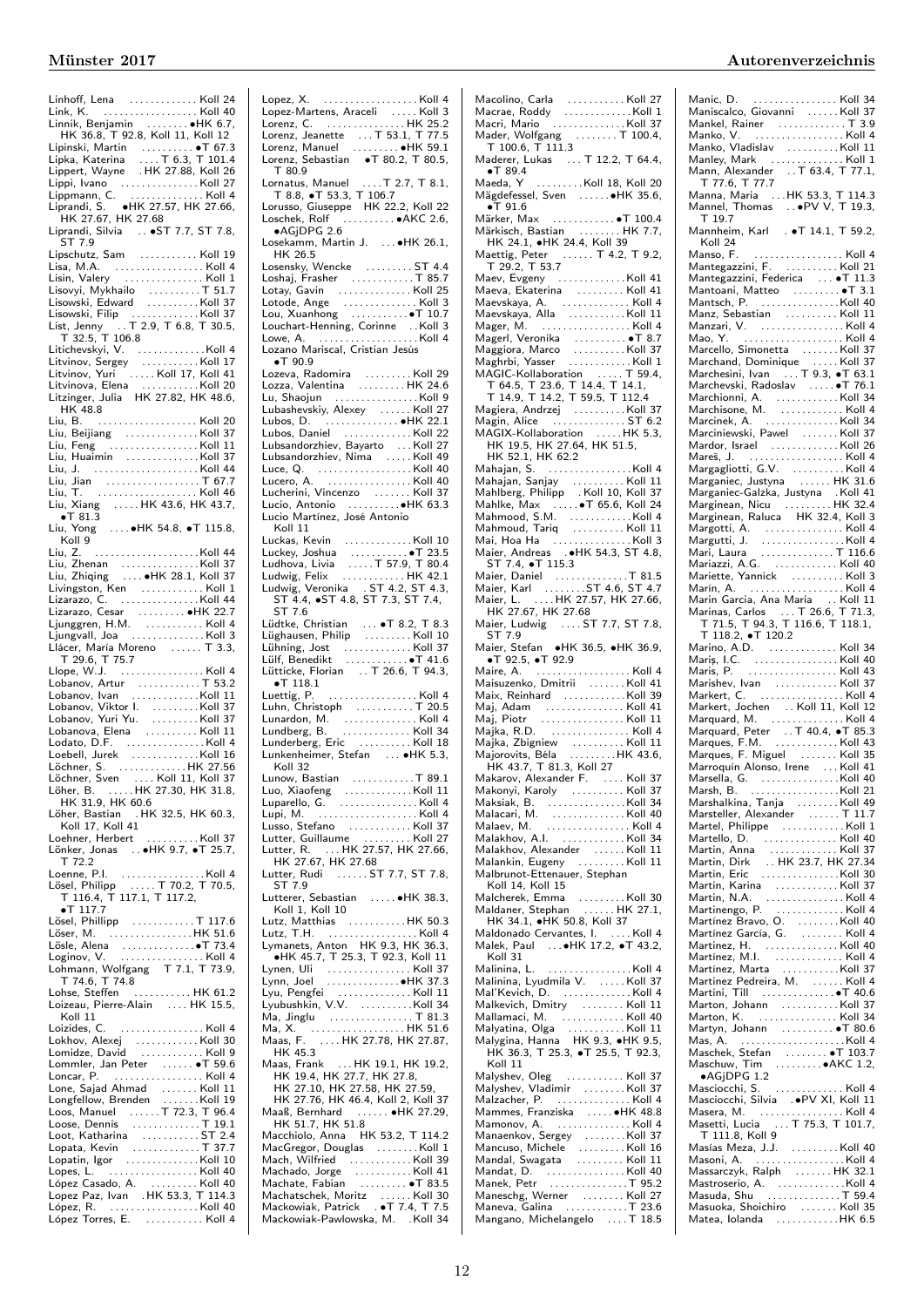Matei, C. . . . . . . . . . . . . . . . HK 27.30 Matejska-Minda, Magdalena Koll 29 Materok, Marcel T 105.8, ∙T 105.9 Mateu, Vicent . . . . . . . . . . . . . T 40.5 Mathes, H.-J. . . . . . Koll 34, Koll 40 Mathis, A.M. . . . . . . . . . . . . . . Koll 4 Mathis, Andreas . . . . . . . ∙HK 17.4, HK 52.6, ∙T 43.4, T 113.6 Mathy, Michael .∙HK 31.3, Koll 41 Mathys, S. . . . . . . . . . . . . . . . .Koll 40 Matic, Andrea . . . . . . . . . . . .∙T 77.5 Matos, Milan . . . . . . . . . . . . . Koll 18 Matsuda, M. . . . . . . . . . . . . . . Koll 20 Mattes, Carlos ∙HK 23.4, HK 23.5 Matthews, J. . . . . . . . . . . . . . Koll 40 Matthews, J.A.J. . . . . . . . . . .Koll 40 Matthiae, G. . . . . . . . . . . . . . . Koll 40 Matthias, M. . . . . . . . . . . . HK 27.83 Matulewicz, T. . . . . . . . . . . . .Koll 34 Matulewicz, Tomasz . . . . . . . Koll 11<br>Matveev, V. . . . . . . . . . . . . . . Koll 34<br>Matyja, A. . . . . . . . . . . . . . . . Koll 4 Matysek, Michael . . . . . . . . . . Koll 9 Mauch, Manuel . . . . . . . . . . . Koll 32 Mauricio, Bustamante . . . . T 109.7 Maurus, Steffen . . . . . . .∙HK 27.22, HK 59.3 Mayer, C. . . . . . . . . . . . . . . . . . . Koll 4 Mayer, Jan . . . . . . HK 5.1, HK 5.8, ∙HK 25.5, HK 27.48, Koll 35, Koll 41 Mayer, Markus . . . . . . . . . ∙HK 29.5 Mayerhofer, M. . . . . . . . . HK 27.57, HK 27.67 Mayerhofer, Michael . . ∙HK 27.66, ∙HK 27.68, ST 7.7, ST 7.8, ●ST 7.9<br>Mayotte, E. . . . . . . . . . . . . . . . . . . Koll 40 Mayotte, Eric . . . . . . . . . . . . ∙T 65.4 Mayri, Christophe . . . . . . . . . Koll 41 Mazer, J. . . . . . . . . . . . . . . . . . . Koll 4 Mazin, Daniel . . . . . . . . . . . . . T 64.5 Mazur, P.O. . . . . . . . . . . . . . . Koll 40 Mazza, Giovanni . . . . . . . . . . Koll 37 Mazzilli, M. . . . . . . . . . . . . . . . . Koll 4 Mazzoni, M.A. . . . . . . . . . . . . . Koll 4 McGeorge, John Cameron . . Koll 1 Mechler, A. . . . . . . . . . . . . . . . . Koll 4 Mechler, Adrian . . . . . . . ∙HK 27.21 Meddi, F. . . . . . . . . . . . . . . . . . . Koll 4 Meder, Lukas . . . . . . . . . . . . . Koll 11 Medina, C. . . . . . . . . . . . . . . . Koll 40 Medina, Patrice . . . . . . . . . . . . Koll 3 Medina-Tanco, G. . . . . . . . . . Koll 40 Megy, Théo . . . . . . . . . . . . . . ∙T 49.6 Mehlhase, Sascha T 105.2, T 105.3 Mei, Bo . . . . . . . . . . . . . . . . . . Koll 26 Meichelböck, Joachim . . . ∙HK 7.6, Koll 38 Meier, Frank ....... T 52.6, T 52.7, r 76.6<br>Meier. Konrad . . . . . . . . . . . T 66.7 Meier, Konrad<br>
Meier, Maximilian<br>
Meinhardt, Nis<br>
Meinhardt, Patrick<br>
Meinhardt, Patrick<br>
Meinhardt, Patrick<br>
Meinhardt, Patrick<br>
Meissner, Hubert<br>
Meikumov, G.L.<br>
Melkumov, G.L.<br>
Melkumov, G.L.<br>
Mellein, Clemens<br>
Mellein, Mellenthin, Johannes . . . . . . ∙T 3.3 Melnik, Yury . . . . . . . . . . . . . . Koll 37 Melnychuk, Dmytro . . . . . . . Koll 37 Melo, D. . . . . . . . . . . . . . . . . . .Koll 40 Melzer, Alexander . T 49.2, T 49.3, T 104.4, ∙T 111.7 Melzer-Pellmann, Isabell . . . T 77.2 Menchaca-Rocha, A. . . . . . . . Koll 4 Menegazzo, Roberto . . . . . . . .Koll 3 Menéndez, Javier . . . . . . . . HK 49.4 Mengoni, Daniele . . . . . . . . HK 48.6 Meninno, E. . . . . . . . . . . . . . . . Koll 4 Menne, Thorben . .T 23.9, ∙T 82.3 Menshikov, A. . . . . . . . . . . . . Koll 40 Menshikov, Alexander . . . . . .T 83.8 Mercado Pérez, J. . . . . . . . . . . Koll 4 Merchan, Edana . . . . . . . . . . . .Koll 3 Meres, M. . . . . . . . . . . . . . . . . . Koll 4 Merkel, Harald . . . . Koll 2, Koll 32,  $K_0$ II 37 Merkin, Mikhail . . . . . . . . . . . Koll 11 Merschmeyer, Markus . . . . . . T 70.3<br>Merten, Lukas . . . . . . . . . . ●T 109.8

Mertens, Susanne . . . . . . ∙HK 37.1, T 81.5, T 108.3, Koll 30 Mertes, Christian . . . . . . . ∙HK 28.4 Mertes, L. ............... HK 31.9 Mertes, Laura . . . . . . . . . ●HK 49.2<br>Merzlaya, A. . . . . . . . . . . . . . . Koll 34<br>Meseck, Atoosa . . . . . . . . . AKC 2.7, AGjDPG 2.7 Messchendorp, Johan ......Koll 37 Messerly, B. . . . . . . . . . . . . . . Koll 34 Messi, Francesco . . . . . . . . . . Koll 10 Messina, S. . . . . . . . . . . . . . . . Koll 40 Messineo, Giuseppe . . . . . . . . . Koll 5<br>Messmer, Ines . . . . HK 35.5, T 91.5<br>Metag, Volker . . ●HK 38.6, Koll 1, letag, voiкer . . . . .<br>Koll 10, Koll 37 Metzler, Marius . . . . . . . . . . ∙T 69.4 Metzner, Felix . . . T 76.4, T 116.8, ∙T 116.9 Meyer, Andreas . .HK 33.5, T 28.5, T 50.1, T 50.2, T 51.3, T 51.9 Meyer, Andreas B. . T 4.4, T 116.5 Meyer, Arnd . . . . . . T 10.6, T 33.3, T 54.1, T 54.2, T 54.3, T 78.7, T 78.8, T 103.1 Meyer, Christoph . . . . . . . . . ∙T 17.4 Meyer, Philipp . . . . . . . . . . ∙T 102.6 Meyer, Werner . . . . . Koll 1, Koll 10 Meyer, wenner Institution 1, is<br>Mever zu Theenhausen, Hanno ∙T 105.5 Meyer-Ahrens, Adrian ..... Koll 11 Meyhöfer, David . . T 80.2, ∙T 80.9 Mhlanga, S. . . . . . . . . . . . . . . . .Koll 4 Miake, Y. . . . . . . . . . . . . . . . . . . Koll 4 Mialkovski, Vladimir . . . . . . .Koll 11 Miani, A. . . . .HK 27.66, HK 27.67, HK 27.68 Miani, Agnese . . . . . ST 7.8, ST 7.9 Michałek, Mateusz . . . . . . . . Koll 37 Michalik, A. . . . . . . . . . . . . . . . .Koll 4 Michalik, Alexander . . . .∙HK 27.23 Michallek, Raphael T 26.9, T 67.5, T 69.5, T 69.6, ∙T 95.6 Michel, Jan . HK 27.86, ●HK 63.5,<br>Koll 11, Koll 12<br>Michel, Johannes ..........●T 85.5 Michel, Mathias ∙HK 1.2, HK 27.1, HK 50.8, Koll 37 Michel, Thilo . . . . . ST 4.2, ST 4.3, ST 4.4, ST 4.5, ST 4.8, ST 4.9, ST 7.3, ST 7.4, ST 7.5, ST 7.6, T 12.2, T 12.3, T 12.4, T 12.5, ∙T 48.2, T 64.4, T 72.11, T 72.12, T 89.4 Micheletti, M.I. . . . . . . . . . . . Koll 40 Mickat, Sascha . . . . . . . . . HK 27.45 Middendorf, L. . . . . . . . . . . . . Koll 40 Middendorf, Lukas T 22.3, T 22.7, T 64.6, T 112.9 Miehling, Daniel HK 6.8, HK 26.7, →HK 26.8<br>→HK 26.8<br>Mielke, Konrad . . . . . . . . . . . . ●T 14.4 Mieskolainen, M.M. . . . . . . . . Koll 4 Mignone, Marco . . . . . . . . . . Koll 37 Mihai, Constantin . . . . . . . . HK 32.4 Mihaila, Luminita<br>
Mihaylov, Dimitar<br>
Mihovilovic, Miha<br>
Mijatovic, Miha<br>
Mijatovic, Daniela<br>
Mijatovic, Daniela<br>
Mik, L.<br>
Mik, L.<br>
Mik, Lukasz<br>
Mik, Lukasz<br>
Mik, Lukasz<br>
Mik, Lukasz<br>
Mik, Lukasz<br>
Mik, Lukasz<br>
Mik, Lukasz<br> Mikhailov, Konstantin . . . .. Koll 11<br>Mikhailov, Sergej . . . . . . . . ●ST 2.5<br>Mikhasenko, Mikhail . . . . . . ●HK 1.4,<br>HK 27.95, HK 28.6 Mikhaylov, K. . . . . . . . . . . . . . . Koll 4 Mikhaylov, Vasily . . . . . . . . . Koll 11 Miki, Kenjiro . . . . . Koll 20, Koll 35 Mikirtychyants, Maxim . . . . Koll 37 Miklukho, Oleg . . . . . . . . . . . Koll 37 Milano, L. . . . . . . . . . . . . . . . . . Koll 4 Mildner, Hannes . . . . . T 3.2, T 3.5, T 28.3, T 28.4 Militsija, Victor . . . . . . . . . . . Koll 11 Miller, Dominik . . . . . . . . . . . . Koll 5 Millet, Philipp . . . . . . . . . . .∙T 103.1 Mills, G.B. . . . . . . . . . . . . . . . . Koll 34 Miloradovic, Michael . . . . . . Koll 27 Milosevic, J. . . . . . . . . . . . . . . . Koll 4 Minaev, Nikolay ...........Koll 37 Minaya, I.A. . . . . . . . . . . . . . . Koll 40 Minaya Ramirez, Enrique HK 61.2, Koll 42

| Mingazheva, Rizalina<br>Mir, M. Farooq    Koll 11<br>Miramonti, L. Koll 40                                                                                                                                                                                 |      |
|------------------------------------------------------------------------------------------------------------------------------------------------------------------------------------------------------------------------------------------------------------|------|
|                                                                                                                                                                                                                                                            |      |
| Mirgazov, Rashid R. Koll 49                                                                                                                                                                                                                                |      |
| Miriam Lorenz, Jeanette  T 53.4                                                                                                                                                                                                                            |      |
|                                                                                                                                                                                                                                                            |      |
|                                                                                                                                                                                                                                                            |      |
|                                                                                                                                                                                                                                                            |      |
|                                                                                                                                                                                                                                                            |      |
|                                                                                                                                                                                                                                                            |      |
|                                                                                                                                                                                                                                                            |      |
|                                                                                                                                                                                                                                                            |      |
| Miski-Oglu, Maksymanda HK 27.45<br>Miśkowiec, D. Michamanda Koll 4                                                                                                                                                                                         |      |
| Miskowiec, Dariusz Koll 11                                                                                                                                                                                                                                 |      |
|                                                                                                                                                                                                                                                            |      |
|                                                                                                                                                                                                                                                            |      |
|                                                                                                                                                                                                                                                            |      |
| Mistry, Andrew Kishor  Koll 42,                                                                                                                                                                                                                            |      |
| Koll 45                                                                                                                                                                                                                                                    |      |
|                                                                                                                                                                                                                                                            |      |
|                                                                                                                                                                                                                                                            |      |
|                                                                                                                                                                                                                                                            |      |
|                                                                                                                                                                                                                                                            |      |
|                                                                                                                                                                                                                                                            |      |
|                                                                                                                                                                                                                                                            |      |
|                                                                                                                                                                                                                                                            |      |
|                                                                                                                                                                                                                                                            |      |
| Miura, Masaki<br>Moch, Paul<br>Moch, Sven-Olaf (1990)<br>Mochalov, Vasily<br>Mochalov, Vasily<br>Mochalov, Vasily<br>Mochizuki, Kazuya<br>Mochizuki, Kazuya<br>Mockler, D.<br>Mockler, D.<br>Mockler, D.<br>Mockler, D.<br>Mockler, D.<br>Mockler, D.<br>M |      |
|                                                                                                                                                                                                                                                            |      |
|                                                                                                                                                                                                                                                            |      |
|                                                                                                                                                                                                                                                            |      |
|                                                                                                                                                                                                                                                            |      |
|                                                                                                                                                                                                                                                            |      |
|                                                                                                                                                                                                                                                            |      |
|                                                                                                                                                                                                                                                            |      |
|                                                                                                                                                                                                                                                            |      |
|                                                                                                                                                                                                                                                            |      |
|                                                                                                                                                                                                                                                            |      |
|                                                                                                                                                                                                                                                            |      |
|                                                                                                                                                                                                                                                            |      |
| Molenkamp, Laurens W. PV VII                                                                                                                                                                                                                               |      |
|                                                                                                                                                                                                                                                            |      |
|                                                                                                                                                                                                                                                            |      |
|                                                                                                                                                                                                                                                            |      |
|                                                                                                                                                                                                                                                            |      |
|                                                                                                                                                                                                                                                            |      |
| Momiyama, S.  Koll 44                                                                                                                                                                                                                                      |      |
| Momot, levgeniia<br>•HK 36.3, T 25.3, •T 92.3,                                                                                                                                                                                                             |      |
| Koll 11                                                                                                                                                                                                                                                    |      |
| Monarcchi, Eduardo Koll 1                                                                                                                                                                                                                                  |      |
|                                                                                                                                                                                                                                                            |      |
| Mondal, Mriganka Mouli  Koll 11<br>Mondragon, E.  T 79.5                                                                                                                                                                                                   |      |
| Mondragón, Elizabeth<br>T 55.8, • T 55.9, T 72.7, T 79.4                                                                                                                                                                                                   |      |
|                                                                                                                                                                                                                                                            |      |
| Monkhoev, Roman Koll 49<br>Monreal, Benjamin Koll 30                                                                                                                                                                                                       |      |
| Montagna, Paolo Koll                                                                                                                                                                                                                                       | 37   |
| Montanet, F. Koll 40<br>Montes, E. Koll 4                                                                                                                                                                                                                  |      |
|                                                                                                                                                                                                                                                            |      |
| Montes, Fernando HK 5.5, HK 5.6,<br>Koll 18, Koll 19                                                                                                                                                                                                       |      |
|                                                                                                                                                                                                                                                            |      |
| Montvay, Istavn  T 84.5<br>Montvay, Istvan  T 84.4                                                                                                                                                                                                         |      |
| Moon, Steven Koll 3                                                                                                                                                                                                                                        |      |
| Moore, lain  Koll 26                                                                                                                                                                                                                                       |      |
| Moortgat-Pick, Gudrid  T 17.5,<br>T 17.6, T 20.3, T 41.3, T 41.4                                                                                                                                                                                           |      |
| Mora Espí, M. C.  HK 27.78                                                                                                                                                                                                                                 |      |
| Mora Espí, Maria Carmen HK 19.2,                                                                                                                                                                                                                           |      |
| HK 19.4, HK 27.7, HK 27.8,<br>HK 27.10, Koll 2, Koll 37                                                                                                                                                                                                    |      |
|                                                                                                                                                                                                                                                            |      |
|                                                                                                                                                                                                                                                            |      |
| Morales, Cristina  HK 19.1,                                                                                                                                                                                                                                |      |
| HK 46.4, $\bullet$ HK 55.2<br>Morales Morales, Cristina  Koll 37                                                                                                                                                                                           |      |
| $\ldots \ldots \ldots$ . HK 59.2<br>Moreau, Pierre                                                                                                                                                                                                         |      |
| Moreira De Godoy, D.A.  Koll 4                                                                                                                                                                                                                             |      |
| Morel, Frédéric<br>Morello, C. Koll 40                                                                                                                                                                                                                     |      |
|                                                                                                                                                                                                                                                            |      |
| Moreno, L.A.P. Koll 4<br>Moreno LLacer, Maria T                                                                                                                                                                                                            | 3.1, |
|                                                                                                                                                                                                                                                            |      |
|                                                                                                                                                                                                                                                            |      |
| Morgalyuk, Vasily  T 72.7                                                                                                                                                                                                                                  |      |

Morhardt, Thomas . . . . . . . . Koll 11<br>Mori, Riccardo . . . HK 9.8, HK 35.5,<br>T 25.8, T 91.5<br>Moritz, Markus . . . . . . . ●HK 27.61, HK 54.7, T 115.7, Koll 37<br>
Morozov, Dmitry<br>
Morozov, S.<br>
Morozov, S.<br>
Morozov, Sergey<br>
Morozov, Sergey<br>
Morozov, Sergey<br>
Morozov, Sergey<br>
Morosch, A.<br>
Morosch, A.<br>
Mossat, Palo<br>
Mossat, Palo<br>
Mossat, Palo<br>
Mossat, Marta<br>
M Moustakas, Konstantinos . ∙T 67.8 Mozer, Matthias . . . T 5.6, T 104.8 Mrowczynski, S. . . . . . . . . . . .Koll 34 Mu3e-Kollaboration . . . . . . . T 46.5, T 78.4, T 94.9, HK 18.1, T 94.8, T 46.6, T 46.2, T 89.2 Muccifora, V. . . . . . . . . . . . . . . Koll 4 Muckhoff, Verena . . . . . . . ∙T 100.2 Mudnic, E. . . . . . . . . . . . . . . . . .Koll 4 Mücher, Dennis . . . Koll 41, Koll 48 Mühlheim, D. . . . . . . . . . . . . . . Koll 4 Mühlleitner, Margarete . . . . T 86.2, T 86.5 Mühlleitner, Milada Margarete ∙T 27.2 Müllender, Philipp . . . . . . . . ∙T 41.1 Müller, A.L.<br>
Müller, Ana Laura (17.67–17.67)<br>
Müller, Arne (17.67–17.67)<br>
Müller, Bastian (19.67–19.68)<br>
Müller, David N. (18.67–19.68)<br>
Müller, David N. (17.685)<br>
Müller, Denise (17.67–17.685)<br>
Müller, Denise (17.675) T 50.2 Müller, Dominik . . . . . . . . . . T 112.4 Müller, Felix . . . . . . T 71.8, T 71.9, ∙T 94.1, T 104.7, Koll 31 Müller, G. . . . . . . . . . . . . . . . . Koll 40 Müller, Gero . . . . . . T 15.6, T 21.4, T 109.4, T 109.5 Mueller, Guido .............. Koll 5 Müller, Jonas . . . . . . . . . . . . . Koll 10 Mueller, Klaus . AKE 8.4, AKE 8.5 Müller on behalf of the JEDI<br>Collaboration, Fabian . ..•T 68.1<br>Müller, Peter ...HK 27.29, HK 51.8<br>Müller, Ralph ....•T 70.2, T 70.5,<br>T 116.4, T 117.1, T 117.2, T 117.7 Müller, S. . . . . . . . . . . . . . . . . .Koll 40 Müller, Sarah . . . . . . . . . . . . ∙T 16.8 Mueller, Sebastian . . . . . . . . Koll 24 Mueller, Sebastian A. . . . . . ∙T 35.3 Müller, Stefan E. . . . . . . . . HK 42.1, HK 61.8, ∙ST 6.2 Müller, Thomas . . HK 53.6, T 5.6,<br>●T 7.1, T 26.4, T 28.5, T 50.1,<br>T 50.2, T 51.3, T 51.9, T 69.4,<br>T 74.6, T 74.8, T 104.8, T 114.6 Müller, Ulrich . . . . . . Koll 2, Koll 37 Müller, Vanessa T 7.2, T 7.4, T 7.5 Müller, Walter F.J. . . . . . . . . Koll 11 Müller-Gatermann, C. . . . . HK 48.1 Müller-Gatermann, Claus<br>HK 27.82, HK 27.89, HK 48.6. HK 27.82, HK 27.89, •HK 48.6,<br>HK 48.7, HK 48.8, HK 48.9<br>Müllers, Johannes<br>Müllers, Johannes<br>Münning, K.<br>Munning, K.<br>Münster, A.<br>Münster, A.<br>Münster, A.<br>Münster, A.<br>T55.9, T 55.9, T 75.3, T 75.8, Koll 16 Münster, Gernot . . . T 84.4, T 84.5 Müntz, Christian . . Koll 11, Koll 12 Müscher, M. . . . . . . . . . . . . . HK 60.6 Müscher, Miriam HK 4.4, HK 60.1, ∙HK 60.4 Müssel, Wolfgang . . . . . . ∙AKC 1.1, ∙AGjDPG 1.1 Muhuri, S. . . . . . . . . . . . . . . . . . Koll 4 Mukherjee, M. . . . . . . . . . . . . . Koll 4

Mindur, Bartosz ..........Koll 37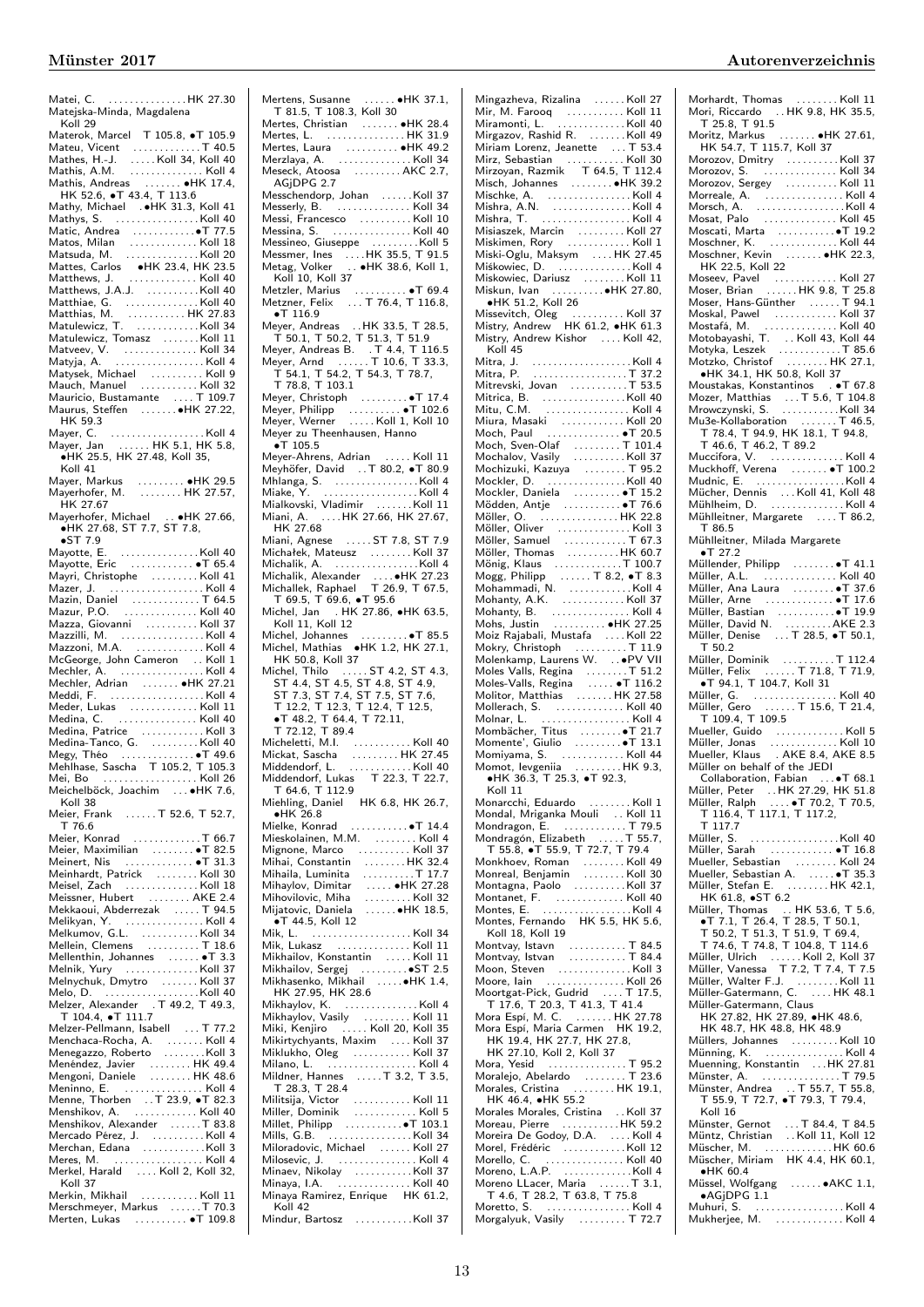| Mukherjee, Sanjoy<br>Mukherjee, Swagata<br>T 47.2, T 78.7, T 78.8, T 105.9<br>A 47.2, T 78.7, T 78.8, T 105.9                                                                                                                 |      |
|-------------------------------------------------------------------------------------------------------------------------------------------------------------------------------------------------------------------------------|------|
|                                                                                                                                                                                                                               |      |
| Muller, M.A. Koll 40                                                                                                                                                                                                          |      |
|                                                                                                                                                                                                                               |      |
|                                                                                                                                                                                                                               |      |
| Munhoz, M.G.  Koll 4                                                                                                                                                                                                          |      |
| Munker, Magdalena  . T 26.7                                                                                                                                                                                                   |      |
| Munkes, Philipp •HK 62.7, Koll 11<br>Muñoz Castillo, Carlos Enrique                                                                                                                                                           |      |
| Koll 11                                                                                                                                                                                                                       |      |
| Munwes, Yonathan . T 46.2, Koll 9<br>Munzer, R.H. Koll 4                                                                                                                                                                      |      |
| Murach, Thomas   6T 59.7<br>Murakami, H.   Koll 4                                                                                                                                                                             |      |
| Murakami, Tetsuya Koll 35                                                                                                                                                                                                     |      |
| Muralidharan, Pavithra  . T 96.5                                                                                                                                                                                              |      |
| Murata, Motoki   Koll 20<br>Murin, Yuri   Koll 11                                                                                                                                                                             |      |
| Murra, Michael  HK 27.91,                                                                                                                                                                                                     |      |
| HK 51.4, <b>•T</b> 55.4                                                                                                                                                                                                       |      |
| Murray, S.  Koll 4<br>Murtas, Fabrizio   ST 1.1                                                                                                                                                                               |      |
|                                                                                                                                                                                                                               |      |
|                                                                                                                                                                                                                               |      |
|                                                                                                                                                                                                                               |      |
|                                                                                                                                                                                                                               |      |
|                                                                                                                                                                                                                               |      |
| Mutterer, Manfred HK 61.7                                                                                                                                                                                                     |      |
| Mutti, P. HK 27.32<br>Mutti, Paolo Koll 23                                                                                                                                                                                    |      |
| MWL-group-Kollaboration . T 14.8                                                                                                                                                                                              |      |
| Myers, C.J.  Koll 4<br>NA61/SHINE-Kollaboration                                                                                                                                                                               |      |
| HK 18.3                                                                                                                                                                                                                       |      |
| . Koll 43<br>Nacher, E.                                                                                                                                                                                                       |      |
| <u>Nacher, Enrique<br/>Nagai, Y. (1998).</u><br>Nagarija (1998).                                                                                                                                                              |      |
| Nagamine, S.  Koll 44                                                                                                                                                                                                         |      |
| Nagayoshi, Tsutomu  T 22.5                                                                                                                                                                                                    |      |
| Naik, B. (1999)<br>Nair, R. (1999) - 2008 - 2014<br>Nair, R. (1999) - 2014 - 2014 - 2014                                                                                                                                      |      |
| Najafi, Mohammad Ali    Koll 35,                                                                                                                                                                                              |      |
|                                                                                                                                                                                                                               |      |
| Koll 41                                                                                                                                                                                                                       |      |
|                                                                                                                                                                                                                               |      |
|                                                                                                                                                                                                                               |      |
|                                                                                                                                                                                                                               |      |
| Nakatsuka, Noritsugu Koll 20,<br>Koll 35                                                                                                                                                                                      |      |
| Nam, J.                                                                                                                                                                                                                       |      |
| Nandi, B.K. Koll 4<br>Nandi, Chinmoy Koll 11                                                                                                                                                                                  |      |
|                                                                                                                                                                                                                               |      |
| Nania, R.                                                                                                                                                                                                                     |      |
| Nanova, Mariana  HK 11.5,<br>HK 11.6, HK 38.6, Koll 10, Koll 37                                                                                                                                                               |      |
|                                                                                                                                                                                                                               |      |
| Napiorkowski, Paweł J. Koll 29<br>Napiralla, Philipp  •HK 6.6<br>Napolitano, Fabrizio  T 105.4                                                                                                                                |      |
| Nappi, E.  Koll 4                                                                                                                                                                                                             |      |
| Naqvi, Farheen  HK 32.4                                                                                                                                                                                                       |      |
| Naranjo, I.<br>Naranjo, Roger   0T 101.1                                                                                                                                                                                      |      |
| nanani, Abtin ●T                                                                                                                                                                                                              | 32.4 |
| Narrias-Villar, Daniel  •T 10.3<br>Naru, M.U.  Koll 4                                                                                                                                                                         |      |
| Nasher Ahmed, Samer Ali HK 19.1                                                                                                                                                                                               |      |
|                                                                                                                                                                                                                               |      |
|                                                                                                                                                                                                                               |      |
|                                                                                                                                                                                                                               |      |
| Naumann, Bärbel   ST 6.2<br>Naumann, Lothar   Koll 11                                                                                                                                                                         |      |
| Navarro, S.R.     Koll 4                                                                                                                                                                                                      |      |
|                                                                                                                                                                                                                               |      |
|                                                                                                                                                                                                                               |      |
|                                                                                                                                                                                                                               |      |
| Nazarenko, Svetlana Koll 37                                                                                                                                                                                                   |      |
| Neder, Thomas $\ldots \ldots \bullet$ T 20.4                                                                                                                                                                                  |      |
|                                                                                                                                                                                                                               |      |
|                                                                                                                                                                                                                               |      |
|                                                                                                                                                                                                                               |      |
| Nedosekin, A. (1999)<br>Nedosekin, A. (1999)<br>Nefediev, Alexander (1998)<br>Negi, Vinod Singh (1999)<br>Negrao De Oliveira, R.A. (1999)<br>Negrao De Oliveira, R.A. (1999)<br>Negrao de Oliveira, Renato<br>HK 36.7, T 92.7 |      |

| T 74.6, T 74.8    |                                                                                                                                                                                                                                                      |  |
|-------------------|------------------------------------------------------------------------------------------------------------------------------------------------------------------------------------------------------------------------------------------------------|--|
|                   | Neise, Dominik  • T 14.7, T 35.4,                                                                                                                                                                                                                    |  |
| Koll 24           |                                                                                                                                                                                                                                                      |  |
|                   | Neiser, Andreas  HK 57.5, Koll 1                                                                                                                                                                                                                     |  |
|                   |                                                                                                                                                                                                                                                      |  |
|                   |                                                                                                                                                                                                                                                      |  |
|                   |                                                                                                                                                                                                                                                      |  |
|                   |                                                                                                                                                                                                                                                      |  |
|                   | Nemchenok, Igor<br>Nerling, Frank  HK 1.2, HK 44.5,                                                                                                                                                                                                  |  |
|                   |                                                                                                                                                                                                                                                      |  |
| Koll 37           |                                                                                                                                                                                                                                                      |  |
|                   | Neronov, Andrii<br>Neroutsos, P.<br>Neroutsos, P.                                                                                                                                                                                                    |  |
|                   |                                                                                                                                                                                                                                                      |  |
|                   |                                                                                                                                                                                                                                                      |  |
|                   | Neroutsos, Panos<br>Neroutsos, Panos<br>New Yolker<br>Neu, Volker<br>Meu, Volker<br>Meu, Volker<br>Meu, Volker<br>Meu, Volker<br>Meu, Volker                                                                                                         |  |
|                   |                                                                                                                                                                                                                                                      |  |
|                   |                                                                                                                                                                                                                                                      |  |
|                   |                                                                                                                                                                                                                                                      |  |
|                   |                                                                                                                                                                                                                                                      |  |
|                   |                                                                                                                                                                                                                                                      |  |
|                   |                                                                                                                                                                                                                                                      |  |
|                   | NeuLAND-SAMURAI-Kollaboration                                                                                                                                                                                                                        |  |
| HK 31.2           |                                                                                                                                                                                                                                                      |  |
|                   |                                                                                                                                                                                                                                                      |  |
|                   | Neumaier, Stefan  ST 2.1, ST 7.2<br>Neumair, Birgit  • T 80.8                                                                                                                                                                                        |  |
|                   |                                                                                                                                                                                                                                                      |  |
|                   |                                                                                                                                                                                                                                                      |  |
|                   |                                                                                                                                                                                                                                                      |  |
|                   |                                                                                                                                                                                                                                                      |  |
|                   |                                                                                                                                                                                                                                                      |  |
|                   |                                                                                                                                                                                                                                                      |  |
|                   |                                                                                                                                                                                                                                                      |  |
|                   |                                                                                                                                                                                                                                                      |  |
|                   |                                                                                                                                                                                                                                                      |  |
|                   |                                                                                                                                                                                                                                                      |  |
|                   |                                                                                                                                                                                                                                                      |  |
|                   |                                                                                                                                                                                                                                                      |  |
|                   |                                                                                                                                                                                                                                                      |  |
|                   |                                                                                                                                                                                                                                                      |  |
|                   | Niculescu-Oglinzanu, M. Koll 40                                                                                                                                                                                                                      |  |
|                   |                                                                                                                                                                                                                                                      |  |
|                   | Niebur, Wolfgang HK 15.5, Koll 11<br>Niechciol, M. Koll 40<br>Niechciol, Marcus T 15.4, •T 36.1,                                                                                                                                                     |  |
|                   |                                                                                                                                                                                                                                                      |  |
|                   |                                                                                                                                                                                                                                                      |  |
| $\bullet$ T 109.9 |                                                                                                                                                                                                                                                      |  |
|                   |                                                                                                                                                                                                                                                      |  |
|                   |                                                                                                                                                                                                                                                      |  |
|                   | ●   109.9<br>Niedziela, J.   Koll 4<br>Niedziela, Marek   ●T 32.1, T 32.2<br>Nielsen, B.S. … Koll 4                                                                                                                                                  |  |
|                   |                                                                                                                                                                                                                                                      |  |
|                   | Niemeier, Sybille   ●LT 5.1<br>Niemes, Simon   Koll 30                                                                                                                                                                                               |  |
|                   |                                                                                                                                                                                                                                                      |  |
|                   |                                                                                                                                                                                                                                                      |  |
|                   |                                                                                                                                                                                                                                                      |  |
|                   |                                                                                                                                                                                                                                                      |  |
|                   |                                                                                                                                                                                                                                                      |  |
|                   |                                                                                                                                                                                                                                                      |  |
|                   |                                                                                                                                                                                                                                                      |  |
|                   |                                                                                                                                                                                                                                                      |  |
|                   |                                                                                                                                                                                                                                                      |  |
| T 68.3            |                                                                                                                                                                                                                                                      |  |
|                   |                                                                                                                                                                                                                                                      |  |
|                   |                                                                                                                                                                                                                                                      |  |
|                   |                                                                                                                                                                                                                                                      |  |
|                   |                                                                                                                                                                                                                                                      |  |
|                   |                                                                                                                                                                                                                                                      |  |
|                   |                                                                                                                                                                                                                                                      |  |
|                   | Niikura, M.  Koll 44                                                                                                                                                                                                                                 |  |
|                   | Nikolaev, S. Koll 4                                                                                                                                                                                                                                  |  |
|                   |                                                                                                                                                                                                                                                      |  |
|                   |                                                                                                                                                                                                                                                      |  |
|                   |                                                                                                                                                                                                                                                      |  |
|                   |                                                                                                                                                                                                                                                      |  |
|                   |                                                                                                                                                                                                                                                      |  |
|                   |                                                                                                                                                                                                                                                      |  |
|                   |                                                                                                                                                                                                                                                      |  |
|                   |                                                                                                                                                                                                                                                      |  |
|                   |                                                                                                                                                                                                                                                      |  |
|                   |                                                                                                                                                                                                                                                      |  |
|                   |                                                                                                                                                                                                                                                      |  |
|                   |                                                                                                                                                                                                                                                      |  |
|                   |                                                                                                                                                                                                                                                      |  |
|                   |                                                                                                                                                                                                                                                      |  |
|                   |                                                                                                                                                                                                                                                      |  |
|                   | Nikonov, Victor<br>Nikulin, S.<br>Nikulin, V. (1998)<br>Nikulin, Vladimir<br>Nikulin, Vladimir<br>Nikulin, Vladimir<br>Nikulin, Vladimir<br>Nikovic, Jelena<br>Nikovic, Jelena<br>Nikovic, Jelena<br>Nishimura, M. (1994)<br>Nishimura, Shunji (1942 |  |
|                   |                                                                                                                                                                                                                                                      |  |
|                   |                                                                                                                                                                                                                                                      |  |
|                   | Nita, Cristina<br>Nita, Cristina R. (1999). 1984. - 1986. 2014<br>Nitsch, Christian (1987). 1987. 1988. 1993. 1993. 1993. 1993. 1993. 1993. 1993. 1993. 1994. 1995. 1998. 1999.<br>The State State State State State State State State               |  |
| Koll 13           |                                                                                                                                                                                                                                                      |  |
|                   | Nitsche, Isabel  T 9.9, .T 50.6                                                                                                                                                                                                                      |  |
|                   |                                                                                                                                                                                                                                                      |  |
|                   |                                                                                                                                                                                                                                                      |  |
|                   |                                                                                                                                                                                                                                                      |  |
|                   |                                                                                                                                                                                                                                                      |  |
|                   |                                                                                                                                                                                                                                                      |  |
|                   | Nitz, D.<br>Nitz, D.<br>Nobs, C.<br>Nobs, C.<br>Nobs, C.<br>Notiforo, Chiara HK 27.56, Koll 41<br>Noe, Mathias<br>Nortershäuser, W.<br>Michael 27.56, Koll 30<br>Notiforon: N.<br>Notiforon: N.<br>Notiforon: N.                                     |  |
| HK 51.6           |                                                                                                                                                                                                                                                      |  |
|                   |                                                                                                                                                                                                                                                      |  |
|                   | Nörtershäuser, Wilfried . HK 27.29,<br>HK 51.7, HK 51.8, Koll 14, Koll 15                                                                                                                                                                            |  |
|                   | Nöthe, Maximilian  T 35.4,                                                                                                                                                                                                                           |  |
| T 35.5, Koll 24   |                                                                                                                                                                                                                                                      |  |
|                   |                                                                                                                                                                                                                                                      |  |
|                   | Noferini, F.  Koll 4                                                                                                                                                                                                                                 |  |
|                   |                                                                                                                                                                                                                                                      |  |
|                   |                                                                                                                                                                                                                                                      |  |
|                   |                                                                                                                                                                                                                                                      |  |
|                   |                                                                                                                                                                                                                                                      |  |

Noll, Oliver . . . . HK 19.4, HK 27.8, HK 27.10, HK 27.76, Koll 37 Nolte, Christina . . . . . . . . ∙AKC 2.2, ∙AGjDPG 2.2 Nolte, Ralf ...... HK 7.1, HK 61.8<br>Nomokonov, P. ...............Koll 4<br>Noori Shirazi, Amir .......●HK 8.4, ∙T 24.4 Noris, J.C.C. . . . . . . . . . . . . . . . Koll 4 Norman, J. . . . . . . . . . . . . . . . . Koll 4 Normanov, Dmitry . . . . . . . . Koll 11 Nosek, D. (1997)<br>
Novikov, Yu. N. (1997)<br>
Novikov, Yuri (1997)<br>
Novinskiy, Dmitry (1997)<br>
Novotny, Rainer (1997)<br>
Novotny, Rainer (1998)<br>
HK 54.7, T 115.7, Koll 1, Koll 10, Koll 37 Novotny, V. . . . . . . . . . . . . . . .Koll 40 Novy, Josef . . . . . . . . . . . . . . . Koll 37 Novy, Joseph . . . . . . . . . . . . HK 15.3 Nowak, Sebastian ∙T 71.8, T 71.9, T 96.1 Nožka, H. . . . . . . . . . . . . . . . . Koll 40 Nunes, Filomena . . . . . . . . . . Koll 18 Núñez, L.A. . . . . . . . . . . . . . . .Koll 40 Nyanin, A. . . . . . . . . . . . . . . . . . Koll 4 Nyberg, Johan . . . . . . . . . . . . . Koll 3 Nyman, Göran . . . . . . . . . . . . Koll 41 Nystrand, J. . . . . . . . . . . . . . . . Koll 4 Nystrom, A . . . . . . . . . . . . . . . Koll 18 Oancea, Andrei . . . . . . . . . . . Koll 11 Oancea, Andrei-Dumitru . ∙HK 6.9 Oberauer, L. . . . . . . . . . . . . . . T 79.5 Oberauer, Lothar . .T 57.3, T 57.6, T 80.3, T 112.5, T 112.6, T 112.7 Oberkirch, Jonas . ∙T 59.9, Koll 24 Oberlack, Uwe . . . .HK 7.1, T 55.5, T 59.6, T 64.7 Oberle, Markus . . . . . . . . . . . . Koll 1 Obermann, Theresa ....... • T 69.7<br>Obermayer, Marcus ..... HK 27.44, HK 27.46 Oberstedt, Andreas . . . . . HK 27.47 Oberstedt, Stephan . . . . . HK 27.47 Obertelli, A. . . . . . . Koll 43, Koll 44 Obertelli, Alexandre . . . . . HK 22.6, HK 22.7, Koll 3, Koll 35, Koll 41 Cohilo, L.<br>
Cohilo, L.<br>
Cohilo, L.<br>
Cordek, Serhat (14.00 + 17.49 + 17.49 + 17.49 + 17.49 Oertel, Johannes (17.49 Oertel, Johannes (17.49 + 17.49 30<br>
Oeschler, H.<br>
Consumers (18.1) 38.2<br>
Consumers (18.1) 100 h, S.<br>
Coll 3 Olah, L. . . . . . . . . . . . . . . . . . . . Koll 4 Olar, Alex . . . . . . . . . . . . . . . . Koll 11 Olave, Jonathan . . . . . . . . . . Koll 37 Oldenburg, Benjamin . . . . . T 118.6 Oleniacz, J. . . . . . . . . . . . . . . . . Koll 4 Oliinychenko, Dmytro . . . HK 20.6, HK 27.25, HK 59.4 Olinto, A. . . . . . . . . . . . . . . . . Koll 40 Oliveira Da Silva, A.C. . . . . . Koll 4 Oliveira de Santos, Francois Koll 35 Oliver, M.H. . . . . . . . . . . . . . . . Koll 4 Olivier, L. . . . . . . . . . . . . . . . . .Koll 44 Olshevskiy, Alexander G. . . .Koll 37 Onderwaater, J. . . . . . . . . . . . . Koll 4 Onderwaater, Jacobus . . ∙HK 29.3 Ondreka, David . . . . . . . . . HK 27.42 Ong, Hooi Jin . . . . . . . . . . . . .Koll 20 Ong, Saro . . . . . . . . . . . . . . . . . Koll 2 Ong, Wei Jia . . . . .HK 5.5, Koll 18, Koll 19 Onishchuk, Yury . . . . . . . . . . Koll 11 Onuchin, Alexei P. . . . . . . . . Koll 37 OPERA-Hamburg-Kollaboration T 34.1 Opitz, Björn . . . . . .T 80.2, ∙T 80.5 Oppedisano, C. . . . . . . . . . . . . Koll 4 Oppenheimer, C. . . . . . . . . . . T 79.5 Oppenheimer, Corbinian . . . T 55.7, T 55.8, T 55.9, T 72.7, T 79.4 Orava, R. . . . . . . . . . . . . . . . . . . Koll 4

| Oravec, M.  Koll 4                                                                                                                                                                                                                                                           |        |
|------------------------------------------------------------------------------------------------------------------------------------------------------------------------------------------------------------------------------------------------------------------------------|--------|
| Orfanitski, Sergey<br>Orfanitski, Sergey<br>Orfanitski, Sergey<br>Orishchin, Evgeny<br>Child 44<br>Orlandi, R.                                                                                                                                                               |        |
|                                                                                                                                                                                                                                                                              |        |
|                                                                                                                                                                                                                                                                              |        |
|                                                                                                                                                                                                                                                                              |        |
|                                                                                                                                                                                                                                                                              |        |
|                                                                                                                                                                                                                                                                              |        |
|                                                                                                                                                                                                                                                                              |        |
| Orsini, Fabienne<br>Orth, Herbert  HK 16.1, HK 26.2,<br>Koll 37                                                                                                                                                                                                              |        |
|                                                                                                                                                                                                                                                                              |        |
| Koll 37                                                                                                                                                                                                                                                                      |        |
|                                                                                                                                                                                                                                                                              |        |
| Ortiz Velasquez, A. Koll 4<br>Ortjohann, H.-W. HK 27.85,                                                                                                                                                                                                                     |        |
|                                                                                                                                                                                                                                                                              |        |
| HK 51.6                                                                                                                                                                                                                                                                      |        |
| Ortjohann, Hans-Werner   HK 27.91,                                                                                                                                                                                                                                           |        |
| HK 51.4                                                                                                                                                                                                                                                                      |        |
| Ortmann, T.<br>Ortmann, T.<br>Ortmann, Tobias . T 55.7, of 55.8,<br>T 55.9, T 79.4<br>Orinous .                                                                                                                                                                              |        |
|                                                                                                                                                                                                                                                                              |        |
|                                                                                                                                                                                                                                                                              |        |
|                                                                                                                                                                                                                                                                              |        |
|                                                                                                                                                                                                                                                                              |        |
|                                                                                                                                                                                                                                                                              |        |
|                                                                                                                                                                                                                                                                              |        |
|                                                                                                                                                                                                                                                                              |        |
|                                                                                                                                                                                                                                                                              |        |
|                                                                                                                                                                                                                                                                              |        |
|                                                                                                                                                                                                                                                                              |        |
|                                                                                                                                                                                                                                                                              |        |
|                                                                                                                                                                                                                                                                              |        |
|                                                                                                                                                                                                                                                                              |        |
|                                                                                                                                                                                                                                                                              |        |
|                                                                                                                                                                                                                                                                              |        |
| Ott, Farm Annum Moll 1<br>Otte, Peter-Bernd Annum Koll 1<br>Otten, Ernst Annum HK 51.7, Koll 30                                                                                                                                                                              |        |
| Ottnad, Jonathan  HK 8.5,                                                                                                                                                                                                                                                    |        |
| HK 8.6, ●HK 27.63, ●T 24.5,                                                                                                                                                                                                                                                  |        |
| T 24.6, Koll 10                                                                                                                                                                                                                                                              |        |
| Otto, Jan-Hendrik $\ldots$ • HK 27.27,                                                                                                                                                                                                                                       |        |
| Koll 26                                                                                                                                                                                                                                                                      |        |
|                                                                                                                                                                                                                                                                              |        |
|                                                                                                                                                                                                                                                                              |        |
|                                                                                                                                                                                                                                                                              |        |
| Ovcharenko, Egor  Koll 11                                                                                                                                                                                                                                                    |        |
|                                                                                                                                                                                                                                                                              |        |
|                                                                                                                                                                                                                                                                              |        |
|                                                                                                                                                                                                                                                                              |        |
| Owtscharenko, Nikolaus<br>Owtscharenko, Nikolaus<br>Ozaki, Tomoyuki<br>Ozaki, Tomoyuki<br>Ozdemir, M.<br>M.<br>Coll 4                                                                                                                                                        |        |
|                                                                                                                                                                                                                                                                              |        |
|                                                                                                                                                                                                                                                                              |        |
|                                                                                                                                                                                                                                                                              |        |
|                                                                                                                                                                                                                                                                              |        |
|                                                                                                                                                                                                                                                                              |        |
|                                                                                                                                                                                                                                                                              |        |
|                                                                                                                                                                                                                                                                              |        |
|                                                                                                                                                                                                                                                                              |        |
|                                                                                                                                                                                                                                                                              |        |
|                                                                                                                                                                                                                                                                              |        |
|                                                                                                                                                                                                                                                                              |        |
|                                                                                                                                                                                                                                                                              |        |
|                                                                                                                                                                                                                                                                              |        |
|                                                                                                                                                                                                                                                                              |        |
|                                                                                                                                                                                                                                                                              |        |
|                                                                                                                                                                                                                                                                              |        |
|                                                                                                                                                                                                                                                                              |        |
|                                                                                                                                                                                                                                                                              |        |
| $P$ ainter. William $\ldots \ldots$                                                                                                                                                                                                                                          | T 83.8 |
|                                                                                                                                                                                                                                                                              |        |
|                                                                                                                                                                                                                                                                              |        |
|                                                                                                                                                                                                                                                                              |        |
|                                                                                                                                                                                                                                                                              |        |
|                                                                                                                                                                                                                                                                              |        |
| Pal, Susanta Koll 11<br>Palatka, M. Koll 40                                                                                                                                                                                                                                  |        |
|                                                                                                                                                                                                                                                                              |        |
|                                                                                                                                                                                                                                                                              |        |
| Palermo, Matteo HK 43.6<br>Palerno, Matteo HK 43.7<br>Pálffy, Adriana .HK 41.7, HK 41.8,                                                                                                                                                                                     |        |
| HK 42.4                                                                                                                                                                                                                                                                      |        |
| Palladino, Andrea T 13.8                                                                                                                                                                                                                                                     |        |
|                                                                                                                                                                                                                                                                              |        |
|                                                                                                                                                                                                                                                                              |        |
| Pallotta, J. Koll 40<br>Palm, Theresa  •ST 4.4                                                                                                                                                                                                                               |        |
|                                                                                                                                                                                                                                                                              |        |
|                                                                                                                                                                                                                                                                              |        |
|                                                                                                                                                                                                                                                                              |        |
| Palmese, Alessia<br>Palmese, Alessia<br>Palmi, P.<br>Pan, J.<br>Mullan, S.<br>Panas, Krysztof<br>Mulland, Mullan, Mullan, Mullan, Mullan, Mullan, Mullan, Mullan, Mullan, Mullan, Mullan, Mullan, Mullan, Mullan, Mullan, Mullan, Mullan,                                    |        |
| Panasenko, laroslav  HK 35.7,                                                                                                                                                                                                                                                |        |
| $\bullet$ T 91.7, Koll 11                                                                                                                                                                                                                                                    |        |
|                                                                                                                                                                                                                                                                              |        |
|                                                                                                                                                                                                                                                                              |        |
|                                                                                                                                                                                                                                                                              |        |
| PANDA-Kollaboration  HK 6.8,<br>HK 16.1, HK 26.2, HK 26.7,                                                                                                                                                                                                                   |        |
|                                                                                                                                                                                                                                                                              |        |
|                                                                                                                                                                                                                                                                              |        |
| HK 26.8, HK 27.7, HK 27.8,<br>HK 27.60, HK 27.61, HK 27.76,<br>HK 27.87, HK 27.94, HK 33.8,                                                                                                                                                                                  |        |
| HK 34.1, HK 44.1, HK 44.4,                                                                                                                                                                                                                                                   |        |
|                                                                                                                                                                                                                                                                              |        |
| HK 44.5, HK 45.6, HK 54.1,<br>HK 54.7, HK 63.8                                                                                                                                                                                                                               |        |
| Panda, Nihar Ranjan  Koll 11                                                                                                                                                                                                                                                 |        |
|                                                                                                                                                                                                                                                                              |        |
|                                                                                                                                                                                                                                                                              |        |
|                                                                                                                                                                                                                                                                              |        |
|                                                                                                                                                                                                                                                                              |        |
|                                                                                                                                                                                                                                                                              |        |
|                                                                                                                                                                                                                                                                              |        |
|                                                                                                                                                                                                                                                                              |        |
| Panelola, Luciano<br>Panelola, Luciano<br>Panelola, Luciano<br>Paneque, David<br>Paneque, David<br>Panelo, Giuliano<br>Panico, Giuliano<br>Panico, Giuliano<br>Panico, Giuliano<br>Panico, Giuliano<br>Panico, Giuliano<br>Panico, Giuliano<br>Panico,<br>Panin, V.  Koll 43 |        |

∙HK 45.3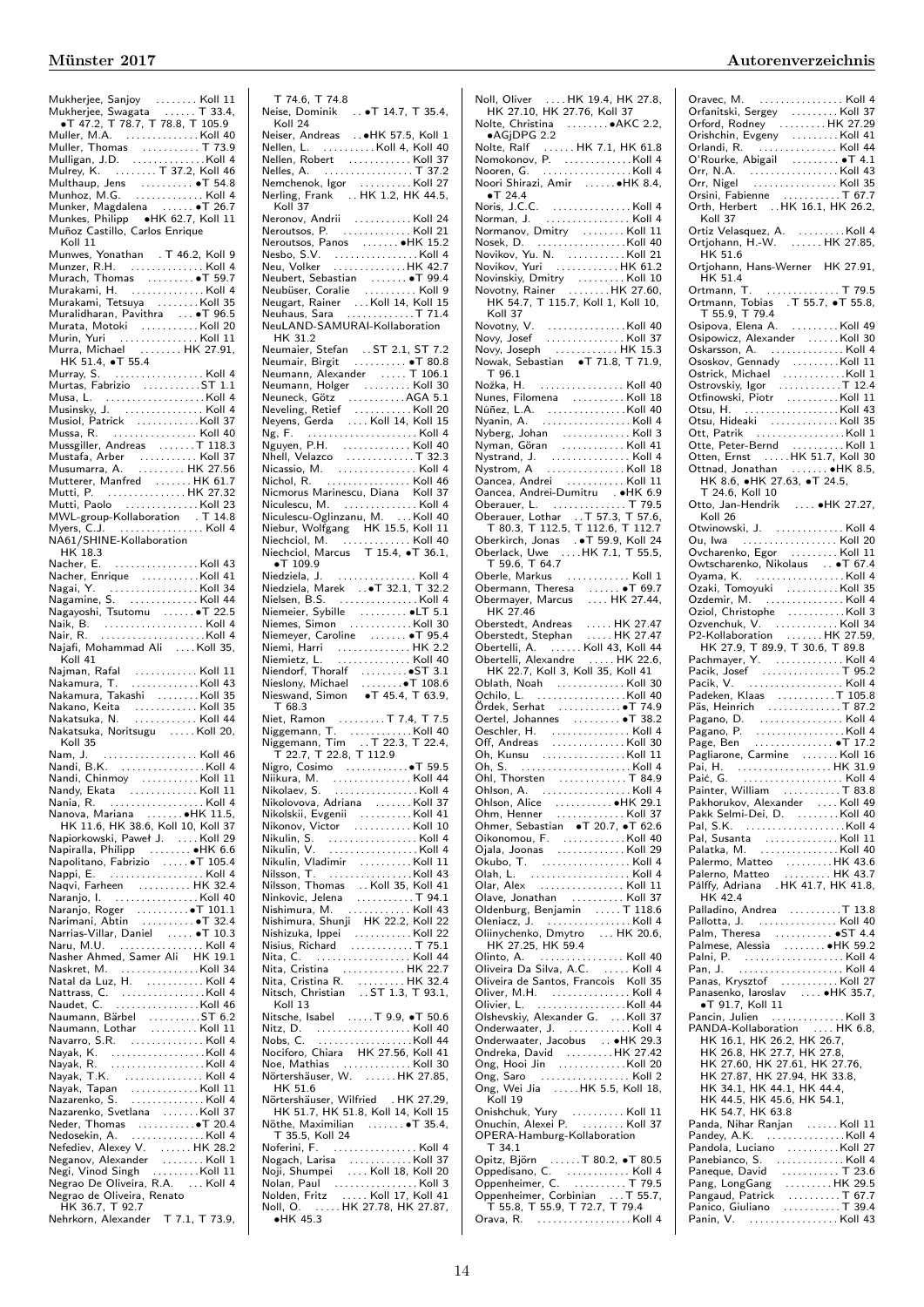| Panin, Valerii  Koll 35, Koll 41,<br>Koll 48                                                                                                                                                                                                           |  |
|--------------------------------------------------------------------------------------------------------------------------------------------------------------------------------------------------------------------------------------------------------|--|
| Pankov, Leonid  Koll 49<br>Pantaleo, Felice ●HK 33.5                                                                                                                                                                                                   |  |
|                                                                                                                                                                                                                                                        |  |
|                                                                                                                                                                                                                                                        |  |
|                                                                                                                                                                                                                                                        |  |
|                                                                                                                                                                                                                                                        |  |
|                                                                                                                                                                                                                                                        |  |
|                                                                                                                                                                                                                                                        |  |
| Fantea, Dan<br>Pantea, Dan<br>Paolone, V. (1999).<br>Paolone, V. (1999).<br>Papadatos, Costa<br>Papadatos, Costa<br>Mapadatos, Costa<br>Mapadatos, Costa<br>Mapadatos, Costa<br>Papadatos, Costa<br>Mapadatos, Costa<br>Papadatos, Gosta<br>Papadatos, |  |
| Koll 20                                                                                                                                                                                                                                                |  |
| Papenbreer, P.  Koll 40                                                                                                                                                                                                                                |  |
| Papenbreer, Philipp<br>Papenbrock, Michael  Koll 37                                                                                                                                                                                                    |  |
|                                                                                                                                                                                                                                                        |  |
|                                                                                                                                                                                                                                                        |  |
|                                                                                                                                                                                                                                                        |  |
|                                                                                                                                                                                                                                                        |  |
|                                                                                                                                                                                                                                                        |  |
| Papst, Oliver  • HK 60.3                                                                                                                                                                                                                               |  |
| Paravac, Aleksander Koll 24                                                                                                                                                                                                                            |  |
| Pareek, P. (1998)<br>Parente, G. (1999). Noll 40                                                                                                                                                                                                       |  |
|                                                                                                                                                                                                                                                        |  |
|                                                                                                                                                                                                                                                        |  |
|                                                                                                                                                                                                                                                        |  |
|                                                                                                                                                                                                                                                        |  |
|                                                                                                                                                                                                                                                        |  |
|                                                                                                                                                                                                                                                        |  |
|                                                                                                                                                                                                                                                        |  |
|                                                                                                                                                                                                                                                        |  |
| Parno, Diana<br>Parodi, K.  . HK 27.57, HK 27.66,<br>HK 27.67, HK 27.68                                                                                                                                                                                |  |
| Parodi, Katia  ST 7.7, ST 7.8,                                                                                                                                                                                                                         |  |
| ST 7.9                                                                                                                                                                                                                                                 |  |
| Parodi, Renzo F.<br>Parra, A. (1999). 1998. (1998). Koll 40.<br>Parzefall, Ulrich 1998. HK 35.5,                                                                                                                                                       |  |
|                                                                                                                                                                                                                                                        |  |
|                                                                                                                                                                                                                                                        |  |
| HK 35.6, T 25.8, T 91.5, T 91.6<br>Parzhitskiy, Stanislav  Koll 11<br>Paschalis, S.                                                                                                                                                                    |  |
|                                                                                                                                                                                                                                                        |  |
|                                                                                                                                                                                                                                                        |  |
| Paschalis, Stefanos HK 27.70,                                                                                                                                                                                                                          |  |
| Koll 35, Koll 41<br>Paschen, Botho  T 26.6, T 94.3                                                                                                                                                                                                     |  |
|                                                                                                                                                                                                                                                        |  |
|                                                                                                                                                                                                                                                        |  |
|                                                                                                                                                                                                                                                        |  |
| Passfeld, A.     Koll 4                                                                                                                                                                                                                                |  |
|                                                                                                                                                                                                                                                        |  |
|                                                                                                                                                                                                                                                        |  |
|                                                                                                                                                                                                                                                        |  |
| Passfeld, Annika<br>Passfeld, Annika<br>Pataraia, Sophio<br>Pataraia, Sophio<br>Patel, Bhavin<br>Patel, Vivek<br>Coll 11<br>Coll 11                                                                                                                    |  |
| Koll 11<br>Koll 11<br>Patel, Z.     HK 27.32, Koll 44                                                                                                                                                                                                  |  |
|                                                                                                                                                                                                                                                        |  |
| Patel, Zena<br>Paticchio, V.<br>Patra, R.N.<br>Patra, R.N.                                                                                                                                                                                             |  |
|                                                                                                                                                                                                                                                        |  |
|                                                                                                                                                                                                                                                        |  |
|                                                                                                                                                                                                                                                        |  |
|                                                                                                                                                                                                                                                        |  |
|                                                                                                                                                                                                                                                        |  |
|                                                                                                                                                                                                                                                        |  |
|                                                                                                                                                                                                                                                        |  |
|                                                                                                                                                                                                                                                        |  |
|                                                                                                                                                                                                                                                        |  |
| Paul, T.<br>Paulsen, Friedrich<br>Pauly, Christian HK 21.3, HK 26.6,                                                                                                                                                                                   |  |
|                                                                                                                                                                                                                                                        |  |
| HK 63.4, HK 63.5, Koll 11                                                                                                                                                                                                                              |  |
|                                                                                                                                                                                                                                                        |  |
|                                                                                                                                                                                                                                                        |  |
| Pausch, G. (1997). HK 27.57<br>Pausch, Guntram ST 7.7, AAIW 2.2<br>Pauss, Felicitas (1998). Hardwald 24<br>Paus, M. (1994).                                                                                                                            |  |
|                                                                                                                                                                                                                                                        |  |
| Pavin, M.<br>Paziy, V.<br>Pech, M.<br>Richard M.<br>Richard M.<br>Richard M.<br>Richard M.<br>Richard M.<br>Richard M.                                                                                                                                 |  |
|                                                                                                                                                                                                                                                        |  |
|                                                                                                                                                                                                                                                        |  |
|                                                                                                                                                                                                                                                        |  |
|                                                                                                                                                                                                                                                        |  |
|                                                                                                                                                                                                                                                        |  |
| Pedroni, Paolo<br>Pei, H. (1996)<br>Pei, H. (1996)<br>Peiffer, Peter (1997)<br>The Peiffer, Thomas (1997)<br>The Peiffer, Thomas (1997)<br>The A, T 54.5,                                                                                              |  |
| T 54.6                                                                                                                                                                                                                                                 |  |
| Peitzmann, T. $\ldots$ Koll 4                                                                                                                                                                                                                          |  |
| Peitzsch, Sascha  · T 18.4                                                                                                                                                                                                                             |  |
|                                                                                                                                                                                                                                                        |  |
| Pekala, J.<br>Pekala, J.<br>Pekala, J.<br>Pelczar, Krysztof (140 120 - 140 120 - 140 121 - 140 121 - 140 121 - 140 121 - 140 121 - 140 141 - 140 141 - 140 141 - 140 141 - 140 141 - 140 141 - 140 141 - 140 141 - 140 141 - 140 141                   |  |
|                                                                                                                                                                                                                                                        |  |
|                                                                                                                                                                                                                                                        |  |
|                                                                                                                                                                                                                                                        |  |
|                                                                                                                                                                                                                                                        |  |
|                                                                                                                                                                                                                                                        |  |
| Pellmann, Isabell Melzer  T 53.2                                                                                                                                                                                                                       |  |
| Pelzer, Georg<br>ST 4.4, ST 4.5, ST 4.2, ST 4.3,<br>ST 4.4, ST 4.5, ST 4.8, ST 4.9,<br>ST 7.3, ST 7.4, ST 7.5, ST 7.6                                                                                                                                  |  |

| Peña-Rodriguez, J.               | . Koll 40 |
|----------------------------------|-----------|
| PENeLOPE-Kollaboration . HK 7.5, |           |

| HK 7.6                                                                                                                                                                                                                                                 |  |
|--------------------------------------------------------------------------------------------------------------------------------------------------------------------------------------------------------------------------------------------------------|--|
| Peng, X. Koll 4                                                                                                                                                                                                                                        |  |
|                                                                                                                                                                                                                                                        |  |
| Penso, Victor<br>Penso, Victor Marchine HK 50.5<br>PERC-Kollaboration Marchine 24.4<br>Perdikakis, Georgios Marchine 18,                                                                                                                               |  |
|                                                                                                                                                                                                                                                        |  |
| Koll 19                                                                                                                                                                                                                                                |  |
|                                                                                                                                                                                                                                                        |  |
| Perea, Angel Koll 41<br>Perego, Albino HK 23.4, HK 23.8                                                                                                                                                                                                |  |
|                                                                                                                                                                                                                                                        |  |
|                                                                                                                                                                                                                                                        |  |
| Koll 19                                                                                                                                                                                                                                                |  |
|                                                                                                                                                                                                                                                        |  |
| Pereira, L.A.S.<br>Peresunko, D.<br>Koll 4                                                                                                                                                                                                             |  |
|                                                                                                                                                                                                                                                        |  |
| Perevalova, Ekaterina (1997)<br>Perevalova, Ekaterina (1998)<br>Perez, Alejandro (1998)<br>Perez Lezama, E. (1998)<br>Nella Alejandro (1998)<br>Nella Alejandro (1998)                                                                                 |  |
|                                                                                                                                                                                                                                                        |  |
|                                                                                                                                                                                                                                                        |  |
|                                                                                                                                                                                                                                                        |  |
| Perez Lezama, Edgar<br>Perez Lezama, Edgar<br>Peri, Francesco II 100.8, •T 100.9<br>Pereanu, Adrian III 72.8, T 73.8,                                                                                                                                  |  |
|                                                                                                                                                                                                                                                        |  |
|                                                                                                                                                                                                                                                        |  |
| T 95.4                                                                                                                                                                                                                                                 |  |
| P 95.4<br>Peringger, Heinz (1979)<br>Pernegger, Heinz (1979)<br>Perrevoort, Ann-Kathrin (1978)<br>Perrone, L. (1978)<br>Martin (1988)<br>Martin (1988)<br>Martin (1988)<br>Martin (1988)<br>Martin (1988)<br>Martin (1988)                             |  |
|                                                                                                                                                                                                                                                        |  |
|                                                                                                                                                                                                                                                        |  |
|                                                                                                                                                                                                                                                        |  |
|                                                                                                                                                                                                                                                        |  |
| Peruzzo, Letizia<br>Pesek, Michael (1999). Koll 37                                                                                                                                                                                                     |  |
|                                                                                                                                                                                                                                                        |  |
|                                                                                                                                                                                                                                                        |  |
|                                                                                                                                                                                                                                                        |  |
|                                                                                                                                                                                                                                                        |  |
|                                                                                                                                                                                                                                                        |  |
|                                                                                                                                                                                                                                                        |  |
|                                                                                                                                                                                                                                                        |  |
|                                                                                                                                                                                                                                                        |  |
|                                                                                                                                                                                                                                                        |  |
|                                                                                                                                                                                                                                                        |  |
|                                                                                                                                                                                                                                                        |  |
| HK 44.2, HK 44.3, HK 44.5,                                                                                                                                                                                                                             |  |
| Koll 37                                                                                                                                                                                                                                                |  |
| Peters, Krisztian  T 63.2, T 111.9<br>Peters, Yvonne  T 101.1                                                                                                                                                                                          |  |
|                                                                                                                                                                                                                                                        |  |
|                                                                                                                                                                                                                                                        |  |
| Petersen, Hannah  HK 3.5,<br>HK 20.6, HK 27.18, HK 27.25,                                                                                                                                                                                              |  |
| HK 29.5, HK 30.7, HK 40.8,                                                                                                                                                                                                                             |  |
|                                                                                                                                                                                                                                                        |  |
| HK 59.4                                                                                                                                                                                                                                                |  |
| Pethoukhov, Alexander  Koll 39                                                                                                                                                                                                                         |  |
|                                                                                                                                                                                                                                                        |  |
|                                                                                                                                                                                                                                                        |  |
|                                                                                                                                                                                                                                                        |  |
|                                                                                                                                                                                                                                                        |  |
|                                                                                                                                                                                                                                                        |  |
|                                                                                                                                                                                                                                                        |  |
|                                                                                                                                                                                                                                                        |  |
|                                                                                                                                                                                                                                                        |  |
|                                                                                                                                                                                                                                                        |  |
| HK 31.5, Koll 41                                                                                                                                                                                                                                       |  |
|                                                                                                                                                                                                                                                        |  |
| Petri, Michael  Koll 11, Koll 12                                                                                                                                                                                                                       |  |
|                                                                                                                                                                                                                                                        |  |
|                                                                                                                                                                                                                                                        |  |
|                                                                                                                                                                                                                                                        |  |
| Petricca, Federica<br>Petricca, Federica<br>Petridis, Nikolaos<br>Petris, Mariana<br>Petrov, V.<br>Koll 4<br>Petrov, V.<br>Koll 4                                                                                                                      |  |
| Petrovici, Alexandrina  Koll 11                                                                                                                                                                                                                        |  |
|                                                                                                                                                                                                                                                        |  |
| Petrovici, M.<br>Petrovici, Mihai Koll 11                                                                                                                                                                                                              |  |
| Petrovskiy, Anatoly Koll 11                                                                                                                                                                                                                            |  |
|                                                                                                                                                                                                                                                        |  |
|                                                                                                                                                                                                                                                        |  |
|                                                                                                                                                                                                                                                        |  |
|                                                                                                                                                                                                                                                        |  |
|                                                                                                                                                                                                                                                        |  |
|                                                                                                                                                                                                                                                        |  |
|                                                                                                                                                                                                                                                        |  |
| Petra, C. (1997)<br>Petra, C. (1997)<br>Petra, C. (1997)<br>Petra, C. (1997)<br>Petra Molena (1997)<br>Petra Markus (1998)<br>Petra Markus (1998)<br>HK 6.8, HK 26.7, HK 26.8, Koll 37<br>Petra Milec<br>Petra Milec<br>Petra Milec<br>Petra Milec<br> |  |
| Pfeffer, Milos  Koll 37                                                                                                                                                                                                                                |  |
|                                                                                                                                                                                                                                                        |  |
|                                                                                                                                                                                                                                                        |  |
|                                                                                                                                                                                                                                                        |  |
|                                                                                                                                                                                                                                                        |  |
| Pfeifer, Dennis<br>Pfeifer, Marc<br>Pfeifer, Marc<br>Pfeifer, Andreas<br>Strategy (ST 7.5<br>Pfeiffer, Jonas<br>Strategy (ST 7.5<br>The Strategy of 7.5<br>Strategy (ST 7.5<br>The Strategy of 7.5<br>Strategy of 7.5<br>Strategy of 7.5<br>Strategy o |  |
|                                                                                                                                                                                                                                                        |  |
|                                                                                                                                                                                                                                                        |  |
| Pfeiffer, Michael<br>Pfeiffer, Michael<br>Pflitsch, Svenja<br>Pflitger, Stefan HK 1.2, OHK 27.1,                                                                                                                                                       |  |
| HK 34.1, HK 50.8, Koll 37                                                                                                                                                                                                                              |  |
|                                                                                                                                                                                                                                                        |  |
|                                                                                                                                                                                                                                                        |  |
|                                                                                                                                                                                                                                                        |  |
|                                                                                                                                                                                                                                                        |  |
|                                                                                                                                                                                                                                                        |  |
|                                                                                                                                                                                                                                                        |  |
|                                                                                                                                                                                                                                                        |  |
|                                                                                                                                                                                                                                                        |  |
|                                                                                                                                                                                                                                                        |  |
|                                                                                                                                                                                                                                                        |  |
|                                                                                                                                                                                                                                                        |  |
|                                                                                                                                                                                                                                                        |  |
| Plance, M. H. (1997)<br>Picker, Rüdiger<br>Picker, Rüdiger<br>Pickstone, S. G. (1998)<br>Pickstone, Simon G. (1998)<br>Pickstone, Simon G. (1998)<br>HK 25.5, HK 32.6, HK 48.3,<br>(1998)<br>MK 25.5, HK 32.6, HK 48.3,                                |  |
| •HK 60.1, HK 60.4                                                                                                                                                                                                                                      |  |
| Piclum, Jan  . T 48.3                                                                                                                                                                                                                                  |  |
|                                                                                                                                                                                                                                                        |  |
| Piedigrossi, Didier<br>Piegaia, R. (1999). 1998. (Koll 40<br>Piemonte, Stefano T 84.4, T 84.5,                                                                                                                                                         |  |

| $\bullet$ T 84.6                                                                                                                                                                                                                                                                                                                                  |           |
|---------------------------------------------------------------------------------------------------------------------------------------------------------------------------------------------------------------------------------------------------------------------------------------------------------------------------------------------------|-----------|
| Pieper, Sarah  . T 90.1                                                                                                                                                                                                                                                                                                                           |           |
| Pierog,                                                                                                                                                                                                                                                                                                                                           |           |
|                                                                                                                                                                                                                                                                                                                                                   |           |
|                                                                                                                                                                                                                                                                                                                                                   |           |
|                                                                                                                                                                                                                                                                                                                                                   |           |
|                                                                                                                                                                                                                                                                                                                                                   |           |
|                                                                                                                                                                                                                                                                                                                                                   |           |
|                                                                                                                                                                                                                                                                                                                                                   |           |
|                                                                                                                                                                                                                                                                                                                                                   |           |
|                                                                                                                                                                                                                                                                                                                                                   |           |
|                                                                                                                                                                                                                                                                                                                                                   |           |
| T 112.9                                                                                                                                                                                                                                                                                                                                           |           |
|                                                                                                                                                                                                                                                                                                                                                   |           |
|                                                                                                                                                                                                                                                                                                                                                   |           |
| PIERRE, Nicolas<br>Pietralla, N.     HK 22.8, HK 27.30,<br>HK 27.32, HK 31.8, HK 31.9,                                                                                                                                                                                                                                                            |           |
| HK 60.6                                                                                                                                                                                                                                                                                                                                           |           |
| Pietralla, Norbert HK 4.6, HK 6.6,                                                                                                                                                                                                                                                                                                                |           |
| HK 22.6, HK 22.7, HK 27.31,                                                                                                                                                                                                                                                                                                                       |           |
|                                                                                                                                                                                                                                                                                                                                                   |           |
| HK 27.33, HK 27.34, HK 27.35,<br>HK 27.36, HK 27.50, HK 27.92,                                                                                                                                                                                                                                                                                    |           |
| HK 31.1, HK 32.4, HK 32.5,                                                                                                                                                                                                                                                                                                                        |           |
|                                                                                                                                                                                                                                                                                                                                                   |           |
| HK 36.4, HK 60.2, HK 60.3,                                                                                                                                                                                                                                                                                                                        |           |
| HK 60.7, T 92.4, Koll 3, Koll 20                                                                                                                                                                                                                                                                                                                  |           |
|                                                                                                                                                                                                                                                                                                                                                   |           |
|                                                                                                                                                                                                                                                                                                                                                   |           |
| Pietras, Benjamin<br>Pietraszko, Jerzy III. Koll 41<br>Pietri, Stephane II. HK 27.42, Koll 3,                                                                                                                                                                                                                                                     |           |
| Koll 26, Koll 41                                                                                                                                                                                                                                                                                                                                  |           |
| Pikhtelev, Alexander  Koll 26                                                                                                                                                                                                                                                                                                                     |           |
|                                                                                                                                                                                                                                                                                                                                                   |           |
|                                                                                                                                                                                                                                                                                                                                                   |           |
| Pimenta, M. Koll 40                                                                                                                                                                                                                                                                                                                               |           |
|                                                                                                                                                                                                                                                                                                                                                   |           |
|                                                                                                                                                                                                                                                                                                                                                   |           |
|                                                                                                                                                                                                                                                                                                                                                   |           |
|                                                                                                                                                                                                                                                                                                                                                   |           |
| Piontek, Damian<br>Piot, Julien (1999) Noll 45                                                                                                                                                                                                                                                                                                    |           |
| Pirovano, Elisa HK 7.1                                                                                                                                                                                                                                                                                                                            |           |
| Pirronello, V.  Koll 40                                                                                                                                                                                                                                                                                                                           |           |
|                                                                                                                                                                                                                                                                                                                                                   |           |
| Piskun, Alexey A.  Koll 37                                                                                                                                                                                                                                                                                                                        |           |
|                                                                                                                                                                                                                                                                                                                                                   |           |
|                                                                                                                                                                                                                                                                                                                                                   |           |
| ●AGA 1.1, AGA 4.3<br>Pistone, Claudia  T 7.1, T 73.9,                                                                                                                                                                                                                                                                                             |           |
|                                                                                                                                                                                                                                                                                                                                                   |           |
| T 74.6, •T 74.8                                                                                                                                                                                                                                                                                                                                   |           |
|                                                                                                                                                                                                                                                                                                                                                   |           |
|                                                                                                                                                                                                                                                                                                                                                   |           |
|                                                                                                                                                                                                                                                                                                                                                   |           |
|                                                                                                                                                                                                                                                                                                                                                   |           |
|                                                                                                                                                                                                                                                                                                                                                   |           |
|                                                                                                                                                                                                                                                                                                                                                   |           |
| Pivovarov, Sergey<br>Pivovarov, Sergey<br>Pizzella, Veronica<br>Pizzella, Veronica<br>Pizal, Suranica                                                                                                                                                                                                                                             |           |
| Plag, Ralf Koll 41<br>Planeta, R. Koll 34                                                                                                                                                                                                                                                                                                         |           |
|                                                                                                                                                                                                                                                                                                                                                   |           |
|                                                                                                                                                                                                                                                                                                                                                   |           |
| Plaß, Wolfgang  HK 27.84,                                                                                                                                                                                                                                                                                                                         |           |
| HK 27.88, Koll 26                                                                                                                                                                                                                                                                                                                                 |           |
| Platino, M.  Koll 40                                                                                                                                                                                                                                                                                                                              |           |
|                                                                                                                                                                                                                                                                                                                                                   |           |
| Platkevic, Michal  T 95.2                                                                                                                                                                                                                                                                                                                         | 20 6<br>т |
| Platscher, Moritz                                                                                                                                                                                                                                                                                                                                 |           |
|                                                                                                                                                                                                                                                                                                                                                   |           |
|                                                                                                                                                                                                                                                                                                                                                   |           |
| Pleskot, Vojtech T 54.4                                                                                                                                                                                                                                                                                                                           |           |
| Pliquett, F.  Koll 4                                                                                                                                                                                                                                                                                                                              |           |
| Pliquett, Fabian  HK 21.2                                                                                                                                                                                                                                                                                                                         |           |
|                                                                                                                                                                                                                                                                                                                                                   |           |
| Plischke, Peter Koll 30<br>Plompen, Arjan HK 7.1                                                                                                                                                                                                                                                                                                  |           |
|                                                                                                                                                                                                                                                                                                                                                   |           |
| Płoskoń, M.  Koll 4                                                                                                                                                                                                                                                                                                                               |           |
|                                                                                                                                                                                                                                                                                                                                                   |           |
| Plum, M. Koll 40                                                                                                                                                                                                                                                                                                                                  |           |
|                                                                                                                                                                                                                                                                                                                                                   |           |
| Pluta, J.                                                                                                                                                                                                                                                                                                                                         |           |
|                                                                                                                                                                                                                                                                                                                                                   |           |
|                                                                                                                                                                                                                                                                                                                                                   |           |
| HK 27.79, HK 34.4, HK 47.3,                                                                                                                                                                                                                                                                                                                       |           |
| Koll 37                                                                                                                                                                                                                                                                                                                                           |           |
|                                                                                                                                                                                                                                                                                                                                                   |           |
| Pochybova, S. Koll 4<br>Podesta-Lerma, P.L.M. Koll 4                                                                                                                                                                                                                                                                                              |           |
| Podlaski, P. Koll 34                                                                                                                                                                                                                                                                                                                              |           |
| Podlech, Holger  HK 27.45                                                                                                                                                                                                                                                                                                                         |           |
|                                                                                                                                                                                                                                                                                                                                                   |           |
|                                                                                                                                                                                                                                                                                                                                                   |           |
|                                                                                                                                                                                                                                                                                                                                                   |           |
|                                                                                                                                                                                                                                                                                                                                                   |           |
| $\bullet$ HK 26.5                                                                                                                                                                                                                                                                                                                                 |           |
|                                                                                                                                                                                                                                                                                                                                                   |           |
|                                                                                                                                                                                                                                                                                                                                                   |           |
|                                                                                                                                                                                                                                                                                                                                                   |           |
|                                                                                                                                                                                                                                                                                                                                                   |           |
|                                                                                                                                                                                                                                                                                                                                                   |           |
|                                                                                                                                                                                                                                                                                                                                                   |           |
|                                                                                                                                                                                                                                                                                                                                                   |           |
|                                                                                                                                                                                                                                                                                                                                                   |           |
| Podolyak, Z.<br>Podolyak, Z.<br>Podolyak, Zs.<br>Podolyak, Zsolt<br>Poschl, Thomas<br>Poschl, Thomas<br>All 25.1, HK 26.1,<br>Poghosyan, M.G. Koll 4<br>Pohjalainen, Ilkka Koll 26<br>Pohl, David L.<br>Pohl, David L.<br>Pohl, David-Leon HK 53.2, T 26.1,<br>T 26.2, T 67.2, T 67.4, T 69.7,<br>T 94.6, T 95.3, T 114.2<br>Pohl, Moritz Koll 41 |           |
| Polansky, Stepan  T 95.2<br>Pold, Jan Koll 5                                                                                                                                                                                                                                                                                                      |           |
| Polichtchouk, B.  Koll 4                                                                                                                                                                                                                                                                                                                          |           |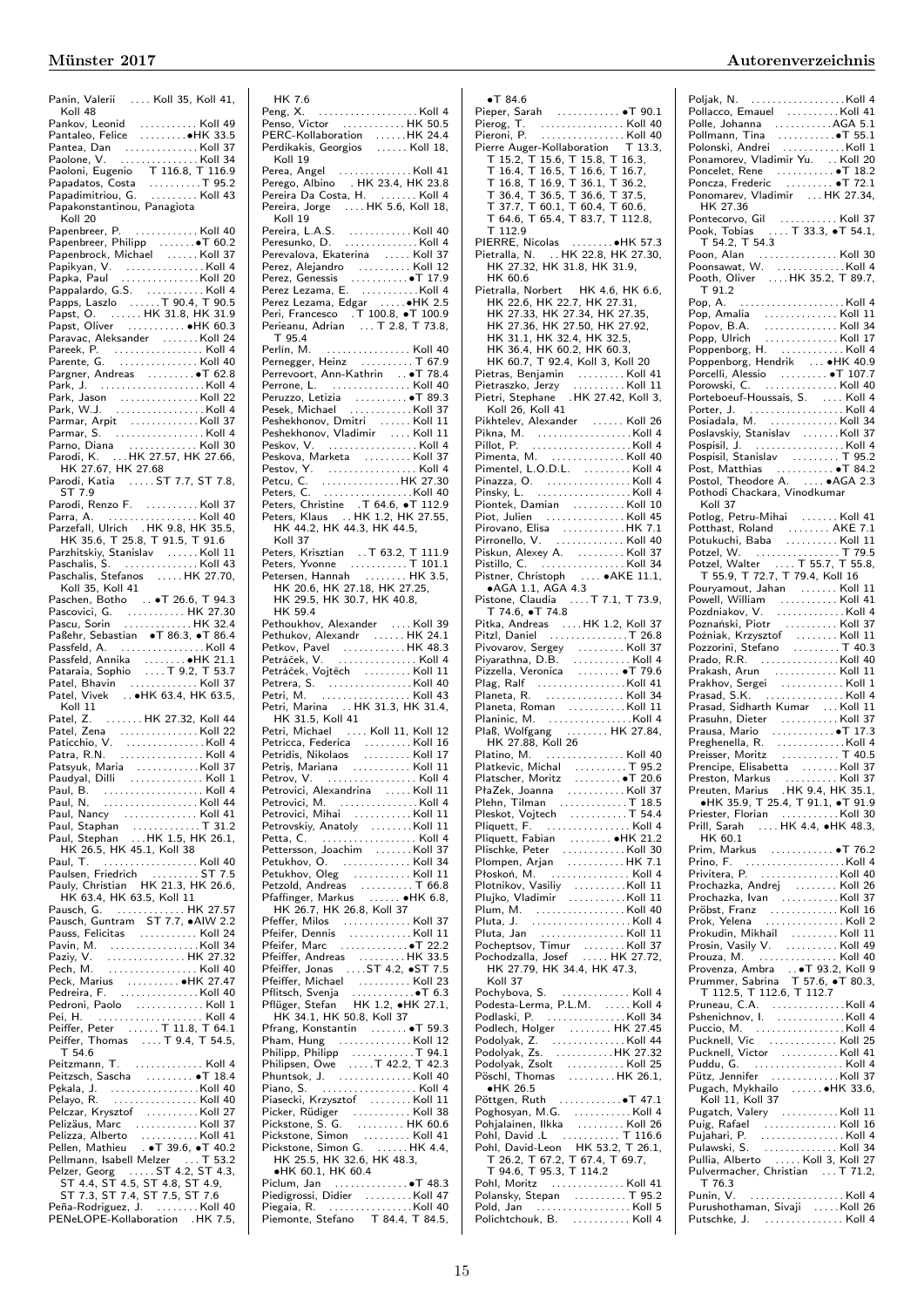Puzovic, J. . . . . . . . . . . . . . . . Koll 34 Pyata, Evgeniy . . . . . . . . . . . . Koll 37 Pychy, Julian . . . . . . . . . . . . . Koll 37 Pysz, Krzysztof . . . . . . . . . . . Koll 37 Pyszniak, Andrzej . . . . . . . . . Koll 37 Quadt, Arnulf T 3.1, T 3.3, T 4.5, T 4.6, T 26.3, T 28.2, T 29.1, T 29.6, T 49.7, T 63.8, T 66.2, T 66.3, T 69.8, T 69.9, T 71.1, T 73.2, T 75.6, T 75.7, T 75.8, T 94.2, T 118.4 Quagli, Tommaso . . . . . . HK 27.94, HK 45.6, Koll 37 Quang, Tuyen Doan . . . . . . . . Koll 3 Quante, Thomas . . . . . . . . . . Koll 13 Quast, Günter . . . . . . . T 6.1, T 6.4, T 21.2, T 21.9, T 49.5, T 66.4, T 66.5, T 66.6, T 73.7, T 83.9, T 100.1, T 100.3 Quast, Günther . . . . . . . . . . . . T 21.6 Quast, Thorben . ∙HK 54.4, T 3.7, T 21.4, ∙T 115.4 Queiroz, Farinaldo S. . . . . . T 106.2 Queiser, M. . . . . . . . . . . . . ●HK 48.1<br>Quel, E.J. . . . . . . . . . . . . . . . . Koll 40 Quel, E.J. . . . . . . . . . . . . . . . . Koll 40 Querchfeld, S. . . . . . . . . . . . . Koll 40 Querchfeld, Sven ∙T 112.8, Koll 11 Quinn, S. . . . . . . . . . . . . . . . . . Koll 40 Quinn, S. J. . . . . . . . . . . . . . . Koll 18 Qvigstad, H. . . . . . . . . . . . . . . . Koll 4 R3B-Kollaboration HK 4.1, HK 4.3, HK 25.1, HK 25.3, HK 25.4, HK 25.5, HK 27.70, HK 31.4, HK 31.6, HK 42.3 Raabe, Marcel . . . . . . . . . ∙HK 27.69 Rabbertz, Klaus . . . . . .T 6.1, T 6.4 Rachen, J. P. . . . . . . . . . . . . . .T 37.2 Rachevski, A. . . . . . . . . . . . . . . Koll 4 Rachow, Fabian . . . . . . . . . . . . AKE 8.4, ∙AKE 8.5 Rademacker, Jonas . . . . . . . . Koll 47 Radermacher, Thomas . . . ●HK 8.7,<br> HK 52.4, ●T 24.7, T 113.4<br>Radford, David . . . . . . . . . . . . T 108.3<br>RADRIS-Kollaboration . . . . HK 61.1 Radulescu, Laura . . . . . . . . . .Koll 11 Radziej, Markus . . . . . . . . . . ∙T 33.3 Rädel, Leif T 13.4, T 22.3, T 22.7, T 58.7, T 106.3 Raeder, Sebastian . . . . . . . HK 61.2, Koll 42, Koll 45 Räsänen, S.S. . . . . . . . . . . . . . . Koll 4 Raffelt, Lukas . . . . .HK 7.7, Koll 39 Raha, S. . . . . . . . . . . . . . . . . . . . Koll 4 Raha, Sibaji . . . . . . . . . . . . . . Koll 11 Rahimi-Larijani, Darius . .∙AGA 3.2 Rai, Ajay Kumar . . . . . . . . . . Koll 37 Rainovski, G. . . . . . . . . . . . . HK 22.8 Rainovski, Georgi HK 60.7, Koll 29 Raja, Waseem . . . . . . . . . . . . Koll 11 Rajput, S. . . . . . . . . . . . . . . . . . Koll 4 Rak, J. . . . . . . . . . . . . . . . . . . . . Koll 4 Rakotozafindrabe, A. . . . . . . . Koll 4 Ralet, Damian . . . . . . . . . . . . . Koll 3 Ramdhane, Mourad . . . . . . . Koll 29 Rameika, R. . . . . . . . . . . . . . . Koll 34 Ramello, L. . . . . . . . . . . . . . . . . Koll 4 Rami, F. . . . . . . . . . . . . . . . . . . . Koll 4 Rami, Fouad . . . . . . . . . . . . . . . Koll 11<br>Ramírez García, Diego . . . . • T 79.8<br>Rampazzo, Gabriele . . . . . . . . Koll 4<br>Rampazzo, Gabriele . . . . . . . . . Koll 3 Ramstein, Beatrice . . . . . . . . Koll 37 Rana, D.B. . . . . . . . . . . . . . . . . Koll 4 Ranitzsch, Philipp . . . . . . ∙HK 43.2, Koll 30<br>Raniwala, R. Raniwala, R. . . . . . . . . . . . . . . . Koll 4 Raniwala, Rashmi . . . . . . . . . Koll 11 Raniwala, S. . . . . . . . . . . . . . . . Koll 4 Raniwala, Sudhir . . . . . . . . . . Koll 11 Ransom, Chloe . . . . . . . . . . . .Koll 27 Rapp, Ralf . . . . . . . . . . . . . . .HK 40.5 Rappold, Christoph . . . . . . . .Koll 26 Rascanu, B.T. . . . . . . . . . . . . . Koll 4 Rasmussen, Rasmus Westphal ∙T 87.5 Raspereza, Alexei . . . . . . . . . . T 77.2 Ratajczyk, Tim . . . . . . . . . . HK 51.7 Rath, Yannik . . . . . . . T 3.6, ∙T 3.7 Rathee, D. . . . . . . . . . . . . . . . . . Koll 4 Rathmann, Torben . . . . . . HK 26.3, HK 54.5, T 115.5 Ratza, V. . . . . . . . . . . . . . . . . . . Koll 4 Ratza, Viktor . . . . . . . . . ∙HK 27.38, atza, Viktor (1999)<br>HK 27.63, HK 45.5 Ratzinger, Ulrich . . . . . . . HK 27.43, HK 27.44, HK 27.45, HK 27.46, HK 34.8<br>Rauch, B.F. Rauch, B.F. . . . . . . . . . . . . . . .Koll 46 Rauch, Daniel . . . . . . . . . . . . . ∙T 2.6 Rauch, Johannes . ∙T 31.1, T 31.2 Rauch, Max . . . ∙HK 9.4, HK 35.1, HK 35.9, ∙T 25.4, T 91.1, T 91.9 Rauch, Michael . . . . . . . . . . . . T 85.8 Rauch, Thomas . . . . . . . . . . ∙ST 4.9 Rauch, W. . . . . . . . . . . . . . . . . Koll 34 Rauf, Tariq . ∙AKE 11.2, ∙AGA 1.2 Rauser, Johann . . ∙T 28.5, T 50.1, T 50.2 Rautenberg, J. . . . . . . . . . . . . Koll 40 Rautenberg, Julian T 16.5, T 37.5, T 60.6, Koll 11 Rauza, Jacek . . . . . . . . . . . . . Koll 11 Ravasenga, I. . . . . . . . . . . . . . . Koll 4 Rave, Stefan . . . . . ∙T 71.6, T 71.7 Ravignani, D. . . . . . . . . . . . . . Koll 40 Ravonel, M. . . . . . . . . . . . . . . Koll 34 Ray, Rajarshi . . . . . . . . . . . . . .Koll 11 Razin, Stephan . . . . . . . . . . . .Koll 11 Read, K.F. . . . . . . . . . . . . . . . . . Koll 4 Rebber, Henning . T 57.5, ∙T 80.1, T 80.2, T 80.9 Rebrova, Natalyia . . . . . . . . . Koll 39 Recchia, Francesco . Koll 3, Koll 18 Redlich, K. . . . . . . . . . . . . . . . . .Koll 4 Redmer, Christoph . . . . . . HK 26.3, HK 54.5, T 115.5 Redmer, Christoph Florian ∙HK 57.1 Redon, Nadin . . . . . . . . . . . . . . Koll 3 Redondo, Javier . . . . . . . . . ∙T 119.3 Reed, Matthew . . . Koll 17, Koll 25 Reese, Michael .HK 6.6, HK 27.31, Koll 3 Reeve, Scott . . . . . . . . . . . . . . Koll 10 Regali, Christopher . . . . . . HK 46.1, HK 46.2 Regan, P. H. . . . . . . . . . . . HK 27.32 Regan, Paddy . . . . . . . . . . . . . Koll 25 Regan, Patrick . . . . . . . . . . . HK 32.4 Regina, Dittmann . . . . . . . . AKE 2.3 Régis, J.-M. . . . HK 27.32, HK 48.1 Régis, Jean-Marc HK 48.2, Koll 23 Rehman, A. . . . . . . . . . . . . . . . . Koll 4 Reich, Tobias . . . . . . . . . . . . HK 51.3 Reichelt, P. . . . . . . . . . . . . . . . . Koll 4 Reichert, Moritz . . . . . . . . ∙HK 23.7 Reichert, S. . . . . . . . . . . . . . . . Koll 43 Reichert, Sebastian . . . . . HK 27.37, ∙HK 61.9, Koll 41, Koll 48 Reichert, Stefanie . T 21.7, T 52.3, ∙T 61.1 Reicherz, Gerhard . . Koll 1, Koll 10 Reidt, F. . . . . . . . . . . . . . . . . . . . Koll 4 Reifarth, Rene . . HK 7.1, HK 42.2, HK 42.3, HK 42.5, HK 42.6, HK 61.5, Koll 17, Koll 19, Koll 41 Reimann, René . . . .T 13.4, T 23.7, T 58.3, T 58.4, T 58.7, T 106.3 Reimers, Arne . . . . . . . . . . . . . T 54.5<br>Reimers, Arne Christoph . . ●T 54.6<br>Reimitz, Peter . . . . . . . . . . . . . T 18.5<br>Reindl, Florian . . . . . . . . . . . . . . Koll 16 Reinecke, Mathias . . . . . . . . . . Koll 9 Reinecke, Sascha . . . . . . . . . . Koll 11 Reinefeld, Alexander . . . . . . .Koll 11 Reinert, Patrick . . . . . . . . .∙HK 13.2 Reinhard, Paul G. . . . . . . . . HK 41.8 Reinhardt, Tobias . . . . . . . . . Koll 41 Reinhardt, Tobias P. . . . . . HK 26.4 Reinicke, Stefan HK 26.4, HK 42.1,  $K_0$ II 41 Reiß, Andreas .T 2.7, T 8.1, T 8.8, T 53.3 Reiß, Andreas D. . . . . . . . . ∙T 106.7 Reiter, Moritz Pascal . . . .HK 27.88 Reiter, P. . . . . . . . HK 6.2, HK 25.2, HK 48.1 Reiter, Pascal . . . . . . . . . . . . . Koll 26 Reiter, Peter . . . . . HK 6.1, HK 6.5, HK 32.3, HK 36.4, T 92.4, Koll 3 Reiter, Simon . ●HK 27.74, T 72.5, Koll 37 Reitz, Björn-Eric . . . . . . . . ∙HK 11.4 Remmels, Patrick . . . . . . . HK 25.3, emmels, Patrick<br>HK 27.90, HK 63.1, Koll 41 Ren, X. . . . . . . . . . . . . . . . . . . . . Koll 4 Rendel, Marian . . . . . . . . . .∙T 103.8 Renfordt, R. . . . . . . . Koll 4, Koll 34 Renfordt, Rainer HK 52.5, T 113.5

# Rennecke, Fabian . . . . . . . . HK 40.4 Renner, Lukas . . . . . . . . . . . ● T 95.5<br>Renner, Sophie . . . . . . . . . . ● T 61.4<br>Renschler, Max . . . . . . . . . . ● T 83.8 Reolon, A.R. . . . . . . . . . . . . . . . Koll 4 Resconi, Elisa . . . . . .T 90.4, T 90.5 Reshetin, A. . . . . . . . . . . . . . . . Koll 4 Reshetin, Andrey . . . . . . . . . . Koll 11 Rest, O. . . . . . . . . . . . . . . . . HK 27.85 Rest, Oliver . . . . ∙HK 34.7, Koll 30 Reubelt, Jonas . . . . . . . . . . . . . Koll 6 Reuter, Jürgen . . . . .T 40.3, T 84.9 Revel, Aldric . . . . . . . . . . . . . . Koll 35 Revenu, B. . . . . . . . . . . . . . . . Koll 40 Reyes Ramos, Rocio . . . ∙HK 27.95 Reygers, K. . . . . . . . . . . . . . . . . Koll 4 Rhee, Han-Bum . HK 25.4, Koll 29, Koll 41 Rhode, Wolfgang .T 109.2, Koll 24 Riabov, V. . . . . . . . . . . . . . . . . . Koll 4 Ribeiro, Guillermo . . . . . . . . . Koll 41 Riboldi, Stefano . . . . . . . . . . . Koll 27 Riccardi, Alberto . . . . . . ∙HK 27.94, Koll 37 Ricci, R.A. . . . . . . . . . . . . . . . . . Koll 4 Richert, T. . . . . . . . . . . . . . . . . . Koll 4 Richter, M. . . . . . . . . . . . . . . . . Koll 4 Richter, Marvin .∙HK 57.6, Koll 37 Richter, Rainer . . . . . . . . . . . . T 94.1 Richter, Robert . . . . T 71.8, T 71.9 Richter, Stefan . . . . . . . . . . . . Koll 33 Richter-Was, E. . . . . . . . . . . . Koll 34 Ricken, Oliver . . . . ∙T 77.3, T 77.4 Ridky, J. . . . . . . . . . . . . . . . . . . Koll 40 Rieck, Patrick . . . . . T 10.2, T 10.8 Riedler, P. . . . . . . . . . . . . . . . . . Koll 4 Riegel, Christian . . . . . . . . . .∙T 67.9 Rieger, Jens . . . . . . ST 4.2, ST 4.3, ST 4.4, ST 4.5, ST 4.8, ST 4.9, ST 7.3, ST 7.4, ST 7.5, ST 7.6 Rieger, Marcel . . . . . ∙T 3.6, T 3.7, T 21.1, T 21.4 Rieger, Oliver . . . . . .∙T 2.8, T 73.8 Riegler, W. . . . . . . . . . . . . . . . . Koll 4 Rieke, Julian . ∙HK 44.4, HK 44.6,  $Kol1$  37 Riembau, Marc . . . . . . . . . . . . T 39.4 Ries, P. . . . . . . . . . . . . . . . . . .HK 60.6 Ries, P. C. . . . . . HK 31.8, HK 31.9 Ries, Philipp C. . . . . . . . . . . HK 31.1 Ries, Philipp Christian . ∙HK 27.33 Riese, Felix . . T 3.2, T 3.5, T 28.3, ∙T 28.4 Riess, Christian . . . . . . . . . . . .ST 4.5 Rigato, Valentino . . . . . . . . . Koll 37 Riggi, F. . . . . . . . . . . . . . . . . . . . Koll 4 Rigollet, Catherine . . . . . . . . Koll 41 Rimarzig, Bernd . . . . . . . . . HK 42.1 Ringwald, Andreas . . . . . . . . . Koll 5 Rink, Ann-Kathrin . . . . . HK 27.84, Koll 26 Rink, Thomas . . . ∙T 34.3, ∙T 87.7 Ripka, Martin . . . . . . . . . . ∙HK 43.3 Rischka, A. . . . . . . . . . . . . . . . Koll 21 Rischke, Dirk . . . . . . . . . . . . . HK 2.2 Rischke, Dirk-Hermann . . . . . HK 3.4 Risse, M. . . . . . . . . . . . . . . . . . Koll 40 Risse, Markus . . . . . T 15.4, T 37.7,  $T_{109.9}$ Ristea, C. . . . . . . . . . . . . . . . . . . Koll 4 Ristea, Catalin . . . . . . . . . . . . Koll 11 Ristea, Oana . . . . . . . . . . . . . . Koll 11 Ristori, P. . . . . . . . . . . . . . . . . .Koll 40 Ritman, James HK 27.94, HK 33.8, HK 63.8, Koll 37 Ritter, André . . . . . . . . . . . . . . ST 7.3 Ritter, Martin . . . .T 30.3, ∙T 95.1, T 102.5, T 102.6 Rivetti, Angelo . HK 27.94, Koll 37 Rizi, V. . . . . . . . . . . . . . . . . . . . Koll 40 Robert, A. . . . . . . . . . . . . . . . . Koll 34 Roberts, O.J. . . . . . . . . . . . HK 27.32 Robertson, Hamish . . . . . . . . Koll 30 Roca, Christian T 108.1, ∙T 108.7, T 108.8 Rocco, Elena . . . . . . T 71.6, T 71.7 Rodejohann, Werner . . . . . . . T 87.1 Rodionov, Valery . . . . . . . . . . Koll 37 Rodrigues Cavalcante, Ana Barbara T 45.1 Rodrigues de Carvalho, W. Koll 40 Rodríguez Cahuantzi, M. . . . Koll 4 Rodriguez, Daniel . . . . . . . . HK 61.2 Rodriguez Fernandez, G. . . .Koll 40 Rodríguez Pieñeiro, David HK 19.4

### Münster 2017 Autorenverzeichnis

Rodríguez Piñeíro, D. .. HK 27.78, HK 27.87, HK 45.3 Rodríguez Piñeíro, David HK 27.8, HK 27.10, HK 27.58, ∙HK 27.76, Koll 37 Rodriguez Rodriguez, Adrian ∙HK 63.2, Koll 11 Rodriguez Rojo, J. . . . . . . . . Koll 40 Rodríguez, Tomás R. . . . . . HK 22.6 Røed, K. . . . . . . . . . . . . . . . . . . . Koll 4 Rödel, Justus . . . . . . . . . . . HK 27.49 Röder, Marko . . . .HK 26.4, Koll 41 Röhrich, D. . . . . . . . . . Koll 4, Koll 34<br>Röhlrig, Rainer . . . . . . . . . . ● T 10.2<br>Röellig, Marco . . . . . . . . . . . . . . Koll 30<br>Roemer, Jonas . . . . . T 54.1, T 54.2, ∙T 54.3 Roether, Florian . HK 62.5, Koll 11 Röttges, Daniela . . HK 9.7, T 25.7, T 72.2<br>Röwert, Nicolas HK 9.4, •HK 35.1, Röwert, Nicolas HK 9.4, ∙HK 35.1, T 25.4, ∙T 91.1 Rogochaya, E. . . . . . . . . . . . . . Koll 4 Rogov, Yury . . . . . . . . . . . . . . Koll 37 Rogozin, D. . . . . . . . . . . . . . . . Koll 40 Rohde, Stefan . . . . . . . . . . . . . ST 2.6 Rohr, D. . . . . . . . . . . . . . . . . . . . Koll 4 Rohr, David . . . . . . . . . . . . ∙HK 50.1 Rohrer, Jochen . . . . . . . . . . HK 31.1 Rohrer, John . . . . . . . . . . . . . .Koll 25 Roick, Christoph . . . . . . . . ∙HK 7.7, HK 24.1, Koll 39 Roland, Benoit . . . . . . . . . . . . . T 6.3 Rolo, Manuel . . . . . . . . . . . HK 27.94 Romaniuk, Ryszard . . . . . . . . Koll 11 Romero, Gustavo Esteban . . T 37.6 Romero-Wolf, A. . . . . . . . . . . Koll 46 Romig, C. . . . . HK 27.30, HK 31.9, HK 60.6 Romig, Christopher . . . . . . HK 31.1 Ron, Guy . . . . . . . . . . . . . . . . . . Koll 1 Ronchetti, F. . . . . . . . . . . . . . . .Koll 4 Roncoroni, M.J. . . . . . . . . . . . Koll 40 Rondio, E. . . . . . . . . . . . . . . . . Koll 34 Ronflette, L. . . . . . . . . . . . . . . . Koll 4 Rongen, Martin . . . T 22.3, T 22.4, T 22.7, T 22.8, T 46.4, T 90.2<br>
Ronzani, Manfredi<br>
Ropert, Jean<br>
Ros García, Ana<br>
Ross García, Ana<br>
Rossbach, Kilian<br>
Rossbach, Frank<br>
Rossbach, Frank<br>
T 3.2, T 8.3, T 8.7<br>
T 50.2<br>
T 50.2 Rose, Jean-Bernard . . . . ∙HK 20.6, HK 27.18 Rosenau, Paul . . . T 68.4, ∙T 68.5, T 78.2, T 78.3 Rosenbaum, Christoph . .HK 27.60, HK 54.7, T 115.7, Koll 37 Rosenbaum, D. . . . . . . . . . . . Koll 40 Rosenbaum, Daniel . . . . . . . ∙T 60.6 Rosenthal, Eberhard . . . . . . . Koll 37 Rosiak, D. . . . . . . . . . . . . . . . HK 48.1 Rosiak, Dawid . . . . . . . . . . . ∙HK 6.5 Rosien, Nils-Arne . . ∙T 4.6, T 75.5 Rosmanitz, Anna . . ∙T 93.7, Koll 9 Rosner, Christoph . . . . . . . HK 19.1, HK 46.4 Rosner, Günther ... Koll 1, Koll 37 Rosnet, P. . . . . . . . . . . . . . . . . . Koll 4 Ross, Kim . . . ∙HK 27.41, HK 51.3 Rossbach, Merlin . . . . . . . . . . Koll 37 Rossetto, L. . . . . . . . . . . . . . . . T 37.2 Rossi, A. . . . . . . . . . . . . . . . . . . .Koll 4 Rossi, Carlos . . . . . . . . . . . . . . . Koll 3 Rossi, D.M. . . . . . . . . . . . . . . . Koll 43 Rossi, Dominic .HK 4.3, ∙HK 25.1, HK 27.70, Koll 35, Koll 41 Rossi, Edoardo ∙HK 35.4, ∙T 91.4 Rost, Adrian . . . . . . . . . . . . . . Koll 11 Rostchin, Evgeny . . . . . . . . . .Koll 11 Rostomyan, Tigran . Koll 1, Koll 10 Rostovtseva, Irina . . . . . . . . . Koll 11 Roth, M. . . . . . . . . . Koll 34, Koll 40 Roth, Markus . . . . . T 15.8, T 16.8, T 16.9 Roth, R. . . . . . . . . . . . . . . . . . . Koll 43 Roth, Robert . . . . HK 49.2, Koll 20 Roth, Robin . . . . . . . . . . . . . . . T 85.4 Roth, Stefan . . . . HK 8.7, HK 52.4, T 24.7, T 107.4, T 113.4 Rothe, Johannes . . . . . . . . . . Koll 16 Rothe, S. . . . . . . . . . . . . . . . . . Koll 21 Rotondi, Alberto . . . . . . . . . . Koll 37 Rotter, B. . . . . . . . . . . . . . . . . Koll 46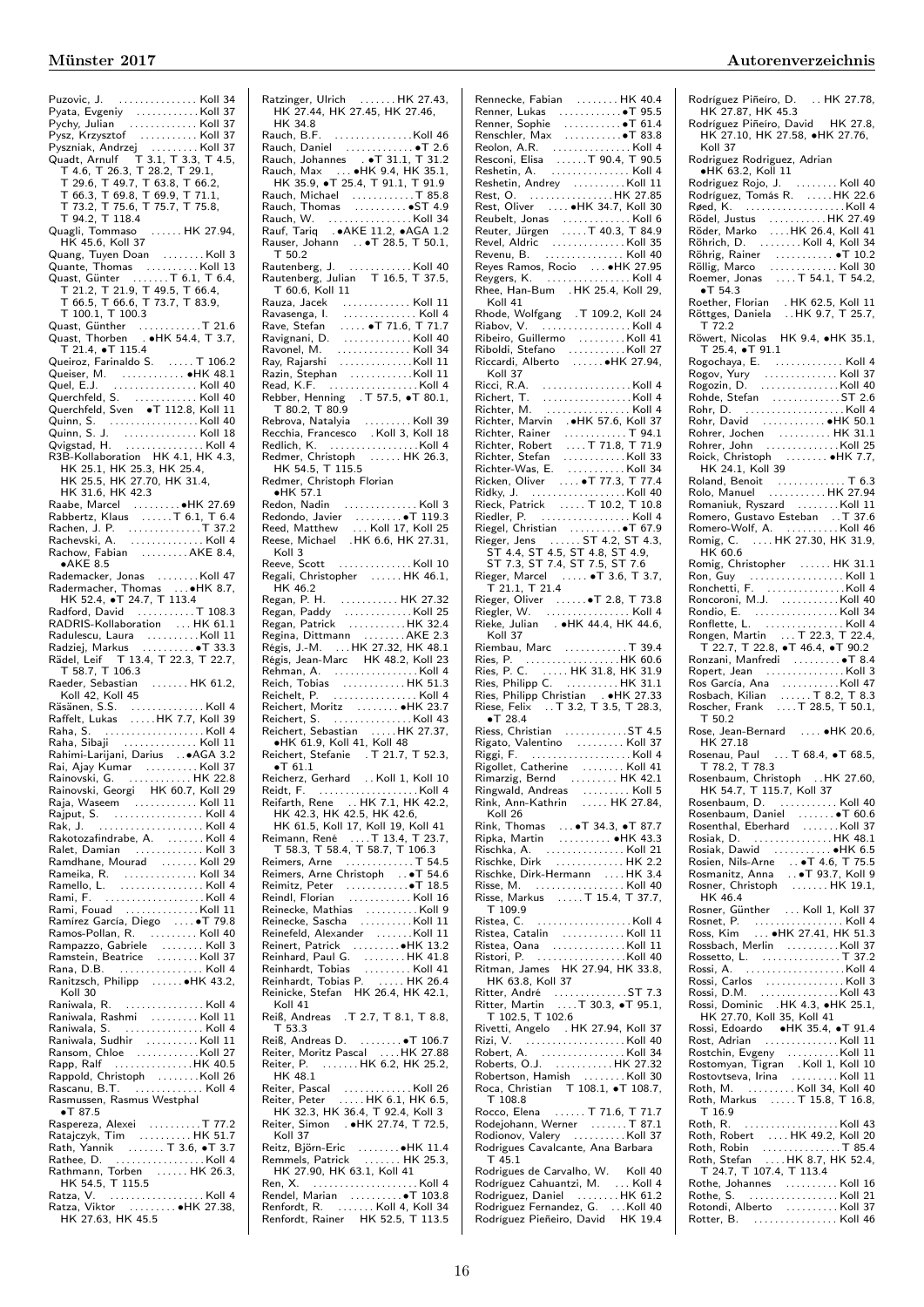Rottler, Benjamin<br>Rotwang, Morguen<br>Roukoutakis, F. (1998). Roulet, E. (1998).<br>Roulet, E. (1998). Noulet, E. (1998).<br>Roulet, E. (1998). Noulet, Noulet Alexandric Mill 40.<br>Rovero, A.C. (1999). Noulet Mill 40. Roy, A. . . . . . . . . . . . . . . . . . . . . Koll 4 Roy, Ankhi . . . . . . . Koll 11, Koll 37 Roy, Bidyut . . . . . . . . . . . . . . . Koll 37 Roy, C. . . . . . . . . . . . . . . . . . . . . Koll 4 Roy, P. . . . . . . . . . . . . . . . . . . . . Koll 4 Roy, Utpal . . . . . . . . . . . . . . . . Koll 37 Rozanov, Alexandre ........T 67.7 Rozynek, Jacek . . . . . . . . . . . Koll 11 Rubio Montero, A.J. . . . . . . . .Koll 4 Rudigier, M. . . . . . . . . . . . . . . Koll 44 Rudigier, Matthias . . . . . . . . Koll 25 Rudolph, D. . . . . . . . . . . . . . HK 25.2 Rudy, Zbigniew . . . . . . . . . . . Koll 37 Rudzki, Thomas Theodor ∙HK 52.3, ∙T 113.3 Ruehl, P. . . . . . . . . . . . . . . . . . Koll 40 Ruehl, Philip . . . . . . . . . . . . . ∙T 15.4 Rühr, Frederik T 8.2, T 8.3, T 53.6 Rütten, Christian . . . . . . . . . ST 5.1<br>Rüttinger, Elias . . . . . . . . . ●T 63.3 Ruhe, Tim . . . . . . . . . . . . . . . ∙T 23.4 Rui, R. . . . . . . . . . . . . . . . . . . . . Koll 4 Rumberger, B.T. . . . . . . . . . . Koll 34 Rumyantseva, Nadezda . . . . Koll 27 Runke, Jörg . . . . . . . . . . . . . . . T 11.9 Runkel, Stefan . . . . . . . . . . . . Koll 10 Rupp, Simone . . . . . . . . . . . . .Koll 30 Rusche, Daniel . . . . . . . . . . . . ST 7.5 Rusiecka, Katarzyna . . . . . . . ST 1.2 Rusov, Aleksey . . . . . . . . . . . ∙T 19.5 Russo, R. . . . . . . . . . . . . . . . . . . Koll 4 Rustamov, A. . . . . . . . . . . . . . Koll 34 Rustige, Lennart . . . . . . . . ∙T 101.6 Ryabinkin, E. . . . . . . . . . . . . . . Koll 4 Ryabov, Y. . . . . . . . . . . . . . . . . .Koll 4 Ryabov, Yury . . . . . . . . . . . . . Koll 11 Ryazantsev, Andrey .... HK 27.61, Koll 37 Rybczynski, M. . . . . . . . . . . . Koll 34 Rybicki, A. . . . . . . . . . . Koll 4, Koll 34<br>Rymaszewski, Piotr . . . . . . . T 67.6,<br>●T 67.7, ●T 94.4, T 94.6, T 94.7 Ryšavý, Miloš . . . . . . . . . . . . . Koll 30 Ryzhikov, Sergey . . . . . . . . . . Koll 37 Rzehorz, Gerhard<br>S. Queiroz, Farinaldo<br>Saarinen, S. (1998)<br>Sabatini, Paolo (1998)<br>Sack, Rudolf (1998)<br>Sack, Rudolf (1998)<br>Sada, Cinzia (1999)<br>Sada, Cinzia (1999) Sadhu, S.<br>
Saddovsky, A.<br>
Saddovsky, A.<br>
Saddovsky, A.<br>
Saddovsky, S.<br>
Saddovsky, S.<br>
Saddovsky, S.<br>
Sadde-Samii, Nima HK 48.8, Koll 23<br>
Sadde-Samii, Nima HK 48.8, Koll 23<br>
Sadzer, Tobias .....T 22.3, T 22.4,<br>
T 22.7, T 22 Saenz, A.<br>
Šafařík, K.<br>
Šafří, S.J. (Koll 40<br>
Saffi, S.J. (Koll 40<br>
Safiulina, Irina (Koll 41<br>
Safiulina, Irina (Koll 40<br>
Sahlimuller, B. (Koll 40<br>
Sahlmuller, B. (Koll 40<br>
Sahlmuller, B. (Koll 40<br>
Sahlmuller, B. (Koll 40<br> Sahoo, B. . . . . . . . . . . . . . . . . . .Koll 4 Sahoo, P. . . . . . . . . . . . . . . . . . . Koll 4 Sahoo, R. . . . . . . . . . . . . . . . . . . Koll 4 Sahoo, Raghunath . . . . . . . . Koll 11 Sahoo, S. . . . . . . . . . . . . . . . . . . Koll 4 Sahu, P.K. . . . . . . . . . . . . . . . . . Koll 4 Sahu, Pradip Kumar . . . . . . .Koll 11 Sahu, Sanjib Kumar . . . . . . . Koll 11 Saibel, Andrej . . . . . . ●T 3.2, T 3.5,<br> T 28.3, T 28.4<br>Sailer, Stefan . . . . Koll 14, Koll 15 Saimpert, Matthias . . . . . . . . T 63.2 Saini, J. . . . . . . . . . . . . . . . . . . . Koll 4 Saini, Jogender . . . . . . . . . . . Koll 11 Saito, Atsumi . . . . . . . . . . . . . Koll 35 Saito, T. . . . . . . . . . . . . . . . . . Koll 44 Saito, Takayuki . . . . . . . . . . . . T 59.4 Saito, Takehiko . . . . . . . . . . . Koll 37 Saito, Takeshi . . . . . . . . . . . . .Koll 35 Sakaguchi, Harutaka . . . . . . Koll 20 Sakai, S. . . . . . . . . . . . . . . . . . . . Koll 4 Sako, Masami . . . . . . . . . . . . .Koll 48 Sakurai, H. . . . . . . . . . . . . . . . Koll 44

Salabura, Piotr . . . . . . . . . . . .Koll 37 Salamida, Francesco . . . . . . .Koll 27 Salamone, S. . . . . . . . . . . . HK 27.56 Salazar, H. . . . . . . . . . . . . . . . .Koll 40 Saleh, A. . . . . . . . . . . . . . . . . . Koll 40 Saleh, M.A. . . . . . . . . . . . . . . . . Koll 4 Salehi, Maryam . . . . . . . . . . ∙T 30.3 Salem, Farouk . . . . . . . . . . . . Koll 11 Salesa Greus, F. . . . . . . . . . . .Koll 40 Saliba, Michael . . . . . . . . . ∙AKE 2.2 Salina, G. . . . . . . . . . . . . . . . . . Koll 40 Salisbury, Ben . . ∙HK 27.6, Koll 10 Salmin, Roman . . . . . . . . . . . Koll 37 Saltzberg, D. . . . . . . . . . . . . . Koll 46 Salzwedel, J. . . . . . . . . . . . . . . . Koll 4 Samanta, Subhasis . . . . . . . . Koll 11 Samartsev, Alexander . . . . . Koll 37 Sambyal, S. . . . . . . . . . . . . . . . . Koll 4 Sambyal, Sanjeev Singh . . . Koll 11 Sammel, Dirk ...... T 73.4, T 73.5, ∙T 74.10 Sampaio, Marco O. P. . . . . . T 86.5 Samsonov, V. . . . . . . . . . . . . . . Koll 4 Samsonov, Vladimir . . . . . . . Koll 11 SAMURAI19-Kollaboration HK 27.37 Sánchez Alarcon, R. . . . . . .HK 51.6 Sánchez, F. . . . . . . . . . . . . . . . Koll 40 Sanchez Lorente, Alicia . HK 27.72 Sánchez, Rodolfo . . . . . . HK 27.29, HK 51.8, Koll 14, Koll 15 Sanchez, Salvador . . . . . . . . . Koll 37 Sánchez-Benítez, Ángel . . . .Koll 41 Sanchez-Lorente, Alicia . . . . Koll 37 Sanchez-Lucas, P. . . . . . . . . . Koll 40 Sander, Christian . . T 32.1, T 32.2 Sander, Oliver . . . .T 118.6, Koll 11 Sandoval, A. . . . . . . . . . . . . . . . Koll 4 Sandroos, Joakim . . . . . . . . ∙T 15.3 Sanjari, Shahab . . . Koll 17, Koll 41 Santamaria, C. . . . . . . . . . . . . Koll 44 Santamaria, Clementine ... Koll 41 Santos, Cayetano . . . . . . . . . . .Koll 3 Santos, E. . . . . . . . . . . . . . . . . Koll 40 Santos, E.M. . . . . . . . . . . . . . .Koll 40 Santos, Rui . . . . . . . . . . . . . . . T 86.5 Sapozhnikov, Mikhail G. . . . Koll 37 Sarangi, Satunu . . . . . . . . . . . Koll 11 Sarantsev, Andrei . . . . . . . . . Koll 10 Sarantsev, Victor . . . . . . . . . . Koll 41 Sarazin, F. . . . . . . . . . . . . . . . . Koll 40 Sarkar, D. . . . . . . . . . . . . . . . . . Koll 4 Sarkar, N. . . . . . . . . . . . . . . . . . .Koll 4 Sarma, P. . . . . . . . . . . . . . . . . . . Koll 4 Sarmento, R. . . . . . . . . . . . . . Koll 40 Sarmiento, C.A. . . . . . . . . . . . Koll 40 Sarnecki, R. . . . . . . . . . . . . . . .Koll 34 Sarrazin, Björn . . . . . . . . . . . . T 32.4 Sarty, Adam . . . . . . . . . . . . . . . Koll 1 Sas, M.H.P. . . . . . . . . . . . . . . . . Koll 4 Sasano, M. . . . . . . . . . . . . . . . Koll 43 Sasano, Masaki . . . Koll 35, Koll 48 Sasikumar, Kollassery Swathi ∙T 6.8 Satalecka, Konstancja . . . . . T 13.9 Sato, H. . . . . . . . . . . . . . . . . . . Koll 43 Sato, Hiromi . . . . . . . . . . . . . . Koll 35 Sato, R. . . . . . . . . . . . . . . . . . . Koll 40 Satou, Yoshiteru . . . . . . . . . . Koll 35 Sau, Suman . . . . . . . . . . . . . . Koll 11 Sauerburger, Frank . . . . . . . ∙T 73.6 Saul, Heiko .....HK 7.7, •HK 24.1, Koll 39 Savard, G. . . . . . . . . . . . . . . . HK 22.8 Savard, Guy . . . HK 27.29, HK 51.8 Savitskyi, Mykola . . . ∙T 4.3, T 4.4 Savoiu, Daniel . . . . . . . . . . . . ● T 6.4<br>Savran, D. . . . HK 27.30, HK 31.8,<br>HK 31.9, HK 60.6 Savran, Deniz . .HK 32.5, HK 60.3, HK 60.4, Koll 41 Savrie, Mauro . . . . . . . . . . . . .Koll 37 Sawatzki, Julia . . . T 80.3, T 112.5, T 112.6, T 112.7 Scapparone, E. . . . . . . . . . . . . . Koll 4 Scarlassara, F. . . . . . . . . . . . . . Koll 4 Schaab, Dimitri . . . . . . . . . . HK 8.5, ∙HK 27.49, T 24.5, Koll 10 Schaart, D.R. HK 27.66, HK 27.68 Schaart, Dennis R. . . . . . . . . ST 7.9 Schach, R. . . . . . . . . . . . . . . . . . Koll 4 Schach, Rene . . . . . . . . . . . . ∙HK 2.7 Schachtner, Balthasar . . . . ∙T 77.6, T 77.7

Sakurai, Hiroyoshi . . . . . . . . . Koll 22

Schadmand, Susan ........ Koll 37 Schäfer, Anna . . . . . . . . . . ∙HK 40.8 Schäfer, Daniela . . . . . . . . ∙T 104.8 Schaefer, Douglas . . . . . . . . . T 67.9 Schäfer, Johannes . T 72.3, T 96.4 Schäfer, Oliver . . . . . . . . . . . . Koll 31 Schaefer, Ralph . . . . . . . . . . T 101.1 Schäfer, Sabrina . . . . . . . . ∙HK 23.5 Schäfer, Ulrich . . . . . T 71.7, Koll 9 Schäfer, Wolfgang . . . . . . . . .Koll 37 Schäffer, Jan T 2.7, ∙T 8.1, T 8.8, T 53.3, T 106.7 Schäffner, Karoline . . . . . . ∙T 47.5, Koll 16 Schael, Stefan . . . . T 45.4, T 63.9, T 68.3, T 78.6 Schaepe, Steffen . . . T 77.3, T 77.4 Schaffer, Carl . . . . . . . . . . . HK 27.75 Schaffner, Henning . Koll 3, Koll 22 Schakel, Peter . . . . . . . . . . . . Koll 37 Schappacher, Falko . . . . . . AKE 1.1 Scharenberg, R.P. . . . . . . . . . . . Koll 4<br>Scharf, Christian . . T 69.2, ●T 69.3 Scharmberg, Catharina . . . ∙ST 5.1 Schatz, Hendrik . . HK 5.5, Koll 18, Koll 19 Schaufel, Merlin . . .T 22.3, T 22.4, ∙T 22.6, T 22.7, T 22.8, T 46.4 Schbotz, Simon . . . . . . . . . . . T 56.3 Scheck, Marcus . . HK 60.8, Koll 23 Scheibelhut, Melanie . . . . . ∙T 55.5 Scheid, S. . . . . . . . . . . . . . . . . . .Koll 4 Scheid, Sebastian . . . . . . . ∙HK 40.2 Scheidenberger, Christoph HK 27.84, HK 27.88, Koll 26 Scheit, H. . . . . . . . . . . . . . . . . Koll 43 Scheit, Heiko . . HK 4.6, HK 27.92, Koll 35, Koll 41 Schelhaas, Yasemin ... . • HK 27.64, Koll 32 Schell, Daniel . . ∙HK 53.6, T 26.4, ∙T 114.6 Schell, Torben . . . . . . . . . . . . . T 18.5 Schellart, P. . . . . . . . . . . . . . . . T 37.2 Schellenberg, Margarete . .∙T 52.6, T 52.7, T 76.6 Scheluchin, Georg . . . . . . .∙HK 11.2 Schenck, Ferdinand . . . . . . . . . T 9.1 Schenkel, Fabian . . . . . . . . . ∙T 51.9 Schepers, Georg . . . . . . . . HK 27.55, ∙HK 44.5, Koll 37 Schepp, Melanie . T 75.3, ∙T 101.7 Scherini, V. . . . . . . . . . . . . . . . Koll 40 Schever, Michaela ∙T 57.9, T 80.2 Schiaua, C. . . . . . . . . . . . . . . . . Koll 4 Schiaua, Claudiu . . . . . . . . . . Koll 11 Schicker, R. . . . . . . . . . . . . . . . . Koll 4 Schidlowski, Martin . . . . . . ∙ST 2.7 Schieck, Jochen . . . . . . . . . . . Koll 16 Schieler, H. . . . . . . . . . . . . . . . Koll 40 Schieler, Harald . . . . T 15.5, T 83.9 Schier, Kathrin . . . . . . . . ∙HK 27.59 Schiffer, Tobias ∙HK 8.3, ∙T 24.3, T 106.5, T 106.6, Koll 31 Schilfers, Florian<br>
Schillegn, Lara<br>
Schiller, Markus<br>
Schilling, Ernst<br>
Schilling, Ernst<br>
19.2, Koll 2<br>
Schilling, M.<br>
19.2, Koll 2<br>
Schimp, M.<br>
196.4, Martin (19.30, Nather Schilling, Marcel<br>
196.4, Martin (19.40, Nather Schimp, Michael . . . . . . . . . ∙T 13.3 Schindler, F. . . . . . . . . . . . . . . . Koll 43<br>Schindler, Fabia . . ●HK 4.1, HK 4.3,<br>Koll 35, Koll 41<br>Schindler, Philipp . . . . . . . . . . . . Koll 30 Schintke, Florian<br>
Schioppa, Enrico Junior<br>
Schirru, Fabio<br>
Schlarb, Micheal<br>
Schlarb, Micheal<br>
Schleicher, Bernd<br>
Schleicher, Katharina<br>
Coll 24<br>
Schleicher, Katharina<br>
Coll 111.6 Schlemme, Steffen . . . . . ∙HK 27.56 Schleper, Peter . . . . . T 2.8, T 32.1, T 32.2, T 73.8, T 75.2, T 78.9, T 101.2, T 101.3, T 105.1 Schlimme, Soeren . . . . . . . . . Koll 37 Schlösser, Klaus . . . . . . . . . . .Koll 30 Schlösser, Magnus T 112.1, Koll 30 Schmalfeld, Andre . . . . . . . . T 101.3 Schmeißer, Dieter . . . . . . . AKE 8.4,  $AKF 8.5$ Schmelzer, Dennis . . . . . . . . . . Koll 5 Schmelzer, Timon . . . . . . . T 102.2,

### Münster 2017 Autorenverzeichnis

T 102.3 Schmid, Clemens . . . . . . . . . . T 96.1 Schmidt, Alexander . . . . . .HK 33.5, T 9.3, T 9.4, T 29.3, T 63.1 Schmidt, Benjamin . . . . . . . ∙T 12.1 Schmidt, C. . . . . . . . . . . . . . . . . Koll 4 Schmidt, Christian Joachim Koll 11, Koll 37 Schmidt, Christoph Koll 10, Koll 37 Schmidt, D. . . . . . . . . . . . . . . Koll 40 Schmidt, David . . . . . . . . . . ∙T 16.9 Schmidt, Fabian . ∙HK 7.3, HK 7.4 Schmidt, Fabian P. . . . . . . . . HK 7.2 Schmidt, H.R. . . . . . . . . . . . . . .Koll 4 Schmidt, Hans Rudolf . . . . . Koll 11 Schmidt, Hauke . . . . . . . . . . . T 80.2 Schmidt, K. (1997)<br>Schmidt, Kevin (1997)<br>Schmidt, Konrad (1997)<br>Schmidt, Konrad (1998)<br>Schmidt, M. (1998)<br>Schmidt, Martin (1998)<br>Schmidt, Martin (1998)<br>Schmidt, Mustafa (1998)<br>Schmidt, Mustafa (1998)<br>Schmidt, Nicolas (1998 Schmidt, Sebastian T 11.9, T 12.5, ∙T 72.12, T 106.5, ∙T 106.6 Schmidt, Stefan HK 42.6, HK 61.5, Koll 15<br>Schmidt, Tobias ... Schmidt, Tobias . . . . . . . . ●HK 48.5<br>Schmidt, Ulrich . . HK 7.2, HK 7.7,<br>HK 24.1, Koll 39 Schmidt-Parzefall, Walter . HK 8.8. T 24.8, T 34.2, T 78.1, Koll 36 Schmidt-Sommerfeld, Korbinian T 93.8, •T 96.1<br>T 93.8, •T 96.1<br>Schmieden, Hartmut ...... Koll 10 Schmieden, Hartmut . . . . . . Koll 10 Schmiemann, Saskia . . . . . . . T 64.9 Schmitt, Christian . . . T 2.3, T 2.4, T 2.5, T 2.7, T 49.4, T 105.6 Schmitt, Christopher . . . . . . Koll 27 Schmitt, Jacklyn . . . . . . . . . . Koll 19 Schmitt, Lars . . . . . . . . . . . . . Koll 37 Schmitz, Kai . . . . . . . . . . . . . . T 87.7 Schmitz, Roman . . Koll 10, Koll 37 Schmitz, Simon . . . . . . . . . ∙T 104.6 Schmitz-Stolbrink, Annette ST 2.5 Schmucker, Robert . . . . . ∙AGA 2.2 Schnake, Simon . . . . . . . . . . ∙T 41.4 Schneider, Birgit . ∙T 12.7, Koll 27 Schneider, Christian . . . . . . ∙T 38.1 Schneider, Christian ....... T 38.1<br>Schneider, F. ...HK 27.67, ST 7.8, Koll 21 Schneider, Fabian . . . . . . . . . T 11.9<br>Schneider, Judith ●T 12.2, T 12.3,<br>
T 64.4, T 72.11, T 89.4 Schneider, Patrick . . . . . ∙HK 27.65 Schneiders, D. . . . . . . . . . . . HK 48.1 Schneiders, David . . . . . . . . . . Koll 3 Schnell, Robert . . . . . . . . HK 27.94, HK 45.6, Koll 37 Schneller, Theo . . . . . . . . . . AKE 2.3 Schnepf, Matthias . T 28.5, T 50.1, T 50.2 Schnepf, Matthias J. . . . . . ∙T 66.5 Schnier, Claudius ..........Koll 37<br>Schnoor, Ulrike ............●T 66.7 Schoenen, Sebastian . . . . . . T 13.4, T 22.3, T 22.7, T 58.7, T 106.3 Schönert, S. . . . . . . . . . . . . . . . T 79.5 Schönert, Stefan . . T 55.6, T 55.7, T 55.8, T 55.9, T 57.3, T 57.6, T 72.7, T 79.4, Koll 16, Koll 27 Schönherr, Tommy . . . . . . . HK 42.7 Schöning, André . HK 18.2, T 44.2, T 104.9 Schönning, Karin . . . . . . . . . .Koll 37 Schönung, Kerstin . . . . . . . . .Koll 30 Schönwald, Kay . . . . . . . . . . ∙T 19.1 Scholer, Patrick . . . . . . . . . . ∙T 70.4 Scholl, S. . . . . . . . . . . . . . . . . . Koll 21 Scholl, Sebastian . . . . . . . . . . Koll 41 Scholl, Stephan . . . . . . . . . . ∙T 56.5 Scholten, Johannes<br>
Scholten, O. (1977). The Scholten, Olay Scholten, Olay Scholz, Pascal<br>
Scholz, Pascal<br>
Scholz, Philipp (1984). The S. HK 6.1<br>
Scholz, Philipp (1984). The S. Schomakers, Christian (1978). The S. Schomake ∍Chomakers, c<br>•T 103.6<br>Schoof, René . . . . . . . . . . ●AKE 8.2 Schoorlemmer, H. . . . . . . . . . Koll 46 Schopf, Elisabeth T 49.2, ∙T 49.3, T 104.4, T 111.7 Schoppmann, Stefan ...... T 57.4,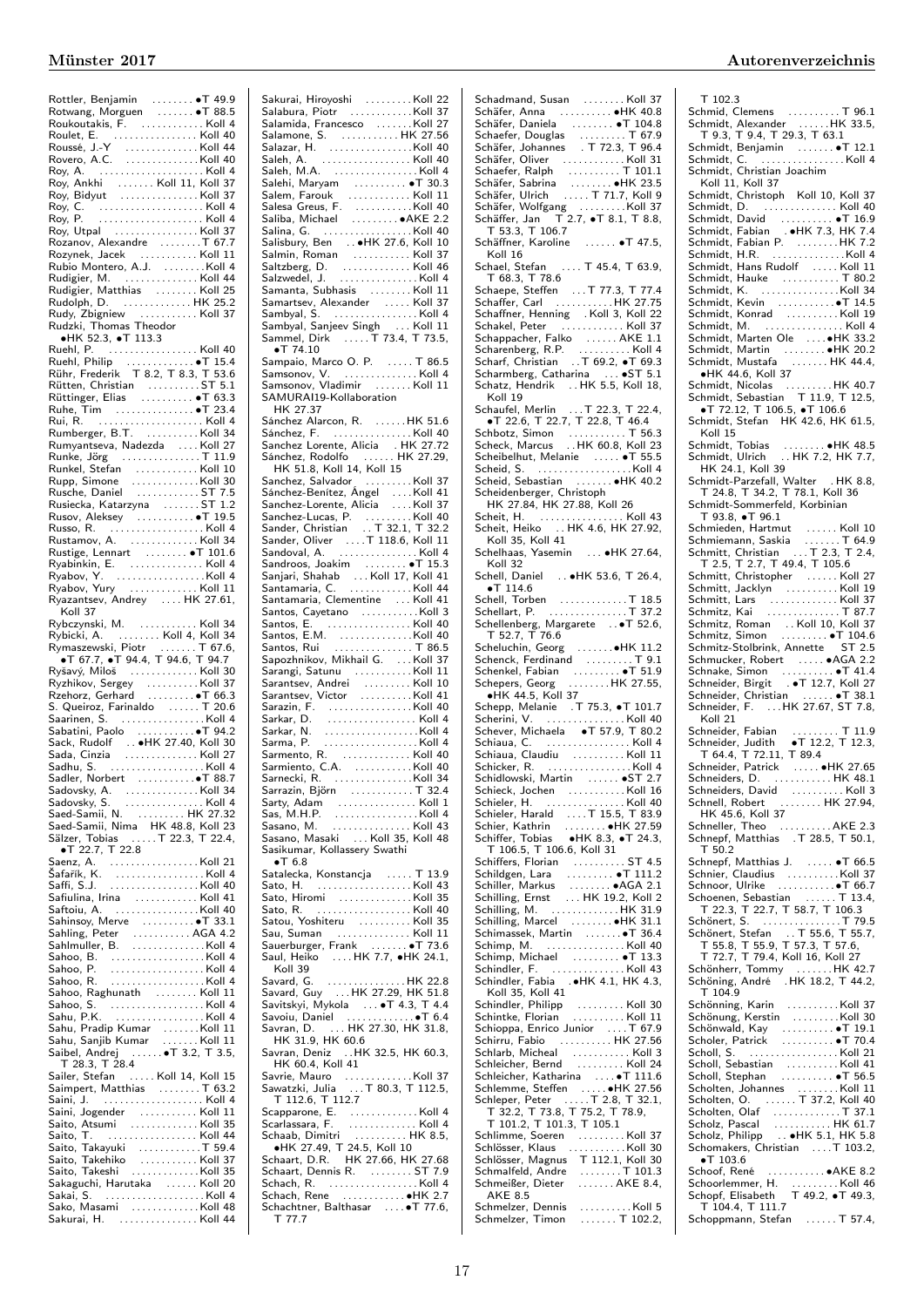| T 108.1, T 108.7, $\bullet$ T 108.8                                                                                                |
|------------------------------------------------------------------------------------------------------------------------------------|
|                                                                                                                                    |
|                                                                                                                                    |
| Schramm, Michael  AIW 3.1                                                                                                          |
| Schrank, Michael<br>$\ldots \ldots \ldots$ . Koll 30<br>Schreeck, Harrison HK 18.4, T 44.4                                         |
|                                                                                                                                    |
|                                                                                                                                    |
| Schreiner, Jochen<br>Schreiner, Jochen<br>Schreyer, Wolfgang<br>Managent Molfgang                                                  |
|                                                                                                                                    |
| Schrock, Philipp . HK 4.1, HK 4.3,                                                                                                 |
| Koll 35, Koll 41                                                                                                                   |
| Schröder, Bent<br>Schröder, F.G. Koll 40                                                                                           |
| Schröder, Frank G.  . T 16.1,                                                                                                      |
| Koll 49                                                                                                                            |
| Schröder, Frederic<br>Schröder, Katharina    ST 2.4<br>Schröder, Matthias   T 3.2, T 3.4,                                          |
|                                                                                                                                    |
|                                                                                                                                    |
| T 3.5, T 9.5, T 28.3, T 28.4<br>Schröder, S.  Koll 40                                                                              |
| Schröder, Sonja  T 36.5                                                                                                            |
|                                                                                                                                    |
|                                                                                                                                    |
| Schröder, Journal (1987)<br>Schröder, Torsten (1997)<br>Schröer, Daniel (1998)<br>Schröer for the ANKE-Collaboration,              |
| Daniel  HK 46.5                                                                                                                    |
| Schubert, Alexis<br>Schubert, Konstantin<br>Constantin<br>Constantin<br>Constanting 121.7                                          |
|                                                                                                                                    |
|                                                                                                                                    |
|                                                                                                                                    |
|                                                                                                                                    |
|                                                                                                                                    |
| HK 27.46<br>Schütt, Thorsten Koll 11                                                                                               |
| Schütte-Engel, Jan  T 32.4                                                                                                         |
| Schütz, Anne  T 68.6                                                                                                               |
|                                                                                                                                    |
|                                                                                                                                    |
|                                                                                                                                    |
| T 38.3                                                                                                                             |
| Schuh, Thomas  T 118.6                                                                                                             |
| Schukraft, J. Koll 4                                                                                                               |
| Schuldes, Heidi HK 30.4, Koll 11                                                                                                   |
|                                                                                                                                    |
|                                                                                                                                    |
| Schulte, Denny  . HK 27.91,<br>HK 51.4                                                                                             |
| Schulte, H.<br>. Koll 4                                                                                                            |
| Schulte, Hendrik  HK 52.5,                                                                                                         |
| $\bullet$ T 113.5                                                                                                                  |
|                                                                                                                                    |
| Schultes, Jan  Koll 10<br>Schultz von Dratzig, Arndt T 45.4,                                                                       |
| T 63.9, T 68.3                                                                                                                     |
| Schultz-Coulon, Hans Christian                                                                                                     |
| Koll 9                                                                                                                             |
| hultz-Coulon, Hans-Christian:                                                                                                      |
| T 46.2                                                                                                                             |
| Schulz, A.  Koll 40<br>Schulz, Alexander  T 15.8, •T 36.6                                                                          |
| Schulz, Florian  . T 35.6, Koll 24                                                                                                 |
| Schulz, J. Koll 40                                                                                                                 |
| Schulz, Johannes $\ldots \ldots \bullet T$ 77.9                                                                                    |
| Schulz, Nora ST 2.5<br>Schulz, Oliver HK 43.6, HK 43.7,                                                                            |
|                                                                                                                                    |
| Koll 27                                                                                                                            |
|                                                                                                                                    |
|                                                                                                                                    |
| Schulz, Stefan<br>Schumacher, J.<br>Schumacher, J.<br>Schumacher, Johannes<br>T 22.3,<br>T 22.4, T 22.7, T 22.8, T 64.6,<br>T 4.1, |
| $T$ 112.9                                                                                                                          |
| Schumacher, Lisa · T 13.4, T 58.3,<br>T 58.4                                                                                       |
| . •PV II,                                                                                                                          |
|                                                                                                                                    |
| T 74.10, T 111.6                                                                                                                   |
|                                                                                                                                    |
|                                                                                                                                    |
| $T_{63.1}$                                                                                                                         |
|                                                                                                                                    |
|                                                                                                                                    |
|                                                                                                                                    |
|                                                                                                                                    |
|                                                                                                                                    |
| Schutz, Y.  Koll 4                                                                                                                 |
|                                                                                                                                    |
|                                                                                                                                    |
| T 114.5                                                                                                                            |
| Schwanenberger, Christian . T 10.5,                                                                                                |
| T 33.5<br>Schwartländer, Daniel  . T 85.6                                                                                          |

Schwarz, Carsten . . . . . . . . HK 16.1, HK 26.2, HK 44.2, HK 44.3, HK 44.5, Koll 37 Schwarz, Dennis . . . . . . . . . .∙T 29.4 Schwarz, Johannes . . . . . . . . Koll 30<br>Schwarz, K. . . . . . . . . . . . . . . Koll 4<br>Schwarz, Kilian . . . . . . . ●HK 50.3,<br>●HK 50.4, HK 50.5, T 66.1 Schwarz, Malte . . . . . . . . ∙HK 27.45 Schwarz, Mario . . T 80.3, T 112.5, ∙T 112.6, T 112.7 Schwarz-Pfeiffer, Anne ... AKE 2.4 Schweda, K. . . . . . . . . . . . . . . . Koll 4<br>Schweda, Kai . . . . . . . . . . . . . Koll 11 Schweda, Kai . . . . . . . . . . . . . Koll 11 Schweikhard, Lutz . . . . . . . HK 61.2 Schweizer, Konstantin . . . . ∙T 57.6 Schwemling, Philippe . . . . . . T 67.7 Schwengner, Ronald . . . . . . HK 7.1, HK 42.1 Schwenk, A. . . . . . . . . . . . . . . Koll 43 Schwenk, Achim . . . . . . . . HK 13.4, HK 23.2, HK 23.5, HK 49.1, HK 49.4, HK 49.5, HK 49.7, HK 49.8 Schwenker, Benjamin .... HK 18.4, T 44.4 Schwering, Georg . T 45.4, T 63.9,<br>
T 68.3 T 68.3 Schwetz, Thomas . . . . . . . . . .T 62.8 Schwiening, Jochen . . . . HK 27.55, HK 44.2, HK 44.3, HK 44.5, Koll 37 Schwiertz, Carola . . . . . . . . AKE 8.4 Schwingenheuer, Bernhard •T 1.1, Koll 27 Sciandra, Andrea . . . . T 4.8, T 4.9, T 29.5, T 50.3, T 50.4, ∙T 50.5, ∙T 76.9, T 102.8 Scioli, G. . . . . . . . . . . . . . . . . . . Koll 4 Scior, Philipp . . . . . ∙T 84.3, T 84.4 Sciutto, S.J. . . . . . . . . . . . . . . Koll 40 Scomparin, E. . . . . . . . . . . . . . . Koll 4 Scordo, Alessandro . . . . . . . HK 59.3 Scott, Michael . . . . . . . . . . . . Koll 18 Scott, R. . . . . . . . . . . . . . . . . . . .Koll 4 Scozzi, Federico . . . . . . . ●HK 57.7<br>Scyboz, Ludovic . . . . . . . . . ●T 18.7<br>SEASTAR-Kollaboration . HK 22.3, HK 22.6, HK 22.7 Seck, Florian . . . ∙HK 40.5, Koll 11 Seckel, D.<br>
Seckel, D.<br>
Seddiki, Sélim<br>
Sefcik, M.<br>
Sefcik, M.<br>
Sefcik, M.<br>
Sefcik, M.<br>
Sefcik, Thomas<br>
Segret, J.E.<br>
Seiglitz, A.<br>
Seiglitz, M.<br>
Seiglitz, M.<br>
Seiglitz, M.<br>
Seiglitz, M.<br>
Seiglitz, M.<br>
Seiglitz, M.<br>
Seigli Seifert, Eduard → <del>•</del>HK 58.2, HK 59.2<br>Seifert, Maria ….ST 4.2, •ST 4.3,<br>Seifert, Matthias<br>Seifert, Matthias ………HK 27.73 Seith, David ...... T 28.5, T 50.1,<br>  $\bullet$  T 50.2 ∙T 50.2 Seitz, Bjoern . . . . . . .Koll 1, Koll 37 Seitz, Claudia . . . . . . . . . . . . . T 53.2 Seitz-Moskaliuk, Hendrik . ∙T 11.7, T 112.1, Koll 30 Sekiguchi, Y. . . . . . . . . . . . . . . .Koll 4 Sekihata, D. . . . . . . . . . . . . . . . Koll 4 Sekulla, Marco . . . . . . . . . . . . T 17.9 Selivanenko, Oleg . . . . . . . . . Koll 27 Seller, Waldemar . . . . . . . . . . Koll 30 Sellheim, Patrick . . . . . . . ●HK 40.3<br>Selyuzhenkov, I. . . . . Koll 4, Koll 34<br>Selyuzhenkov, Ilya . . . . . . . . HK 2.3, HK 29.3, HK 29.4, HK 29.7, Koll 11 Semennikov, Alexander ... Koll 11 Semenov, Pavel . . . . . . . . . . . Koll 37 Semmler, Diego . . . . . . . . . .∙HK 4.6 Senger, Anna . . . . . . . . . . . . . Koll 11 Senger, Peter . . . . HK 58.3, Koll 11 Sengstock, Klaus . . . . . . . . AGA 4.2 Senosi, K. . . . . . . . . . . . . . . . . . Koll 4 Sentkerestiová, Jana . . . . . . Koll 30

| T 74.8                                                                                                                                                                                                                                                             |  |
|--------------------------------------------------------------------------------------------------------------------------------------------------------------------------------------------------------------------------------------------------------------------|--|
| Servant, Geraldine  T 62.1,                                                                                                                                                                                                                                        |  |
| $\bullet$ T 110.1                                                                                                                                                                                                                                                  |  |
| Seryakov, A. Koll 34                                                                                                                                                                                                                                               |  |
|                                                                                                                                                                                                                                                                    |  |
|                                                                                                                                                                                                                                                                    |  |
|                                                                                                                                                                                                                                                                    |  |
|                                                                                                                                                                                                                                                                    |  |
|                                                                                                                                                                                                                                                                    |  |
|                                                                                                                                                                                                                                                                    |  |
|                                                                                                                                                                                                                                                                    |  |
| Settimo, M.<br>Settimo, M.<br>Setties, Ron<br>Sevenco, A.<br>Seweryniak, D.<br>Seweryniak, D.<br>Sexeryniak, D.                                                                                                                                                    |  |
| Seweryniak, Dariusz Koll 25                                                                                                                                                                                                                                        |  |
| Seyboth, P. Koll 34                                                                                                                                                                                                                                                |  |
|                                                                                                                                                                                                                                                                    |  |
|                                                                                                                                                                                                                                                                    |  |
| Sfienti, Concettina . Koll 1, Koll 37<br>Shabalina, Elizaveta . T 3.1, T 3.3,                                                                                                                                                                                      |  |
|                                                                                                                                                                                                                                                                    |  |
| T 4.6, T 28.2, T 29.6, T 63.8,                                                                                                                                                                                                                                     |  |
| T 75.7, T 75.8                                                                                                                                                                                                                                                     |  |
|                                                                                                                                                                                                                                                                    |  |
|                                                                                                                                                                                                                                                                    |  |
|                                                                                                                                                                                                                                                                    |  |
|                                                                                                                                                                                                                                                                    |  |
|                                                                                                                                                                                                                                                                    |  |
|                                                                                                                                                                                                                                                                    |  |
|                                                                                                                                                                                                                                                                    |  |
|                                                                                                                                                                                                                                                                    |  |
|                                                                                                                                                                                                                                                                    |  |
|                                                                                                                                                                                                                                                                    |  |
|                                                                                                                                                                                                                                                                    |  |
|                                                                                                                                                                                                                                                                    |  |
|                                                                                                                                                                                                                                                                    |  |
| Shand, Callum<br>Shangaraev, A.<br>Shangaraev, A.<br>Shao, Hua-Sheng<br>A.<br>T. 13.5                                                                                                                                                                              |  |
|                                                                                                                                                                                                                                                                    |  |
|                                                                                                                                                                                                                                                                    |  |
|                                                                                                                                                                                                                                                                    |  |
|                                                                                                                                                                                                                                                                    |  |
|                                                                                                                                                                                                                                                                    |  |
|                                                                                                                                                                                                                                                                    |  |
|                                                                                                                                                                                                                                                                    |  |
| Shao, Hua-Sheng<br>Shao, Ming<br>Shao, Ming<br>Sharma, A.<br>Moll 4, Koll 4, Koll 4<br>Sharma, N.<br>Moll 4, Koll 4<br>Sharma, N.<br>Moll 4<br>Sheikh, A.<br>Moll 4<br>Sheih, Igor<br>Moll 4<br>Shein, Igor<br>Moll 4<br>Textberical 4<br>Moll 4<br>Shen, Wei<br>T |  |
| Shen, Xiaoyan  Koll 37                                                                                                                                                                                                                                             |  |
|                                                                                                                                                                                                                                                                    |  |
|                                                                                                                                                                                                                                                                    |  |
|                                                                                                                                                                                                                                                                    |  |
| Sheremetiev, Alexey D.  Koll 11<br>Shevchenko, Rostyslav  T 3.9                                                                                                                                                                                                    |  |
| Shevchik, Egor Koll 27                                                                                                                                                                                                                                             |  |
|                                                                                                                                                                                                                                                                    |  |
|                                                                                                                                                                                                                                                                    |  |
|                                                                                                                                                                                                                                                                    |  |
|                                                                                                                                                                                                                                                                    |  |
|                                                                                                                                                                                                                                                                    |  |
|                                                                                                                                                                                                                                                                    |  |
|                                                                                                                                                                                                                                                                    |  |
| Shimoura, S. Koll 43                                                                                                                                                                                                                                               |  |
| SHIP decay                                                                                                                                                                                                                                                         |  |
| spectroscopy-Kollaboration                                                                                                                                                                                                                                         |  |
| HK 61.3                                                                                                                                                                                                                                                            |  |
| Shirazi, Amir Koll 31                                                                                                                                                                                                                                              |  |
| Shirchenko, Mark  Koll 27                                                                                                                                                                                                                                          |  |
| Shou, $Q.$ Koll 4                                                                                                                                                                                                                                                  |  |
| Shtejer, K. Koll 4                                                                                                                                                                                                                                                 |  |
| Shukla, Amit  T 59.8, Koll 24                                                                                                                                                                                                                                      |  |
|                                                                                                                                                                                                                                                                    |  |
| Shumeiko, Nikolai Koll 11<br>Shumikhin, Vitaly Koll 11                                                                                                                                                                                                             |  |
|                                                                                                                                                                                                                                                                    |  |
| Si, Zong-Guo<br>Sibiriak, Y.<br>Sibiriak, Y.                                                                                                                                                                                                                       |  |
|                                                                                                                                                                                                                                                                    |  |
|                                                                                                                                                                                                                                                                    |  |
|                                                                                                                                                                                                                                                                    |  |
| Sibiryak, Iouri<br>Sibiryak, Iouri<br>Siciliano, Marco<br>Sicking, Eva<br>191.6, T 115.4<br>T 91.6, T 115.4                                                                                                                                                        |  |
|                                                                                                                                                                                                                                                                    |  |
|                                                                                                                                                                                                                                                                    |  |
| Sidiropoulou, Ourania  T 117.5                                                                                                                                                                                                                                     |  |
|                                                                                                                                                                                                                                                                    |  |
| Siebeck, B. (2008). HK 48.1<br>Sieber, Georg T 6.1, T 6.4, T 21.2                                                                                                                                                                                                  |  |
| Siebold, M. (2008). HK 51.6                                                                                                                                                                                                                                        |  |
|                                                                                                                                                                                                                                                                    |  |
| Siegl, Kevin Koll 18                                                                                                                                                                                                                                               |  |
|                                                                                                                                                                                                                                                                    |  |
|                                                                                                                                                                                                                                                                    |  |
|                                                                                                                                                                                                                                                                    |  |
| Siemiarczuk, T.  Koll 4                                                                                                                                                                                                                                            |  |
|                                                                                                                                                                                                                                                                    |  |
|                                                                                                                                                                                                                                                                    |  |
| Sieveke, Carsten<br>Sieveke, Carsten<br>Sigl, G. (1999).<br>Sigward, Marie-Helene (1999). Koll 3                                                                                                                                                                   |  |
|                                                                                                                                                                                                                                                                    |  |
|                                                                                                                                                                                                                                                                    |  |
|                                                                                                                                                                                                                                                                    |  |
| Sikora, Brunon<br>Sikora, Brunon<br>Silari, Marco<br>Silva, Joel<br>Silva, Joel<br>Silva, Joel<br>Silva, Joel<br>Silva, Joel<br>Silva, Joel<br>Silva, Joel                                                                                                         |  |
| Sima, O. Koll 40                                                                                                                                                                                                                                                   |  |

 $\overline{1}$ 

| Simgen for the XENON                                                                                                                                                                                                                           |  |
|------------------------------------------------------------------------------------------------------------------------------------------------------------------------------------------------------------------------------------------------|--|
| collaboration, Hardy<br>Collaboration, Hardy<br>Simgen, Hardy  HK 43.5, T 79.6,                                                                                                                                                                |  |
|                                                                                                                                                                                                                                                |  |
|                                                                                                                                                                                                                                                |  |
| Koll 27                                                                                                                                                                                                                                        |  |
|                                                                                                                                                                                                                                                |  |
|                                                                                                                                                                                                                                                |  |
|                                                                                                                                                                                                                                                |  |
|                                                                                                                                                                                                                                                |  |
|                                                                                                                                                                                                                                                |  |
|                                                                                                                                                                                                                                                |  |
|                                                                                                                                                                                                                                                |  |
|                                                                                                                                                                                                                                                |  |
|                                                                                                                                                                                                                                                |  |
| Koll 41                                                                                                                                                                                                                                        |  |
| Simon, Johannes<br>Simonetti, G. Koll 4                                                                                                                                                                                                        |  |
|                                                                                                                                                                                                                                                |  |
|                                                                                                                                                                                                                                                |  |
|                                                                                                                                                                                                                                                |  |
|                                                                                                                                                                                                                                                |  |
| Simonis, Johannes<br>Simons, Carmen<br>Simons, Carmen<br>Simons, G.S.<br>Simpson, Gary<br>HK 32.2, Koll 23,<br>Simpson, Gary<br>HK 32.2, Koll 23,                                                                                              |  |
|                                                                                                                                                                                                                                                |  |
| Koll 29                                                                                                                                                                                                                                        |  |
|                                                                                                                                                                                                                                                |  |
|                                                                                                                                                                                                                                                |  |
|                                                                                                                                                                                                                                                |  |
|                                                                                                                                                                                                                                                |  |
| Koll 29<br>Simpson, John   Koll 3, Koll 25<br>Sinclair, Laura   Koll 22<br>Singaraju, R.   Koll 4<br>Singer, Maxim   HK 27.35,                                                                                                                 |  |
| Singh, Ajay Kumar<br>Singh, Ajay Kumar<br>Singh, Akshansh<br>Singh, Bhanuprakash<br>Singh, Bhanuprakash<br>Singh, Bhanuprakash<br>Singh, Bhanuprakash                                                                                          |  |
|                                                                                                                                                                                                                                                |  |
|                                                                                                                                                                                                                                                |  |
|                                                                                                                                                                                                                                                |  |
|                                                                                                                                                                                                                                                |  |
|                                                                                                                                                                                                                                                |  |
| Singh, Bhartendu Kumar  Koll 11<br>Singh, Chandra Prakash  Koll 11                                                                                                                                                                             |  |
| Singh, Pushpendra  Koll 3                                                                                                                                                                                                                      |  |
|                                                                                                                                                                                                                                                |  |
|                                                                                                                                                                                                                                                |  |
|                                                                                                                                                                                                                                                |  |
|                                                                                                                                                                                                                                                |  |
| Singh, R. University Common<br>Singhal, V. (1998)<br>Singhal, Vikas (1998)<br>Singhal, Vikas (1998)<br>Singha, Minni<br>Singha, T. (1998)<br>Singagusa, Giovanni HK 52.7, T 5.1, T 5.2, T 113.7<br>T 5.2, T 113.7<br>Singagusa, Singagusa (199 |  |
|                                                                                                                                                                                                                                                |  |
|                                                                                                                                                                                                                                                |  |
|                                                                                                                                                                                                                                                |  |
|                                                                                                                                                                                                                                                |  |
|                                                                                                                                                                                                                                                |  |
|                                                                                                                                                                                                                                                |  |
|                                                                                                                                                                                                                                                |  |
|                                                                                                                                                                                                                                                |  |
|                                                                                                                                                                                                                                                |  |
|                                                                                                                                                                                                                                                |  |
| Sitarek, Julian<br>Sitarek, Julian<br>Sitarek, Julian<br>Sitzmann, Philipp<br>Sitzmann, Philipp<br>The HK 53.4,<br>The T114.4, Koll 11, Koll 12                                                                                                |  |
|                                                                                                                                                                                                                                                |  |
|                                                                                                                                                                                                                                                |  |
|                                                                                                                                                                                                                                                |  |
|                                                                                                                                                                                                                                                |  |
|                                                                                                                                                                                                                                                |  |
|                                                                                                                                                                                                                                                |  |
|                                                                                                                                                                                                                                                |  |
|                                                                                                                                                                                                                                                |  |
|                                                                                                                                                                                                                                                |  |
|                                                                                                                                                                                                                                                |  |
|                                                                                                                                                                                                                                                |  |
|                                                                                                                                                                                                                                                |  |
|                                                                                                                                                                                                                                                |  |
|                                                                                                                                                                                                                                                |  |
|                                                                                                                                                                                                                                                |  |
|                                                                                                                                                                                                                                                |  |
|                                                                                                                                                                                                                                                |  |
| Skwira-Chalot, Izabela<br>Skwira-Chalot, Izabela<br>SLAC T-510-Kollaboration   . T 37.4<br>Slavkovská, Zuzana    HK 5.7,<br>Lell 17 Kell 41                                                                                                    |  |
| Koll 17, Koll 41                                                                                                                                                                                                                               |  |
| Slee, Mike  Koll 3                                                                                                                                                                                                                             |  |
|                                                                                                                                                                                                                                                |  |
|                                                                                                                                                                                                                                                |  |
| Slepnev, Roman Koll 41<br>Slezak, Martin T 81.5, •T 108.3,                                                                                                                                                                                     |  |
| Koll 30                                                                                                                                                                                                                                        |  |
| Koll 30<br>Slim, Jamal     ●T 68.2                                                                                                                                                                                                             |  |
|                                                                                                                                                                                                                                                |  |
|                                                                                                                                                                                                                                                |  |
| Slowinski, Bronislaw Koll 37                                                                                                                                                                                                                   |  |
|                                                                                                                                                                                                                                                |  |
|                                                                                                                                                                                                                                                |  |
|                                                                                                                                                                                                                                                |  |
| Śmiałkowski, A. Koll 40                                                                                                                                                                                                                        |  |
|                                                                                                                                                                                                                                                |  |
| Smida, R. (1998)<br>Smída, R. (1998)<br>Smida, Radomir II (16.6, of 36.2,                                                                                                                                                                      |  |
| T 83.7                                                                                                                                                                                                                                         |  |
| Smirnov, Alexander T 40.4                                                                                                                                                                                                                      |  |
|                                                                                                                                                                                                                                                |  |
|                                                                                                                                                                                                                                                |  |
|                                                                                                                                                                                                                                                |  |
|                                                                                                                                                                                                                                                |  |
|                                                                                                                                                                                                                                                |  |
|                                                                                                                                                                                                                                                |  |
| Smirnov, Vladimir<br>Smirnov, Vladimir<br>Smit, Henk<br>Smit, Rick D.<br>MK 48.8<br>Smit, Ricky<br>Moll 20<br>Moll 20                                                                                                                          |  |
|                                                                                                                                                                                                                                                |  |
| Smith, Dominik<br>Smith, J. HK 22.8                                                                                                                                                                                                            |  |
| Smith, Joshua Wyatt  . T 66.2,                                                                                                                                                                                                                 |  |
| $-T$ 75.7                                                                                                                                                                                                                                      |  |
|                                                                                                                                                                                                                                                |  |
|                                                                                                                                                                                                                                                |  |
|                                                                                                                                                                                                                                                |  |
|                                                                                                                                                                                                                                                |  |
|                                                                                                                                                                                                                                                |  |
|                                                                                                                                                                                                                                                |  |
|                                                                                                                                                                                                                                                |  |
|                                                                                                                                                                                                                                                |  |
|                                                                                                                                                                                                                                                |  |
|                                                                                                                                                                                                                                                |  |

Senyukov, S. . . . . . . . . . . . . . . . Koll 4 Serdyuk, Valeriy . . . . . . . . . . .Koll 37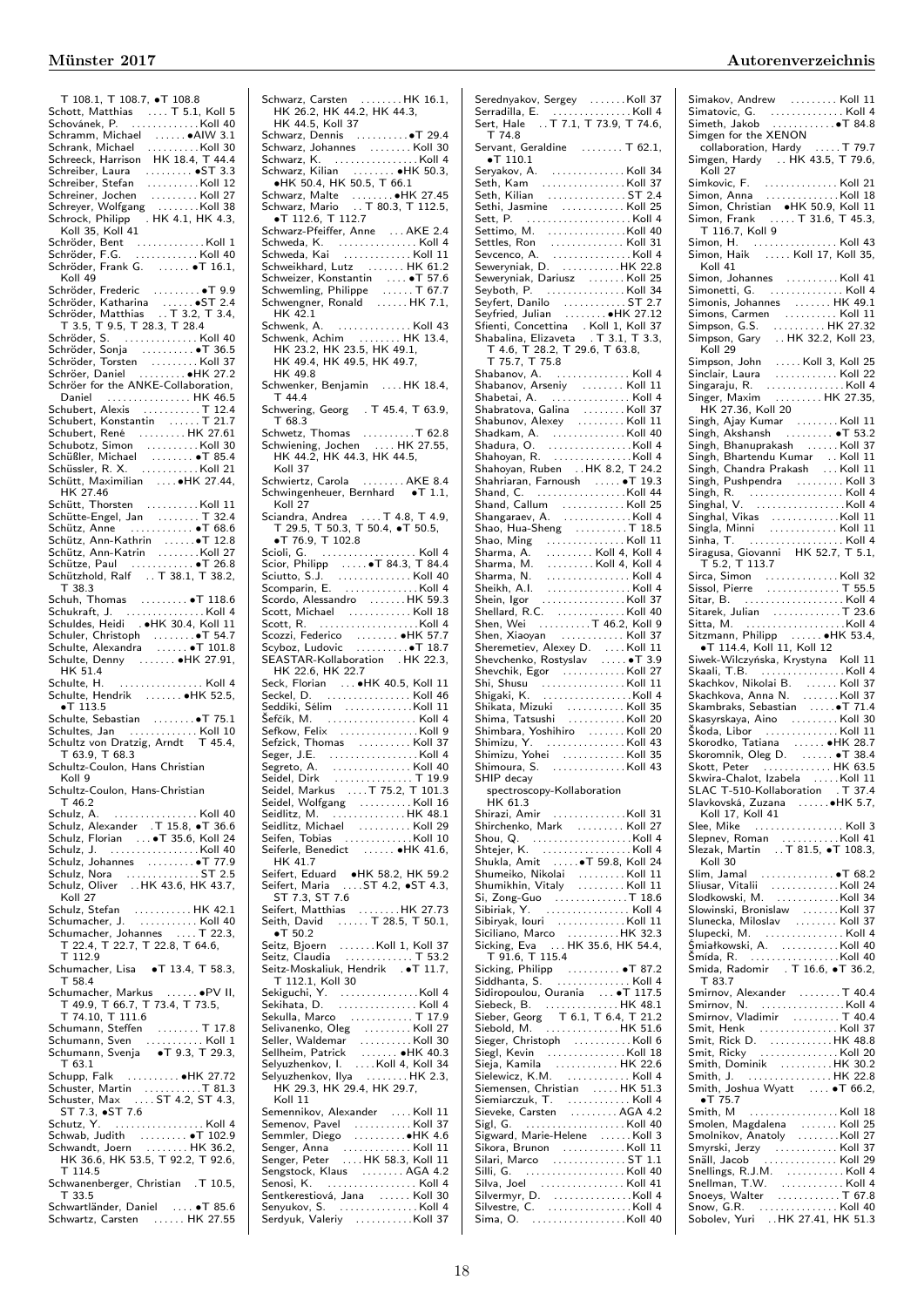| Söderström, P.-A. HK 22.7, Koll 44                                                                                                                                                                                                                                                                   |  |
|------------------------------------------------------------------------------------------------------------------------------------------------------------------------------------------------------------------------------------------------------------------------------------------------------|--|
| Söderström, Pär-Anders •HK 22.2,                                                                                                                                                                                                                                                                     |  |
|                                                                                                                                                                                                                                                                                                      |  |
| Koll 22                                                                                                                                                                                                                                                                                              |  |
| North Control Control Control Control Control Control Control Control Control Control Control Control Control Control Control Control Control Control Control Control Control Control Control Control Control Control Control                                                                        |  |
|                                                                                                                                                                                                                                                                                                      |  |
|                                                                                                                                                                                                                                                                                                      |  |
|                                                                                                                                                                                                                                                                                                      |  |
|                                                                                                                                                                                                                                                                                                      |  |
|                                                                                                                                                                                                                                                                                                      |  |
|                                                                                                                                                                                                                                                                                                      |  |
|                                                                                                                                                                                                                                                                                                      |  |
|                                                                                                                                                                                                                                                                                                      |  |
|                                                                                                                                                                                                                                                                                                      |  |
|                                                                                                                                                                                                                                                                                                      |  |
| Soldner, T. HK 27.32<br>Soldner, Torsten     HK 24.1, Koll 23,                                                                                                                                                                                                                                       |  |
|                                                                                                                                                                                                                                                                                                      |  |
| Koll 39                                                                                                                                                                                                                                                                                              |  |
|                                                                                                                                                                                                                                                                                                      |  |
| Som, Indranil  Koll 11<br>Sommer, Felix HK 27.29, •HK 51.8                                                                                                                                                                                                                                           |  |
|                                                                                                                                                                                                                                                                                                      |  |
| Sommer, Mareike LT 4.1                                                                                                                                                                                                                                                                               |  |
|                                                                                                                                                                                                                                                                                                      |  |
|                                                                                                                                                                                                                                                                                                      |  |
| Sommers, P.<br>Sondenheimer, René ●T 38.5                                                                                                                                                                                                                                                            |  |
| Sonder, Svenja Nadine → •HK 36.6,                                                                                                                                                                                                                                                                    |  |
| $\bullet$ T 92.6                                                                                                                                                                                                                                                                                     |  |
|                                                                                                                                                                                                                                                                                                      |  |
| Song, Guofeng Koll 11                                                                                                                                                                                                                                                                                |  |
| Song, J.  Koll 4                                                                                                                                                                                                                                                                                     |  |
|                                                                                                                                                                                                                                                                                                      |  |
|                                                                                                                                                                                                                                                                                                      |  |
|                                                                                                                                                                                                                                                                                                      |  |
|                                                                                                                                                                                                                                                                                                      |  |
|                                                                                                                                                                                                                                                                                                      |  |
| HK 61.5                                                                                                                                                                                                                                                                                              |  |
|                                                                                                                                                                                                                                                                                                      |  |
|                                                                                                                                                                                                                                                                                                      |  |
|                                                                                                                                                                                                                                                                                                      |  |
|                                                                                                                                                                                                                                                                                                      |  |
|                                                                                                                                                                                                                                                                                                      |  |
|                                                                                                                                                                                                                                                                                                      |  |
| Sopcanel, F. (1992–1992)<br>Soranel, F. (1995–1995)<br>Sorano, Irene (1996–1996)<br>Sorano, Irene (1996–1996)<br>Soriano, Irene (1997–1996)<br>Sorokin, Iurii (1997–1998)<br>Sorokin, Iurii (1997–1998)<br>Sorokin, J. (1998–1998)<br>Sorokin,                                                       |  |
|                                                                                                                                                                                                                                                                                                      |  |
|                                                                                                                                                                                                                                                                                                      |  |
|                                                                                                                                                                                                                                                                                                      |  |
|                                                                                                                                                                                                                                                                                                      |  |
|                                                                                                                                                                                                                                                                                                      |  |
|                                                                                                                                                                                                                                                                                                      |  |
|                                                                                                                                                                                                                                                                                                      |  |
|                                                                                                                                                                                                                                                                                                      |  |
| Sosin, Zbigniew<br>Sosin, Zbigniew<br>Sosin, Zbigniew<br>Sosin, Stefano<br>Sosin, Stefano<br>Sosin, Cathrina<br>Sosin, Cathrina<br>Michael (10, Koll 37<br>Sowa, Cathrina<br>Michael (10, Koll 37<br>Sowa, Cathrina<br>Michael (10, Koll 37                                                          |  |
|                                                                                                                                                                                                                                                                                                      |  |
|                                                                                                                                                                                                                                                                                                      |  |
|                                                                                                                                                                                                                                                                                                      |  |
|                                                                                                                                                                                                                                                                                                      |  |
|                                                                                                                                                                                                                                                                                                      |  |
|                                                                                                                                                                                                                                                                                                      |  |
|                                                                                                                                                                                                                                                                                                      |  |
|                                                                                                                                                                                                                                                                                                      |  |
|                                                                                                                                                                                                                                                                                                      |  |
|                                                                                                                                                                                                                                                                                                      |  |
|                                                                                                                                                                                                                                                                                                      |  |
|                                                                                                                                                                                                                                                                                                      |  |
| Sozzi, Federica<br>Sozzi, Federica<br>Spaan, Bernhard<br>Spannowsky, Michael<br>Spannowsky, Michael<br>Spannowsky, Michael<br>Michael<br>Michael<br>Michael<br>Michael<br>Michael<br>Michael<br>Michael<br>Michael<br>Michael<br>Michael<br>Michael<br>Michael<br>                                   |  |
|                                                                                                                                                                                                                                                                                                      |  |
| Spataro, Stefano   Koll 37<br>Specht, Mathieu   Koll 12                                                                                                                                                                                                                                              |  |
|                                                                                                                                                                                                                                                                                                      |  |
|                                                                                                                                                                                                                                                                                                      |  |
|                                                                                                                                                                                                                                                                                                      |  |
|                                                                                                                                                                                                                                                                                                      |  |
|                                                                                                                                                                                                                                                                                                      |  |
|                                                                                                                                                                                                                                                                                                      |  |
| Specivius, Andreas<br>Specivius, Andreas<br>Specior, Aaron<br>Specich, Dennis<br>Specifich, Dennis<br>Spicker, Pennis<br>Spicker, Karsten<br>Spicker, Karsten<br>Mila 27.65<br>Spicker, Karsten<br>Mila 27.65<br>Nila 27.65<br>Nila 27.65<br>Nila 27.65<br><br>Spieker, Karsten •HK<br>38.2. Koll 1. |  |
| Koll 10                                                                                                                                                                                                                                                                                              |  |
|                                                                                                                                                                                                                                                                                                      |  |
|                                                                                                                                                                                                                                                                                                      |  |
|                                                                                                                                                                                                                                                                                                      |  |
|                                                                                                                                                                                                                                                                                                      |  |
| HK 5.8, HK 25.5, HK 27.48,<br>HK 32.6, HK 32.7, HK 48.3,                                                                                                                                                                                                                                             |  |
| •HK 56.1, HK 60.1, HK 60.4                                                                                                                                                                                                                                                                           |  |
| Spiesberger, Hubert  HK 27.58                                                                                                                                                                                                                                                                        |  |
| Spillmann, Uwe  Koll 17                                                                                                                                                                                                                                                                              |  |
|                                                                                                                                                                                                                                                                                                      |  |
| Spiriti, E.  Koll 4                                                                                                                                                                                                                                                                                  |  |
|                                                                                                                                                                                                                                                                                                      |  |
|                                                                                                                                                                                                                                                                                                      |  |
|                                                                                                                                                                                                                                                                                                      |  |
|                                                                                                                                                                                                                                                                                                      |  |
| Sputowska, I.<br>Spyrou, Artemis   Koll 18<br>Squartini, R. Koll 40                                                                                                                                                                                                                                  |  |
|                                                                                                                                                                                                                                                                                                      |  |
| Srisawad, Pornrad Alexandrick Koll 37<br>Srivastava, B.K. Alexandrick Koll 4                                                                                                                                                                                                                         |  |
|                                                                                                                                                                                                                                                                                                      |  |
|                                                                                                                                                                                                                                                                                                      |  |
|                                                                                                                                                                                                                                                                                                      |  |
| Stach, Daniel<br>Stachel, J. (1999)<br>Stachel, Johanna (1990) III, HK 39.7,                                                                                                                                                                                                                         |  |
| $\bullet$ LT 7.1                                                                                                                                                                                                                                                                                     |  |
|                                                                                                                                                                                                                                                                                                      |  |
|                                                                                                                                                                                                                                                                                                      |  |
| Stachurska, Juliana •T 82.6<br>Stadie, Hartmut T 75.2, T 101.2,                                                                                                                                                                                                                                      |  |
| T 101.3                                                                                                                                                                                                                                                                                              |  |
| Stahl, Achim                                                                                                                                                                                                                                                                                         |  |
|                                                                                                                                                                                                                                                                                                      |  |
|                                                                                                                                                                                                                                                                                                      |  |
|                                                                                                                                                                                                                                                                                                      |  |
| ahl, Achim  ST 1.2, ST 1.4,<br>ST 1.5, ST 1.6, ST 5.3, ST 7.1,<br>T 7.1, T 57.4, T 73.9, T 74.6,<br>T 74.8, T 89.7, T 96.7                                                                                                                                                                           |  |
|                                                                                                                                                                                                                                                                                                      |  |
| Stahl, Christian . HK 6.6, HK 36.4,<br>HK 60.7, T 92.4, Koll 3                                                                                                                                                                                                                                       |  |
| Stahl, Marian  . T 31.5                                                                                                                                                                                                                                                                              |  |
|                                                                                                                                                                                                                                                                                                      |  |
| Stahlberg, Martin  Koll 16                                                                                                                                                                                                                                                                           |  |
| Stamen, Rainer  Koll 9                                                                                                                                                                                                                                                                               |  |
| Stamm, Jill Koll 23                                                                                                                                                                                                                                                                                  |  |
|                                                                                                                                                                                                                                                                                                      |  |
| Stan, Emil Koll 41                                                                                                                                                                                                                                                                                   |  |
|                                                                                                                                                                                                                                                                                                      |  |
| Stanca, D. Koll 40                                                                                                                                                                                                                                                                                   |  |
| Stanco, Luca   Koll 27                                                                                                                                                                                                                                                                               |  |

| Stasielak, J.  Koll 40                                                                                                                                                                                                                     |
|--------------------------------------------------------------------------------------------------------------------------------------------------------------------------------------------------------------------------------------------|
|                                                                                                                                                                                                                                            |
|                                                                                                                                                                                                                                            |
|                                                                                                                                                                                                                                            |
|                                                                                                                                                                                                                                            |
|                                                                                                                                                                                                                                            |
|                                                                                                                                                                                                                                            |
|                                                                                                                                                                                                                                            |
|                                                                                                                                                                                                                                            |
|                                                                                                                                                                                                                                            |
|                                                                                                                                                                                                                                            |
| Stausemiare, Jan (1997)<br>Stebel, Tomasz (1997)<br>Stebel, Tomasz (1998)<br>Steck, Markus (1998)<br>Steck, Pia HK 36.5, T 69.4, T 92.5<br>Stefane, G. (1998)<br>Stefane, G. (1998)<br>Stefane, G. (1998)<br>Stefane, C. (1998)            |
|                                                                                                                                                                                                                                            |
|                                                                                                                                                                                                                                            |
|                                                                                                                                                                                                                                            |
|                                                                                                                                                                                                                                            |
|                                                                                                                                                                                                                                            |
|                                                                                                                                                                                                                                            |
|                                                                                                                                                                                                                                            |
| Stefanov, Nicole<br>Stefanov, Nicole<br>Stefanova, Elena<br>Steffen, Dominik<br>Steffen, Oliver<br><b>CHALL ACCOLL ACCOLL ACCOLL</b><br>Steffen, Oliver<br><b>CHALL ACCOLL</b>                                                             |
|                                                                                                                                                                                                                                            |
|                                                                                                                                                                                                                                            |
| Stegemann, Alexander  • HK 3.4<br>Stegmann, R.  HK 22.8                                                                                                                                                                                    |
|                                                                                                                                                                                                                                            |
| Stegmann, Robert  HK 60.7                                                                                                                                                                                                                  |
|                                                                                                                                                                                                                                            |
|                                                                                                                                                                                                                                            |
|                                                                                                                                                                                                                                            |
| Steidl, Markus<br>Steiger, Hans   Koll 30<br>T 112.5, T 112.6, ●T 112.7                                                                                                                                                                    |
|                                                                                                                                                                                                                                            |
| Steiger, Konrad  Koll 22                                                                                                                                                                                                                   |
|                                                                                                                                                                                                                                            |
|                                                                                                                                                                                                                                            |
|                                                                                                                                                                                                                                            |
|                                                                                                                                                                                                                                            |
|                                                                                                                                                                                                                                            |
|                                                                                                                                                                                                                                            |
|                                                                                                                                                                                                                                            |
| Koll 30                                                                                                                                                                                                                                    |
|                                                                                                                                                                                                                                            |
|                                                                                                                                                                                                                                            |
|                                                                                                                                                                                                                                            |
| Steinbrück, Georg<br>Steinen, Marcell HK 27.72, Koll 37<br>Steinert, Thorsten HK 20.7,<br>HK 50.2                                                                                                                                          |
| HK 59.2                                                                                                                                                                                                                                    |
| Steinhauser, Matthias T 17.7,                                                                                                                                                                                                              |
|                                                                                                                                                                                                                                            |
|                                                                                                                                                                                                                                            |
|                                                                                                                                                                                                                                            |
| Steinhilber, Gerhart  HK 60.2,                                                                                                                                                                                                             |
|                                                                                                                                                                                                                                            |
| Koll 20                                                                                                                                                                                                                                    |
|                                                                                                                                                                                                                                            |
|                                                                                                                                                                                                                                            |
|                                                                                                                                                                                                                                            |
|                                                                                                                                                                                                                                            |
|                                                                                                                                                                                                                                            |
|                                                                                                                                                                                                                                            |
| Steinschaden, Dominik  HK 16.1,                                                                                                                                                                                                            |
| HK 26.2, Koll 37                                                                                                                                                                                                                           |
| Stelter, Samuel HK 6.8, .HK 26.7,                                                                                                                                                                                                          |
| HK 26.8                                                                                                                                                                                                                                    |
|                                                                                                                                                                                                                                            |
|                                                                                                                                                                                                                                            |
| Stemmle, Simon<br>Stenlund, E. (1999). Stenlund, E. (1999). Noll 4                                                                                                                                                                         |
|                                                                                                                                                                                                                                            |
|                                                                                                                                                                                                                                            |
|                                                                                                                                                                                                                                            |
|                                                                                                                                                                                                                                            |
|                                                                                                                                                                                                                                            |
|                                                                                                                                                                                                                                            |
|                                                                                                                                                                                                                                            |
|                                                                                                                                                                                                                                            |
|                                                                                                                                                                                                                                            |
| Stephan, Maurice<br>Stephan, Maurice<br>Steppat, Lisa<br>Steppat, Lisa<br>The Steppenbeck, D.<br>The Steppenbeck, D.<br>The Steppenbeck of the Step of the Step of the Step of the Step of the Step of the Step of the Step of the Step of |
|                                                                                                                                                                                                                                            |
| Sterzenbach, Günter<br>Stettner, Joeran  T 58.3, T 58.4,                                                                                                                                                                                   |
| $\bullet$ T 106.3                                                                                                                                                                                                                          |
|                                                                                                                                                                                                                                            |
| Steuer, Anna                                                                                                                                                                                                                               |
|                                                                                                                                                                                                                                            |
|                                                                                                                                                                                                                                            |
|                                                                                                                                                                                                                                            |
|                                                                                                                                                                                                                                            |
|                                                                                                                                                                                                                                            |
|                                                                                                                                                                                                                                            |
|                                                                                                                                                                                                                                            |
|                                                                                                                                                                                                                                            |
|                                                                                                                                                                                                                                            |
| T 101.3                                                                                                                                                                                                                                    |
|                                                                                                                                                                                                                                            |
|                                                                                                                                                                                                                                            |
|                                                                                                                                                                                                                                            |
|                                                                                                                                                                                                                                            |
|                                                                                                                                                                                                                                            |
|                                                                                                                                                                                                                                            |
|                                                                                                                                                                                                                                            |
| HK 42.1                                                                                                                                                                                                                                    |
|                                                                                                                                                                                                                                            |
|                                                                                                                                                                                                                                            |
|                                                                                                                                                                                                                                            |
|                                                                                                                                                                                                                                            |
|                                                                                                                                                                                                                                            |
|                                                                                                                                                                                                                                            |
|                                                                                                                                                                                                                                            |
|                                                                                                                                                                                                                                            |
|                                                                                                                                                                                                                                            |
|                                                                                                                                                                                                                                            |
|                                                                                                                                                                                                                                            |
|                                                                                                                                                                                                                                            |
|                                                                                                                                                                                                                                            |
|                                                                                                                                                                                                                                            |
|                                                                                                                                                                                                                                            |
|                                                                                                                                                                                                                                            |
|                                                                                                                                                                                                                                            |
| Stolte-Cord to Krax, Philipp<br>$\bullet$ T 29.1                                                                                                                                                                                           |
|                                                                                                                                                                                                                                            |
|                                                                                                                                                                                                                                            |
| Strassner, Arno I. 796.3, T. 100.4,<br>T. 100.6, T. 111.3<br>Strafella, F. (111.3)                                                                                                                                                         |
| Strakovsky, Igor  Koll 1<br>Strandhagen, Christian  Koll 16                                                                                                                                                                                |

| Stransky, Dominik Koll 6<br>Strauss, R.  T 79.5                                                                                                                                                                                         |  |
|-----------------------------------------------------------------------------------------------------------------------------------------------------------------------------------------------------------------------------------------|--|
|                                                                                                                                                                                                                                         |  |
|                                                                                                                                                                                                                                         |  |
| Strauss, Raimund   Koll 16<br>Streich, Alexander   T 16.6                                                                                                                                                                               |  |
|                                                                                                                                                                                                                                         |  |
| Strikhanov, Michael     Koll 11<br>Strikman, Mark    HK 58.8                                                                                                                                                                            |  |
|                                                                                                                                                                                                                                         |  |
| Strmen, P. Koll 4                                                                                                                                                                                                                       |  |
|                                                                                                                                                                                                                                         |  |
|                                                                                                                                                                                                                                         |  |
|                                                                                                                                                                                                                                         |  |
| Ströhmer, Raimund  HK 52.7,<br>HK 52.8, T 5.1, T 5.2, T 113.7,                                                                                                                                                                          |  |
|                                                                                                                                                                                                                                         |  |
| $T$ 117.3                                                                                                                                                                                                                               |  |
| T 113.8, T 117.3<br>Strohauer, Stefan   Koll 11                                                                                                                                                                                         |  |
|                                                                                                                                                                                                                                         |  |
|                                                                                                                                                                                                                                         |  |
|                                                                                                                                                                                                                                         |  |
|                                                                                                                                                                                                                                         |  |
| Strohmeier, Susanne  HK 23.3<br>Strokovsky, Evgeny A. Koll 37<br>Stromhagen, Richard Koll 5                                                                                                                                             |  |
| Stroth, Joachim . HK 40.5, Koll 11,                                                                                                                                                                                                     |  |
| Koll 12                                                                                                                                                                                                                                 |  |
| Strotjohann, Nora Linn<br>Strotmann, Simon<br>T 16.5                                                                                                                                                                                    |  |
|                                                                                                                                                                                                                                         |  |
|                                                                                                                                                                                                                                         |  |
| Strub, Thomas Koll 1                                                                                                                                                                                                                    |  |
|                                                                                                                                                                                                                                         |  |
|                                                                                                                                                                                                                                         |  |
|                                                                                                                                                                                                                                         |  |
|                                                                                                                                                                                                                                         |  |
|                                                                                                                                                                                                                                         |  |
|                                                                                                                                                                                                                                         |  |
|                                                                                                                                                                                                                                         |  |
|                                                                                                                                                                                                                                         |  |
| Stübner, Henri<br>Stübner, Henri<br>Stüven, Tim (1992), International Studies<br>Stumm, Julia (1993), International Stumm, Julia (1994), International Stumm, International Stumm, International Stumm, International Stumm, Internatio |  |
| Sturm, Christian  HK 15.5,                                                                                                                                                                                                              |  |
| HK 36.3, T 92.3, Koll 11                                                                                                                                                                                                                |  |
| Sturm, Michael  Koll 30<br>Suaide, A.A.P.  Koll 4                                                                                                                                                                                       |  |
|                                                                                                                                                                                                                                         |  |
|                                                                                                                                                                                                                                         |  |
|                                                                                                                                                                                                                                         |  |
|                                                                                                                                                                                                                                         |  |
| Subrt, Ondrej     HK 15.3<br>Suchek, Stanislav     0T 10.4                                                                                                                                                                              |  |
|                                                                                                                                                                                                                                         |  |
|                                                                                                                                                                                                                                         |  |
| Sudholz, T.<br>Sudholz, T.<br>Sudo, Yuji<br>Sugitate, T.<br>Suire, C.<br>Suire, C.<br>Suire, C.<br>Suire, C.<br>Suire, C.                                                                                                               |  |
|                                                                                                                                                                                                                                         |  |
|                                                                                                                                                                                                                                         |  |
|                                                                                                                                                                                                                                         |  |
| Suk, Michal  T 95.2                                                                                                                                                                                                                     |  |
|                                                                                                                                                                                                                                         |  |
|                                                                                                                                                                                                                                         |  |
| Suleimanov, Mais<br>Suleymanov, M.   Koll 4                                                                                                                                                                                             |  |
|                                                                                                                                                                                                                                         |  |
|                                                                                                                                                                                                                                         |  |
|                                                                                                                                                                                                                                         |  |
| Sullivan, Chris     Koll 19<br>Sultanov, R.     Koll 4                                                                                                                                                                                  |  |
|                                                                                                                                                                                                                                         |  |
| Sultanov, Rishat  Koll 11                                                                                                                                                                                                               |  |
|                                                                                                                                                                                                                                         |  |
|                                                                                                                                                                                                                                         |  |
| Sumachev, Victorin Koll 10                                                                                                                                                                                                              |  |
|                                                                                                                                                                                                                                         |  |
|                                                                                                                                                                                                                                         |  |
|                                                                                                                                                                                                                                         |  |
| Sumikama, Toshiyuki Koll 22                                                                                                                                                                                                             |  |
| Sumowidagdo, S. Koll 4                                                                                                                                                                                                                  |  |
|                                                                                                                                                                                                                                         |  |
|                                                                                                                                                                                                                                         |  |
|                                                                                                                                                                                                                                         |  |
|                                                                                                                                                                                                                                         |  |
|                                                                                                                                                                                                                                         |  |
|                                                                                                                                                                                                                                         |  |
| Supek, Ivan Koll 1                                                                                                                                                                                                                      |  |
| Surmann, Julian ∴●T 96.8                                                                                                                                                                                                                |  |
|                                                                                                                                                                                                                                         |  |
|                                                                                                                                                                                                                                         |  |
|                                                                                                                                                                                                                                         |  |
| Susa, T.<br>Suzuki, H. (1998).<br>Suzuki, K. (1999).<br>Suzuki, K. (1999).                                                                                                                                                              |  |
| Suzuki, Ken  . HK 16.1, HK 26.2,                                                                                                                                                                                                        |  |
| Koll 37                                                                                                                                                                                                                                 |  |
| Suzuki, Tomokazu Koll 20                                                                                                                                                                                                                |  |
|                                                                                                                                                                                                                                         |  |
|                                                                                                                                                                                                                                         |  |
| Svirida, Dmitry     Koll 11<br>Svoboda, Ondřej     Koll 11                                                                                                                                                                              |  |
| Svoboda, Zdenek T 95.2                                                                                                                                                                                                                  |  |
|                                                                                                                                                                                                                                         |  |
|                                                                                                                                                                                                                                         |  |
|                                                                                                                                                                                                                                         |  |
|                                                                                                                                                                                                                                         |  |
|                                                                                                                                                                                                                                         |  |
| HK 52.8, T 70.2, .T 113.7,                                                                                                                                                                                                              |  |
| T 113.8                                                                                                                                                                                                                                 |  |
| Syha, Marc . HK 27.44, HK 27.46                                                                                                                                                                                                         |  |
|                                                                                                                                                                                                                                         |  |
|                                                                                                                                                                                                                                         |  |
| Symochko, Dmytro<br>HK 4.6, HK 27.92, Koll 41                                                                                                                                                                                           |  |
| Syndikus, Ina HK 27.70, .HK 31.4,                                                                                                                                                                                                       |  |
| Koll 41                                                                                                                                                                                                                                 |  |
| Szabo, A.                                                                                                                                                                                                                               |  |
|                                                                                                                                                                                                                                         |  |
|                                                                                                                                                                                                                                         |  |
|                                                                                                                                                                                                                                         |  |
|                                                                                                                                                                                                                                         |  |
| Szameitat, Tobias  HK 46.1,                                                                                                                                                                                                             |  |
| HK 46.2                                                                                                                                                                                                                                 |  |
|                                                                                                                                                                                                                                         |  |
| . Koll 4<br>Szarka, I.<br>$\sim 100$                                                                                                                                                                                                    |  |
| Szczepanczyk, B. HK 27.56                                                                                                                                                                                                               |  |
|                                                                                                                                                                                                                                         |  |
|                                                                                                                                                                                                                                         |  |
| Szczepaniak, Adam<br>Szczepankiewicz, A. (1999). Koll 4                                                                                                                                                                                 |  |
|                                                                                                                                                                                                                                         |  |
| Szczurek, Antoni (1997)<br>Szczygiel, Robert (1998)<br>Szczygiel, Robert (1998)                                                                                                                                                         |  |
| Szuba, M.  Koll 34                                                                                                                                                                                                                      |  |
| Szücs, Tamás<br>Szücs, Tamás III HK 42.1, Koll 17<br>Szymanski, M. II Koll 4                                                                                                                                                            |  |

| Ta, Duc Bao T 49.9, T 73.4,                                                                                                                                                                                                                                                                                                                          |      |
|------------------------------------------------------------------------------------------------------------------------------------------------------------------------------------------------------------------------------------------------------------------------------------------------------------------------------------------------------|------|
| $T$ 111.6                                                                                                                                                                                                                                                                                                                                            |      |
|                                                                                                                                                                                                                                                                                                                                                      |      |
|                                                                                                                                                                                                                                                                                                                                                      |      |
|                                                                                                                                                                                                                                                                                                                                                      |      |
|                                                                                                                                                                                                                                                                                                                                                      |      |
|                                                                                                                                                                                                                                                                                                                                                      |      |
|                                                                                                                                                                                                                                                                                                                                                      |      |
|                                                                                                                                                                                                                                                                                                                                                      |      |
|                                                                                                                                                                                                                                                                                                                                                      |      |
|                                                                                                                                                                                                                                                                                                                                                      |      |
|                                                                                                                                                                                                                                                                                                                                                      |      |
| Takeuchi, Satoshi<br>Tambave, G.J.<br>Tambave, G.J.<br>Tamii, Atsushi  HK 4.2, HK 27.34,<br>Koll 20                                                                                                                                                                                                                                                  |      |
| Tanabe, Tomohiko T 32.5                                                                                                                                                                                                                                                                                                                              |      |
|                                                                                                                                                                                                                                                                                                                                                      |      |
|                                                                                                                                                                                                                                                                                                                                                      |      |
| Tanaka, Yoshiki Koll 26                                                                                                                                                                                                                                                                                                                              |      |
|                                                                                                                                                                                                                                                                                                                                                      |      |
|                                                                                                                                                                                                                                                                                                                                                      |      |
|                                                                                                                                                                                                                                                                                                                                                      |      |
|                                                                                                                                                                                                                                                                                                                                                      |      |
| Tana, Yoshiki<br>Tana, Zebo<br>Tanha, Milad<br>Taniuchi, R.<br>Taniuchi, R.<br>Tanz, David<br>Tanz, David<br>Tanz, A.<br>Tanz, A.<br>Tanz, A.<br>Tanz, Tanz, Tanz, Tanz, Tanz, Tanz, Tanz, Tanz, Tanz, Tanz, Tanz, Tanz, Tanz, Tanz, Tanz, Tanz, T                                                                                                   |      |
|                                                                                                                                                                                                                                                                                                                                                      |      |
|                                                                                                                                                                                                                                                                                                                                                      |      |
|                                                                                                                                                                                                                                                                                                                                                      |      |
|                                                                                                                                                                                                                                                                                                                                                      |      |
|                                                                                                                                                                                                                                                                                                                                                      |      |
|                                                                                                                                                                                                                                                                                                                                                      |      |
|                                                                                                                                                                                                                                                                                                                                                      |      |
|                                                                                                                                                                                                                                                                                                                                                      |      |
|                                                                                                                                                                                                                                                                                                                                                      |      |
|                                                                                                                                                                                                                                                                                                                                                      |      |
|                                                                                                                                                                                                                                                                                                                                                      |      |
|                                                                                                                                                                                                                                                                                                                                                      |      |
|                                                                                                                                                                                                                                                                                                                                                      |      |
|                                                                                                                                                                                                                                                                                                                                                      |      |
|                                                                                                                                                                                                                                                                                                                                                      |      |
|                                                                                                                                                                                                                                                                                                                                                      |      |
|                                                                                                                                                                                                                                                                                                                                                      |      |
|                                                                                                                                                                                                                                                                                                                                                      |      |
| Tarzila, M.G. (1997)<br>Tarzila, Madalina-Gabriela (1901 11<br>Tattersall, Jamie (1972)<br>Tattersall, Jamie (1972)<br>Tattersall, Jamie (1976)<br>Tefelska, A. (1976)<br>Tefelska, A. (1976)<br>Tefelska, A. (1976)<br>Tegner, Per-Erik (1988<br>Temminghoff, Robert  . T 72.4,<br>Koll 13                                                          |      |
|                                                                                                                                                                                                                                                                                                                                                      |      |
|                                                                                                                                                                                                                                                                                                                                                      |      |
|                                                                                                                                                                                                                                                                                                                                                      |      |
|                                                                                                                                                                                                                                                                                                                                                      |      |
|                                                                                                                                                                                                                                                                                                                                                      | 51.4 |
|                                                                                                                                                                                                                                                                                                                                                      |      |
|                                                                                                                                                                                                                                                                                                                                                      |      |
|                                                                                                                                                                                                                                                                                                                                                      |      |
| Figure Philipp<br>Terpel, Philipp<br>ter Veen, S.<br>Tarasaki, K.<br>Tereshchenko, V.<br>Andrii Martin (1992)<br>Territory Andrii (1993)<br>Territory Andrii (1993)<br>Teroerde, Marius  • T 103.2,<br>T 103.6                                                                                                                                       |      |
|                                                                                                                                                                                                                                                                                                                                                      |      |
|                                                                                                                                                                                                                                                                                                                                                      |      |
|                                                                                                                                                                                                                                                                                                                                                      |      |
|                                                                                                                                                                                                                                                                                                                                                      |      |
|                                                                                                                                                                                                                                                                                                                                                      |      |
|                                                                                                                                                                                                                                                                                                                                                      |      |
|                                                                                                                                                                                                                                                                                                                                                      |      |
|                                                                                                                                                                                                                                                                                                                                                      |      |
|                                                                                                                                                                                                                                                                                                                                                      |      |
|                                                                                                                                                                                                                                                                                                                                                      |      |
|                                                                                                                                                                                                                                                                                                                                                      |      |
| ST 4.7                                                                                                                                                                                                                                                                                                                                               |      |
|                                                                                                                                                                                                                                                                                                                                                      |      |
| Festman, was<br>Tessane, Jan (1943, 1948, 1948, 1948, 1948, 1948, 1948, 1948, 1948, 1949, 1949, 1949, 1949, 1949, 1949, 1949, 1949, 1949, 1949, 1949, 1949, 1949, 1949, 1949, 1949, 1949, 1949, 1949, 1949, 1949, 1949, 1949, 1<br>Theeuwes, Vincent  T 85.6<br>Theilenberg, Sebastian  ST 4.6,<br>Theinert, Robert<br>Theisen, Christophe<br>Koli 3 |      |
|                                                                                                                                                                                                                                                                                                                                                      |      |
|                                                                                                                                                                                                                                                                                                                                                      |      |
|                                                                                                                                                                                                                                                                                                                                                      |      |
|                                                                                                                                                                                                                                                                                                                                                      |      |
|                                                                                                                                                                                                                                                                                                                                                      |      |
| Thies, Ronja<br>Thies, Ronja<br>Thirolf, P. G. HK 27.57, HK 27.66,<br>HK 27.67, HK 27.68                                                                                                                                                                                                                                                             |      |
|                                                                                                                                                                                                                                                                                                                                                      |      |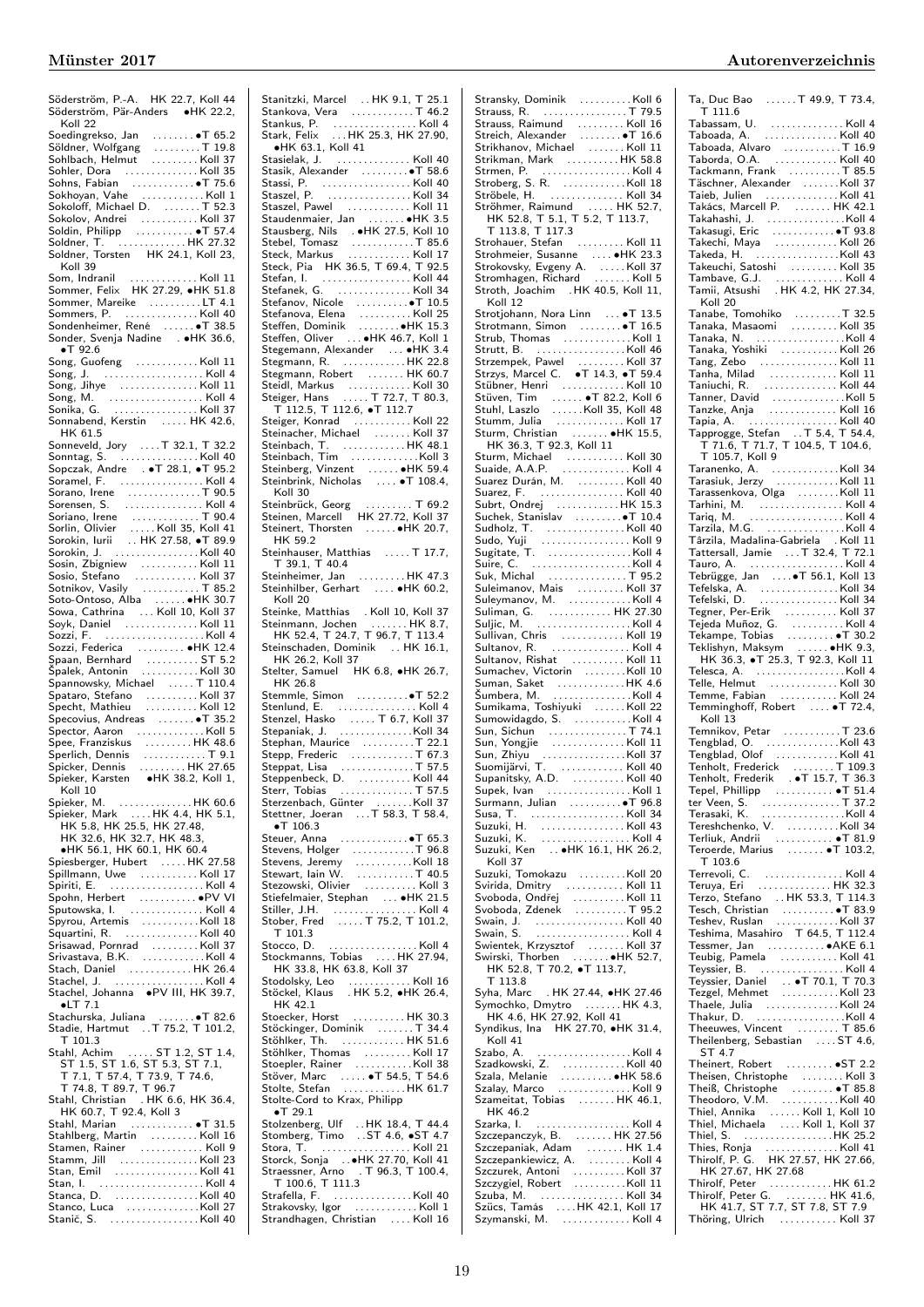| Tholen, Heiner<br>Thoma, Ulrike  Koll 10, Koll 37                                                                                   |
|-------------------------------------------------------------------------------------------------------------------------------------|
|                                                                                                                                     |
|                                                                                                                                     |
| Thomas, Andreas   Koll 1<br>Thomas, Benedikt   HK 42.2,                                                                             |
| HK 42.5, Koll 17                                                                                                                    |
|                                                                                                                                     |
| Thomas, D. Koll 4                                                                                                                   |
|                                                                                                                                     |
|                                                                                                                                     |
| Thoudam, S.  T 37.2                                                                                                                 |
| Thüer, Sebastian T 103.1                                                                                                            |
| Thümmler, Thomas  Koll 30                                                                                                           |
| Thürauf, M. HK 27.32                                                                                                                |
| Thürauf, Michael HK 32.2,                                                                                                           |
| •HK 60.8, Koll 23, Koll 29                                                                                                          |
|                                                                                                                                     |
| Thurn, Jan ●HK 24.5                                                                                                                 |
|                                                                                                                                     |
|                                                                                                                                     |
|                                                                                                                                     |
| Tiefenthaler, Christian<br>Tiefenthaler, Christian  HK 27.72<br>Tiemens, Marcel  Koll 37                                            |
|                                                                                                                                     |
| Tietje, Ingmari Christa  T 72.9                                                                                                     |
| Tietzsch, Alexander  T 57.5,                                                                                                        |
| T 80.2                                                                                                                              |
|                                                                                                                                     |
|                                                                                                                                     |
|                                                                                                                                     |
| Tikhonov, Yury  Koll 37                                                                                                             |
|                                                                                                                                     |
|                                                                                                                                     |
|                                                                                                                                     |
|                                                                                                                                     |
|                                                                                                                                     |
|                                                                                                                                     |
|                                                                                                                                     |
|                                                                                                                                     |
|                                                                                                                                     |
|                                                                                                                                     |
| Tluczykont, Martin  T 99.2                                                                                                          |
| Tlustý, Pavel Koll 11                                                                                                               |
|                                                                                                                                     |
|                                                                                                                                     |
|                                                                                                                                     |
|                                                                                                                                     |
|                                                                                                                                     |
| Koll 41                                                                                                                             |
|                                                                                                                                     |
|                                                                                                                                     |
|                                                                                                                                     |
|                                                                                                                                     |
|                                                                                                                                     |
|                                                                                                                                     |
|                                                                                                                                     |
| $\bullet$ T 114.5<br>Toia, A.                                                                                                       |
|                                                                                                                                     |
|                                                                                                                                     |
|                                                                                                                                     |
|                                                                                                                                     |
|                                                                                                                                     |
|                                                                                                                                     |
|                                                                                                                                     |
| Koll 37                                                                                                                             |
|                                                                                                                                     |
|                                                                                                                                     |
|                                                                                                                                     |
|                                                                                                                                     |
|                                                                                                                                     |
|                                                                                                                                     |
|                                                                                                                                     |
|                                                                                                                                     |
| Tornow, W.  HK 31.8, HK 31.9,<br>HK 60.6                                                                                            |
|                                                                                                                                     |
| Tornow, Werner HK 32.5, HK 60.3                                                                                                     |
|                                                                                                                                     |
| Torralba Elipe, G. Koll 40<br>Torres-Rincon, Juan HK 20.6                                                                           |
| Torres-Rincon, Juan M. . HK 27.18,                                                                                                  |
| HK 40.8                                                                                                                             |
|                                                                                                                                     |
|                                                                                                                                     |
| Träger, M.  HK 27.56                                                                                                                |
| Träger, Michael Koll 11                                                                                                             |
|                                                                                                                                     |
|                                                                                                                                     |
|                                                                                                                                     |
|                                                                                                                                     |
| Trautmann, Norbert  HK 27.41,<br>HK 51.3                                                                                            |
|                                                                                                                                     |
| Trautmann, Wolfgang Koll 41                                                                                                         |
|                                                                                                                                     |
|                                                                                                                                     |
|                                                                                                                                     |
| Travers, Bruno<br>Travnicek, P.<br>Travnicek, P.<br>Traxler, Michael   . HK 63.5, Koll 37<br>Triffterer, Tobias    Koll 10, Koll 37 |
|                                                                                                                                     |
|                                                                                                                                     |
|                                                                                                                                     |
|                                                                                                                                     |
| T 55.8, T 55.9, T 79.4<br>Trinh Thi, Honghanh  • T 72.7,                                                                            |
| Koll 16                                                                                                                             |
|                                                                                                                                     |
|                                                                                                                                     |
|                                                                                                                                     |
|                                                                                                                                     |
| Tripathy, Sushanta<br>Tripolt, Ralf-Arno HK 3.4, HK 40.4<br>Tripon, Michel<br>Arno HK 3.4, HK 40.4                                  |

| T 90.6                                                                                                                                                                                                                                                           |  |
|------------------------------------------------------------------------------------------------------------------------------------------------------------------------------------------------------------------------------------------------------------------|--|
| Troendle, Daniel<br>Trofymov, Artur<br>Trogolo, S.<br>Trogolo, S.                                                                                                                                                                                                |  |
|                                                                                                                                                                                                                                                                  |  |
|                                                                                                                                                                                                                                                                  |  |
| Trombetta, G. Koll 4<br>Trost, Nikolaus T 56.6, Koll 30                                                                                                                                                                                                          |  |
|                                                                                                                                                                                                                                                                  |  |
|                                                                                                                                                                                                                                                                  |  |
|                                                                                                                                                                                                                                                                  |  |
|                                                                                                                                                                                                                                                                  |  |
|                                                                                                                                                                                                                                                                  |  |
|                                                                                                                                                                                                                                                                  |  |
|                                                                                                                                                                                                                                                                  |  |
|                                                                                                                                                                                                                                                                  |  |
|                                                                                                                                                                                                                                                                  |  |
|                                                                                                                                                                                                                                                                  |  |
| Koll 31                                                                                                                                                                                                                                                          |  |
|                                                                                                                                                                                                                                                                  |  |
|                                                                                                                                                                                                                                                                  |  |
|                                                                                                                                                                                                                                                                  |  |
|                                                                                                                                                                                                                                                                  |  |
|                                                                                                                                                                                                                                                                  |  |
|                                                                                                                                                                                                                                                                  |  |
|                                                                                                                                                                                                                                                                  |  |
| TUM-RIKEN-p2p-Kollaboration                                                                                                                                                                                                                                      |  |
| HK 35.3, HK 61.9                                                                                                                                                                                                                                                 |  |
| Tunka-Rex-Kollaboration  T 16.1                                                                                                                                                                                                                                  |  |
| Turcati, Andrea<br>Turkat, Steffen   ●HK 24.6                                                                                                                                                                                                                    |  |
|                                                                                                                                                                                                                                                                  |  |
|                                                                                                                                                                                                                                                                  |  |
|                                                                                                                                                                                                                                                                  |  |
| Turko, L.<br>Turko, L.<br>Turko, L.<br>Turturas, Nicolae George  Koll 11<br>Tveter, T.S.<br>Moll 4                                                                                                                                                               |  |
|                                                                                                                                                                                                                                                                  |  |
| Typel, Stefan<br>Typel, Stefan<br>Typel, Stefan<br>Typel, Stefan<br>Tynkin, Nalerie<br>Typel, Stefan<br>Tynkin, Valerie<br>The 27.58<br>Tynkin, Valerie<br>Udup, E.<br>Udup, E.<br>Udup, E.<br>Udup, E.<br>Udup, E.<br>Udup, E.<br>Udup, E.<br>Udup, K.<br>Udup, |  |
|                                                                                                                                                                                                                                                                  |  |
|                                                                                                                                                                                                                                                                  |  |
|                                                                                                                                                                                                                                                                  |  |
|                                                                                                                                                                                                                                                                  |  |
|                                                                                                                                                                                                                                                                  |  |
| Koll 48                                                                                                                                                                                                                                                          |  |
|                                                                                                                                                                                                                                                                  |  |
|                                                                                                                                                                                                                                                                  |  |
|                                                                                                                                                                                                                                                                  |  |
|                                                                                                                                                                                                                                                                  |  |
|                                                                                                                                                                                                                                                                  |  |
|                                                                                                                                                                                                                                                                  |  |
| HK 26.8, Koll 37                                                                                                                                                                                                                                                 |  |
|                                                                                                                                                                                                                                                                  |  |
|                                                                                                                                                                                                                                                                  |  |
|                                                                                                                                                                                                                                                                  |  |
|                                                                                                                                                                                                                                                                  |  |
|                                                                                                                                                                                                                                                                  |  |
| Ullmann, Johannes<br>Ullmann, Johannes<br>Urich, Andreas<br>T. 55.6, T. 55.6, T. 55.7, T. 55.8, T. 55.8, T. 55.9, T. 72.7, T. 79.4,<br>T. 80.3, T. 112.5, T. 112.7, Koll. 16                                                                                     |  |
|                                                                                                                                                                                                                                                                  |  |
|                                                                                                                                                                                                                                                                  |  |
|                                                                                                                                                                                                                                                                  |  |
| Ulrich, R. (1997)<br>Ulrich, Ralf (1997)<br>Umaka, E.N. (1997)<br>Umaka, E.N. (1998)<br>Ulrich, R. (1998)<br>Ullrer, E. (1998)<br>Coll 34 (1998)                                                                                                                 |  |
| Unger, M. Koll 34, Koll 40                                                                                                                                                                                                                                       |  |
| Unger, Michael T 83.7<br>Unland Elorrieta, Martin Antonio                                                                                                                                                                                                        |  |
| T 90.6, $\bullet$ T 90.7                                                                                                                                                                                                                                         |  |
|                                                                                                                                                                                                                                                                  |  |
|                                                                                                                                                                                                                                                                  |  |
|                                                                                                                                                                                                                                                                  |  |
|                                                                                                                                                                                                                                                                  |  |
|                                                                                                                                                                                                                                                                  |  |
|                                                                                                                                                                                                                                                                  |  |
|                                                                                                                                                                                                                                                                  |  |
| Urban, Steffen . HK 17.3, HK 45.5,                                                                                                                                                                                                                               |  |
| T 43.3                                                                                                                                                                                                                                                           |  |
|                                                                                                                                                                                                                                                                  |  |
|                                                                                                                                                                                                                                                                  |  |
|                                                                                                                                                                                                                                                                  |  |
|                                                                                                                                                                                                                                                                  |  |
|                                                                                                                                                                                                                                                                  |  |
|                                                                                                                                                                                                                                                                  |  |
| Urlaß, Sebastian<br>Urlaß, Sebastian<br>Urquijo, Phillip<br>Usai, Emanuele<br>Usai, G.L.<br>Usai, G.L.<br>Usai, G.L.<br>Usai, G.L.                                                                                                                               |  |
|                                                                                                                                                                                                                                                                  |  |
|                                                                                                                                                                                                                                                                  |  |
|                                                                                                                                                                                                                                                                  |  |
|                                                                                                                                                                                                                                                                  |  |
|                                                                                                                                                                                                                                                                  |  |
| Usov, Yuri<br>Utrobicic, A.<br>Utrobicic, A.<br>Uwer, Peter<br>Uwer, Peter<br>T. 18.6, T. 40.6                                                                                                                                                                   |  |
|                                                                                                                                                                                                                                                                  |  |
|                                                                                                                                                                                                                                                                  |  |
| Uzhinsky, Vladimir<br>Uzunian, Andrey<br>V.d. Wense, Lars<br>V.d. Wense, Lars<br>W.d. Wense, Lars                                                                                                                                                                |  |
| V.-Lozano, I.  HK 27.57                                                                                                                                                                                                                                          |  |
|                                                                                                                                                                                                                                                                  |  |
|                                                                                                                                                                                                                                                                  |  |
| V. Rusov, Aleksey<br>V. Rusov, Aleksey<br>Vagnerini, Antonio<br>Valla, M. Antonio<br>Valla, M. Alexandress (Chrysostomos TT 70.2,<br>TT0.5, T117.1, T117.2                                                                                                       |  |

| Valdés Galicia, J.F.   Koll 40<br>Valencia Lozano, I.   HK 27.66,<br>.                                                                                                                                                                             |  |
|----------------------------------------------------------------------------------------------------------------------------------------------------------------------------------------------------------------------------------------------------|--|
| HK 27.68                                                                                                                                                                                                                                           |  |
| Valencia Lozano, Ingrid  ST 7.7,                                                                                                                                                                                                                   |  |
| ST 7.9                                                                                                                                                                                                                                             |  |
|                                                                                                                                                                                                                                                    |  |
| Valiente-Dobón, Jose Javier                                                                                                                                                                                                                        |  |
| HK 48.6                                                                                                                                                                                                                                            |  |
| Valin, Isabelle Koll 11, Koll 12                                                                                                                                                                                                                   |  |
| Valiño, I.<br>Vi                                                                                                                                                                                                                                   |  |
|                                                                                                                                                                                                                                                    |  |
|                                                                                                                                                                                                                                                    |  |
|                                                                                                                                                                                                                                                    |  |
| van de Wiele, Jacques<br>van den Berg, A.M.   Koll 40<br>van der Kolk, Naomi   T 45.3,                                                                                                                                                             |  |
|                                                                                                                                                                                                                                                    |  |
| T 116.7, Koll 9                                                                                                                                                                                                                                    |  |
| Van Der Maarel, J.<br>van der Weele, Jacco C.<br>van der Weele, Jacco C.<br>van der Wiele, Jacques<br>van Dijk, Maarten<br>van Dyk, Danny   . T 19.6, $\bullet$ T 61.3,<br>van Dyk, Danny   . T 19.6, $\bullet$ T 61.3,<br>$\bullet$ T 98.2        |  |
|                                                                                                                                                                                                                                                    |  |
|                                                                                                                                                                                                                                                    |  |
|                                                                                                                                                                                                                                                    |  |
| $\bullet$ T 98.2                                                                                                                                                                                                                                   |  |
|                                                                                                                                                                                                                                                    |  |
|                                                                                                                                                                                                                                                    |  |
|                                                                                                                                                                                                                                                    |  |
|                                                                                                                                                                                                                                                    |  |
| van Pee, Harald Koll 10                                                                                                                                                                                                                            |  |
|                                                                                                                                                                                                                                                    |  |
| Vanad, I. (1997)<br>Vandebrouck, Marine (1998) 1994<br>Vandebrouck, Marine (1998) 1994<br>Vanhoefer, Laura (1998) 1995<br>Vanhoefer, Laura (1998) 1995<br>HK 43.6, HK 43.7, Koll 27                                                                |  |
|                                                                                                                                                                                                                                                    |  |
|                                                                                                                                                                                                                                                    |  |
|                                                                                                                                                                                                                                                    |  |
|                                                                                                                                                                                                                                                    |  |
|                                                                                                                                                                                                                                                    |  |
|                                                                                                                                                                                                                                                    |  |
|                                                                                                                                                                                                                                                    |  |
|                                                                                                                                                                                                                                                    |  |
|                                                                                                                                                                                                                                                    |  |
|                                                                                                                                                                                                                                                    |  |
|                                                                                                                                                                                                                                                    |  |
|                                                                                                                                                                                                                                                    |  |
| Vargas, A. (1993)<br>Vargas, Cárdenas, B. (1994)<br>Vargas, Miguel Angel (1994)<br>Vargas, M. (1994)<br>Varma, R. (1994)<br>Varmer, Gary (1995)<br>Varner, Gary (1995)<br>Vasileiou M. (1997)<br>Vasileiou M. (1997)<br>Vasileiou M. (1998)<br>Vas |  |
|                                                                                                                                                                                                                                                    |  |
|                                                                                                                                                                                                                                                    |  |
|                                                                                                                                                                                                                                                    |  |
|                                                                                                                                                                                                                                                    |  |
|                                                                                                                                                                                                                                                    |  |
|                                                                                                                                                                                                                                                    |  |
|                                                                                                                                                                                                                                                    |  |
| Vasileiou, M.<br>Vasileiou, M.<br>Vasiliev, A. (1998).<br>Vasiliev, Alexander (1998).<br>Vassiliev, Iouri (1998).<br>Vassiliev, Iouri (1998).                                                                                                      |  |
| HK 58.3, Koll 11                                                                                                                                                                                                                                   |  |
| Vasylyev, Oleg Koll 11                                                                                                                                                                                                                             |  |
| Vaupel, Sebastian  HK 4.6,<br>HK 27.92                                                                                                                                                                                                             |  |
| Vauthier, A.<br>. Koll 4                                                                                                                                                                                                                           |  |
| Vázquez Doce, O. Koll 4                                                                                                                                                                                                                            |  |
| Vazquez Furelos, David  HK 53.3,                                                                                                                                                                                                                   |  |
| T 114.3                                                                                                                                                                                                                                            |  |
|                                                                                                                                                                                                                                                    |  |
| Vazquez Rodriguez, Liss  Koll 14,                                                                                                                                                                                                                  |  |
| Koll 15                                                                                                                                                                                                                                            |  |
| Veatch, Jason  T 74.3, T 74.4                                                                                                                                                                                                                      |  |
| Veberic, D.  Koll 34, Koll 40<br>Veberic, Darko  T 16.6, T 16.9,                                                                                                                                                                                   |  |
| T 36.4                                                                                                                                                                                                                                             |  |
|                                                                                                                                                                                                                                                    |  |
|                                                                                                                                                                                                                                                    |  |
|                                                                                                                                                                                                                                                    |  |
|                                                                                                                                                                                                                                                    |  |
|                                                                                                                                                                                                                                                    |  |
|                                                                                                                                                                                                                                                    |  |
|                                                                                                                                                                                                                                                    |  |
|                                                                                                                                                                                                                                                    |  |
|                                                                                                                                                                                                                                                    |  |
|                                                                                                                                                                                                                                                    |  |
|                                                                                                                                                                                                                                                    |  |
|                                                                                                                                                                                                                                                    |  |
|                                                                                                                                                                                                                                                    |  |
|                                                                                                                                                                                                                                                    |  |
|                                                                                                                                                                                                                                                    |  |
|                                                                                                                                                                                                                                                    |  |
| Veľho, Paulo <b>pr. 1. 1. r. r. r. Koll</b> 41<br>Vencelj, Matjaz Koll 41<br>Venkova, Plamenna T 68.4,<br>T 68.5, T 78.2, •T 78.3<br>Vénos, Drahoslav     Koll 30<br>Venturelli, Roberto   Koll 3<br>Vercellin, E. Koll 4                          |  |
| Veresnikova, Anna   Koll 27<br>Veretennikov, Denis   Koll 37                                                                                                                                                                                       |  |

| Vergara Limón, S.<br>Vergara Quispe, I.D.<br>Vergis, Christos    T 104.3<br>Verinieri, Caterina    T 33.2<br>Verinieri, Caterina (1933)<br>Vertein, Caterina (1933)<br>Vertein, Caterina (1947)<br>Vertein, Nika (1947)<br>Verzi, V. (1947)<br>Vestergombi, G. (1973)<br>Vestergombi, G. (1973)<br>Vestergombi, G. (1973)<br>Vestergombi, G. (1978)<br>Viande |  |
|---------------------------------------------------------------------------------------------------------------------------------------------------------------------------------------------------------------------------------------------------------------------------------------------------------------------------------------------------------------|--|
|                                                                                                                                                                                                                                                                                                                                                               |  |
|                                                                                                                                                                                                                                                                                                                                                               |  |
|                                                                                                                                                                                                                                                                                                                                                               |  |
|                                                                                                                                                                                                                                                                                                                                                               |  |
|                                                                                                                                                                                                                                                                                                                                                               |  |
|                                                                                                                                                                                                                                                                                                                                                               |  |
|                                                                                                                                                                                                                                                                                                                                                               |  |
|                                                                                                                                                                                                                                                                                                                                                               |  |
|                                                                                                                                                                                                                                                                                                                                                               |  |
|                                                                                                                                                                                                                                                                                                                                                               |  |
|                                                                                                                                                                                                                                                                                                                                                               |  |
|                                                                                                                                                                                                                                                                                                                                                               |  |
|                                                                                                                                                                                                                                                                                                                                                               |  |
|                                                                                                                                                                                                                                                                                                                                                               |  |
|                                                                                                                                                                                                                                                                                                                                                               |  |
|                                                                                                                                                                                                                                                                                                                                                               |  |
|                                                                                                                                                                                                                                                                                                                                                               |  |
|                                                                                                                                                                                                                                                                                                                                                               |  |
|                                                                                                                                                                                                                                                                                                                                                               |  |
|                                                                                                                                                                                                                                                                                                                                                               |  |
|                                                                                                                                                                                                                                                                                                                                                               |  |
|                                                                                                                                                                                                                                                                                                                                                               |  |
|                                                                                                                                                                                                                                                                                                                                                               |  |
|                                                                                                                                                                                                                                                                                                                                                               |  |
|                                                                                                                                                                                                                                                                                                                                                               |  |
|                                                                                                                                                                                                                                                                                                                                                               |  |
|                                                                                                                                                                                                                                                                                                                                                               |  |
|                                                                                                                                                                                                                                                                                                                                                               |  |
|                                                                                                                                                                                                                                                                                                                                                               |  |
|                                                                                                                                                                                                                                                                                                                                                               |  |
|                                                                                                                                                                                                                                                                                                                                                               |  |
|                                                                                                                                                                                                                                                                                                                                                               |  |
|                                                                                                                                                                                                                                                                                                                                                               |  |
|                                                                                                                                                                                                                                                                                                                                                               |  |
|                                                                                                                                                                                                                                                                                                                                                               |  |
|                                                                                                                                                                                                                                                                                                                                                               |  |
|                                                                                                                                                                                                                                                                                                                                                               |  |
|                                                                                                                                                                                                                                                                                                                                                               |  |
|                                                                                                                                                                                                                                                                                                                                                               |  |
|                                                                                                                                                                                                                                                                                                                                                               |  |
|                                                                                                                                                                                                                                                                                                                                                               |  |
|                                                                                                                                                                                                                                                                                                                                                               |  |
|                                                                                                                                                                                                                                                                                                                                                               |  |
|                                                                                                                                                                                                                                                                                                                                                               |  |
|                                                                                                                                                                                                                                                                                                                                                               |  |
|                                                                                                                                                                                                                                                                                                                                                               |  |
|                                                                                                                                                                                                                                                                                                                                                               |  |
|                                                                                                                                                                                                                                                                                                                                                               |  |
|                                                                                                                                                                                                                                                                                                                                                               |  |
|                                                                                                                                                                                                                                                                                                                                                               |  |
|                                                                                                                                                                                                                                                                                                                                                               |  |
|                                                                                                                                                                                                                                                                                                                                                               |  |
|                                                                                                                                                                                                                                                                                                                                                               |  |
|                                                                                                                                                                                                                                                                                                                                                               |  |
|                                                                                                                                                                                                                                                                                                                                                               |  |
|                                                                                                                                                                                                                                                                                                                                                               |  |
|                                                                                                                                                                                                                                                                                                                                                               |  |
|                                                                                                                                                                                                                                                                                                                                                               |  |
|                                                                                                                                                                                                                                                                                                                                                               |  |
| von Harrach, Dietrich  HK 19.2,                                                                                                                                                                                                                                                                                                                               |  |
| Koll 2                                                                                                                                                                                                                                                                                                                                                        |  |
| von Neumann-Cosel, Peter HK 4.2,                                                                                                                                                                                                                                                                                                                              |  |
|                                                                                                                                                                                                                                                                                                                                                               |  |
| HK 27.33, HK 27.34, HK 27.35,<br>HK 27.36, HK 27.50, HK 60.2                                                                                                                                                                                                                                                                                                  |  |
| von Schmid, Mirko  HK 32.2,<br>Koll 29 Koll 41                                                                                                                                                                                                                                                                                                                |  |
| Koll 29, Koll 41                                                                                                                                                                                                                                                                                                                                              |  |
|                                                                                                                                                                                                                                                                                                                                                               |  |
| von 29, Roll 41<br>von Smekal, Lorenz HK 3.4,<br>HK 30.2, HK 40.4, HK 58.4,<br>T 84.3                                                                                                                                                                                                                                                                         |  |
|                                                                                                                                                                                                                                                                                                                                                               |  |
|                                                                                                                                                                                                                                                                                                                                                               |  |
|                                                                                                                                                                                                                                                                                                                                                               |  |
|                                                                                                                                                                                                                                                                                                                                                               |  |
| T 49.3, T 104.4, T 111.7<br>Vormstein, Mario                                                                                                                                                                                                                                                                                                                  |  |
| Vormwald, Benedikt T 78.9,<br>$\bullet$ T 98.5, T 105.1                                                                                                                                                                                                                                                                                                       |  |
|                                                                                                                                                                                                                                                                                                                                                               |  |
|                                                                                                                                                                                                                                                                                                                                                               |  |
|                                                                                                                                                                                                                                                                                                                                                               |  |
| Vorobiev, Alexander<br>Vorobiev, Alexander<br>Vorobyev, I. (1998).<br>Vorobyev, I. (1998).<br>Moll 4                                                                                                                                                                                                                                                          |  |
|                                                                                                                                                                                                                                                                                                                                                               |  |
|                                                                                                                                                                                                                                                                                                                                                               |  |
|                                                                                                                                                                                                                                                                                                                                                               |  |
|                                                                                                                                                                                                                                                                                                                                                               |  |
|                                                                                                                                                                                                                                                                                                                                                               |  |
|                                                                                                                                                                                                                                                                                                                                                               |  |
|                                                                                                                                                                                                                                                                                                                                                               |  |
|                                                                                                                                                                                                                                                                                                                                                               |  |
| Vovchenko, Volodymyr . HK 30.3,<br>Koll 11                                                                                                                                                                                                                                                                                                                    |  |
| Vovk, levgen  T 14.3, .T 14.9,<br>T 59.4<br>Vranic, D.  Koll 4                                                                                                                                                                                                                                                                                                |  |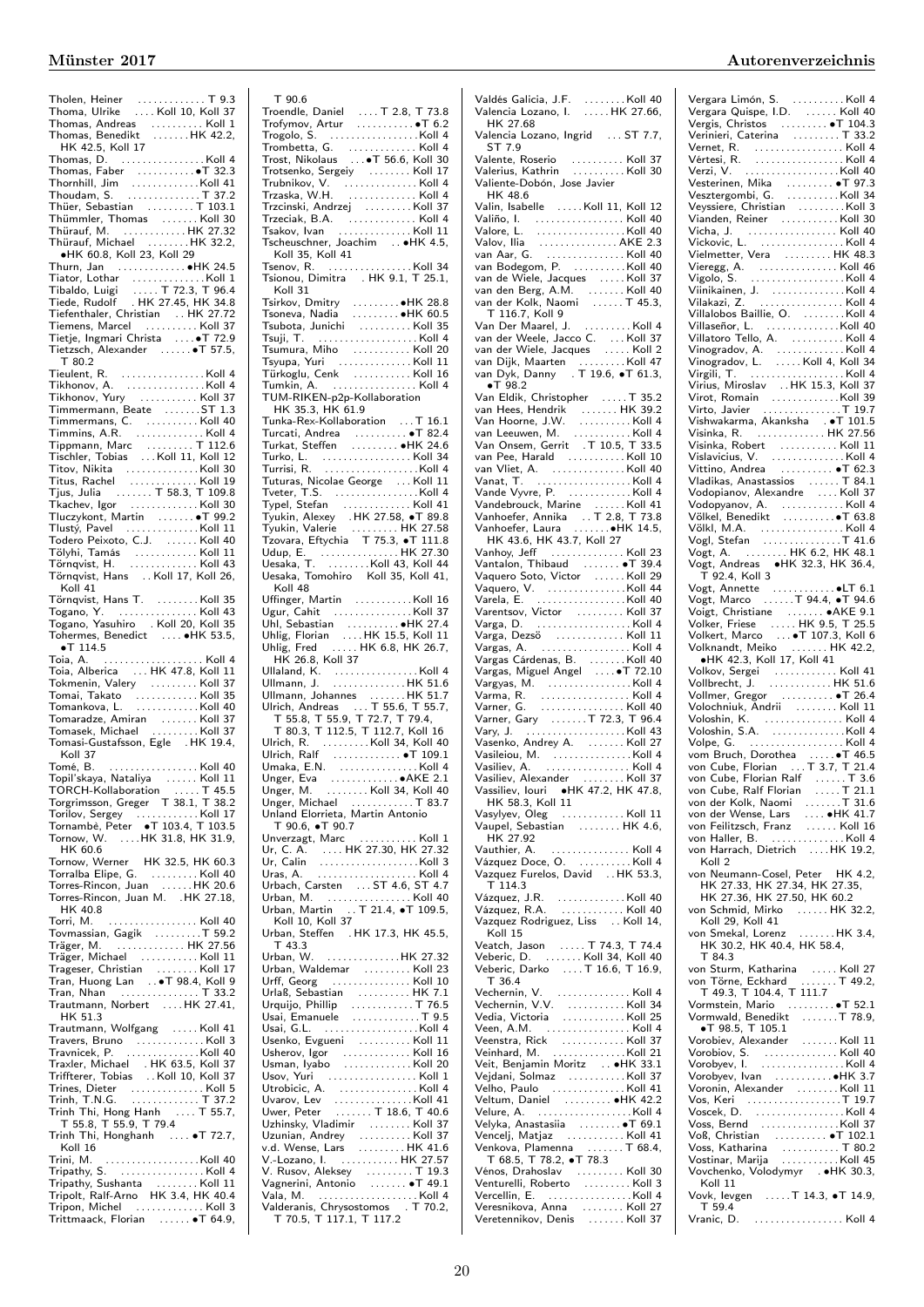| Vrba, Vaclav<br>Vrláková, J. (1999)<br>Vrláková, J. (1999)                                                                                                                                                                                     |
|------------------------------------------------------------------------------------------------------------------------------------------------------------------------------------------------------------------------------------------------|
| Wagenpfeil, Michael  T 12.2,<br>T 12.3, T 64.4, $\bullet$ T 72.11, T 89.4                                                                                                                                                                      |
|                                                                                                                                                                                                                                                |
| Wagner, Andreas HK 7.1, HK 26.4,                                                                                                                                                                                                               |
| HK 42.1, Koll 41                                                                                                                                                                                                                               |
| Wagner, B. Koll 4<br>Wagner, Friedrich 4KE 7.2                                                                                                                                                                                                 |
|                                                                                                                                                                                                                                                |
| Wagner, J. (1998)<br>Wagner, Jonas (1976)<br>Wagner, Louis (1988)<br>Wagner, Louis (1988)                                                                                                                                                      |
|                                                                                                                                                                                                                                                |
| Wagner, Mathias  HK 28.6                                                                                                                                                                                                                       |
|                                                                                                                                                                                                                                                |
| Wagner, Milan Nicolas  Koll 37<br>Wagner, Peter  T 73.3, T 74.7,                                                                                                                                                                               |
| T 111.2, T 111.4                                                                                                                                                                                                                               |
|                                                                                                                                                                                                                                                |
| Wagner, Sascha<br>Wagner, Tim  HK 7.2, HK 7.3,                                                                                                                                                                                                 |
| $\bullet$ HK 7.4                                                                                                                                                                                                                               |
| Vagner, Vadim → HK 27.51, Koll 41                                                                                                                                                                                                              |
| Wagner, Victoria    . •T 12.6, Koll 27<br>Wagner, Wolfgang     T 51.4, T 51.8,                                                                                                                                                                 |
|                                                                                                                                                                                                                                                |
| T 67.9                                                                                                                                                                                                                                         |
| Wagner-Kuhr, Jeannine  T 4.7,<br>T <sub>53.5</sub>                                                                                                                                                                                             |
|                                                                                                                                                                                                                                                |
|                                                                                                                                                                                                                                                |
|                                                                                                                                                                                                                                                |
|                                                                                                                                                                                                                                                |
| Vahlberg, H. (193.5)<br>Wahlberg, H. (190.4)<br>Wahrmund, Sebastian (190.4)<br>Wainberg, O. (190.4)<br>Walbersloh, Jörg (191.5)<br>C. S. S. S. T. 2.2, S. T. 2.2<br>Waldmüller, Lisa (191.6)<br>Waldmüller, Lisa (191.6)<br>Walanta, Albert (1 |
|                                                                                                                                                                                                                                                |
|                                                                                                                                                                                                                                                |
| Walewski, M. Koll 34                                                                                                                                                                                                                           |
| Valford, Natalie Moll 10, Koll 37<br>Walfort, Natalie Moll 10, Koll 37<br>Walfort, Natalie Moll 10, Koll 30                                                                                                                                    |
|                                                                                                                                                                                                                                                |
|                                                                                                                                                                                                                                                |
| Wallagen, Veronica T 94.5                                                                                                                                                                                                                      |
|                                                                                                                                                                                                                                                |
|                                                                                                                                                                                                                                                |
|                                                                                                                                                                                                                                                |
|                                                                                                                                                                                                                                                |
|                                                                                                                                                                                                                                                |
| Walther, Thomas  Koll 42                                                                                                                                                                                                                       |
|                                                                                                                                                                                                                                                |
|                                                                                                                                                                                                                                                |
| T 109.4                                                                                                                                                                                                                                        |
|                                                                                                                                                                                                                                                |
| Wambach, Jochen  HK 27.36,                                                                                                                                                                                                                     |
| HK 40.4, Koll 20                                                                                                                                                                                                                               |
|                                                                                                                                                                                                                                                |
| Wamers, Felix  HK 31.6, Koll 41<br>Wang, Chunjie  Koll 37                                                                                                                                                                                      |
| Wang, Dong Koll 11                                                                                                                                                                                                                             |
|                                                                                                                                                                                                                                                |
|                                                                                                                                                                                                                                                |
|                                                                                                                                                                                                                                                |
|                                                                                                                                                                                                                                                |
|                                                                                                                                                                                                                                                |
|                                                                                                                                                                                                                                                |
| T 94.4, T 94.7<br>39                                                                                                                                                                                                                           |
|                                                                                                                                                                                                                                                |
|                                                                                                                                                                                                                                                |
|                                                                                                                                                                                                                                                |
|                                                                                                                                                                                                                                                |
|                                                                                                                                                                                                                                                |
| Wang, Zhimin<br>Wanke, Rainer<br>Wanke, Rainer                                                                                                                                                                                                 |
| Warr, Nigel Koll 3, Koll 23, Koll 29                                                                                                                                                                                                           |
| WASA-at-COSY-Kollaboration                                                                                                                                                                                                                     |
| HK 28.7, HK 27.13, HK 46.6,<br>HK 38.5                                                                                                                                                                                                         |
|                                                                                                                                                                                                                                                |
| Wasem, Thomas HK 27.61, Koll 37                                                                                                                                                                                                                |
| Wassatsch, Andreas  T 94.1<br>Waßmer, Michael  T 3.2, T 3.5,                                                                                                                                                                                   |
| $\bullet$ T 28.3, T 28.4                                                                                                                                                                                                                       |
| Watanabe, D.<br>. Koll 4                                                                                                                                                                                                                       |
| Watanabe, Hiroshi  Koll 22                                                                                                                                                                                                                     |
|                                                                                                                                                                                                                                                |
|                                                                                                                                                                                                                                                |
|                                                                                                                                                                                                                                                |
| Watanabe, Y.<br>Watanabe, Yuni N.<br>Watanabe, Yuni N.<br>Watson, A.A.<br>Wats, Dan (Koll 1994).<br>Wats, Dan (Koll 1994).                                                                                                                     |
| Watts, Daniel Koll 37                                                                                                                                                                                                                          |
|                                                                                                                                                                                                                                                |
| Wauters, Frederik  HK 24.2<br>Wawoczny, S.  T 79.5                                                                                                                                                                                             |
| Wawoczny, Stephan T 55.7,<br>T 55.8, T 55.9, T 72.7, T 79.4,                                                                                                                                                                                   |
| Koll 16                                                                                                                                                                                                                                        |
| Wayand, Stefan  T 6.1, T 32.6,                                                                                                                                                                                                                 |
| T 49.5, T 86.6                                                                                                                                                                                                                                 |
| Waza, Aatif T 22.3, T 22.4,                                                                                                                                                                                                                    |
| $T$ 22.7, $\bullet$ T 22.8                                                                                                                                                                                                                     |
|                                                                                                                                                                                                                                                |
|                                                                                                                                                                                                                                                |
|                                                                                                                                                                                                                                                |
| Weber, M. Koll 4, Koll 40<br>Weber, Marc T 118.6, Koll 11,                                                                                                                                                                                     |

Weber, S.G. . . . . . . . . . . . . . . . .Koll 4 Weber, Steffen . . . . . . . . ●HK 59.6<br>Weber, Tobias . .HK 27.1, HK 50.8<br>Weers, Mareike . . . T 26.9, T 67.5,<br>T 69.5, ●T 69.6, T 95.6 Wegmann, Anne ∙HK 14.1, Koll 27 Wegner, M. . . . . . . . . . . . . . . . Koll 21 Wehner, Laura . . . . Koll 14, Koll 15 Wei, Li-Wei . . . . . . . . . . . . . . . . Koll 5 Weick, Helmut . HK 27.42, Koll 26 Weidenkaff, Peter . . . . . . . . . HK 1.2 Weidenmüller, Hans A. . .∙HK 41.8 Weigand, Mario HK 42.2, HK 42.6, HK 61.5, Koll 17 Weiglein, Georg . . . .T 20.3, T 86.3 Weil, Janus . . . . . . . . . . . . . . . HK 3.5 Weiler, Tom . . . . . . . . . . . . . . . T 13.8 Weinberger, David . . . . . . . HK 26.4 Weindl, A. . . . . . . . . . . . . . . . . Koll 40 Weindl, Andreas . . . . . . . . . . . T 15.5 Weinert, Michael . . . . . . . . ∙HK 4.4, HK 32.6, HK 60.1 Weingarten, Jens . . T 26.3, T 69.8,  $T$  69.9 Weingarten, Simon ........ T 89.7 Weinheimer, Ch. . . . . . . . HK 27.85, HK 51.6 Weinheimer, Christian . . HK 27.91, HK 51.4, Koll 30 Weinreuter, Matthias ......T 83.1, ∙T 83.2 Weinrich, Christoph ..... HK 19.2, Koll 2 Weinsheimer, Christoph .....Koll 5 Weinz, Stefan . . ∙T 80.7, ∙T 108.2 Weirich, Marcel . . . . . . . . . . ∙T 71.7 Weirich, Roland . . . . . . . . . . . Koll 12 Weise, Wolfram . . . . . . . . . . HK 23.1 Weiser, Christian . . . .T 5.5, T 74.5 Weiser, D.F. . . . . . . . . . . . . . . . Koll 4 Weiser, Dennis . . . . . . . . . ∙HK 59.7 Weishaar, Dirk . . . . . . . . . . . . Koll 19 Weiss, Christian . . . . . . . . . . ∙T 40.3 Weisshaar, Dirk . . . . . . . . . . . Koll 18 Weitzel, Quirin . . . . . . . . . . . . . Koll 9 Welker, Andree . . . . . . . . . ∙HK 41.2 Wellegehausen, Björn . . . . . . T 84.3<br>Wellenhofer, Corbinian . . •HK 23.1<br>Welling, Christoph . . . . . . . . . T 21.4,<br>•T 65.8, T 65.9 Wellmann, David ∙T 39.1, ∙T 40.4 Wells, David . . . . . . . . . . . . . . Koll 41 Wendel, Christoph Koll 10, Koll 37 Wendisch, Christian ..... • HK 21.6, Koll 11<br>Wendt. K. Wendt, K. (1918)<br>
Wendt, Klaus (1921)<br>
Weng, Weiwen (1921)<br>
2021 - T1.9, Neiwen (1947)<br>
2021 - T1.9, Neiwen (1947)<br>
2021 - T1.9, New HK 53.2, T26.2, T26.2, T26.2, T26.2, T26.2, T26.2, T26.2, T26.2, T26.2, T26.2, T26.2, T26 T 114.2, T 114.8, T 116.6, T 118.1, T 118.2 Werner, David ............●HK 48.9 Werner, L. . . . . . . . . . . . . . . . . Koll 43 Werner, Lukas . . . . . . . . . HK 27.37, HK 27.53, ●HK 35.3, ●T 91.3, Koll 29, Koll 48 Werner, Max . . . . . . . . . . . . . .Koll 23 Werner, Porod . . . . . . . . . . . . T 32.3 Werner, Reinhard F. . . . . ∙AGI 1.1, AGI 1.4, ∙AGjDPG 3.1, AGjDPG 3.4 Werner, V. . . . HK 22.8, HK 27.30, HK 27.32, HK 31.8, HK 31.9, HK 60.6, Koll 44 Werner, Volker .HK 22.6, HK 22.7, HK 27.33, HK 27.35, HK 31.1, HK 32.4, HK 60.3, Koll 20, Koll 23 Wertenbach, Ulrich . . . . . . HK 62.3 Werthebach, Johannes . . . . ∙T 15.1 Werthenbach, Ulrich ...... ST 6.3, Koll 31 Werthmüller, Dominik ...... Koll 1 Wessel, Christian . T 71.3, ∙T 71.5 Wessels, J.P. . . . . . . . . . . . . . . . Koll 4 Wessels, Johannes P. . . . . . Koll 11,

Koll 37 Wester, Thomas . ●HK 6.3, Koll 27

| Westerhoff, U. (1998)<br>Westermann, L. (1998)<br>Westphällinger, C. (1998)<br>Westphällinger, C. (1998)<br>Westlig, Jennifer (1998)<br>Weyland, Dennis (1998)<br>Weyrich, Johannes (1998)<br>Wheadon, Richard (1999)<br>Mall 37 (1999)<br>Koll |  |
|-------------------------------------------------------------------------------------------------------------------------------------------------------------------------------------------------------------------------------------------------|--|
|                                                                                                                                                                                                                                                 |  |
|                                                                                                                                                                                                                                                 |  |
|                                                                                                                                                                                                                                                 |  |
|                                                                                                                                                                                                                                                 |  |
| Koll 37                                                                                                                                                                                                                                         |  |
|                                                                                                                                                                                                                                                 |  |
|                                                                                                                                                                                                                                                 |  |
|                                                                                                                                                                                                                                                 |  |
|                                                                                                                                                                                                                                                 |  |
|                                                                                                                                                                                                                                                 |  |
| Wiebusch, Christopher  T 13.4,<br>T 22.3, T 22.4, T 22.7, T 23.7,<br>T 57.4, T 58.3, T 58.4, T 58.7,<br>T 106.3, T 107.1                                                                                                                        |  |
|                                                                                                                                                                                                                                                 |  |
| Wiebusch, Michael  HK 63.7,                                                                                                                                                                                                                     |  |
| Koll 11                                                                                                                                                                                                                                         |  |
|                                                                                                                                                                                                                                                 |  |
| T 24.2, T 43.4                                                                                                                                                                                                                                  |  |
| Wiedeking, Mathis HK 48.8                                                                                                                                                                                                                       |  |
| Wiedemann, Urs Achim<br>Wiedemann, Urs Achim<br>Wiedenbeck, Sebastian  • T 105.8<br>Wiederhold, Johannes  • HK 32.4                                                                                                                             |  |
|                                                                                                                                                                                                                                                 |  |
| Wiedner, Ulrich  Koll 10, Koll 37                                                                                                                                                                                                               |  |
| Wieduwilt, Philipp  . HK 18.4,<br>$\bullet$ T 44.4                                                                                                                                                                                              |  |
|                                                                                                                                                                                                                                                 |  |
| Wiehe, Moritz  ●HK 9.8, ●T 25.8<br>Wiehl, Norbert HK 42.2, HK 42.6,                                                                                                                                                                             |  |
| HK 61.5                                                                                                                                                                                                                                         |  |
| Vielanek, Daniel (1999)<br>19 Wieloch, Andrzej (1999)<br>19 Wiencke, L. (1999)<br>19 Wiencke, L. (1999)                                                                                                                                         |  |
|                                                                                                                                                                                                                                                 |  |
| Wierman, Kevin Koll 30                                                                                                                                                                                                                          |  |
|                                                                                                                                                                                                                                                 |  |
| Wiesinger, Christoph  T 81.1,                                                                                                                                                                                                                   |  |
| Koll 27                                                                                                                                                                                                                                         |  |
| . Koll 4<br>Wikne, J.<br>Wilczek, A.  Koll 34                                                                                                                                                                                                   |  |
| Wilczyński, H.  Koll 40                                                                                                                                                                                                                         |  |
|                                                                                                                                                                                                                                                 |  |
|                                                                                                                                                                                                                                                 |  |
|                                                                                                                                                                                                                                                 |  |
| Wilhelm, Jonas  HK 30.2<br>Wilhelmy, Julius HK 4.4,<br>•HK 27.30, HK 32.6, HK 48.3,<br>HK 60.1, HK 60.4, HK 60.6                                                                                                                                |  |
| Wilk, G.                                                                                                                                                                                                                                        |  |
| Wilkerson, John Koll 30                                                                                                                                                                                                                         |  |
| Wilkinson, C. Koll 34<br>Wilkinson, J. Koll 4                                                                                                                                                                                                   |  |
|                                                                                                                                                                                                                                                 |  |
|                                                                                                                                                                                                                                                 |  |
|                                                                                                                                                                                                                                                 |  |
|                                                                                                                                                                                                                                                 |  |
| Koll 16                                                                                                                                                                                                                                         |  |
|                                                                                                                                                                                                                                                 |  |
|                                                                                                                                                                                                                                                 |  |
| T 28.3, T 28.4                                                                                                                                                                                                                                  |  |
| Willke, Benno Koll 5<br>Wilms, Andrea . HK 54.7, T 115.7,                                                                                                                                                                                       |  |
| Koll 11, Koll 37, Koll 41                                                                                                                                                                                                                       |  |
| Wilms, Jörn Koll 6, Koll 33<br>Wilmsen, D. HK 27.32                                                                                                                                                                                             |  |
| Wilmsen, Dennis Koll 23                                                                                                                                                                                                                         |  |
| Wilsenach, Heinrich  HK 42.7                                                                                                                                                                                                                    |  |
| Wilson, Andrew Koll 37<br>Wilson, E. HK 27.32                                                                                                                                                                                                   |  |
| Wimmer, K.  Koll 44                                                                                                                                                                                                                             |  |
|                                                                                                                                                                                                                                                 |  |
|                                                                                                                                                                                                                                                 |  |
| Wimmer, Kathrin HK 22.4, Koll 18<br>Winchen, Tobias  T 37.2<br>Winckler, Nicolas  Koll 11<br>Windel, Hendrik . T 31.6, T 45.3,<br>T 116.7, Koll 9                                                                                               |  |
|                                                                                                                                                                                                                                                 |  |
|                                                                                                                                                                                                                                                 |  |
| Windelband, B. Koll 4<br>Winfield, John Koll 26, Koll 41<br>Winkel, Max HK 25.3, HK 27.90,<br>HK 63.1, Koll 41                                                                                                                                  |  |
| Winkelmann, Leonard T 11.9                                                                                                                                                                                                                      |  |
|                                                                                                                                                                                                                                                 |  |
|                                                                                                                                                                                                                                                 |  |
| T 111.5                                                                                                                                                                                                                                         |  |
|                                                                                                                                                                                                                                                 |  |
| Winter, Marc  Koll 11, Koll 12<br>Winter, Martin •PV XII, •AKE 1.1<br>Winter, Walter  T 13.8, T 87.5<br>Winters, D. HK 51.6                                                                                                                     |  |

| Wintz, Peter Koll 37<br>Winzen, D.  HK 27.85, •HK 51.6                                                                                                                                                                                                                          |  |
|---------------------------------------------------------------------------------------------------------------------------------------------------------------------------------------------------------------------------------------------------------------------------------|--|
|                                                                                                                                                                                                                                                                                 |  |
| Wirth, Joana  HK 59.3                                                                                                                                                                                                                                                           |  |
|                                                                                                                                                                                                                                                                                 |  |
| T 109.5                                                                                                                                                                                                                                                                         |  |
|                                                                                                                                                                                                                                                                                 |  |
| Wishahi, Julian<br>T 7.4, T 7.5, T 45.2, T 52.5,                                                                                                                                                                                                                                |  |
| T 52.6, T 52.7, T 76.6                                                                                                                                                                                                                                                          |  |
| Wiśniewski, Krzysztof  Koll 11                                                                                                                                                                                                                                                  |  |
| Wissel, S.A. Koll 46                                                                                                                                                                                                                                                            |  |
|                                                                                                                                                                                                                                                                                 |  |
|                                                                                                                                                                                                                                                                                 |  |
|                                                                                                                                                                                                                                                                                 |  |
|                                                                                                                                                                                                                                                                                 |  |
|                                                                                                                                                                                                                                                                                 |  |
|                                                                                                                                                                                                                                                                                 |  |
|                                                                                                                                                                                                                                                                                 |  |
|                                                                                                                                                                                                                                                                                 |  |
|                                                                                                                                                                                                                                                                                 |  |
| $\bullet$ T 72.2                                                                                                                                                                                                                                                                |  |
| Wlochal, Michael HK 9.4, HK 35.1,<br>T 25.4, T 45.4, T 63.9, T 68.3,                                                                                                                                                                                                            |  |
|                                                                                                                                                                                                                                                                                 |  |
| $T$ 91.1                                                                                                                                                                                                                                                                        |  |
| Wlodarczyk, Z.  Koll 34                                                                                                                                                                                                                                                         |  |
|                                                                                                                                                                                                                                                                                 |  |
|                                                                                                                                                                                                                                                                                 |  |
|                                                                                                                                                                                                                                                                                 |  |
|                                                                                                                                                                                                                                                                                 |  |
| Woelk, Pablo  AGA 4.2                                                                                                                                                                                                                                                           |  |
| Wörnlein, André<br>Wohlfahrt, Benjamin  • HK 54.7,                                                                                                                                                                                                                              |  |
| $\begin{array}{ll}\n\text{V} & \text{O} & \text{O} \\ \text{F} & 115.7, \text{Kol} & 37 \\ \text{Wohlfart, Benjamin} & \text{O} & \text{F} & 51.5 \\ \text{Wohlleben, Dorothee} & \text{F} & \text{F} \\ \text{V} & \text{V} & \text{V} \\ \end{array}$                         |  |
|                                                                                                                                                                                                                                                                                 |  |
|                                                                                                                                                                                                                                                                                 |  |
| Wojciechowski, Marcin<br>Wojcik, Marcin<br>Wojcik, Marcin                                                                                                                                                                                                                       |  |
|                                                                                                                                                                                                                                                                                 |  |
|                                                                                                                                                                                                                                                                                 |  |
| Wojtaszek-Szwarc, A. Koll 34<br>Wolf, Andreas ST 4.1, ST 7.3,                                                                                                                                                                                                                   |  |
| ST 7.6                                                                                                                                                                                                                                                                          |  |
| Wolf, Anton  •T 54.4<br>Wolf, Clemens  •HK 5.6, HK 42.2,                                                                                                                                                                                                                        |  |
|                                                                                                                                                                                                                                                                                 |  |
| Koll 17, Koll 19                                                                                                                                                                                                                                                                |  |
|                                                                                                                                                                                                                                                                                 |  |
|                                                                                                                                                                                                                                                                                 |  |
|                                                                                                                                                                                                                                                                                 |  |
|                                                                                                                                                                                                                                                                                 |  |
| Wolf, György<br>Wolf, György<br>Wolf, György<br>Wolf, K.<br>Charles Control (1997)<br>Wolf, Pascal<br>Wolf, Pascal<br>Wolf, Roger<br>Wolf, Roger<br>T. 21.6, T. 21.9,<br>T. 49.5, T. 73.7, $\bullet$ T. 97.1, T. 100.1,<br>T. 49.5, T. 73.7, $\bullet$ T. 97.1,                 |  |
| $T$ 100.3                                                                                                                                                                                                                                                                       |  |
|                                                                                                                                                                                                                                                                                 |  |
|                                                                                                                                                                                                                                                                                 |  |
|                                                                                                                                                                                                                                                                                 |  |
| Wolfes, Martin  ●HK 38.7, Koll 1<br>Wolff, S.  ●HK 27.78, HK 27.87,                                                                                                                                                                                                             |  |
|                                                                                                                                                                                                                                                                                 |  |
|                                                                                                                                                                                                                                                                                 |  |
| "HK 45.3<br>Wolff, Sahra  HK 19.4, HK 27.8,<br>HK 27.10, HK 27.76                                                                                                                                                                                                               |  |
| Wolke, Magnus<br>Wollenberg, Leonard T 102.3                                                                                                                                                                                                                                    |  |
|                                                                                                                                                                                                                                                                                 |  |
|                                                                                                                                                                                                                                                                                 |  |
|                                                                                                                                                                                                                                                                                 |  |
|                                                                                                                                                                                                                                                                                 |  |
|                                                                                                                                                                                                                                                                                 |  |
|                                                                                                                                                                                                                                                                                 |  |
| T 80.5, T 80.9, Koll 13, Koll 36<br>Woods, Phil  Koll 19, Koll 41<br>Wozniewski, Sebastian  T 100.1,<br>$\bullet$ T 100.3                                                                                                                                                       |  |
|                                                                                                                                                                                                                                                                                 |  |
|                                                                                                                                                                                                                                                                                 |  |
| Wraith, Calvin Koll 14<br>Wrede, Gerrit  • T 12.5, T 72.12<br>Wronka, Slawomir Koll 37                                                                                                                                                                                          |  |
| Wrońska, Aleksandra ST 1.2,                                                                                                                                                                                                                                                     |  |
| Koll 37                                                                                                                                                                                                                                                                         |  |
|                                                                                                                                                                                                                                                                                 |  |
| Wu, C.-Y. HK 22.8<br>Wu, Jin HK 22.2, Koll 22                                                                                                                                                                                                                                   |  |
|                                                                                                                                                                                                                                                                                 |  |
|                                                                                                                                                                                                                                                                                 |  |
|                                                                                                                                                                                                                                                                                 |  |
|                                                                                                                                                                                                                                                                                 |  |
|                                                                                                                                                                                                                                                                                 |  |
|                                                                                                                                                                                                                                                                                 |  |
| Wu, In The Matter Case, Note 11<br>Wu, Ke-Jun<br>Wu, Yuanbin The HK 42.4<br>Wustenfeld, Jörn<br>Wüstling, Saschand Muster (Note 13<br>Wüster, Peter<br>Wüster, Peter<br>Wuster Matter (Note 14, 10<br>Wunderlich Nappiele Kall 10<br>Wunderlich<br>Wunderlich, Yannick  Koll 10 |  |
|                                                                                                                                                                                                                                                                                 |  |
|                                                                                                                                                                                                                                                                                 |  |
|                                                                                                                                                                                                                                                                                 |  |
|                                                                                                                                                                                                                                                                                 |  |
|                                                                                                                                                                                                                                                                                 |  |
|                                                                                                                                                                                                                                                                                 |  |
|                                                                                                                                                                                                                                                                                 |  |
|                                                                                                                                                                                                                                                                                 |  |
|                                                                                                                                                                                                                                                                                 |  |
|                                                                                                                                                                                                                                                                                 |  |
|                                                                                                                                                                                                                                                                                 |  |
| Xu, Nu  Koll 11                                                                                                                                                                                                                                                                 |  |